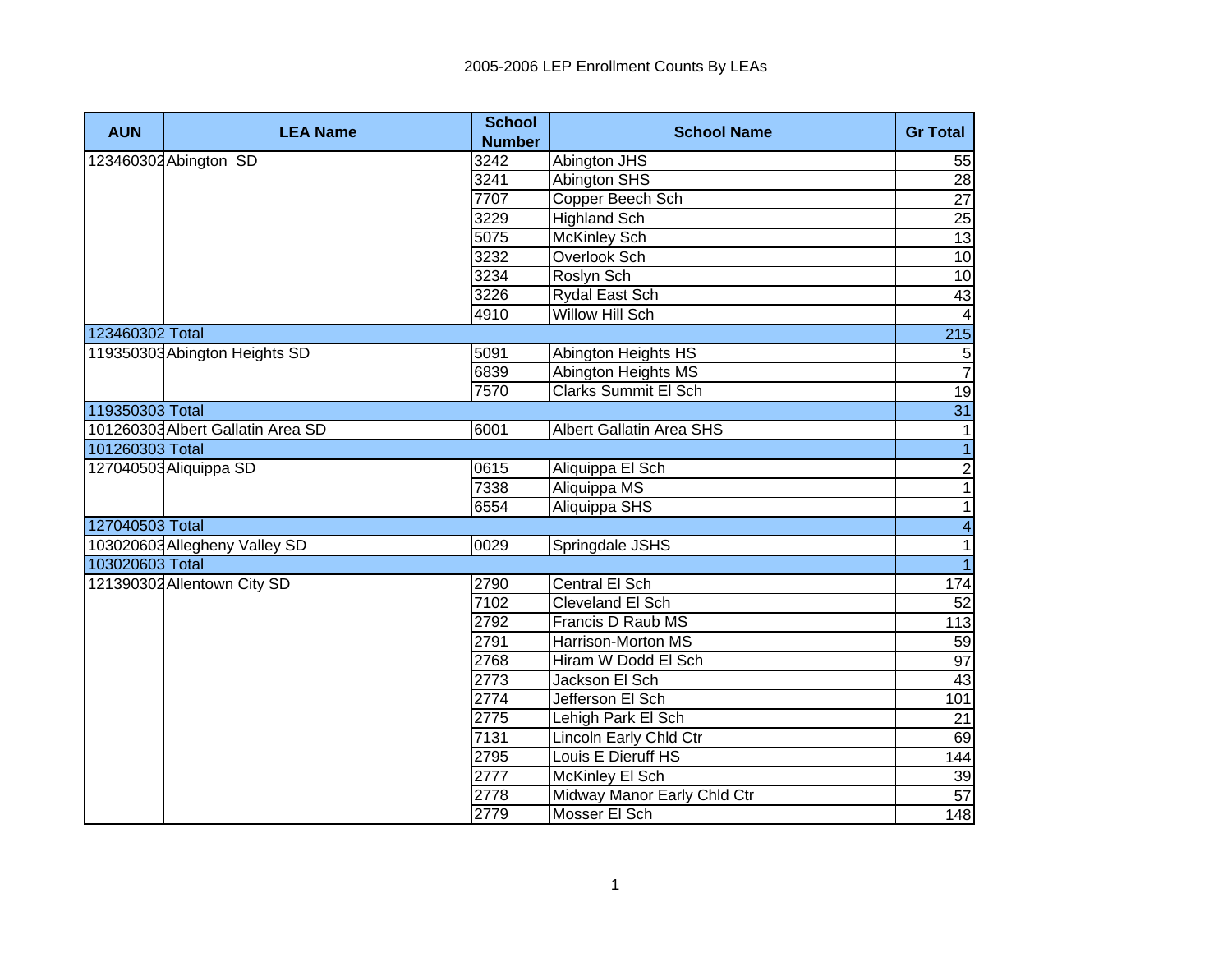| <b>AUN</b>      | <b>LEA Name</b>              | <b>School</b><br><b>Number</b> | <b>School Name</b>            | <b>Gr Total</b>         |
|-----------------|------------------------------|--------------------------------|-------------------------------|-------------------------|
|                 |                              | 2780                           | Muhlenberg El Sch             | 35                      |
|                 |                              | 2781                           | <b>Ritter El Sch</b>          | 42                      |
|                 |                              | 2782                           | Roosevelt El Sch              | 86                      |
|                 |                              | 6448                           | Sheridan El Sch               | 109                     |
|                 |                              | 2793                           | South Mountain MS             | 108                     |
|                 |                              | 4929                           | <b>Trexler MS</b>             | 77                      |
|                 |                              | 2785                           | <b>Union Terrace El Sch</b>   | 115                     |
|                 |                              | 2786                           | Washington El Sch             | 85                      |
|                 |                              | 2794                           | William Allen HS              | 214                     |
| 121390302 Total |                              |                                |                               | 1,988                   |
|                 | 108070502 Altoona Area SD    | 0895                           | Juniata El Sch                | 1                       |
|                 |                              | 0930                           | Juniata Gap El Sch            | $\overline{c}$          |
|                 |                              | 0933                           | Logan El Sch                  | $\overline{2}$          |
|                 |                              | 0909                           | Penn-Lincoln El Sch           | $\mathbf{1}$            |
|                 |                              | 0902                           | Pleasant Valley El Sch        | $\mathbf{1}$            |
|                 |                              | 0911                           | <b>Theodore Roosevelt JHS</b> | $\mathbf{1}$            |
| 108070502 Total |                              |                                |                               | $\overline{8}$          |
|                 | 127040703 Ambridge Area SD   | 6555                           | Ambridge Area HS              | $\mathbf{3}$            |
|                 |                              | 0633                           | Ambridge Area JHS             | $\overline{3}$          |
|                 |                              | 0629                           | Economy El Sch                | $\overline{1}$          |
|                 |                              | 0661                           | <b>Highland El Sch</b>        | $\mathbf{3}$            |
|                 |                              | 0632                           | State Street El Sch           | $\overline{2}$          |
| 127040703 Total |                              |                                |                               | $\overline{12}$         |
|                 | 113380303 Annville-Cleona SD | 2725                           | <b>Annville Cleona JSHS</b>   | $\mathbf{1}$            |
|                 |                              | 2724                           | Annville El Sch               | $\overline{6}$          |
|                 |                              | 2723                           | Cleona El Sch                 | 5                       |
|                 |                              | 2722                           | North Annville El Sch         | $\overline{\mathbf{4}}$ |
| 113380303 Total |                              |                                |                               | 16                      |
|                 | 114060503 Antietam SD        | 0820                           | Antietam MS/HS                | $\mathbf{3}$            |
|                 |                              | 5205                           | Mt Penn El Sch                | 17                      |
|                 |                              | 7838                           | Mt Penn Primary Ctr           | $\overline{7}$          |
| 114060503 Total |                              |                                |                               | $\overline{27}$         |
|                 | 128030603 Apollo-Ridge SD    | 7787                           | Apollo-Ridge Elem Sch         | $\overline{\mathbf{4}}$ |
|                 |                              | 2320                           | Apollo-Ridge HS               | $\overline{2}$          |
| 128030603 Total |                              |                                |                               | $\overline{6}$          |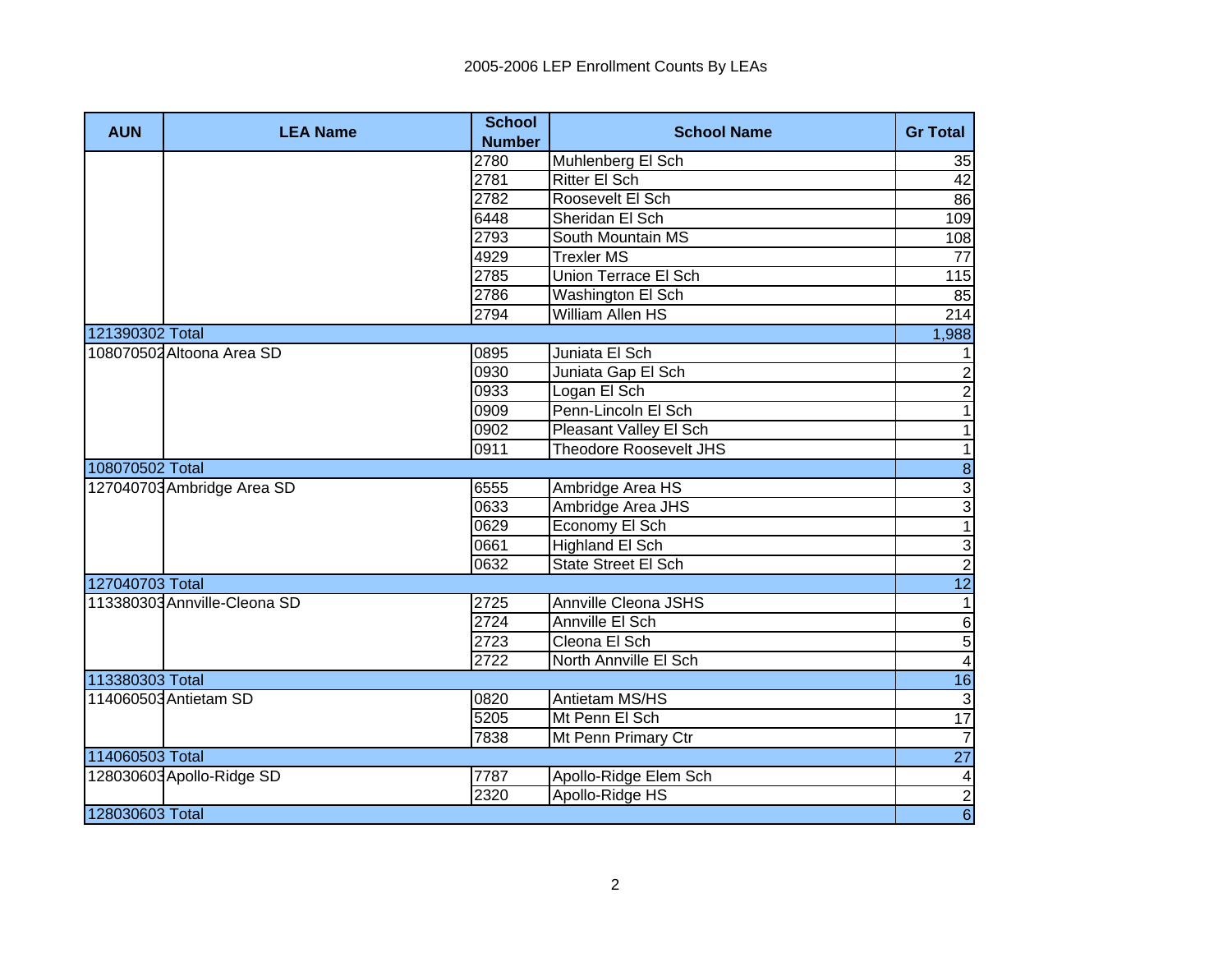| <b>AUN</b>      | <b>LEA Name</b>                       | <b>School</b> | <b>School Name</b>                  | <b>Gr Total</b>         |
|-----------------|---------------------------------------|---------------|-------------------------------------|-------------------------|
|                 |                                       | <b>Number</b> |                                     |                         |
|                 | 126513190 Architecture and Design CHS | 7578          | Architecture and Design CHS         | 3                       |
| 126513190 Total |                                       |               |                                     | 3                       |
|                 | 128030852 Armstrong SD                | 6574          | <b>Elderton El Sch</b>              |                         |
|                 |                                       | 6642          | West Hills El Sch                   |                         |
| 128030852 Total |                                       |               |                                     | 5                       |
|                 | 117080503 Athens Area SD              | 0958          | Athens Area HS                      |                         |
|                 |                                       | 4918          | Audrielle Lynch-Ellen Bustin El Sch | $\mathbf{2}$            |
|                 |                                       | 6732          | <b>Harlan Rowe JHS</b>              | $\overline{2}$          |
|                 |                                       | 7211          | <b>SRUMS</b>                        | 1                       |
| 117080503 Total |                                       |               |                                     | $\overline{6}$          |
|                 | 109530304 Austin Area SD              | 6221          | Austin Area El Sch                  | $\mathbf{2}$            |
| 109530304 Total |                                       |               |                                     | $\overline{2}$          |
|                 | 124150003 Avon Grove CS               | 7721          | Avon Grove CS                       | $\overline{9}$          |
| 124150003 Total |                                       |               |                                     | $\overline{9}$          |
|                 | 124150503 Avon Grove SD               | 1367          | Avon Grove HS                       | 68                      |
|                 |                                       | 1365          | Avon Grove Intrmd Sch               | 63                      |
|                 |                                       | 5216          | Fred S Engle MS                     | 26                      |
|                 |                                       | 7323          | Penn London El Sch                  | 104                     |
| 124150503 Total |                                       |               |                                     | $\overline{261}$        |
|                 | 103020753 Avonworth SD                | 0034          | Avonworth El Sch                    | 11                      |
|                 |                                       | 5199          | Avonworth HS                        | $\overline{2}$          |
|                 |                                       | 7669          | Avonworth MS                        | $\overline{5}$          |
| 103020753 Total |                                       |               |                                     | 18                      |
|                 | 103021102 Baldwin-Whitehall SD        | 0050          | <b>Baldwin SHS</b>                  | 61                      |
|                 |                                       | 6787          | <b>Harrison MS</b>                  | 41                      |
|                 |                                       | 0037          | <b>McAnnulty El Sch</b>             | $\overline{11}$         |
|                 |                                       | 5194          | Paynter El Sch                      | 76                      |
|                 |                                       | 0048          | <b>Whitehall El Sch</b>             | 15                      |
| 103021102 Total |                                       |               |                                     | 204                     |
|                 | 120480803 Bangor Area SD              | 3434          | <b>Bangor Area HS</b>               | $\overline{3}$          |
|                 |                                       | 5257          | Bangor Area MS                      | $\overline{3}$          |
|                 |                                       | 7301          | DeFranco El Sch                     | $\overline{3}$          |
|                 |                                       | 5099          | Five Points El Sch                  | $\overline{\mathbf{4}}$ |
|                 |                                       | 3430          | Washington El Sch                   | $\mathbf{1}$            |
| 120480803 Total |                                       |               |                                     | 14                      |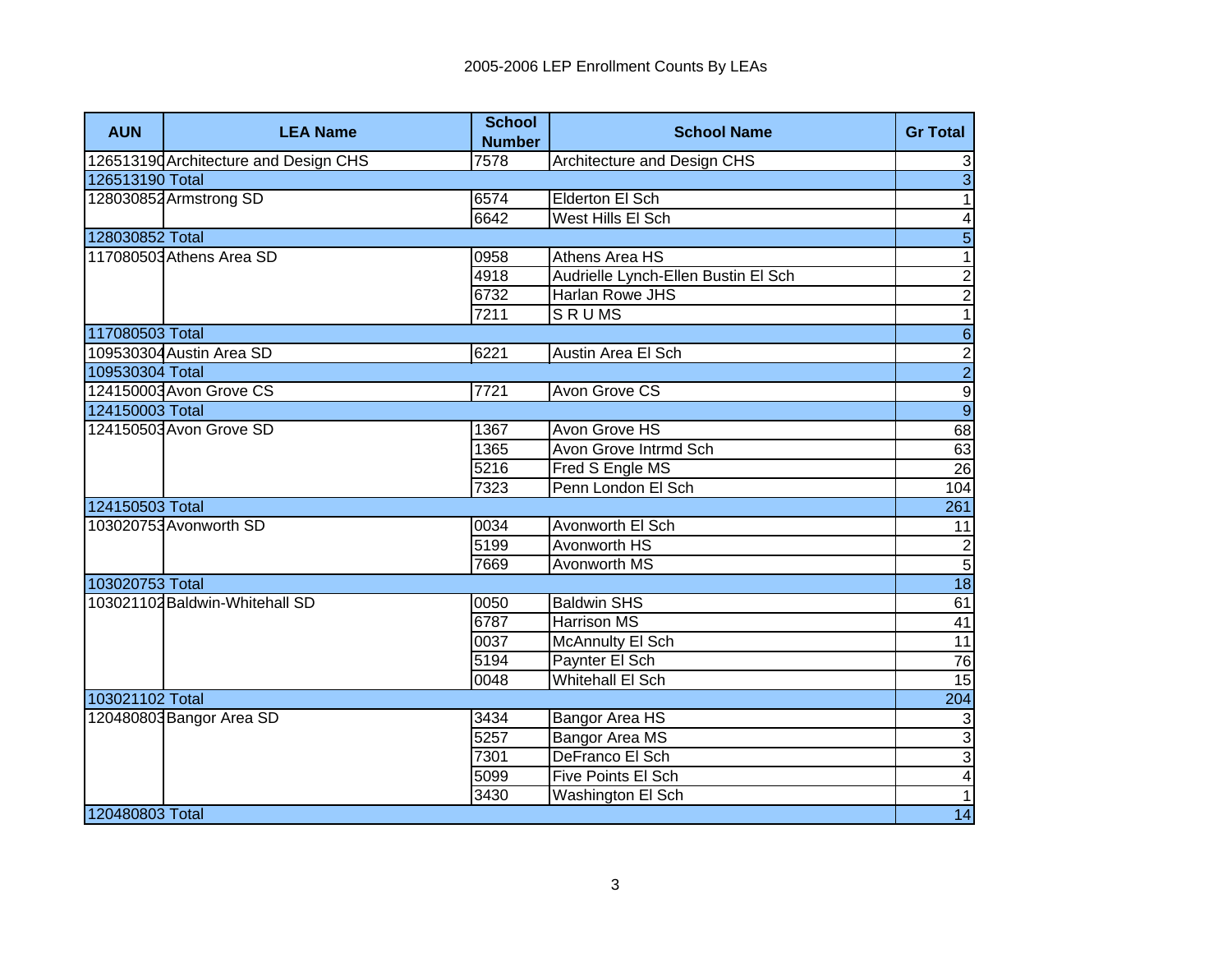| <b>AUN</b>      | <b>LEA Name</b>                    | <b>School</b><br><b>Number</b> | <b>School Name</b>              | <b>Gr Total</b>         |
|-----------------|------------------------------------|--------------------------------|---------------------------------|-------------------------|
|                 | 127041203 Beaver Area SD           | 0640                           | <b>Beaver Area SHS</b>          | $\mathbf{1}$            |
|                 |                                    | 0639                           | College Square El Sch           | $\overline{\mathbf{4}}$ |
| 127041203 Total |                                    |                                |                                 | $\overline{5}$          |
|                 | 108051003 Bedford Area SD          | 7545                           | <b>Bedford El Sch</b>           | $\frac{2}{2}$           |
| 108051003 Total |                                    |                                |                                 |                         |
|                 | 107650603 Belle Vernon Area SD     | 4930                           | <b>Belle Vernon Area HS</b>     | $\overline{1}$          |
|                 |                                    | 4328                           | Marion El Sch                   | $\overline{3}$          |
|                 |                                    | 4325                           | Rostraver El Sch                | $\overline{8}$          |
| 107650603 Total |                                    |                                |                                 | $\overline{12}$         |
|                 | 110141103 Bellefonte Area SD       | 1343                           | Bellefonte Area HS              | 15                      |
|                 |                                    | 1342                           | <b>Bellefonte Area MS</b>       | 19                      |
|                 |                                    | 1341                           | Bellefonte El Sch               | $\overline{5}$          |
|                 |                                    | 1339                           | Benner El Sch                   | $\overline{4}$          |
|                 |                                    | 1340                           | Marion-Walker El Sch            | $\overline{1}$          |
|                 |                                    | 6229                           | Pleasant Gap El Sch             | 15                      |
| 110141103 Total |                                    |                                |                                 | 59                      |
|                 | 108071003 Bellwood-Antis SD        | 7144                           | <b>Bellwood Antis MS</b>        | $\overline{1}$          |
|                 |                                    | 0914                           | Lewis M Myers El Sch            | $\overline{1}$          |
| 108071003 Total |                                    |                                |                                 | $\overline{2}$          |
|                 | 122091002 Bensalem Township SD     | 5211                           | <b>Belmont Hills El Sch</b>     | $\overline{6}$          |
|                 |                                    | 4675                           | Benjamin Rush El Sch            | 39                      |
|                 |                                    | 5116                           | Bensalem Twp HS                 | 78                      |
|                 |                                    | 6451                           | Cecelia Snyder MS               | $\overline{24}$         |
|                 |                                    | 1006                           | Cornwells El Sch                | $\overline{7}$          |
|                 |                                    | 7030                           | Robert K Shafer MS              | $\overline{6}$          |
|                 |                                    | 6896                           | Russell C Struble El Sch        | $\overline{4}$          |
|                 |                                    | 1008                           | Samuel K Faust El Sch           | 76                      |
|                 |                                    | 6788                           | Valley El Sch                   | $\overline{3}$          |
| 122091002 Total |                                    |                                |                                 | 243                     |
|                 | 116191004 Benton Area SD           | 1594                           | Appleman El Sch                 | $\mathbf{1}$            |
| 116191004 Total |                                    |                                |                                 | $\overline{1}$          |
|                 | 101630903 Bentworth SD             | 7494                           | Bentworth El Ctr                | $\overline{1}$          |
| 101630903 Total |                                    |                                |                                 | $\overline{1}$          |
|                 | 108561003 Berlin Brothersvalley SD | 6206                           | Berlin Brothersvalley El Sch    | $\overline{3}$          |
|                 |                                    | 7645                           | <b>Berlin Brothersvalley MS</b> | $\overline{1}$          |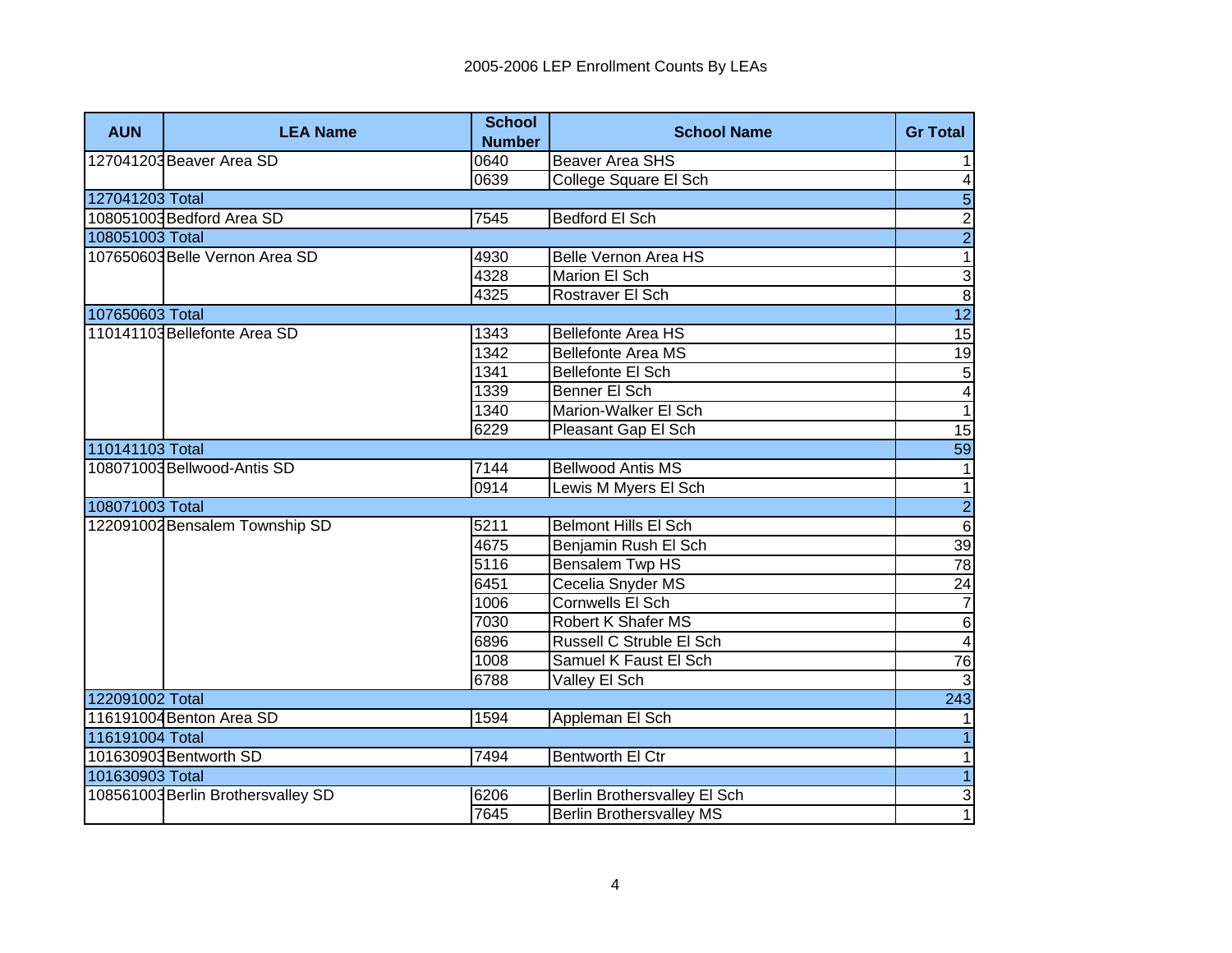| <b>AUN</b>      | <b>LEA Name</b>                | <b>School</b><br><b>Number</b> | <b>School Name</b>               | <b>Gr Total</b>          |
|-----------------|--------------------------------|--------------------------------|----------------------------------|--------------------------|
|                 |                                | 6207                           | <b>Berlin Brothersvalley SHS</b> | $\mathfrak{S}$           |
| 108561003 Total |                                |                                |                                  | $\overline{7}$           |
|                 | 112011103 Bermudian Springs SD | 7302                           | Bermudian Springs El Sch         | 39                       |
|                 |                                | 0003                           | <b>Bermudian Springs HS</b>      | $\overline{14}$          |
|                 |                                | 6921                           | <b>Bermudian Springs MS</b>      | $\overline{17}$          |
| 112011103 Total |                                |                                |                                  | $\overline{70}$          |
|                 | 116191103 Berwick Area SD      | 1605                           | <b>Berwick Area HS</b>           | 14                       |
|                 |                                | 6808                           | <b>Berwick Area MS</b>           | $\overline{12}$          |
|                 |                                | 1602                           | Fourteenth Street El Sch         | $\overline{2}$           |
|                 |                                | 7372                           | Mulberry Street El Sch           | $\overline{4}$           |
|                 |                                | 6349                           | Nescopeck El Sch                 | $\overline{\phantom{0}}$ |
|                 |                                | 1604                           | <b>Orange Street El Sch</b>      | $\overline{13}$          |
|                 |                                | 1597                           | Salem El Sch                     | 13                       |
| 116191103 Total |                                |                                |                                  | 59                       |
|                 | 103021252 Bethel Park SD       | 4802                           | Abraham Lincoln El Sch           | $\mathbf{1}$             |
|                 |                                | 0055                           | <b>Bethel Memorial El Sch</b>    | $\overline{3}$           |
|                 |                                | 0062                           | <b>Bethel Park SHS</b>           | $\overline{8}$           |
|                 |                                | 4902                           | George Washington El Sch         | $\overline{2}$           |
|                 |                                | 0061                           | Independence MS                  | $\overline{1}$           |
|                 |                                | 0060                           | William Penn El Sch              | $\overline{3}$           |
| 103021252 Total |                                |                                |                                  | 18                       |
|                 | 120481002 Bethlehem Area SD    | 5063                           | Asa Packer El Sch                | 25                       |
|                 |                                | 3464                           | <b>Broughal MS</b>               | 122                      |
|                 |                                | 3436                           | Calypso El Sch                   | 24                       |
|                 |                                | 3453                           | Clearview El Sch                 | 39                       |
|                 |                                | 6722                           | Donegan El Sch                   | 228                      |
|                 |                                | 4956                           | East Hills MS                    | 60                       |
|                 |                                | 3456                           | Farmersville El Sch              | $\overline{24}$          |
|                 |                                | 6723                           | Fountain Hill El Sch             | 145                      |
|                 |                                | 4957                           | Freedom HS                       | $\mathbf 0$              |
|                 |                                | 3458                           | Freemansburg El Sch              | 97                       |
|                 |                                | 3449                           | Governor Wolf El Sch             | 37                       |
|                 |                                | 3459                           | Hanover El Sch                   | 13                       |
|                 |                                | 3442                           | James Buchanan El Sch            | 18                       |
|                 |                                | 3465                           | Liberty HS                       | 187                      |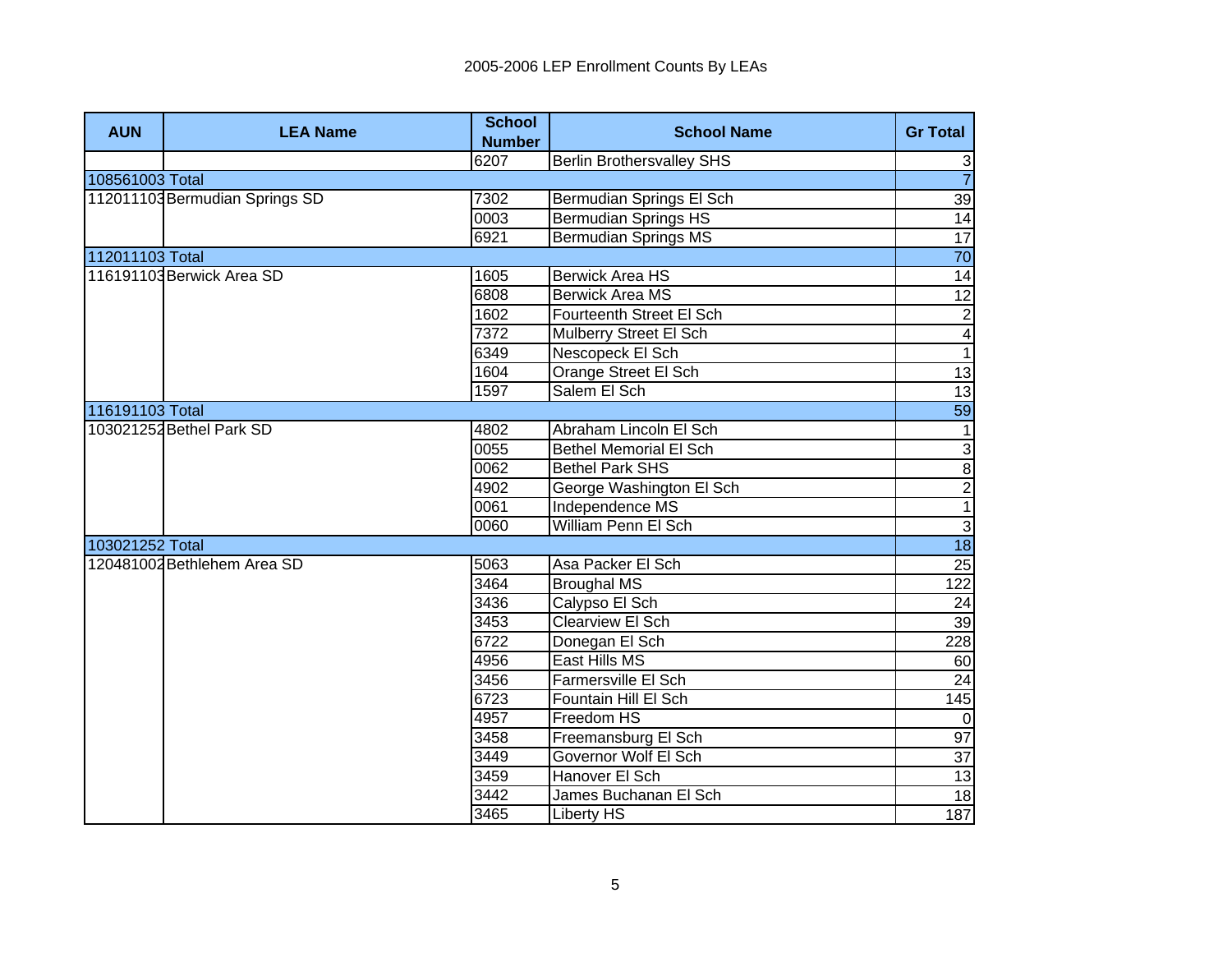| <b>AUN</b>      | <b>LEA Name</b>                    | <b>School</b> | <b>School Name</b>                   | <b>Gr Total</b>          |
|-----------------|------------------------------------|---------------|--------------------------------------|--------------------------|
|                 |                                    | <b>Number</b> |                                      |                          |
|                 |                                    | 3443          | Lincoln El Sch                       | 59                       |
|                 |                                    | 3454          | Marvine El Sch                       | 108                      |
|                 |                                    | 3455          | Miller Heights El Sch                | 18                       |
|                 |                                    | 3463          | Nitschmann MS                        | 3                        |
|                 |                                    | 3462          | Northeast MS                         | 90                       |
|                 |                                    | 3452          | Spring Garden El Sch                 | 45                       |
|                 |                                    | 6633          | Thomas Jefferson El Sch              | $\overline{27}$          |
|                 |                                    | 6634          | William Penn El Sch                  | 20                       |
| 120481002 Total |                                    |               |                                      | 1,389                    |
|                 | 115210503 Big Spring SD            | 1677          | <b>Big Spring HS</b>                 |                          |
|                 |                                    | 6326          | <b>Big Spring MS</b>                 | 3                        |
|                 |                                    | 7355          | Oak Flat El Sch                      | $\overline{2}$           |
|                 |                                    | 1675          | Plainfield El Sch                    | 5                        |
| 115210503 Total |                                    |               |                                      | 14                       |
|                 | 108110603 Blacklick Valley SD      | 6828          | <b>Blacklick Valley El Ctr</b>       |                          |
|                 |                                    | 5135          | <b>Blacklick Valley JSHS</b>         |                          |
| 108110603 Total |                                    |               |                                      |                          |
|                 | 128321103 Blairsville-Saltsburg SD | 7418          | <b>Blairsville El Sch</b>            |                          |
|                 |                                    | 2352          | Saltsburg El Sch                     |                          |
| 128321103 Total |                                    |               |                                      | $\overline{2}$           |
|                 | 116191203 Bloomsburg Area SD       | 1612          | <b>Bloomsburg Area HS</b>            | 8                        |
|                 |                                    | 1611          | <b>Bloomsburg Area MS</b>            | 6                        |
|                 |                                    | 1606          | <b>Memorial El Sch</b>               | 12                       |
| 116191203 Total |                                    |               |                                      | $\overline{26}$          |
|                 | 129540803 Blue Mountain SD         | 4659          | <b>Blue Mountain East El Sch</b>     | 6                        |
|                 |                                    | 7419          | <b>Blue Mountain El Cressona Sch</b> | $\overline{3}$           |
|                 |                                    | 3891          | <b>Blue Mountain HS</b>              | $\overline{2}$           |
|                 |                                    | 5263          | <b>Blue Mountain MS</b>              | $\mathbf{1}$             |
| 129540803 Total |                                    |               |                                      | $\overline{12}$          |
|                 | 114060753 Boyertown Area SD        | 6804          | Boyertown Area JHS-East              | $\overline{c}$           |
|                 |                                    | 6305          | Boyertown Area JHS-West              | $\overline{\mathcal{A}}$ |
|                 |                                    | 6307          | Boyertown El Sch                     | $\overline{3}$           |
|                 |                                    | 0754          | Gilbertsville El Sch                 | $\overline{3}$           |
|                 |                                    | 0766          | Washington El Sch                    | 1                        |
| 114060753 Total |                                    |               |                                      | 13                       |
|                 |                                    |               |                                      |                          |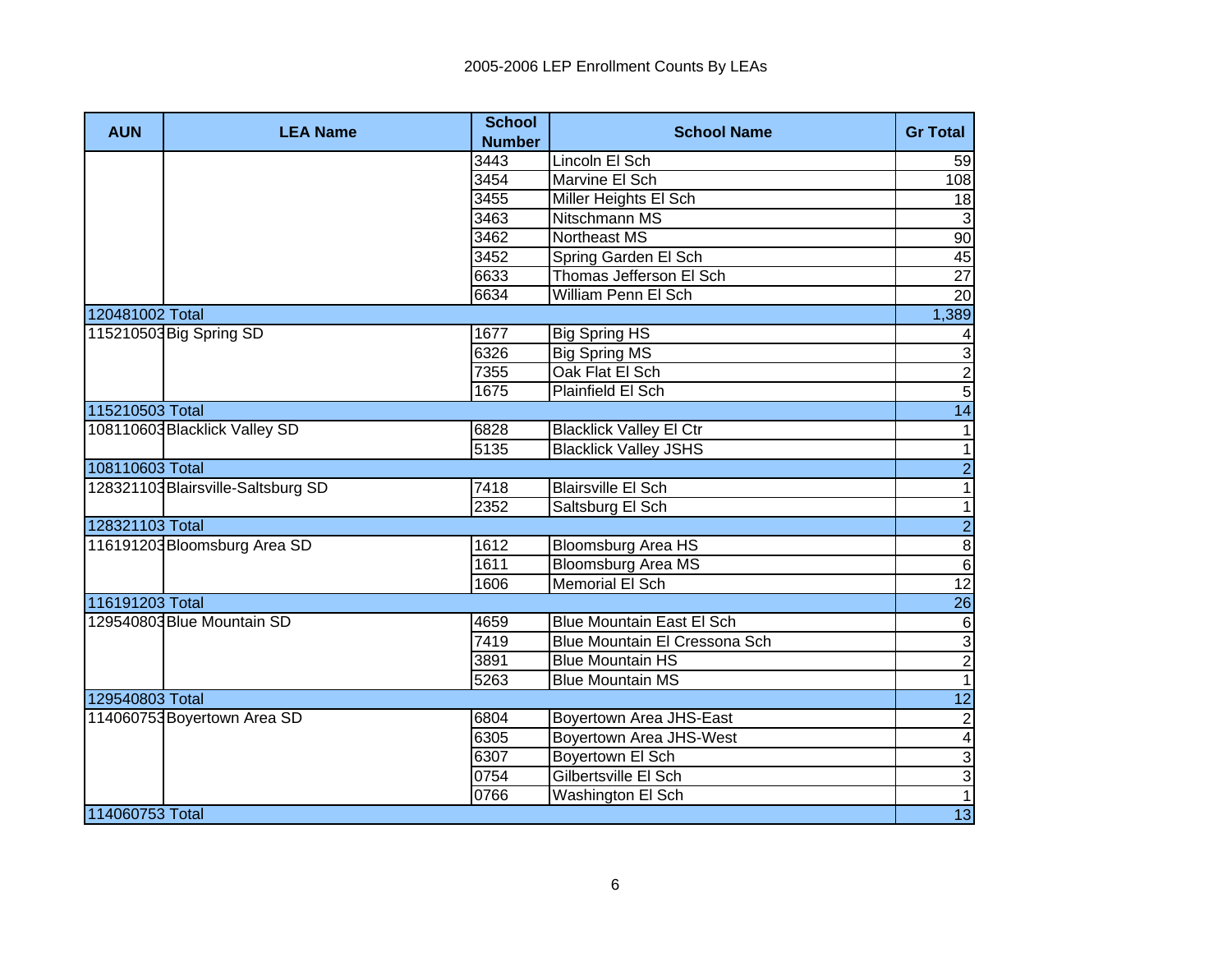| <b>AUN</b>      | <b>LEA Name</b>                      | <b>School</b><br><b>Number</b> | <b>School Name</b>            | <b>Gr Total</b> |
|-----------------|--------------------------------------|--------------------------------|-------------------------------|-----------------|
|                 | 109420803 Bradford Area SD           | 4691                           | <b>Bradford Area HS</b>       | $\mathbf{1}$    |
| 109420803 Total |                                      |                                |                               | $\overline{1}$  |
|                 | 114060853 Brandywine Heights Area SD | 6308                           | <b>Brandywine Heights HS</b>  | $\overline{1}$  |
|                 |                                      | 6309                           | <b>Brandywine Heights MS</b>  | $\overline{1}$  |
|                 |                                      | 0768                           | District-Topton El Sch        | $\overline{7}$  |
|                 |                                      | 0769                           | Longswamp El Sch              | $\overline{1}$  |
|                 |                                      | 0770                           | <b>Rockland Center El Sch</b> | $\overline{1}$  |
| 114060853 Total |                                      |                                |                               | 11              |
|                 | 103021453 Brentwood Borough SD       | 7342                           | <b>Brentwood MS</b>           | $\sqrt{2}$      |
|                 |                                      | 0070                           | <b>Brentwood SHS</b>          | $\overline{2}$  |
| 103021453 Total |                                      |                                |                               | $\overline{4}$  |
|                 | 122091303 Bristol Borough SD         | 1014                           | <b>Bristol HS</b>             | 6               |
|                 |                                      | 7743                           | <b>Bristol MS</b>             | $\overline{6}$  |
|                 |                                      | 1013                           | Snyder-Girotti El Sch         | $\overline{22}$ |
| 122091303 Total |                                      |                                |                               | $\overline{34}$ |
|                 | 122091352 Bristol Township SD        | 1015                           | <b>Buchanan El Sch</b>        | $\overline{7}$  |
|                 |                                      | $\frac{1017}{20}$              | Devine El Sch                 | $\overline{8}$  |
|                 |                                      | 1024                           | Lincoln El Sch                | 58              |
|                 |                                      | 1022                           | Maple Shade El Sch            | 56              |
|                 |                                      | 1027                           | Roosevelt MS                  | 46              |
|                 |                                      | 1029                           | <b>Truman SHS</b>             | 67              |
|                 |                                      | 1025                           | Washington El Sch             | 50              |
| 122091352 Total |                                      |                                |                               | 292             |
|                 | 106330803 Brookville Area SD         | 5231                           | <b>Hickory Grove El Sch</b>   | $\mathbf{1}$    |
|                 |                                      | 2368                           | Pinecreek El Sch              | $\mathbf{1}$    |
| 106330803 Total |                                      |                                |                               | $\overline{2}$  |
|                 | 107650703 Burrell SD                 | 4333                           | Bon Air El Sch                | $\overline{2}$  |
|                 |                                      | 4336                           | <b>Stewart El Sch</b>         | $\overline{1}$  |
| 107650703 Total |                                      |                                |                               | $\overline{3}$  |
|                 | 104101252 Butler Area SD             | 1135                           | <b>Broad St Sch</b>           | $\overline{5}$  |
|                 |                                      | 6690                           | <b>Butler Area IHS</b>        | $\overline{1}$  |
|                 |                                      | 6119                           | <b>Butler Area JHS</b>        | $\overline{5}$  |
|                 |                                      | 1137                           | Center Avenue Sch             | $\overline{9}$  |
|                 |                                      | 1134                           | Emily Brittain El Sch         | $\mathbf{1}$    |
|                 |                                      | 1138                           | <b>Mcquistion El Sch</b>      | $\overline{1}$  |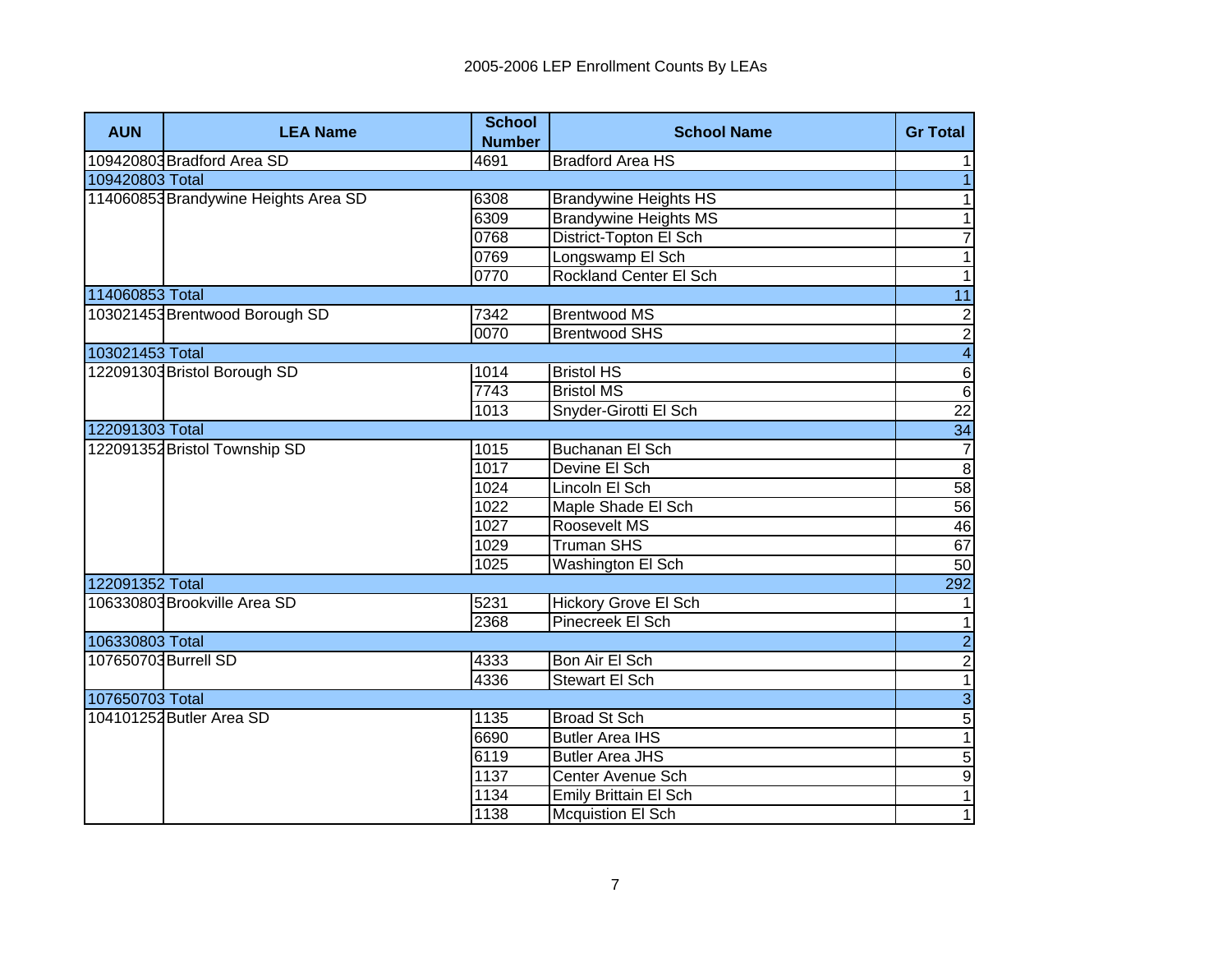| <b>AUN</b>      | <b>LEA Name</b>              | <b>School</b><br><b>Number</b> | <b>School Name</b>          | <b>Gr Total</b> |
|-----------------|------------------------------|--------------------------------|-----------------------------|-----------------|
| 104101252 Total |                              |                                |                             | 22              |
|                 | 108111203 Cambria Heights SD | 7347                           | Cambria Heights El Sch      | دن              |
|                 |                              | 1199                           | Cambria Heights MS          | $\overline{2}$  |
| 108111203 Total |                              |                                |                             | $\overline{5}$  |
|                 | 115211003 Camp Hill SD       | 7509                           | Camp Hill MS                | $\overline{c}$  |
|                 |                              | 1682                           | Camp Hill SHS               | $\overline{7}$  |
|                 |                              | 1678                           | Hoover El Sch               | $\overline{7}$  |
|                 |                              | 1680                           | Schaeffer El Sch            | $\overline{5}$  |
| 115211003 Total |                              |                                |                             | 21              |
|                 | 101631703 Canon-McMillan SD  | 4211                           | <b>Borland Manor El Sch</b> | $\sqrt{5}$      |
|                 |                              | 4217                           | Canon-McMillan SHS          | 16              |
|                 |                              | 7217                           | Canonsburg MS               | $\overline{5}$  |
|                 |                              | 4205                           | Cecil El Sch                | $\overline{5}$  |
|                 |                              | 7216                           | Cecil Intrmd Sch            |                 |
|                 |                              | 4207                           | First Street El Sch         | س ط ص —         |
|                 |                              | 4938                           | Hills-Hendersonville El Sch |                 |
|                 |                              | 4210                           | Muse El Sch                 |                 |
|                 |                              | 7764                           | North Strabane Intrmd Sch   | $\overline{1}$  |
|                 |                              | 4937                           | South Central El            | $\overline{14}$ |
| 101631703 Total |                              |                                |                             | $\overline{55}$ |
|                 | 117081003 Canton Area SD     | 0988                           | Canton JSHS                 |                 |
| 117081003 Total |                              |                                |                             | $\frac{2}{2}$   |
|                 | 119351303 Carbondale Area SD | 2420                           | Carbondale Area JSHS        | $\overline{1}$  |
|                 |                              | 7457                           | Carbondale El Sch           | $\frac{2}{3}$   |
| 119351303 Total |                              |                                |                             |                 |
|                 | 115211103 Carlisle Area SD   | 1692                           | <b>Bellaire El Sch</b>      | $\overline{11}$ |
|                 |                              | 1694                           | Carlisle Area HS            | 35              |
|                 |                              | 1689                           | <b>Crestview El Sch</b>     | 5               |
|                 |                              | 1691                           | <b>Hamilton El Sch</b>      | $\overline{15}$ |
|                 |                              | 1683                           | Letort El Sch               | $\infty$        |
|                 |                              | 1690                           | Mooreland El Sch            | $\overline{a}$  |
|                 |                              | 7010                           | <b>Wilson MS</b>            | 21              |
| 115211103 Total |                              |                                |                             | 99              |
|                 | 103021603 Carlynton SD       | 0079                           | Carlynton JSHS              | $\overline{7}$  |
|                 |                              | 0077                           | Carnegie El Sch             | $\overline{7}$  |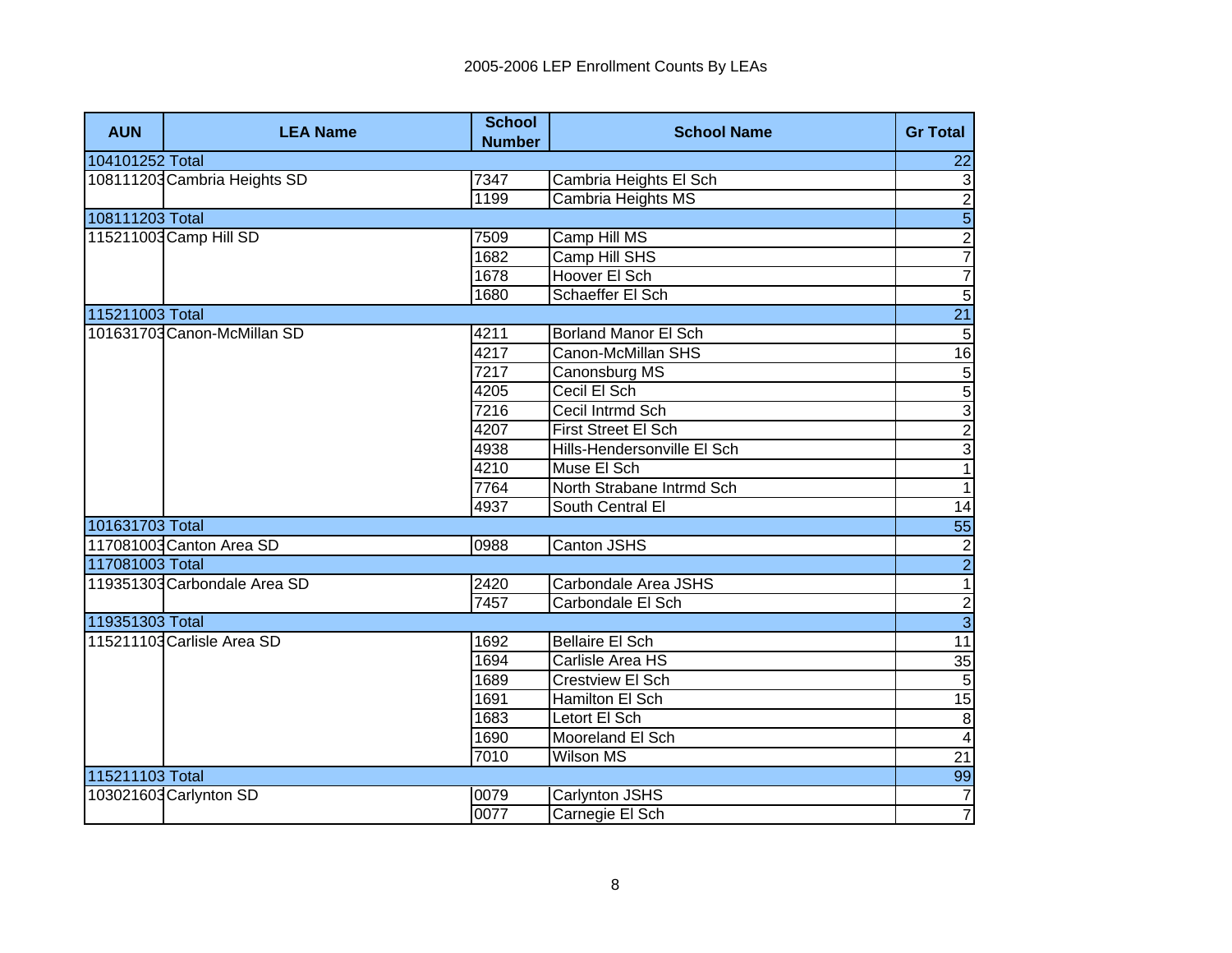| <b>AUN</b>      | <b>LEA Name</b>                        | <b>School</b><br><b>Number</b> | <b>School Name</b>                     | <b>Gr Total</b> |
|-----------------|----------------------------------------|--------------------------------|----------------------------------------|-----------------|
| 103021603 Total |                                        |                                |                                        | 14              |
|                 | 121391303 Catasauqua Area SD           | 2797                           | Catasauqua MS                          | $\, 8$          |
|                 |                                        | 2798                           | Catasauqua SHS                         | $\overline{3}$  |
|                 |                                        | 6593                           | Francis H Sheckler El Sch              | 14              |
| 121391303 Total |                                        |                                |                                        | $\overline{25}$ |
|                 | 122092002 Centennial SD                | 7274                           | Log College MS                         | 33              |
|                 |                                        | 5007                           | McDonald El Sch                        | $\overline{87}$ |
|                 |                                        | 1040                           | <b>William Tennent HS</b>              | $\overline{32}$ |
|                 |                                        | 5210                           | Willow Dale El Sch                     | 45              |
| 122092002 Total |                                        |                                |                                        | 197             |
|                 | 127041903 Center Area SD               | 5300                           | Todd Lane El Sch                       | $\overline{3}$  |
| 127041903 Total |                                        |                                |                                        |                 |
|                 | 124151607 Center for Arts & Technology | 7293                           | Center for Arts & Technology-Pickering | $\frac{3}{2}$   |
| 124151607 Total |                                        |                                |                                        |                 |
|                 | 122092102 Central Bucks SD             | 4683                           | Barclay El Sch                         | 12              |
|                 |                                        | 1043                           | <b>Central Bucks HS-West</b>           | 14              |
|                 |                                        | 7653                           | Groveland El Sch                       | 16              |
|                 |                                        | 1041                           | Lenape MS                              | $\overline{17}$ |
| 122092102 Total |                                        |                                |                                        | 59              |
|                 | 108111303 Central Cambria SD           | 1208                           | <b>Central Cambria HS</b>              |                 |
|                 |                                        | 1202                           | <b>Central Cambria MS</b>              | $\frac{2}{2}$   |
| 108111303 Total |                                        |                                |                                        | $\overline{4}$  |
|                 | 116191503 Central Columbia SD          | 7201                           | Central Columbia El Sch                | $\overline{5}$  |
|                 |                                        | 5390                           | <b>Central Columbia MS</b>             | $\overline{1}$  |
| 116191503 Total |                                        |                                |                                        | $\overline{6}$  |
|                 | 115221402 Central Dauphin SD           | 1744                           | <b>Central Dauphin East MS</b>         | 54              |
|                 |                                        | 1746                           | <b>Central Dauphin East SHS</b>        | 84              |
|                 |                                        | 7820                           | <b>Central Dauphin MS</b>              | $\,6\,$         |
|                 |                                        | 6783                           | <b>Linglestown MS</b>                  | $\overline{9}$  |
|                 |                                        | 1781                           | North Side El Sch                      | 19              |
|                 |                                        | 1795                           | Paxtang El Sch                         | $\overline{29}$ |
|                 |                                        | 1779                           | Phillips El Sch                        | 35              |
|                 |                                        | 1811                           | Rutherford El Sch                      | 18              |
|                 |                                        | 1780                           | South Side El Sch                      | $\overline{35}$ |
|                 |                                        | 1742                           | Swatara MS                             | $\overline{15}$ |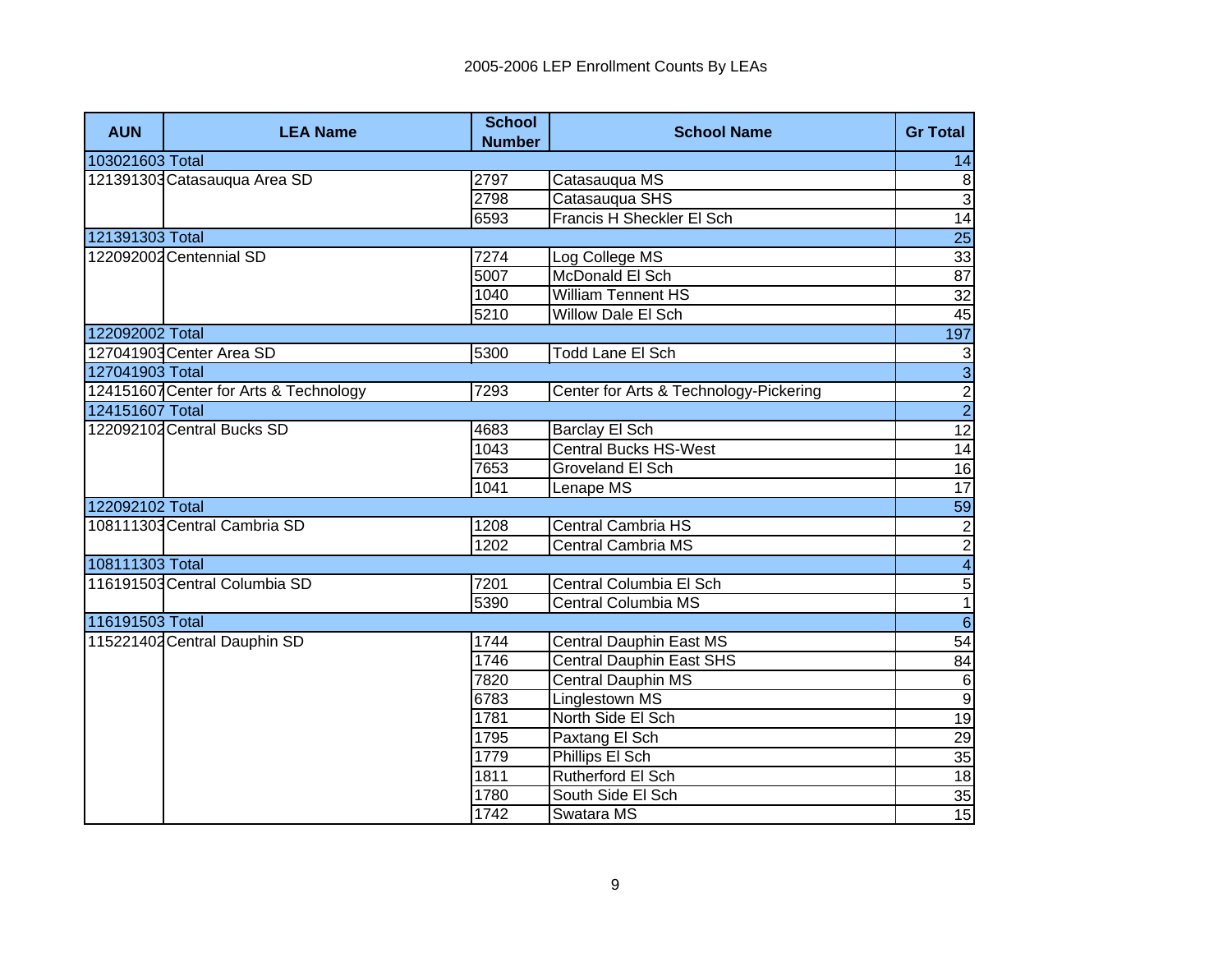| <b>AUN</b>      | <b>LEA Name</b>                        | <b>School</b><br><b>Number</b> | <b>School Name</b>                  | <b>Gr Total</b>         |
|-----------------|----------------------------------------|--------------------------------|-------------------------------------|-------------------------|
|                 |                                        | 5320                           | Tri-Community El Sch                | 22                      |
| 115221402 Total |                                        |                                |                                     | 326                     |
|                 | 111291304 Central Fulton SD            | 6252                           | McConnellsburg HS                   | $\sqrt{3}$              |
|                 |                                        | 7734                           | <b>McConnellsburg MS</b>            | $\overline{1}$          |
| 111291304 Total |                                        |                                |                                     | $\overline{4}$          |
|                 | 101301403 Central Greene SD            | 7476                           | Waynesburg Central El School        | $\overline{\mathbf{4}}$ |
| 101301403 Total |                                        |                                |                                     | $\overline{4}$          |
|                 | 112671303 Central York SD              | 4545                           | <b>Central York HS</b>              | 14                      |
|                 | 4544                                   | <b>Central York MS</b>         | 13                                  |                         |
|                 | 4537                                   | Hayshire El Sch                | $\, 8$                              |                         |
|                 |                                        | 4540                           | North Hills El Sch                  | 12                      |
|                 |                                        | 4539                           | Roundtown El Sch                    | $\overline{\omega}$     |
|                 |                                        | 7696                           | Sinking Springs El Sch              | $10$                    |
|                 |                                        | 5088                           | Stony Brook El Sch                  | $\overline{7}$          |
| 112671303 Total |                                        |                                |                                     | 67                      |
|                 | 110143060 Centre Learning Community CS | 7552                           | <b>Centre Learning Community CS</b> |                         |
| 110143060 Total |                                        |                                |                                     | $\frac{2}{2}$           |
|                 | 112281302 Chambersburg Area SD         | 2192                           | Buchanan El Sch                     |                         |
|                 |                                        | 6615                           | Chambersburg Area MS                | 49                      |
|                 |                                        | 2191                           | Chambersburg Area SHS               | $\overline{30}$         |
|                 |                                        | 2193                           | Coldbrook El Sch                    | $\overline{7}$          |
|                 |                                        | 2210                           | Duffield El Sch                     | $\overline{3}$          |
|                 |                                        | 4825                           | Falling Spring El Sch               | $\overline{7}$          |
|                 |                                        | 2190                           | <b>Faust JHS</b>                    | $\overline{28}$         |
|                 |                                        | 6273                           | Fayetteville El Sch                 | $\overline{7}$          |
|                 |                                        | 2198                           | Gordy El Sch                        | 16                      |
|                 |                                        | 2208                           | <b>Grandview El Sch</b>             | 9                       |
|                 |                                        | 2215                           | <b>Guilford Hills El Sch</b>        | $\overline{13}$         |
|                 |                                        | 6274                           | Hamilton Heights El Sch             | $\overline{7}$          |
|                 |                                        | 6275                           | King Street El Sch                  | 59                      |
|                 |                                        | 2225                           | Lurgan El Sch                       | $\overline{2}$          |
|                 |                                        | 6276                           | Marion El Sch                       | $\,6$                   |
|                 |                                        | 2212                           | New Franklin El Sch                 | $\overline{2}$          |
|                 |                                        | 2209                           | Scotland El Sch                     | $\overline{\mathbf{4}}$ |
|                 |                                        | 6277                           | Sharpe El Sch                       | $\overline{5}$          |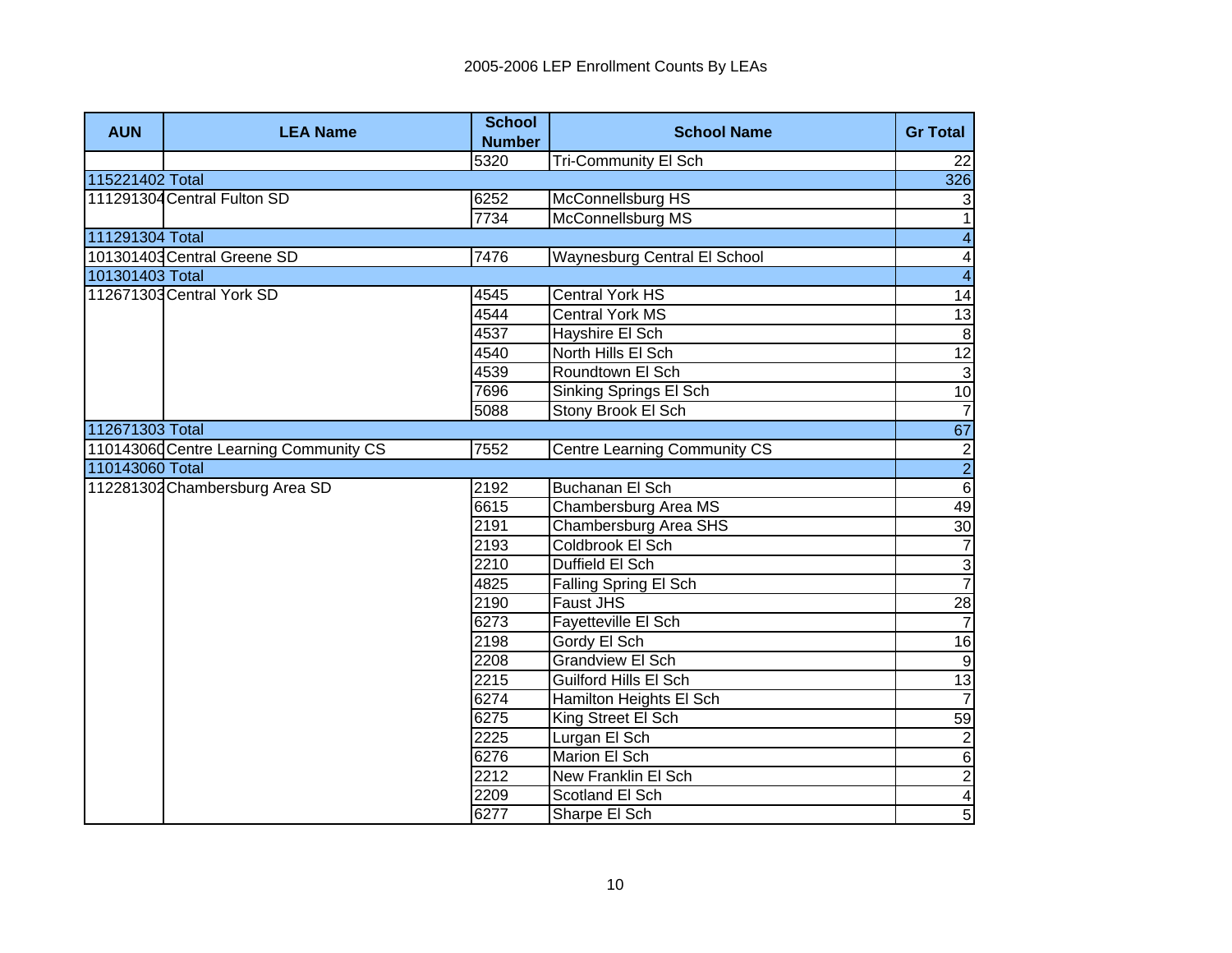| <b>AUN</b>      | <b>LEA Name</b>                        | <b>School</b><br><b>Number</b> | <b>School Name</b>                    | <b>Gr Total</b> |
|-----------------|----------------------------------------|--------------------------------|---------------------------------------|-----------------|
|                 |                                        | 2216                           | South Hamilton El Sch                 |                 |
|                 |                                        | 2196                           | <b>Stevens El Sch</b>                 | 55              |
| 112281302 Total |                                        |                                |                                       | 319             |
|                 | 103021752 Chartiers Valley SD          | 6706                           | <b>Chartiers Valley HS</b>            | 8               |
|                 |                                        | 7415                           | <b>Chartiers Valley Intrmd School</b> | 5               |
|                 |                                        | 0094                           | <b>Chartiers Valley MS</b>            | 8               |
|                 |                                        | 7445                           | <b>Chartiers Valley Primary Sch</b>   | $\overline{26}$ |
| 103021752 Total |                                        |                                |                                       | 47              |
|                 | 101631903 Chartiers-Houston SD         | 4234                           | Allison Park El Sch                   |                 |
| 101631903 Total |                                        |                                |                                       |                 |
|                 | 123461302 Cheltenham Township SD       | 5250                           | <b>Cedarbrook MS</b>                  | 8               |
|                 |                                        | 3260                           | Cheltenham HS                         | 19              |
|                 |                                        | 3257                           | <b>Elkins Park Sch</b>                |                 |
|                 |                                        | 3255                           | Wyncote El Sch                        | 30              |
| 123461302 Total |                                        |                                |                                       | 64              |
|                 | 124152880 Chester Co Family Academy CS | 7514                           | Chester Co Family Academy CS          |                 |
| 124152880 Total |                                        |                                |                                       |                 |
|                 | 125232950 Chester Community CS         | 7539                           | <b>Chester Community CS</b>           | 19              |
| 125232950 Total |                                        |                                |                                       | $\overline{19}$ |
|                 | 125231232 Chester-Upland SD            | 6492                           | <b>Chester HS</b>                     | 41              |
|                 |                                        | 6491                           | <b>Columbus El Sch</b>                | 105             |
|                 |                                        | 1838                           | <b>Edward A Parry MS</b>              | $\Omega$        |
|                 |                                        | 1958                           | Main Street Sch                       | 6               |
|                 |                                        | 1835                           | Showalter MS                          | $\overline{50}$ |
|                 |                                        | 6499                           | Smedley MS                            |                 |
|                 |                                        | 1829                           | Stetser El Sch                        |                 |
|                 |                                        | 1842                           | Toby Farms Sch                        |                 |
| 125231232 Total |                                        |                                |                                       | 208             |
|                 | 125231303 Chichester SD                | 1843                           | Boothwyn El Sch                       | 6               |
|                 |                                        | 7276                           | <b>Chichester MS</b>                  | 15              |
|                 |                                        | 1849                           | <b>Chichester SHS</b>                 | 10              |
|                 |                                        | 5322                           | Hilltop El Sch                        | $\overline{12}$ |
|                 |                                        | 1847                           | Linwood El Sch                        |                 |
|                 |                                        | 1893                           | Marcus Hook El Sch                    |                 |
| 125231303 Total |                                        |                                |                                       | $\overline{47}$ |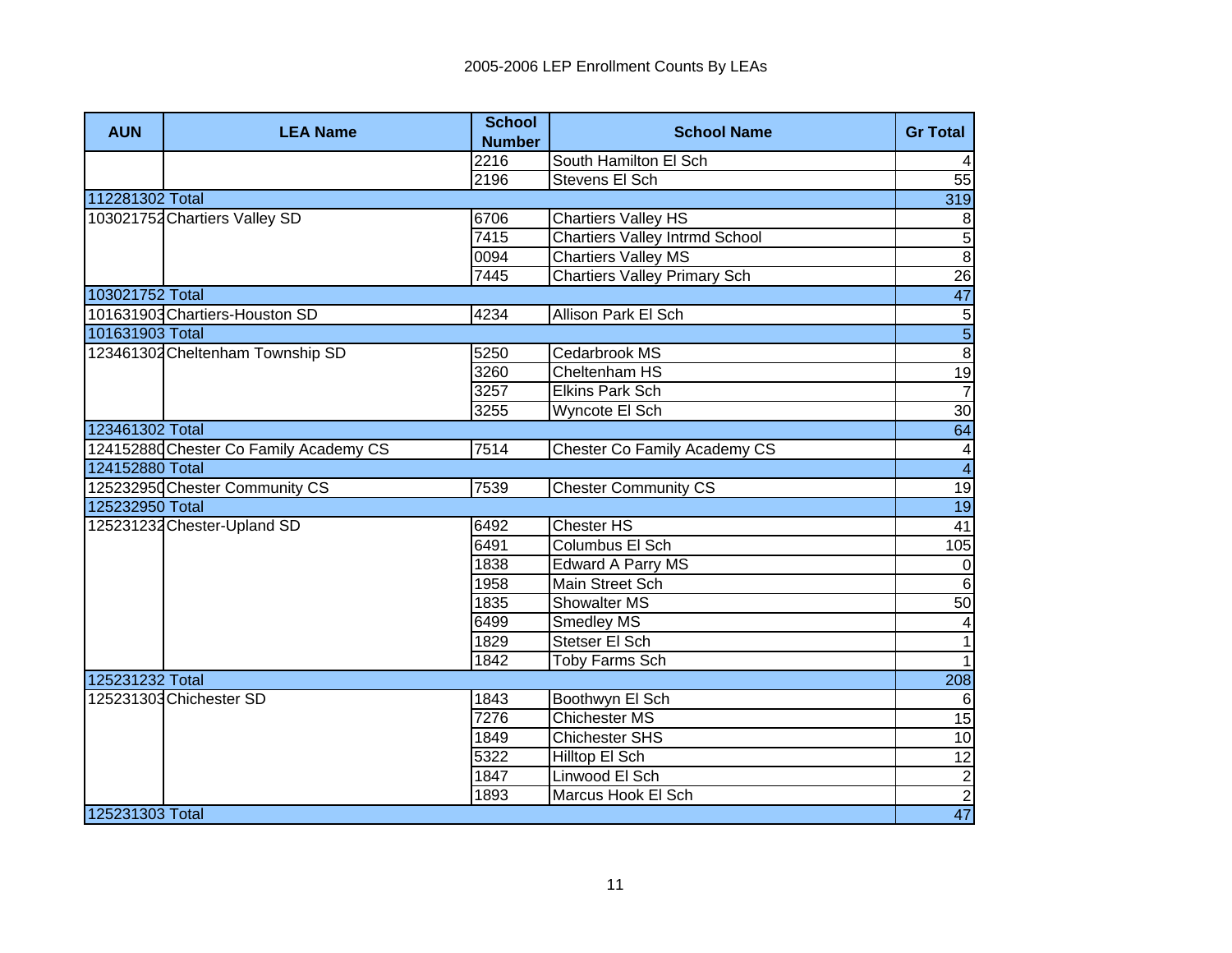| <b>AUN</b>      | <b>LEA Name</b>               | <b>School</b><br><b>Number</b> | <b>School Name</b>          | <b>Gr Total</b> |
|-----------------|-------------------------------|--------------------------------|-----------------------------|-----------------|
|                 | 103021903 Clairton City SD    | 7156                           | <b>Clairton HS</b>          |                 |
| 103021903 Total |                               |                                |                             |                 |
|                 | 106161203 Clarion Area SD     | 5217                           | <b>Clarion Area El Sch</b>  |                 |
|                 |                               | 1475                           | <b>Clarion Area JSHS</b>    |                 |
| 106161203 Total |                               |                                |                             |                 |
|                 | 108071504 Claysburg-Kimmel SD | 7374                           | Claysburg-Kimmel El Sch     |                 |
|                 |                               | 0921                           | Claysburg-Kimmel HS         |                 |
| 108071504 Total |                               |                                |                             |                 |
|                 | 110171003 Clearfield Area SD  | 6236                           | Clearfield Area HS          |                 |
|                 |                               | 6649                           | <b>Clearfield Area MS</b>   |                 |
|                 |                               | 7537                           | Clearfield El Sch           |                 |
| 110171003 Total |                               |                                |                             |                 |
|                 | 124151902 Coatesville Area SD | 1376                           | Caln El Sch                 | 41              |
|                 |                               | 5012                           | <b>Coatesville Area SHS</b> | $\overline{25}$ |
|                 |                               | 1385                           | Coatesville IHS             | 29              |
|                 |                               | 1374                           | East Fallowfield El Sch     | $\overline{2}$  |
|                 |                               | 1377                           | Friendship El Sch           | $\overline{38}$ |
|                 |                               | 6472                           | Gordon EL Sch               | $\overline{57}$ |
|                 |                               | 1375                           | Kings Highway El Sch        |                 |
|                 |                               | 6473                           | North Brandywine MS         |                 |
|                 |                               | 1370                           | Rainbow El Sch              | 45              |
|                 |                               | 7767                           | Scott MS                    | 45              |
|                 |                               | 6474                           | South Brandywine MS         | $\overline{25}$ |
| 124151902 Total |                               |                                |                             | 312             |
|                 | 113361303 Cocalico SD         | 2510                           | Adamstown El Sch            | 18              |
|                 |                               | 6289                           | <b>Cocalico MS</b>          | $\overline{18}$ |
|                 |                               | 6290                           | <b>Cocalico SHS</b>         | 6               |
|                 |                               | 2506                           | Denver El Sch               |                 |
|                 |                               | 5053                           | <b>Reamstown El Sch</b>     | $\overline{21}$ |
| 113361303 Total |                               |                                |                             | 67              |
|                 | 124153320 Collegium CS        | 7628                           | Collegium CS                | 80              |
| 124153320 Total |                               |                                |                             | $\overline{80}$ |
|                 | 123461602 Colonial SD         | 7143                           | <b>Colonial El Sch</b>      | 8               |
|                 |                               | 5077                           | <b>Colonial MS</b>          | 11              |
|                 |                               | 3261                           | Conshohocken El Sch         | 4               |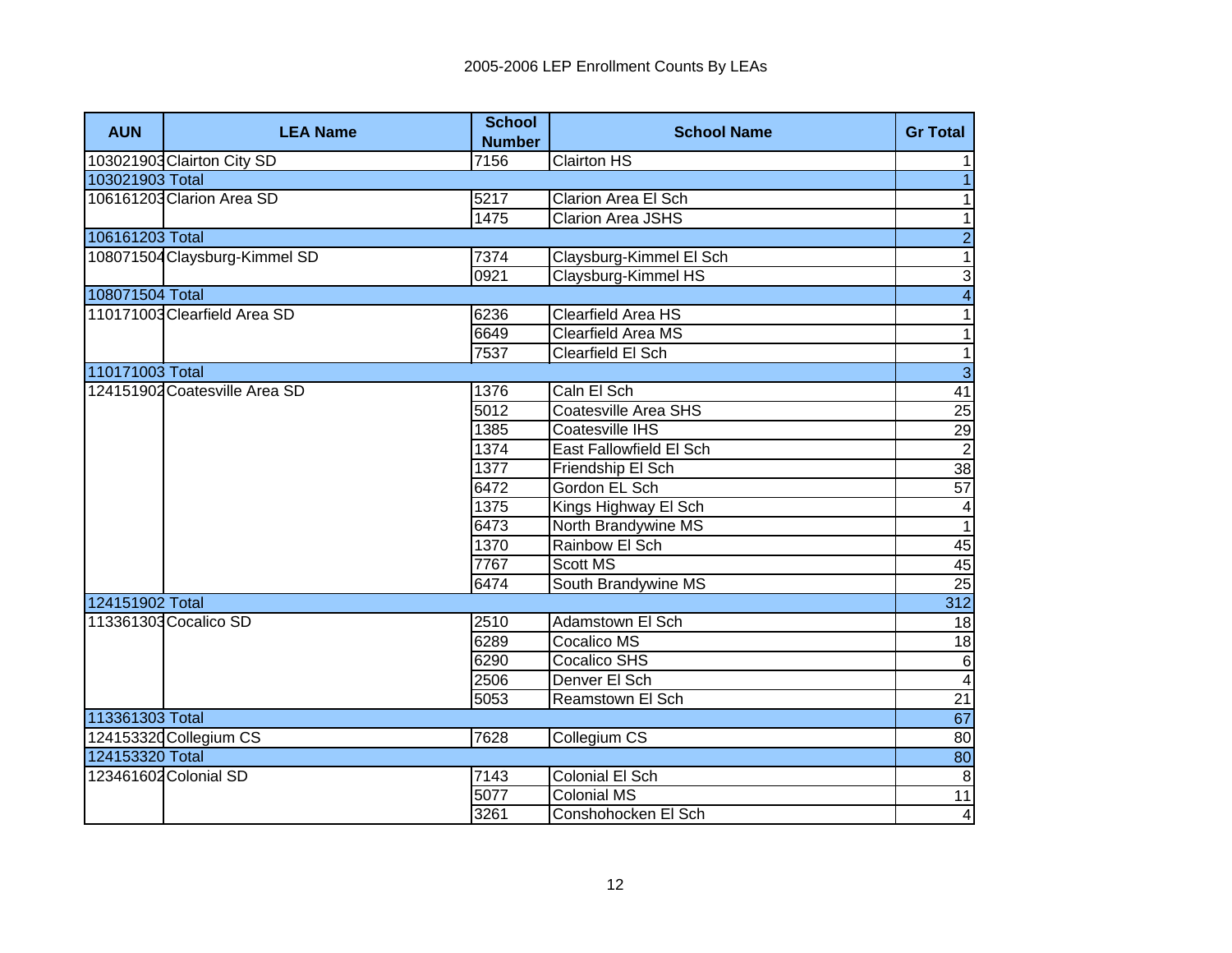| <b>AUN</b>      | <b>LEA Name</b>                                | <b>School</b><br><b>Number</b> | <b>School Name</b>                   | <b>Gr Total</b>  |
|-----------------|------------------------------------------------|--------------------------------|--------------------------------------|------------------|
|                 |                                                | 4711                           | Plymouth El Sch                      | 13               |
|                 |                                                | 3333                           | Plymouth-Whitemarsh SHS              | 12               |
|                 |                                                | 3332                           | Ridge Park El Sch                    | $\overline{9}$   |
|                 |                                                | 3411                           | <b>Whitemarsh El Sch</b>             | $\overline{6}$   |
| 123461602 Total |                                                |                                |                                      | 63               |
|                 | 113361503 Columbia Borough SD                  | 2515                           | Columbia JSHS                        | $10$             |
|                 |                                                | 7056                           | Park El Sch                          | 17               |
| 113361503 Total |                                                |                                |                                      | $\overline{27}$  |
|                 | 126512840 Community Academy of Philadelphia CS | 7510                           | Community Academy of Philadelphia CS | 32               |
| 126512840 Total |                                                |                                |                                      | 32               |
|                 | 108111403 Conemaugh Valley SD                  | 5213                           | Conemaugh Valley El Sch              | $\overline{3}$   |
|                 |                                                | 5136                           | Conemaugh Valley JSHS                | $\frac{2}{5}$    |
| 108111403 Total |                                                |                                |                                      |                  |
|                 | 113361703 Conestoga Valley SD                  | 2517                           | Brownstown El Sch                    | 45               |
|                 |                                                | 2531                           | Conestoga Valley MS                  | 29               |
|                 |                                                | 2532                           | <b>Conestoga Valley SHS</b>          | 18               |
|                 |                                                | 5113                           | Fritz El Sch                         | 50               |
|                 |                                                | 2522                           | Leola El Sch                         | 56               |
|                 |                                                | 2521                           | Smoketown El Sch                     | $\overline{47}$  |
| 113361703 Total |                                                |                                |                                      | $\overline{245}$ |
|                 | 112011603 Conewago Valley SD                   | 6268                           | Conewago Twp El Sch                  | $\overline{7}$   |
|                 |                                                | 7822                           | Conewago Valley Intrmd Sch           | 26               |
|                 |                                                | 6267                           | New Oxford El Sch                    | $\overline{36}$  |
|                 |                                                | 6898                           | New Oxford MS                        | 17               |
|                 |                                                | 0017                           | <b>New Oxford SHS</b>                | 30               |
| 112011603 Total |                                                |                                |                                      | 116              |
|                 | 105201033 Conneaut SD                          | 6133                           | <b>Conneaut Valley El Sch</b>        | $\sqrt{2}$       |
| 105201033 Total |                                                |                                |                                      | $\overline{2}$   |
|                 | 101261302 Connellsville Area SD                | 5048                           | Dunbar Twp El Sch                    | $\mathbf{1}$     |
|                 |                                                | 4819                           | South Side El Sch                    | $\overline{1}$   |
| 101261302 Total |                                                |                                |                                      | $\overline{2}$   |
|                 | 114061103 Conrad Weiser Area SD                | 7284                           | Conrad Weiser East El Sch            | 11               |
|                 |                                                | 0777                           | Conrad Weiser HS                     | $\overline{5}$   |
|                 |                                                | 7651                           | <b>Conrad Weiser MS</b>              | $\overline{7}$   |
|                 |                                                | 5203                           | Conrad Weiser West El Sch            | $\overline{6}$   |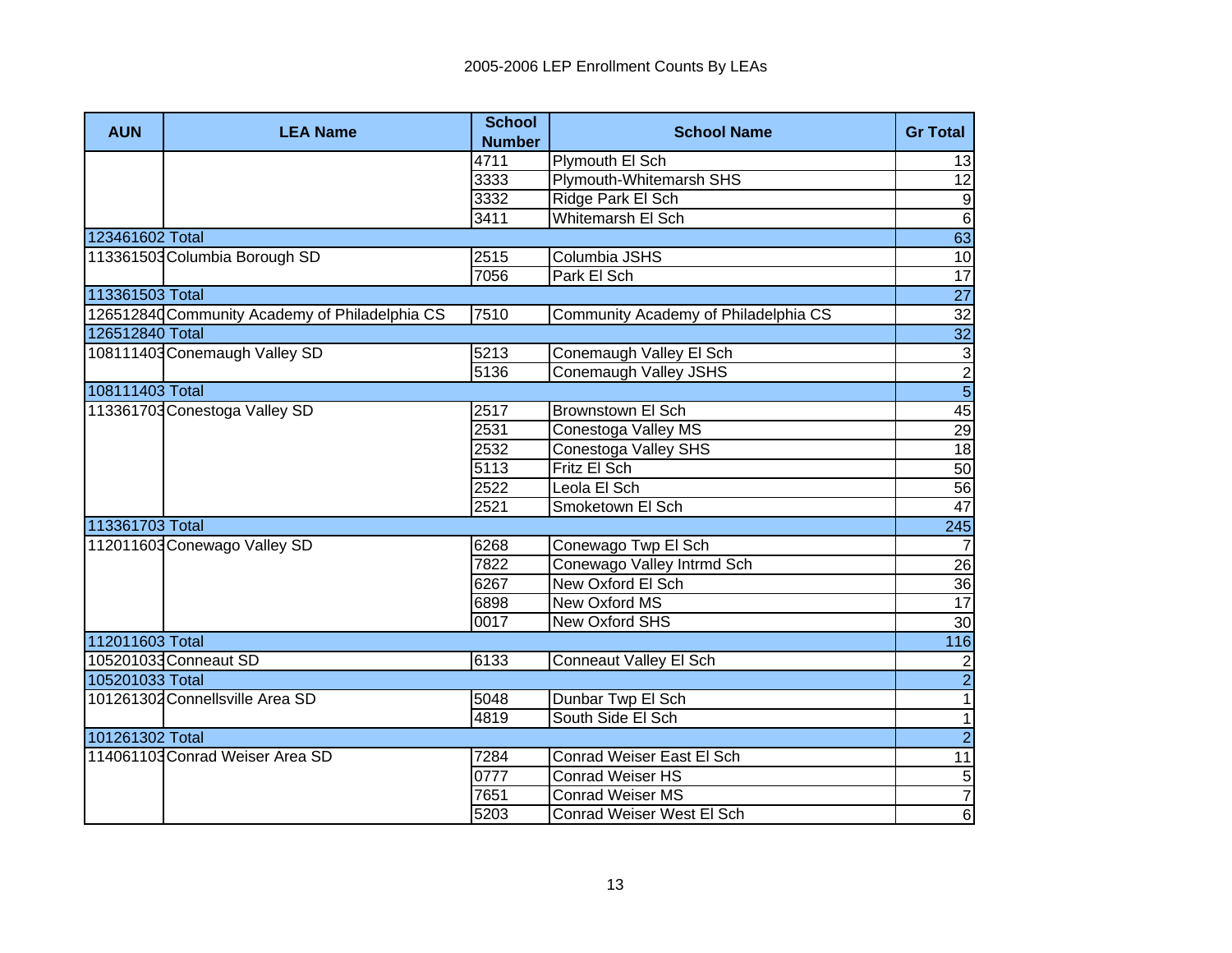| <b>AUN</b>      | <b>LEA Name</b>               | <b>School</b><br><b>Number</b> | <b>School Name</b>           | <b>Gr Total</b> |
|-----------------|-------------------------------|--------------------------------|------------------------------|-----------------|
| 114061103 Total |                               |                                |                              | 29              |
|                 | 103022103 Cornell SD          | 6946                           | <b>Cornell SHS</b>           | $\mathbf{1}$    |
| 103022103 Total |                               |                                |                              | $\overline{1}$  |
|                 | 113381303 Cornwall-Lebanon SD | 4800                           | <b>Cedar Crest HS</b>        | $\overline{29}$ |
|                 |                               | 6301                           | <b>Cedar Crest MS</b>        | $\overline{34}$ |
|                 |                               | 6302                           | Cornwall El Sch              | $\overline{12}$ |
|                 |                               | 2728                           | Ebenezer El Sch              | 15              |
|                 |                               | 2729                           | South Lebanon El Sch         | 17              |
|                 |                               | 7300                           | Union Canal El Sch           | $\overline{37}$ |
| 113381303 Total |                               |                                |                              | 144             |
|                 | 105251453 Corry Area SD       | 1993                           | Wright El Sch                | $\sqrt{3}$      |
| 105251453 Total |                               |                                |                              | $\overline{3}$  |
|                 | 109531304 Coudersport Area SD | 3868                           | Coudersport Area El Sch      | $\frac{2}{1}$   |
|                 |                               | 3869                           | <b>Coudersport Area JSHS</b> |                 |
| 109531304 Total |                               |                                |                              | $\overline{3}$  |
|                 | 122092353 Council Rock SD     | 1088                           | Churchville El Sch           | 11              |
|                 |                               | 5096                           | <b>Council Rock HS North</b> | $\overline{23}$ |
|                 |                               | 7749                           | <b>Council Rock HS South</b> | 13              |
|                 |                               | 1086                           | Goodnoe El Sch               | $\overline{20}$ |
|                 |                               | 7208                           | <b>Hillcrest El Sch</b>      | $\overline{22}$ |
|                 |                               | 4680                           | <b>Holland El Sch</b>        | $\overline{13}$ |
|                 |                               | 6833                           | <b>Holland MS</b>            | $\overline{19}$ |
|                 |                               | 7657                           | Maureen M Welch El Sch       | 14              |
|                 |                               | 7432                           | Newtown El Sch               | 51              |
|                 |                               | 6453                           | Newtown MS                   | 10              |
|                 |                               | 1087                           | Richboro El Sch              | $\, 8$          |
|                 |                               | 6454                           | <b>Richboro MS</b>           | $\overline{4}$  |
|                 |                               | 5308                           | Rolling Hills El Sch         | 15              |
|                 |                               | 1130                           | Sol Feinstone El Sch         | $\overline{5}$  |
|                 |                               | 1133                           | Wrightstown El Sch           | $\overline{9}$  |
| 122092353 Total |                               |                                |                              | 237             |
|                 | 106611303 Cranberry Area SD   | 4098                           | <b>Cranberry Area JSHS</b>   | $\sqrt{2}$      |
|                 |                               | 6595                           | Cranberry El Sch             | $\overline{3}$  |
| 106611303 Total |                               |                                |                              | $\overline{5}$  |
|                 | 105201352 Crawford Central SD | 5037                           | Cochranton El Sch            | $\overline{2}$  |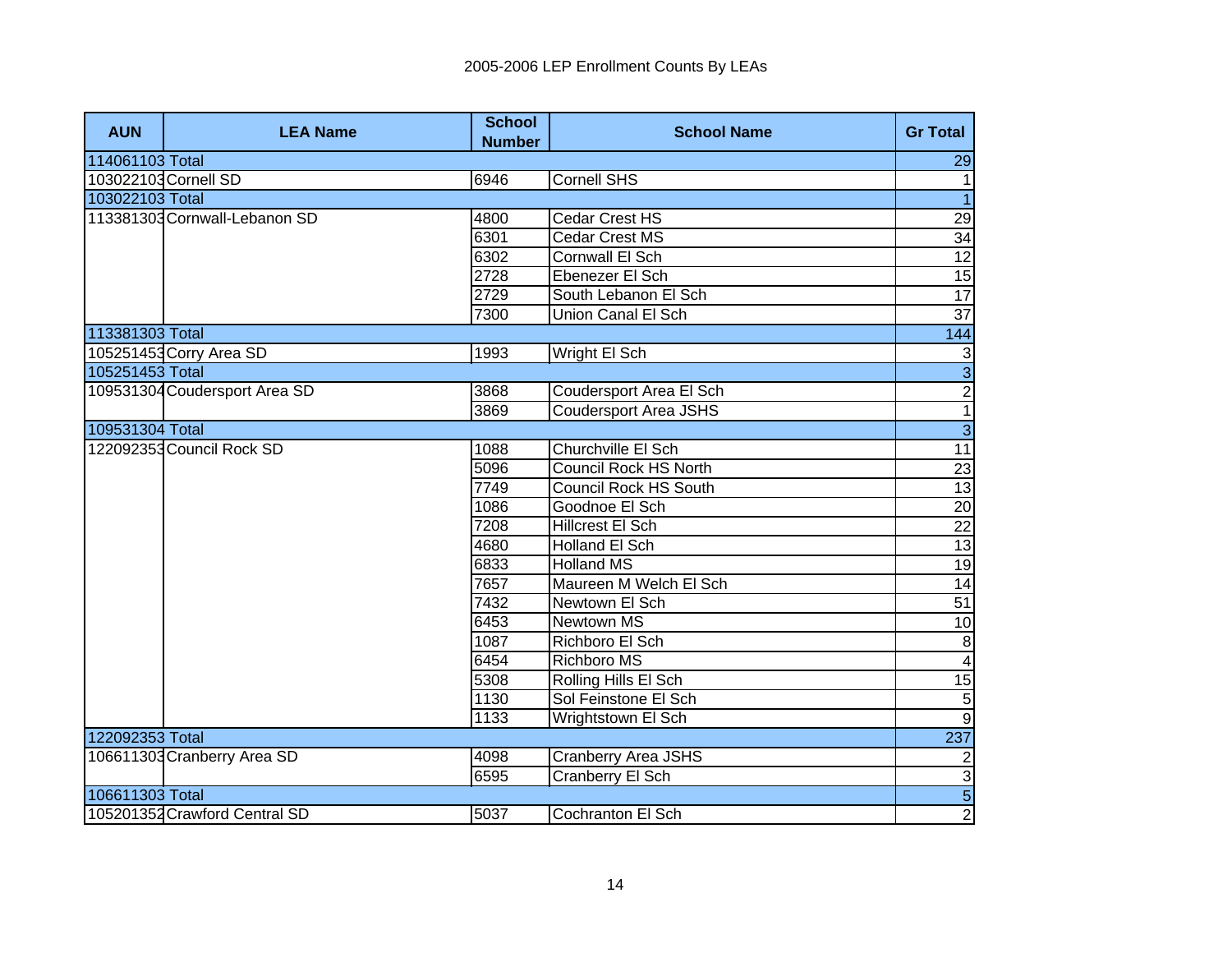| <b>AUN</b>          | <b>LEA Name</b>                | <b>School</b> | <b>School Name</b>            | <b>Gr Total</b>         |
|---------------------|--------------------------------|---------------|-------------------------------|-------------------------|
|                     |                                | <b>Number</b> |                               |                         |
|                     |                                | 1632          | <b>Cochranton JSHS</b>        | 1                       |
|                     |                                | 1645          | East End El Sch               | $\overline{\mathbf{c}}$ |
|                     |                                | 1654          | <b>Meadville Area SHS</b>     | $\mathbf{1}$            |
|                     |                                | 1653          | <b>Meadville MS</b>           | $\overline{3}$          |
|                     |                                | 1650          | Neason Hill El Sch            | $\overline{2}$          |
|                     |                                | 6135          | Second District El Sch        | $\overline{1}$          |
|                     |                                | 7194          | West End El Sch               | $\mathbf{1}$            |
| 105201352 Total     |                                |               |                               | 13                      |
|                     | 118401403 Crestwood SD         | 2860          | Crestwood HS                  | $\overline{7}$          |
|                     |                                | 2858          | Fairview El Sch               | $\overline{17}$         |
|                     |                                | 5341          | Rice El Sch                   | $\overline{7}$          |
| 118401403 Total     |                                |               |                               | 31                      |
|                     | 115211603 Cumberland Valley SD | 1701          | <b>Cumberland Valley HS</b>   | $\overline{7}$          |
|                     |                                | 6714          | Eagle View MS                 | $\overline{8}$          |
|                     |                                | 4849          | Good Hope MS                  |                         |
|                     |                                | 1700          | Green Ridge El Sch            | $\frac{2}{17}$          |
|                     |                                | 5020          | Hampden El Sch                |                         |
|                     |                                | 1699          | Silver Spring El Sch          | 16                      |
|                     |                                | 1695          | Sporting Hill El Sch          | $\mathbf{3}$            |
| 115211603 Total     |                                |               |                               | 56                      |
| 118401603 Dallas SD |                                | 2868          | Dallas El Sch                 | 1                       |
|                     |                                | 5150          | Dallas MS                     | $\overline{3}$          |
| 118401603 Total     |                                |               |                               | $\overline{\mathbf{4}}$ |
|                     | 112671603 Dallastown Area SD   | 6598          | Dallastown Area MS            | 25                      |
|                     |                                | 4553          | <b>Dallastown Area SHS</b>    | $\overline{24}$         |
|                     |                                | 4546          | Dallastown El Sch             | $\overline{2}$          |
|                     |                                | 4701          | Leaders Heights El Sch        | $\overline{2}$          |
|                     |                                | 4547          | Loganville-Springfield El Sch | $\overline{1}$          |
|                     |                                | 4551          | Ore Valley El Sch             | $\overline{10}$         |
|                     |                                | 4549          | York Twp El Sch               | 20                      |
| 112671603 Total     |                                |               |                               | 84                      |
|                     | 114061503 Daniel Boone Area SD | 7729          | Amity Intrmd Ctr              | $\,6$                   |
|                     |                                | 0781          | <b>Amity Primary Ctr</b>      | $\overline{\omega}$     |
|                     |                                | 7272          | Birdsboro El Ctr              | $\overline{2}$          |
|                     |                                | 4810          | Daniel Boone Area HS          | $\overline{2}$          |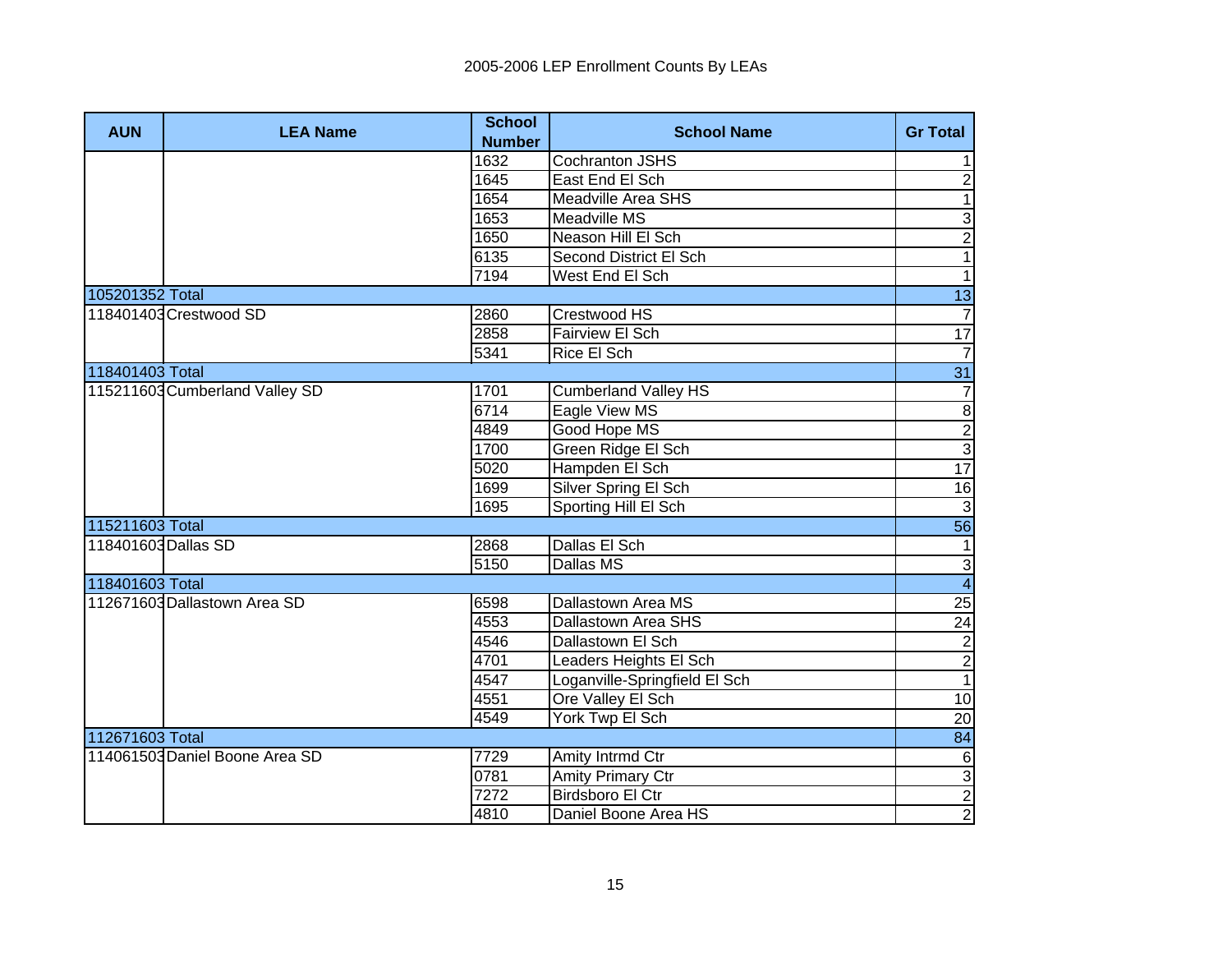| <b>AUN</b>      | <b>LEA Name</b>               | <b>School</b><br><b>Number</b> | <b>School Name</b>            | <b>Gr Total</b> |
|-----------------|-------------------------------|--------------------------------|-------------------------------|-----------------|
|                 |                               | 7544                           | Daniel Boone Area MS          |                 |
| 114061503 Total |                               |                                |                               | 14              |
|                 | 116471803 Danville Area SD    | 3424                           | Danville Area MS              | $\overline{2}$  |
|                 |                               | 3425                           | Danville Area SHS             |                 |
|                 |                               | 4833                           | Liberty-Valley El Sch         | $\overline{c}$  |
|                 |                               | 3419                           | Mahoning-Cooper El Sch        |                 |
| 116471803 Total |                               |                                |                               | $6\phantom{1}6$ |
|                 | 115221607 Dauphin County AVTS | 5278                           | Dauphin County AVTS           | 5               |
| 115221607 Total |                               |                                |                               |                 |
|                 | 103022253 Deer Lakes SD       | 0511                           | Curtisville Pri Ctr           |                 |
| 103022253 Total |                               |                                |                               |                 |
|                 | 120522003 Delaware Valley SD  | 7162                           | Delaware Valley El Sch        | 9               |
|                 |                               | 5261                           | Delaware Valley HS            |                 |
|                 |                               | 3865                           | Delaware Valley MS            | 3               |
|                 |                               | 3864                           | Dingman-Delaware El Sch       | $\overline{5}$  |
|                 |                               | 7408                           | Dingman-Delaware MS           | 5               |
|                 |                               | 7625                           | Dingman-Delaware Primary Sch  | 11              |
|                 |                               | 3866                           | Shohola El Sch                |                 |
| 120522003 Total |                               |                                |                               | $\overline{41}$ |
|                 | 107651603 Derry Area SD       | 4351                           | Derry Area MS                 |                 |
|                 |                               | 4352                           | <b>Derry Area SHS</b>         |                 |
|                 |                               | 6927                           | <b>Grandview El Sch</b>       |                 |
| 107651603 Total |                               |                                |                               | $\overline{4}$  |
|                 | 115221753 Derry Township SD   | 7731                           | Hershey Early Childhood Ctr   | 13              |
|                 |                               | 4801                           | <b>Hershey HS</b>             | $\overline{3}$  |
|                 |                               | 7186                           | Hershey Intrmd El Sch         | $\overline{3}$  |
|                 |                               | 6678                           | <b>Hershey MS</b>             | $\overline{6}$  |
|                 |                               | 1749                           | <b>Hershey Primary El Sch</b> | $\overline{8}$  |
| 115221753 Total |                               |                                |                               | 33              |
|                 | 113362203 Donegal SD          | 7165                           | Donegal MS                    | 13              |
|                 |                               | 2539                           | Donegal SHS                   | $\overline{12}$ |
|                 |                               | 7786                           | Donegal Springs El Sch        | 29              |
| 113362203 Total |                               |                                |                               | $\overline{54}$ |
|                 | 112671803 Dover Area SD       | 4558                           | Dover Area HS                 | 5               |
|                 |                               | 6283                           | Dover Area Intrmd Sch         | $\overline{5}$  |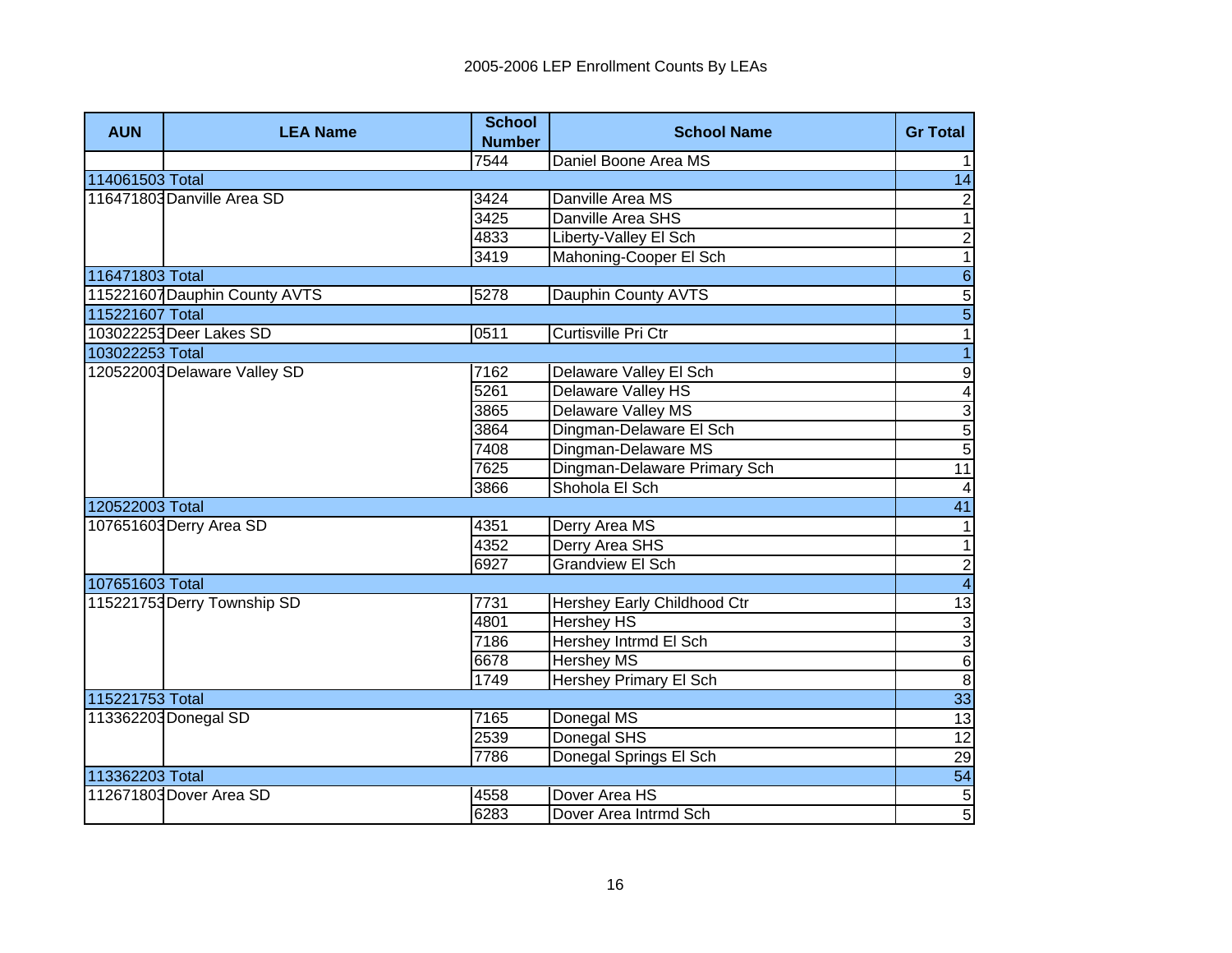| <b>AUN</b>      | <b>LEA Name</b>               | <b>School</b><br><b>Number</b> | <b>School Name</b>              | <b>Gr Total</b> |
|-----------------|-------------------------------|--------------------------------|---------------------------------|-----------------|
|                 |                               | 4557                           | Leib El Sch                     | 2               |
|                 |                               | 7555                           | North Salem El Sch              | $\overline{5}$  |
|                 |                               | 4556                           | Weigelstown El Sch              | $\overline{2}$  |
| 112671803 Total |                               |                                |                                 | $\overline{19}$ |
|                 | 124152003 Downingtown Area SD | 1391                           | <b>Beaver Creek El Sch</b>      | 18              |
|                 |                               | 7266                           | <b>Bradford Hgts El Sch</b>     | 6               |
|                 |                               | 1431                           | Brandywine-Wallace El Sch       |                 |
|                 |                               | 7517                           | Downington MS                   | 11              |
|                 |                               | 7759                           | Downingtown HS East Campus      | 6               |
|                 |                               | 1387                           | Downingtown HS West Campus      | $\overline{5}$  |
|                 |                               | 5011                           | East Ward El Sch                | 13              |
|                 |                               | 6476                           | Lionville El Sch                | 5               |
|                 |                               | 7516                           | <b>Lionville MS</b>             | 13              |
|                 |                               | 1432                           | Pickering Valley El Sch         | 3               |
|                 |                               | 7265                           | Shamona Creek El Sch            | $\overline{9}$  |
|                 |                               | 6621                           | Uwchlan Hills El Sch            | $\overline{5}$  |
|                 |                               | 6477                           | West Bradford El Sch            |                 |
| 124152003 Total |                               |                                |                                 | 99              |
|                 | 106172003 Dubois Area SD      | 2385                           | C G Johnson El Sch              |                 |
|                 |                               | 1541                           | Dubois Area MS                  |                 |
|                 |                               | 6156                           | Dubois Area SHS                 |                 |
| 106172003 Total |                               |                                |                                 | 9               |
|                 | 119352203 Dunmore SD          | 2429                           | Dunmore HS                      | $\overline{2}$  |
|                 |                               | 7712                           | Dunmore MS                      |                 |
| 119352203 Total |                               |                                |                                 |                 |
|                 | 103022503 Duquesne City SD    | 7109                           | Duquesne El Sch                 |                 |
|                 |                               | 0125                           | Duquesne MS/HS                  |                 |
| 103022503 Total |                               |                                |                                 |                 |
|                 | 103022803 East Allegheny SD   | 5193                           | East Allegheny JSHS             |                 |
|                 |                               | 0542                           | <b>Green Valley Primary Sch</b> |                 |
|                 |                               | 6100                           | <b>Westinghouse El Sch</b>      | $\overline{2}$  |
| 103022803 Total |                               |                                |                                 | 10              |
|                 | 117412003 East Lycoming SD    | 6364                           | Hughesville JSHS                | $\overline{2}$  |
|                 |                               | 3019                           | Joseph C Ashkar El Sch          |                 |
| 117412003 Total |                               |                                |                                 | 3               |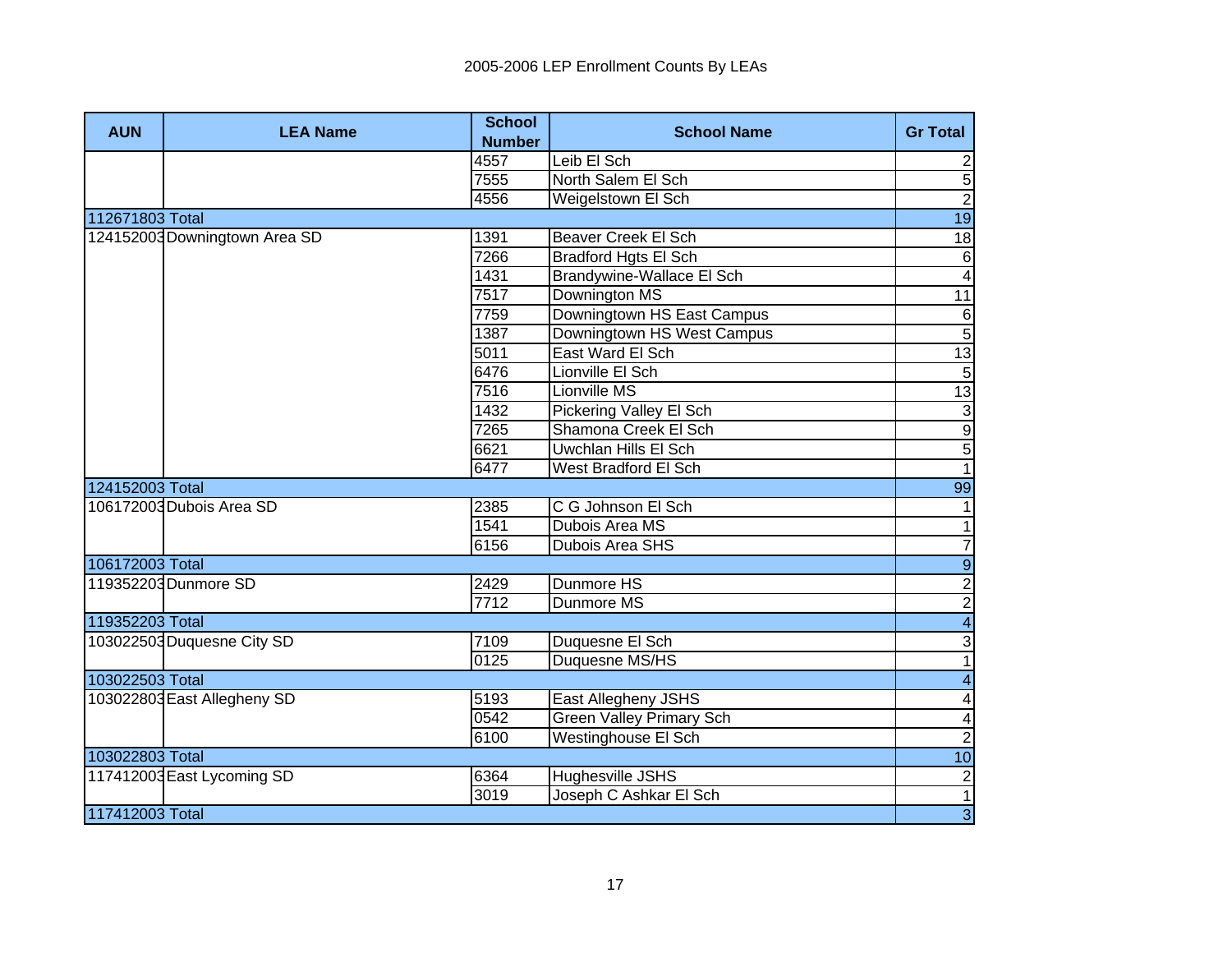| <b>AUN</b>      | <b>LEA Name</b>                       | <b>School</b><br><b>Number</b> | <b>School Name</b>            | <b>Gr Total</b>  |
|-----------------|---------------------------------------|--------------------------------|-------------------------------|------------------|
|                 | 121392303 East Penn SD                | 2799                           | <b>Alburtis El Sch</b>        | 12               |
|                 |                                       | 2809                           | <b>Emmaus HS</b>              | 13               |
|                 |                                       | 7560                           | Eyer MS                       | $\overline{2}$   |
|                 |                                       | 2808                           | Jefferson El Sch              | 12               |
|                 |                                       | 2802                           | Lincoln El Sch                | $\overline{1}$   |
|                 |                                       | 7559                           | Lower Macungie MS             | $\overline{7}$   |
|                 |                                       | 2804                           | Macungie El Sch               | 10               |
|                 |                                       | 5239                           | Shoemaker El Sch              | 12               |
|                 |                                       | 4827                           | Wescosville El Sch            | $\overline{28}$  |
| 121392303 Total |                                       |                                |                               | 97               |
|                 | 115212503 East Pennsboro Area SD      | 5220                           | East Pennsboro Area MS        | 17               |
|                 |                                       | 1707                           | East Pennsboro Area SHS       | 10               |
|                 |                                       | 1705                           | East Pennsboro El Sch         | 14               |
|                 |                                       | 4850                           | West Creek Hills El Sch       | 15               |
| 115212503 Total |                                       |                                |                               | 56               |
|                 | 120452003 East Stroudsburg Area SD    | 7536                           | <b>Bushkill El Sch</b>        | 35               |
|                 |                                       | 6798                           | East Stroudsburg El Sch       | $\overline{5}$   |
|                 |                                       | 7641                           | East Stroudsburg SHS North    | 24               |
|                 |                                       | 6935                           | East Stroudsburg SHS South    | 19               |
|                 |                                       | 3204                           | J M Hill El Sch               | 30               |
|                 |                                       | 7366                           | J T Lambert Intermediate Sch  | 34               |
|                 |                                       | 7642                           | Lehman Intermediate School    | 14               |
|                 |                                       | 3201                           | Middle Smithfield El Sch      | 61               |
|                 |                                       | 7411                           | Resica El Sch                 | 18               |
|                 |                                       | 3202                           | Smithfield El Sch             | $\overline{27}$  |
| 120452003 Total |                                       |                                |                               | $\overline{267}$ |
|                 | 113362303 Eastern Lancaster County SD | 2500                           | <b>Brecknock El Sch</b>       | 14               |
|                 |                                       | 7209                           | Garden Spot MS                | 11               |
|                 |                                       | 2554                           | Garden Spot SHS               | $\overline{21}$  |
|                 |                                       | 4707                           | <b>New Holland Elementary</b> | 29               |
| 113362303 Total |                                       |                                |                               | $\overline{75}$  |
|                 | 113382303 Eastern Lebanon County SD   | 6612                           | Eastern Lebanon Co MS         | $\overline{3}$   |
|                 |                                       | 2740                           | Eastern Lebanon Co SHS        | $\overline{3}$   |
|                 |                                       | 2735                           | Jackson El Sch                | $\overline{2}$   |
|                 |                                       | 2739                           | Myerstown El Sch              | $\overline{1}$   |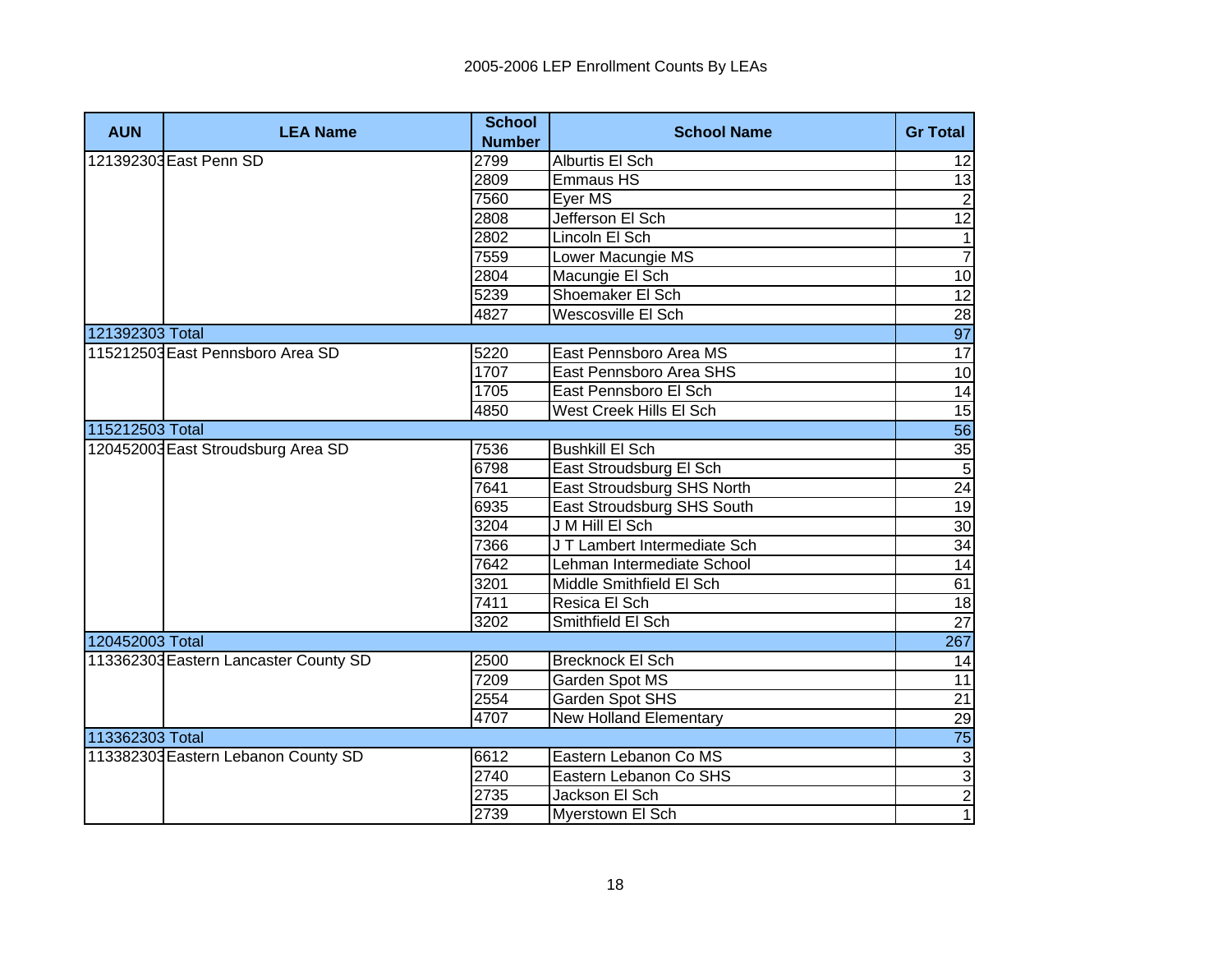| <b>AUN</b>      | <b>LEA Name</b>                 | <b>School</b><br><b>Number</b> | <b>School Name</b>          | <b>Gr Total</b> |
|-----------------|---------------------------------|--------------------------------|-----------------------------|-----------------|
|                 |                                 | 2738                           | Schaefferstown El Sch       | $\overline{7}$  |
| 113382303 Total |                                 |                                |                             | 16              |
|                 | 112672203 Eastern York SD       | 4559                           | Canadochly El Sch           | $\overline{2}$  |
|                 |                                 | 4564                           | Eastern York HS             | $\overline{1}$  |
|                 |                                 | 7439                           | Eastern York MS             | $\mathbf{1}$    |
|                 |                                 | 6285                           | <b>Kreutz Creek El Sch</b>  | $\overline{1}$  |
|                 |                                 | 4563                           | Wrightsville El Sch         | $\omega$        |
| 112672203 Total |                                 |                                |                             | $\overline{8}$  |
|                 | 120483302 Easton Area SD        | 4915                           | Cheston El Sch              | 69              |
|                 |                                 | 3482                           | Easton Area HS              | 57              |
|                 |                                 | 7008                           | Easton Area MS              | $\overline{72}$ |
|                 |                                 | 3477                           | Forks El Sch                | $\overline{11}$ |
|                 |                                 | 3478                           | March El Sch                | $\overline{27}$ |
|                 |                                 | 3473                           | Palmer El Sch               | 49              |
|                 |                                 | 5350                           | Paxinosa El Sch             | 90              |
|                 |                                 | 6925                           | Shawnee MS                  | 52              |
|                 |                                 | 5064                           | <b>Tracy El Sch</b>         | 38              |
| 120483302 Total |                                 |                                |                             | 465             |
|                 | 103023153 Elizabeth Forward SD  | 0136                           | Central El Sch              | $\mathbf{1}$    |
|                 |                                 | 4804                           | <b>Elizabeth Forward MS</b> | $\mathbf{1}$    |
| 103023153 Total |                                 |                                |                             | $\overline{2}$  |
|                 | 113362403 Elizabethtown Area SD | 2561                           | East High Street El Sch     | $\overline{22}$ |
|                 |                                 | 6862                           | Elizabethtown Area MS       | 15              |
|                 |                                 | 2562                           | Elizabethtown Area SHS      | $\overline{11}$ |
| 113362403 Total |                                 |                                |                             | 48              |
|                 | 119582503 Elk Lake SD           | 6417                           | Elk Lake El Sch             | 10              |
|                 |                                 | 6418                           | <b>Elk Lake JSHS</b>        | $\overline{5}$  |
| 119582503 Total |                                 |                                |                             | 15              |
|                 | 104372003 Ellwood City Area SD  | 2675                           | Lincoln JSHS                | $\mathbf{1}$    |
| 104372003 Total |                                 |                                |                             | $\overline{1}$  |
|                 | 113362603 Ephrata Area SD       | 2564                           | Akron El Sch                | 14              |
|                 |                                 | 2568                           | Clay El Sch                 | 23              |
|                 |                                 | 6712                           | Ephrata MS                  | 25              |
|                 |                                 | 6293                           | Ephrata SHS                 | 21              |
|                 |                                 | 2563                           | Fulton El Sch               | $\overline{19}$ |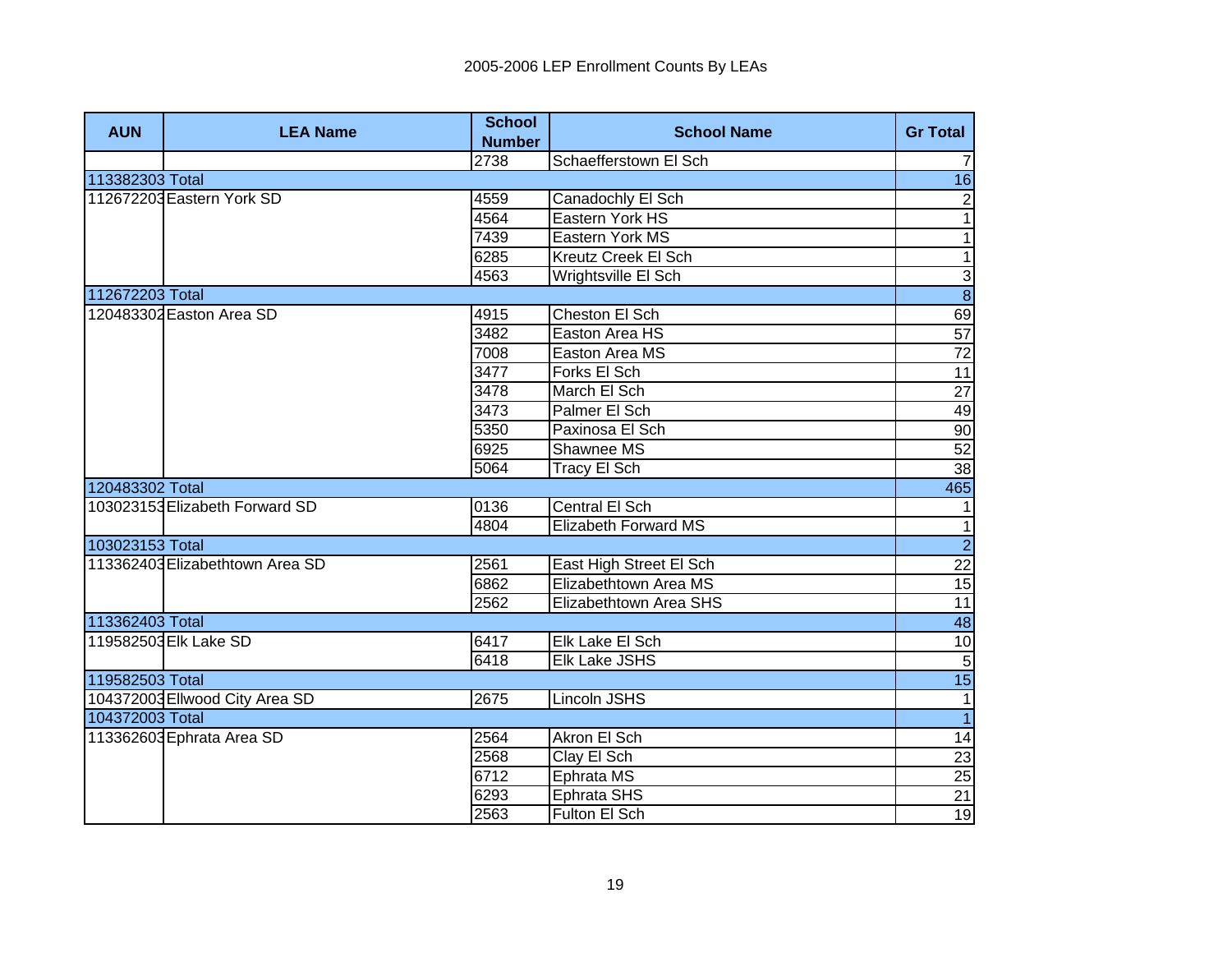| <b>AUN</b>      | <b>LEA Name</b>                      | <b>School</b> | <b>School Name</b>         | <b>Gr Total</b> |
|-----------------|--------------------------------------|---------------|----------------------------|-----------------|
|                 |                                      | <b>Number</b> |                            |                 |
|                 |                                      | 2570          | <b>Highland El Sch</b>     | 15              |
|                 |                                      | 2565          | Lincoln El Sch             | $\mathbf{2}$    |
| 113362603 Total |                                      |               |                            | 119             |
|                 | 105252602 Erie City SD               | 7842          | <b>AEP/Transition Sch</b>  | دن              |
|                 |                                      | 2000          | <b>Burton El Sch</b>       | 36              |
|                 |                                      | 7294          | <b>Central HS</b>          | 33              |
|                 |                                      | 2001          | Cleveland El Sch           | $\frac{3}{8}$   |
|                 |                                      | 2021          | Connell El Sch             | 69              |
|                 |                                      | 2003          | Diehl El Sch               | 80              |
|                 |                                      | 2026          | East SHS                   | 143             |
|                 |                                      | 2004          | Edison El Sch              | 50              |
|                 |                                      | 2022          | Emerson-Gridley El Sch     | $\overline{23}$ |
|                 |                                      | 2007          | Glenwood El Sch            | 15              |
|                 |                                      | 2009          | Harding El Sch             | 15              |
|                 |                                      | 2010          | Irving El Sch              | 52              |
|                 |                                      | 2011          | Jefferson El Sch           | 17              |
|                 |                                      | 2013          | Lincoln El Sch             | 32              |
|                 |                                      | 2016          | McKinley El Sch            | 54              |
|                 |                                      | 2018          | Perry El Sch               | 30              |
|                 |                                      | 7035          | Pfeiffer-Burleigh El Sch   | 80              |
|                 |                                      | 2024          | Roosevelt MS               | $\overline{22}$ |
|                 |                                      | 2027          | <b>Strong Vincent HS</b>   | $\overline{22}$ |
|                 |                                      | 6959          | <b>Wayne MS</b>            | 80              |
|                 |                                      | 2025          | <b>Wilson MS</b>           | 44              |
| 105252602 Total |                                      |               |                            | 938             |
|                 | 124150001 Erin Dudley Forbes CS      | 7680          | Erin Dudley Forbes CS      | 27              |
| 124150001 Total |                                      |               |                            | 27              |
|                 | 126513100 Eugenio Maria De Hostos CS | 7564          | Eugenio Maria DE Hostos CS | $\overline{71}$ |
| 126513100 Total |                                      |               |                            | $\overline{71}$ |
|                 | 108053003 Everett Area SD            | 0735          | <b>Breezewood El Sch</b>   | 1               |
| 108053003 Total |                                      |               |                            | $\overline{1}$  |
|                 | 114062003 Exeter Township SD         | 0787          | Exeter Twp JHS             | $\overline{7}$  |
|                 |                                      | 0788          | <b>Exeter Twp SHS</b>      | $\overline{4}$  |
|                 |                                      | 0783          | Jacksonwald El Sch         | 16              |
|                 |                                      | 0786          | Lorane El Sch              | $\overline{7}$  |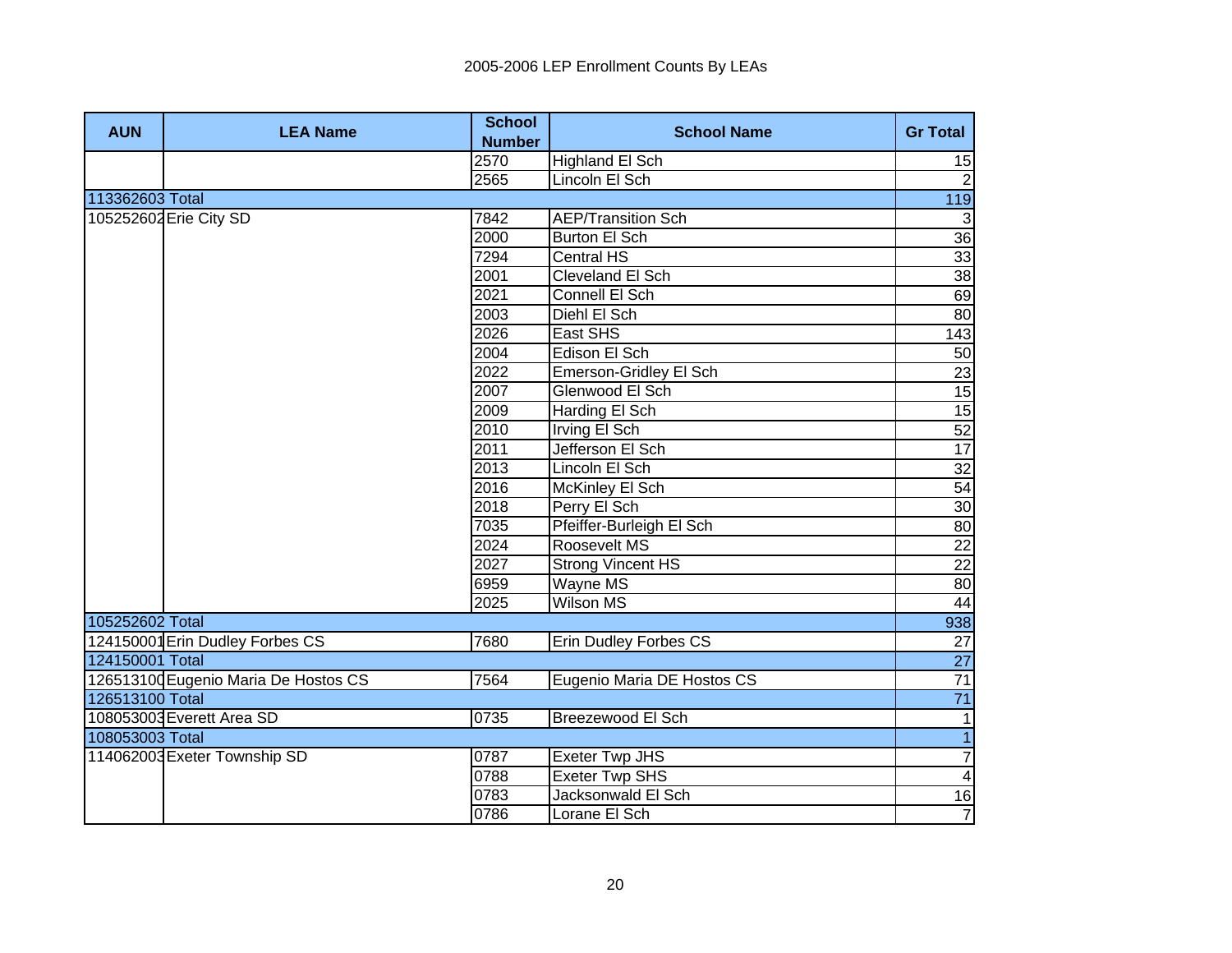| <b>AUN</b>        | <b>LEA Name</b>                           | <b>School</b><br><b>Number</b> | <b>School Name</b>                     | <b>Gr Total</b> |
|-------------------|-------------------------------------------|--------------------------------|----------------------------------------|-----------------|
|                   |                                           | 6731                           | Martin Luther Lausch El Ctr            |                 |
|                   |                                           | 7755                           | <b>Reiffton Sch</b>                    | 8               |
| 114062003 Total   |                                           |                                |                                        | 44              |
|                   | 112013054 Fairfield Area SD               | 6270                           | <b>Fairfield Area El Sch</b>           |                 |
|                   |                                           | 6269                           | <b>Fairfield Area HS</b>               |                 |
| 112013054 Total   |                                           |                                |                                        |                 |
|                   | 105253303 Fairview SD                     | 7466                           | Fairview El Sch                        |                 |
|                   |                                           | 6737                           | <b>Fairview HS</b>                     |                 |
| 105253303 Total   |                                           |                                |                                        |                 |
| 119350001 Fell CS |                                           | 7746                           | <b>Fell CS</b>                         |                 |
| 119350001 Total   |                                           |                                |                                        |                 |
|                   | 114062503 Fleetwood Area SD               | 0791                           | <b>Andrew Maier El Sch</b>             | 13              |
|                   |                                           | 0789                           | Fleetwood El Sch                       |                 |
|                   |                                           | 6311                           | Fleetwood MS                           | 16              |
|                   |                                           | 5023                           | Fleetwood SHS                          |                 |
|                   |                                           | 0860                           | Richmond El Sch                        | 8               |
| 114062503 Total   |                                           |                                |                                        | $\overline{45}$ |
|                   | 126510021 Folk Arts-Cultural Treasures CS | 7857                           | <b>Folk Arts-Cultural Treasures CS</b> | 79              |
| 126510021 Total   |                                           |                                |                                        | 79              |
|                   | 106272003 Forest Area SD                  | 6701                           | West Forest El Sch                     |                 |
|                   |                                           | 6161                           | <b>West Forest JSHS</b>                |                 |
| 106272003 Total   |                                           |                                |                                        |                 |
|                   | 119583003 Forest City Regional SD         | 6420                           | Forest City Regional El Sch            |                 |
| 119583003 Total   |                                           |                                |                                        |                 |
|                   | 105253553 Fort LeBoeuf SD                 | 2037                           | Fort LeBoeuf SHS                       |                 |
|                   |                                           | 5226                           | Mill Village El Sch                    |                 |
|                   |                                           | 2036                           | Robison El Sch                         |                 |
| 105253553 Total   |                                           |                                |                                        |                 |
|                   | 103023912 Fox Chapel Area SD              | 0147                           | Dorseyville MS                         |                 |
|                   |                                           | 0149                           | <b>Fairview El Sch</b>                 | 5               |
|                   |                                           | 0156                           | Fox Chapel Area SHS                    |                 |
|                   |                                           | 6780                           | Hartwood El Sch                        | 3               |
|                   |                                           | 0153                           | Kerr El Sch                            | 5               |
|                   |                                           | 0461                           | Ohara El Sch                           | 18              |
| 103023912 Total   |                                           |                                |                                        | $\overline{39}$ |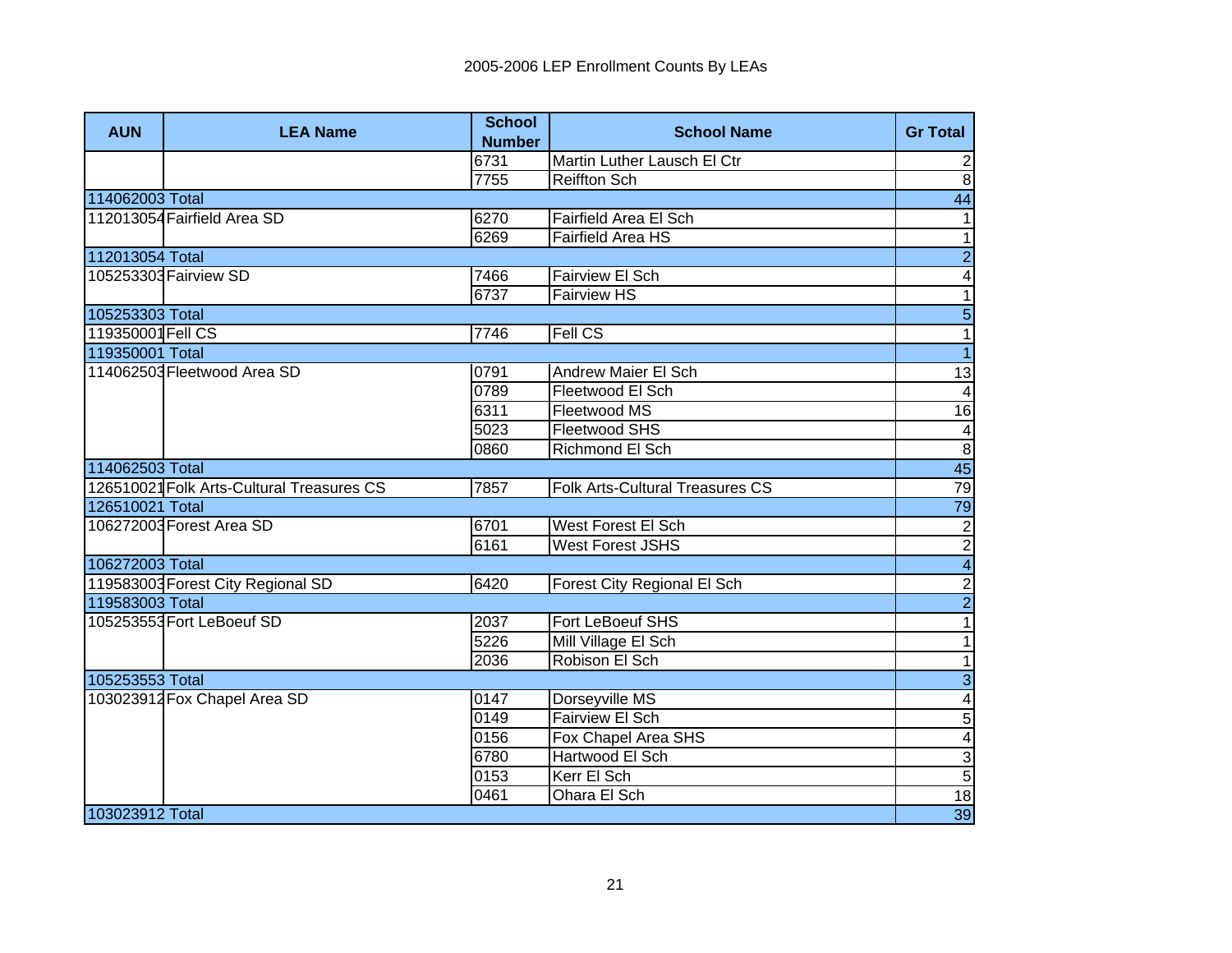| <b>AUN</b>      | <b>LEA Name</b>                | <b>School</b><br><b>Number</b> | <b>School Name</b>            | <b>Gr Total</b>         |
|-----------------|--------------------------------|--------------------------------|-------------------------------|-------------------------|
|                 | 106612203 Franklin Area SD     | 4667                           | <b>Central El Sch</b>         | 1                       |
|                 |                                | 4106                           | Franklin Area HS              | $\mathbf{1}$            |
|                 |                                | 6984                           | <b>Franklin Area MS</b>       | $\overline{\omega}$     |
|                 |                                | 4101                           | Sandycreek El Sch             | $\overline{3}$          |
|                 |                                | 4104                           | Seventh Street El Sch         | $\frac{2}{3}$           |
|                 |                                | 6166                           | <b>Victory El Sch</b>         |                         |
| 106612203 Total |                                |                                |                               | 13                      |
|                 | 107652603 Franklin Regional SD | 7602                           | <b>Franklin Regional MS</b>   |                         |
|                 |                                | 4360                           | Franklin Regional SHS         | $\frac{3}{5}$           |
|                 |                                | 7163                           | Heritage El Sch               |                         |
|                 |                                | 4354                           | Newlonsburg El Sch            | $\overline{1}$          |
|                 |                                | 4357                           | Sloan El Sch                  | $\overline{2}$          |
| 107652603 Total |                                |                                |                               | 17                      |
|                 | 126513450 Franklin Towne CHS   | 7666                           | <b>Franklin Towne CHS</b>     | $\overline{4}$          |
| 126513450 Total |                                |                                |                               | $\overline{\mathbf{4}}$ |
|                 | 101262903 Frazier SD           | 6687                           | Central El Sch                | $\overline{2}$          |
|                 |                                | 2126                           | <b>Frazier HS</b>             | $\overline{1}$          |
|                 |                                | 6686                           | Perry El Sch                  | $\overline{1}$          |
| 101262903 Total |                                |                                |                               | $\overline{\mathbf{4}}$ |
|                 | 125234103 Garnet Valley SD     | 7714                           | <b>Bethel Springs El Sch</b>  | 11                      |
|                 |                                | 6506                           | Concord El Sch                | 17                      |
|                 |                                | 7486                           | <b>Garnet Valley El Sch</b>   | 10                      |
|                 |                                | 1869                           | <b>Garnet Valley HS</b>       | $\mathbf{3}$            |
|                 |                                | 7313                           | <b>Garnet Valley MS</b>       | $\infty$                |
| 125234103 Total |                                |                                |                               | 49                      |
|                 | 103024102 Gateway SD           | 0157                           | Evergreen El Sch              | $\,6\,$                 |
|                 |                                | 0167                           | <b>Gateway MS</b>             | $\overline{9}$          |
|                 |                                | 0170                           | <b>Gateway SHS</b>            | $\overline{22}$         |
|                 |                                | 0161                           | Moss Side El Sch              | $\overline{24}$         |
|                 |                                | 0169                           | Moss Side MS                  | $\overline{8}$          |
|                 |                                | 0168                           | Pitcairn El Sch               | $\overline{1}$          |
|                 |                                | 5191                           | Ramsey El Sch                 | $\overline{3}$          |
|                 |                                | 0165                           | <b>University Park El Sch</b> | $\overline{5}$          |
| 103024102 Total |                                |                                |                               | $\overline{78}$         |
|                 | 112013753 Gettysburg Area SD   | 0009                           | Eisenhower El Sch             | $\overline{25}$         |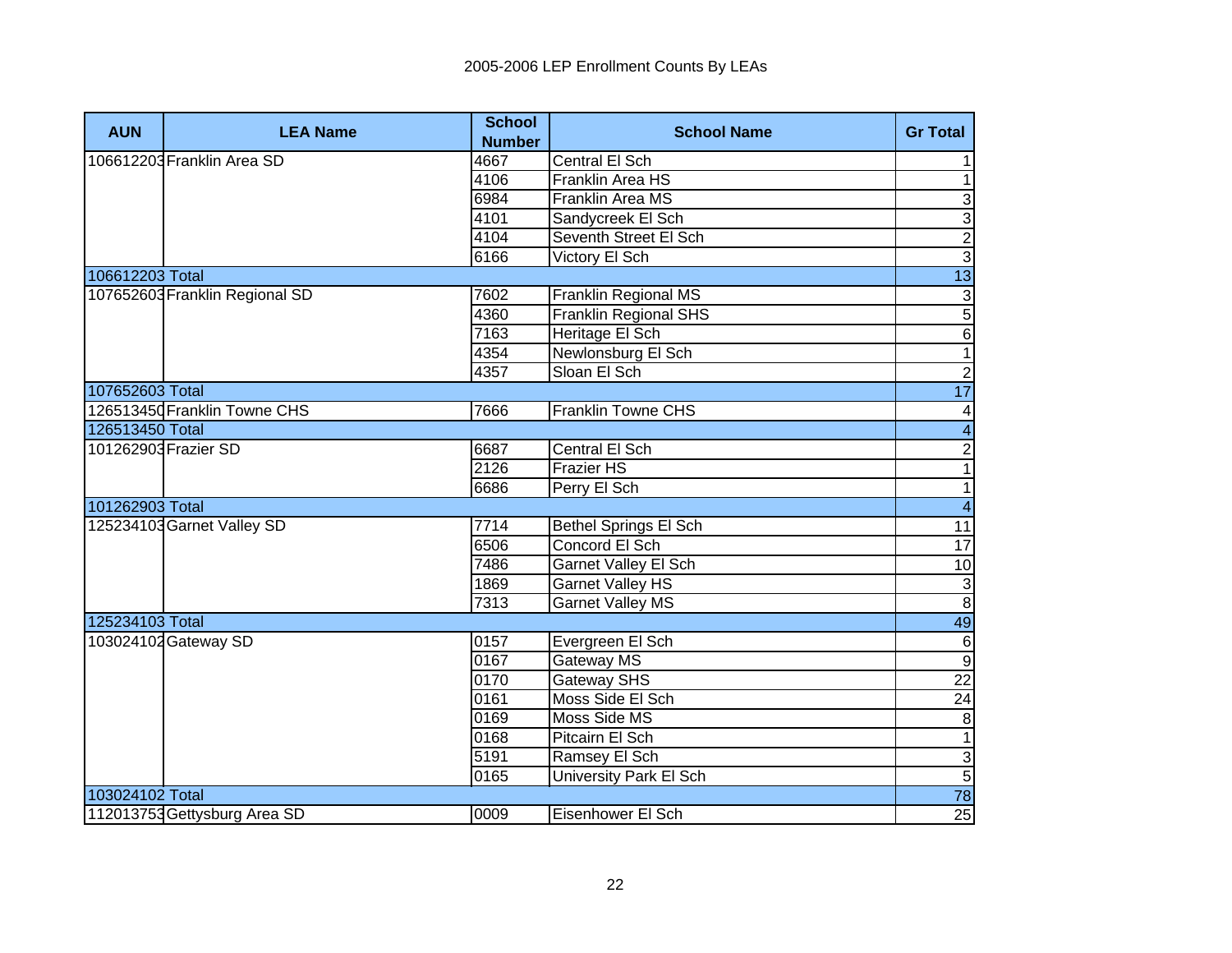| <b>AUN</b>      | <b>LEA Name</b>                     | <b>School</b> | <b>School Name</b>                | <b>Gr Total</b> |
|-----------------|-------------------------------------|---------------|-----------------------------------|-----------------|
|                 |                                     | <b>Number</b> |                                   |                 |
|                 |                                     | 0006          | Franklin Twp El Sch               | 16              |
|                 |                                     | 6271          | Gettysburg Area HS                | 16              |
|                 |                                     | 0010          | Gettysburg Area MS                | 19              |
|                 |                                     | 5126          | James Gettys El Sch               | $\overline{22}$ |
|                 |                                     | 7592          | Lincoln El Sch                    | $\overline{21}$ |
| 112013753 Total |                                     |               |                                   | 119             |
|                 | 105254053 Girard SD                 | 2042          | Elk Valley El Sch                 | 1               |
|                 |                                     | 2043          | <b>Girard HS</b>                  | $\mathbf{1}$    |
| 105254053 Total |                                     |               |                                   | $\overline{2}$  |
|                 | 114063003 Governor Mifflin SD       | 0794          | Cumru El Sch                      | 11              |
|                 |                                     | 0801          | <b>Governor Mifflin MS</b>        | $\overline{13}$ |
|                 |                                     | 0802          | <b>Governor Mifflin SHS</b>       | $\overline{12}$ |
|                 |                                     | 6794          | Intermediate Sch                  | $\overline{16}$ |
| 114063003 Total |                                     |               |                                   | 52              |
|                 | 124153510 Graystone Academy CS      | 7728          | Graystone Academy CS              | 30              |
| 124153510 Total |                                     |               |                                   | 30              |
|                 | 124153503 Great Valley SD           | 1368          | Charlestown El Sch                | ا دی            |
|                 |                                     | 7695          | General Wayne El Sch              |                 |
|                 |                                     | 1424          | <b>Great Valley HS</b>            | $\overline{7}$  |
|                 |                                     | 1422          | <b>Great Valley MS</b>            | $\overline{9}$  |
|                 |                                     | 6479          | Kathryn D. Markley El Sch         | $\overline{37}$ |
| 124153503 Total |                                     |               |                                   | 63              |
|                 | 108112502 Greater Johnstown SD      | 5315          | East Side El Sch                  | $\overline{2}$  |
|                 |                                     | 1252          | <b>Greater Johnstown MS</b>       | $\overline{1}$  |
|                 |                                     | 1250          | West Side El Sch                  | $\overline{3}$  |
| 108112502 Total |                                     |               |                                   | $6 \overline{}$ |
|                 | 107653102 Greater Latrobe SD        | 4379          | <b>Baggaley El Sch</b>            | $\overline{1}$  |
|                 |                                     | 6957          | <b>Greater Latrobe JHS</b>        | $\overline{1}$  |
|                 |                                     | 4845          | <b>Greater Latrobe SHS</b>        | $\overline{1}$  |
|                 |                                     | 4380          | Mountain View El Sch              | 10              |
| 107653102 Total |                                     |               |                                   | $\overline{13}$ |
|                 | 118402603 Greater Nanticoke Area SD | 7768          | <b>GNA El Ctr</b>                 | $\overline{5}$  |
|                 |                                     | 5242          | <b>Greater Nanticoke Area SHS</b> | $\overline{5}$  |
|                 |                                     | 2933          | J F Kennedy El Sch                | $\overline{2}$  |
|                 |                                     | 2939          | K M Smith El Sch                  | $\overline{5}$  |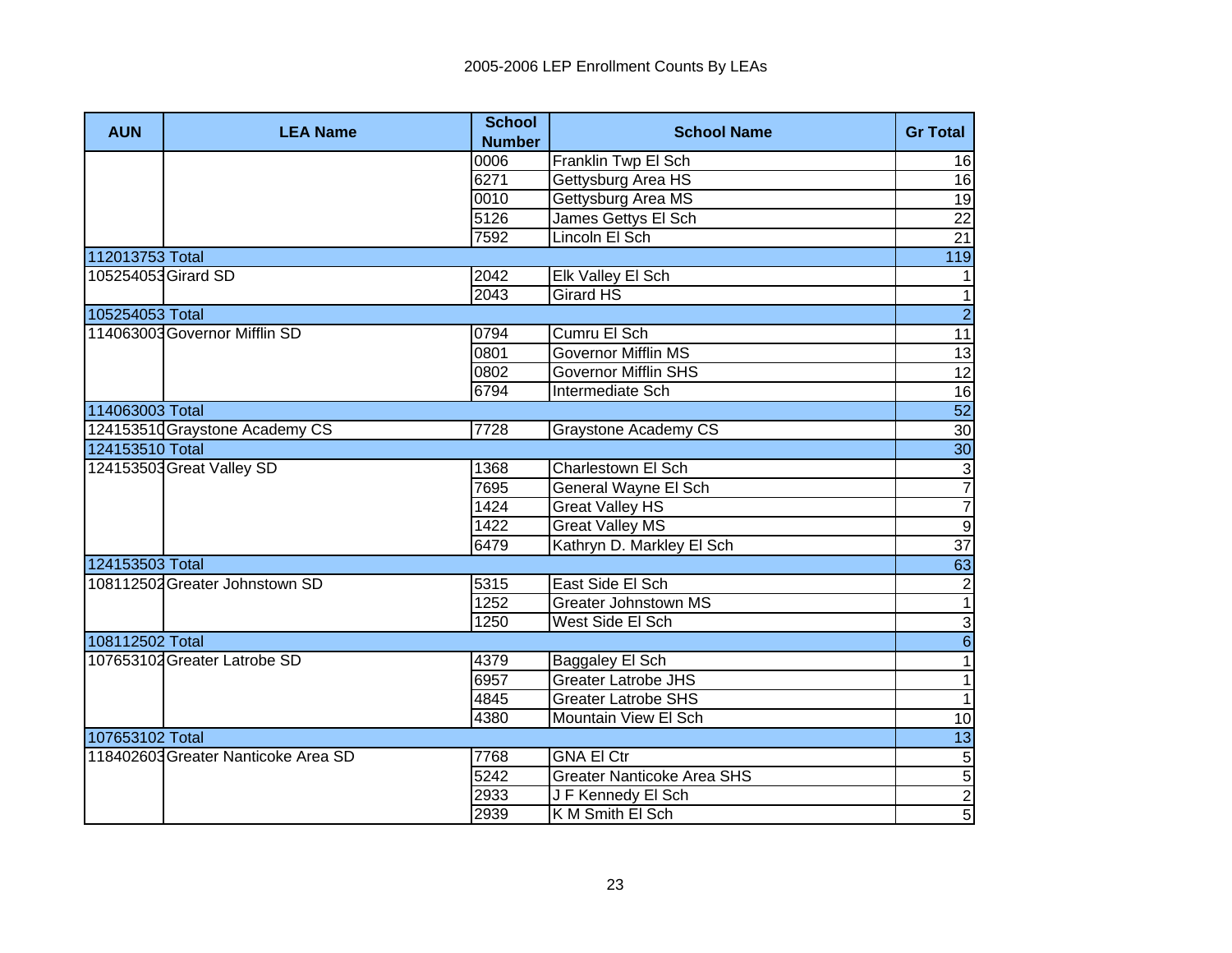| <b>AUN</b>      | <b>LEA Name</b>                 | <b>School</b><br><b>Number</b> | <b>School Name</b>         | <b>Gr Total</b>         |
|-----------------|---------------------------------|--------------------------------|----------------------------|-------------------------|
| 118402603 Total |                                 |                                |                            | 17                      |
|                 | 112283003 Greencastle-Antrim SD | 2202                           | Greencastle-Antrim El Sch  | 3                       |
|                 |                                 | 5117                           | Greencastle-Antrim MS      | $\overline{1}$          |
|                 |                                 | 7427                           | Greencastle-Antrim Pri Sch | $\overline{7}$          |
|                 |                                 | 2206                           | Greencastle-Antrim SHS     | $\overline{1}$          |
| 112283003 Total |                                 |                                |                            | $\overline{12}$         |
|                 | 107653203 Greensburg Salem SD   | 7329                           | Amos K Hutchinson El Sch   | $\sqrt{2}$              |
|                 |                                 | 4373                           | Greensburg-Salem HS        | $\overline{4}$          |
|                 |                                 | 4372                           | Greensburg-Salem MS        | $\mathbf{1}$            |
|                 |                                 | 5166                           | Metzgar El Sch             | $\mathbf{1}$            |
|                 |                                 | 5165                           | Nicely El Sch              | $\mathbf{1}$            |
| 107653203 Total |                                 |                                |                            | $\overline{9}$          |
|                 | 104432803 Greenville Area SD    | 3135                           | East El Sch                | $\frac{1}{2}$           |
|                 |                                 | 3137                           | <b>Greenville JSHS</b>     |                         |
|                 |                                 | 3133                           | Hempfield El Sch           |                         |
| 104432803 Total |                                 |                                |                            |                         |
|                 | 115503004 Greenwood SD          | 7062                           | Greenwood El Sch           | $\overline{1}$          |
| 115503004 Total |                                 |                                |                            | $\overline{1}$          |
|                 | 104432903 Grove City Area SD    | 6125                           | George Jr Republic HS      | $\overline{5}$          |
|                 |                                 | 7316                           | George Jr Republic MS      | $\overline{1}$          |
|                 |                                 | 3145                           | <b>Grove City Area HS</b>  | $\overline{4}$          |
|                 |                                 | 3143                           | <b>Highland El Sch</b>     | $\overline{2}$          |
|                 |                                 | 6844                           | <b>Hillview El Sch</b>     | $\overline{1}$          |
| 104432903 Total |                                 |                                |                            | $\overline{13}$         |
|                 | 115222504 Halifax Area SD       | 6330                           | Halifax Area HS            | $\overline{c}$          |
| 115222504 Total |                                 |                                |                            | $\overline{2}$          |
|                 | 114063503 Hamburg Area SD       | 0808                           | Hamburg Area HS            | $\overline{2}$          |
|                 |                                 | 7447                           | Hamburg Area Middle School | $\overline{4}$          |
|                 |                                 | 0807                           | Hamburg El Sch             | $\overline{2}$          |
|                 |                                 | 0809                           | Perry El Sch               | $\overline{11}$         |
| 114063503 Total |                                 |                                |                            | 19                      |
|                 | 103024603 Hampton Township SD   | 5190                           | Hampton HS                 | $\mathbf{1}$            |
|                 |                                 | 0179                           | Hampton MS                 | $\overline{\mathbf{4}}$ |
|                 |                                 | 0178                           | Poff El Sch                | $\overline{\omega}$     |
|                 |                                 | 0176                           | <b>Wyland El Sch</b>       | $\overline{3}$          |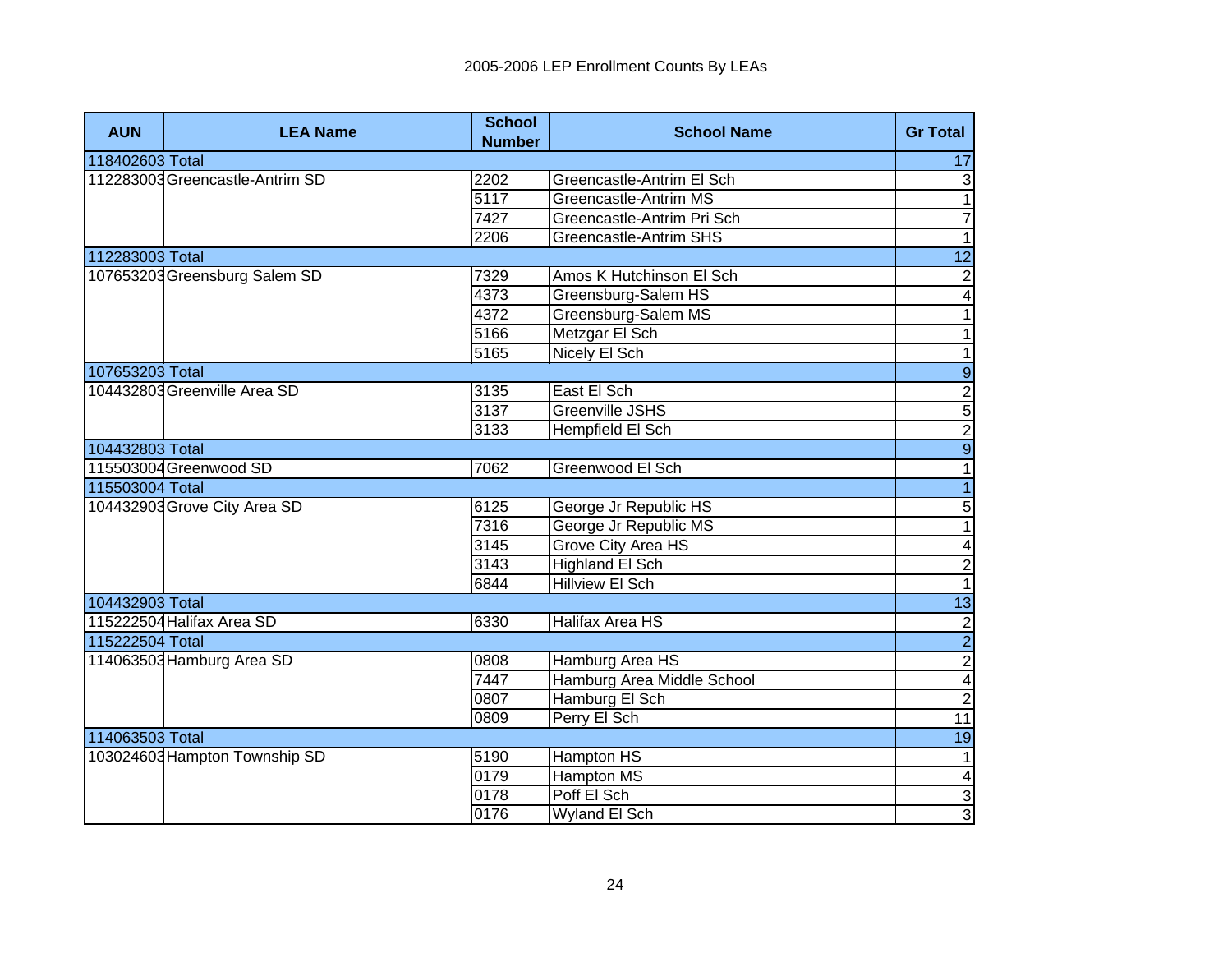| 103024603 Total<br>118403003 Hanover Area SD<br>2891<br><b>Hanover Area JSHS</b><br>7007<br>Hanover Area Memorial El Sch<br>2887<br>Hanover Green El Sch<br>2888<br>Lee Park El Sch<br>2889<br>Lyndwood El Sch<br>118403003 Total<br>112672803 Hanover Public SD<br>Clearview El Sch<br>4565<br>4570<br>Hanover MS<br>4571<br>Hanover SHS<br>4566<br>Hanover Street El Sch<br>4568<br>Washington El Sch<br>112672803 Total<br>115222752 Harrisburg City SD<br>1764<br>Benjamin Franklin Sch<br>1769<br>Camp Curtin Sch<br>1766<br>Foose Sch<br>1757<br><b>Hamilton Sch</b><br>6333<br>Harrisburg HS<br>1759<br>Marshall Sch<br>7623<br>Rowland Sch<br>7667<br>Scott Sch Early Childhood Ctr<br><b>William Penn Sch</b><br>7464<br>115222752 Total<br>123463603 Hatboro-Horsham SD<br>5079<br><b>Blair Mill El Sch</b><br>3268<br>Crooked Billet El Sch<br>3271<br><b>Hallowell El Sch</b><br>3272<br>Hatboro-Horsham SHS<br>6639<br>Keith Valley MS<br>$\frac{2}{4}$<br>7600<br>Limekiln-Simmons El Sch<br>3267<br>Pennypack El Sch<br>$\frac{3}{46}$<br>3270<br>Simmons El Sch<br>123463603 Total<br>125234502 Haverford Township SD<br>1871<br>Chatham Park El Sch<br>1876<br><b>Chestnutwold El Sch</b><br>1877<br>Coopertown El Sch | <b>AUN</b> | <b>LEA Name</b> | <b>School</b><br><b>Number</b> | <b>School Name</b> | <b>Gr Total</b>          |
|-----------------------------------------------------------------------------------------------------------------------------------------------------------------------------------------------------------------------------------------------------------------------------------------------------------------------------------------------------------------------------------------------------------------------------------------------------------------------------------------------------------------------------------------------------------------------------------------------------------------------------------------------------------------------------------------------------------------------------------------------------------------------------------------------------------------------------------------------------------------------------------------------------------------------------------------------------------------------------------------------------------------------------------------------------------------------------------------------------------------------------------------------------------------------------------------------------------------------------------------|------------|-----------------|--------------------------------|--------------------|--------------------------|
|                                                                                                                                                                                                                                                                                                                                                                                                                                                                                                                                                                                                                                                                                                                                                                                                                                                                                                                                                                                                                                                                                                                                                                                                                                         |            |                 |                                |                    | 11                       |
|                                                                                                                                                                                                                                                                                                                                                                                                                                                                                                                                                                                                                                                                                                                                                                                                                                                                                                                                                                                                                                                                                                                                                                                                                                         |            |                 |                                |                    | $\overline{7}$           |
|                                                                                                                                                                                                                                                                                                                                                                                                                                                                                                                                                                                                                                                                                                                                                                                                                                                                                                                                                                                                                                                                                                                                                                                                                                         |            |                 |                                |                    | $\mathbf 1$              |
|                                                                                                                                                                                                                                                                                                                                                                                                                                                                                                                                                                                                                                                                                                                                                                                                                                                                                                                                                                                                                                                                                                                                                                                                                                         |            |                 |                                |                    | $\overline{2}$           |
|                                                                                                                                                                                                                                                                                                                                                                                                                                                                                                                                                                                                                                                                                                                                                                                                                                                                                                                                                                                                                                                                                                                                                                                                                                         |            |                 |                                |                    | $\overline{\phantom{0}}$ |
|                                                                                                                                                                                                                                                                                                                                                                                                                                                                                                                                                                                                                                                                                                                                                                                                                                                                                                                                                                                                                                                                                                                                                                                                                                         |            |                 |                                |                    | $\overline{4}$           |
|                                                                                                                                                                                                                                                                                                                                                                                                                                                                                                                                                                                                                                                                                                                                                                                                                                                                                                                                                                                                                                                                                                                                                                                                                                         |            |                 |                                |                    | $\overline{15}$          |
|                                                                                                                                                                                                                                                                                                                                                                                                                                                                                                                                                                                                                                                                                                                                                                                                                                                                                                                                                                                                                                                                                                                                                                                                                                         |            |                 |                                |                    | 22                       |
|                                                                                                                                                                                                                                                                                                                                                                                                                                                                                                                                                                                                                                                                                                                                                                                                                                                                                                                                                                                                                                                                                                                                                                                                                                         |            |                 |                                |                    | 16                       |
|                                                                                                                                                                                                                                                                                                                                                                                                                                                                                                                                                                                                                                                                                                                                                                                                                                                                                                                                                                                                                                                                                                                                                                                                                                         |            |                 |                                |                    | 12                       |
|                                                                                                                                                                                                                                                                                                                                                                                                                                                                                                                                                                                                                                                                                                                                                                                                                                                                                                                                                                                                                                                                                                                                                                                                                                         |            |                 |                                |                    | 25                       |
|                                                                                                                                                                                                                                                                                                                                                                                                                                                                                                                                                                                                                                                                                                                                                                                                                                                                                                                                                                                                                                                                                                                                                                                                                                         |            |                 |                                |                    | 12                       |
|                                                                                                                                                                                                                                                                                                                                                                                                                                                                                                                                                                                                                                                                                                                                                                                                                                                                                                                                                                                                                                                                                                                                                                                                                                         |            |                 |                                |                    | 87                       |
|                                                                                                                                                                                                                                                                                                                                                                                                                                                                                                                                                                                                                                                                                                                                                                                                                                                                                                                                                                                                                                                                                                                                                                                                                                         |            |                 |                                |                    | $\overline{\mathbf{4}}$  |
|                                                                                                                                                                                                                                                                                                                                                                                                                                                                                                                                                                                                                                                                                                                                                                                                                                                                                                                                                                                                                                                                                                                                                                                                                                         |            |                 |                                |                    | $\overline{1}$           |
|                                                                                                                                                                                                                                                                                                                                                                                                                                                                                                                                                                                                                                                                                                                                                                                                                                                                                                                                                                                                                                                                                                                                                                                                                                         |            |                 |                                |                    | 158                      |
|                                                                                                                                                                                                                                                                                                                                                                                                                                                                                                                                                                                                                                                                                                                                                                                                                                                                                                                                                                                                                                                                                                                                                                                                                                         |            |                 |                                |                    | 71                       |
|                                                                                                                                                                                                                                                                                                                                                                                                                                                                                                                                                                                                                                                                                                                                                                                                                                                                                                                                                                                                                                                                                                                                                                                                                                         |            |                 |                                |                    | 83                       |
|                                                                                                                                                                                                                                                                                                                                                                                                                                                                                                                                                                                                                                                                                                                                                                                                                                                                                                                                                                                                                                                                                                                                                                                                                                         |            |                 |                                |                    | 63                       |
|                                                                                                                                                                                                                                                                                                                                                                                                                                                                                                                                                                                                                                                                                                                                                                                                                                                                                                                                                                                                                                                                                                                                                                                                                                         |            |                 |                                |                    | 102                      |
|                                                                                                                                                                                                                                                                                                                                                                                                                                                                                                                                                                                                                                                                                                                                                                                                                                                                                                                                                                                                                                                                                                                                                                                                                                         |            |                 |                                |                    | 63                       |
|                                                                                                                                                                                                                                                                                                                                                                                                                                                                                                                                                                                                                                                                                                                                                                                                                                                                                                                                                                                                                                                                                                                                                                                                                                         |            |                 |                                | $\overline{6}$     |                          |
|                                                                                                                                                                                                                                                                                                                                                                                                                                                                                                                                                                                                                                                                                                                                                                                                                                                                                                                                                                                                                                                                                                                                                                                                                                         |            |                 |                                |                    | 551                      |
|                                                                                                                                                                                                                                                                                                                                                                                                                                                                                                                                                                                                                                                                                                                                                                                                                                                                                                                                                                                                                                                                                                                                                                                                                                         |            |                 |                                |                    | $\overline{7}$           |
|                                                                                                                                                                                                                                                                                                                                                                                                                                                                                                                                                                                                                                                                                                                                                                                                                                                                                                                                                                                                                                                                                                                                                                                                                                         |            |                 |                                |                    | $\mathbf{1}$             |
|                                                                                                                                                                                                                                                                                                                                                                                                                                                                                                                                                                                                                                                                                                                                                                                                                                                                                                                                                                                                                                                                                                                                                                                                                                         |            |                 |                                |                    | $\overline{4}$           |
|                                                                                                                                                                                                                                                                                                                                                                                                                                                                                                                                                                                                                                                                                                                                                                                                                                                                                                                                                                                                                                                                                                                                                                                                                                         |            |                 |                                |                    | 13                       |
|                                                                                                                                                                                                                                                                                                                                                                                                                                                                                                                                                                                                                                                                                                                                                                                                                                                                                                                                                                                                                                                                                                                                                                                                                                         |            |                 |                                |                    | 12                       |
|                                                                                                                                                                                                                                                                                                                                                                                                                                                                                                                                                                                                                                                                                                                                                                                                                                                                                                                                                                                                                                                                                                                                                                                                                                         |            |                 |                                |                    |                          |
|                                                                                                                                                                                                                                                                                                                                                                                                                                                                                                                                                                                                                                                                                                                                                                                                                                                                                                                                                                                                                                                                                                                                                                                                                                         |            |                 |                                |                    |                          |
|                                                                                                                                                                                                                                                                                                                                                                                                                                                                                                                                                                                                                                                                                                                                                                                                                                                                                                                                                                                                                                                                                                                                                                                                                                         |            |                 |                                |                    |                          |
|                                                                                                                                                                                                                                                                                                                                                                                                                                                                                                                                                                                                                                                                                                                                                                                                                                                                                                                                                                                                                                                                                                                                                                                                                                         |            |                 |                                |                    |                          |
|                                                                                                                                                                                                                                                                                                                                                                                                                                                                                                                                                                                                                                                                                                                                                                                                                                                                                                                                                                                                                                                                                                                                                                                                                                         |            |                 |                                |                    | 19                       |
|                                                                                                                                                                                                                                                                                                                                                                                                                                                                                                                                                                                                                                                                                                                                                                                                                                                                                                                                                                                                                                                                                                                                                                                                                                         |            |                 |                                |                    | 11                       |
|                                                                                                                                                                                                                                                                                                                                                                                                                                                                                                                                                                                                                                                                                                                                                                                                                                                                                                                                                                                                                                                                                                                                                                                                                                         |            |                 |                                |                    | $\overline{2}$           |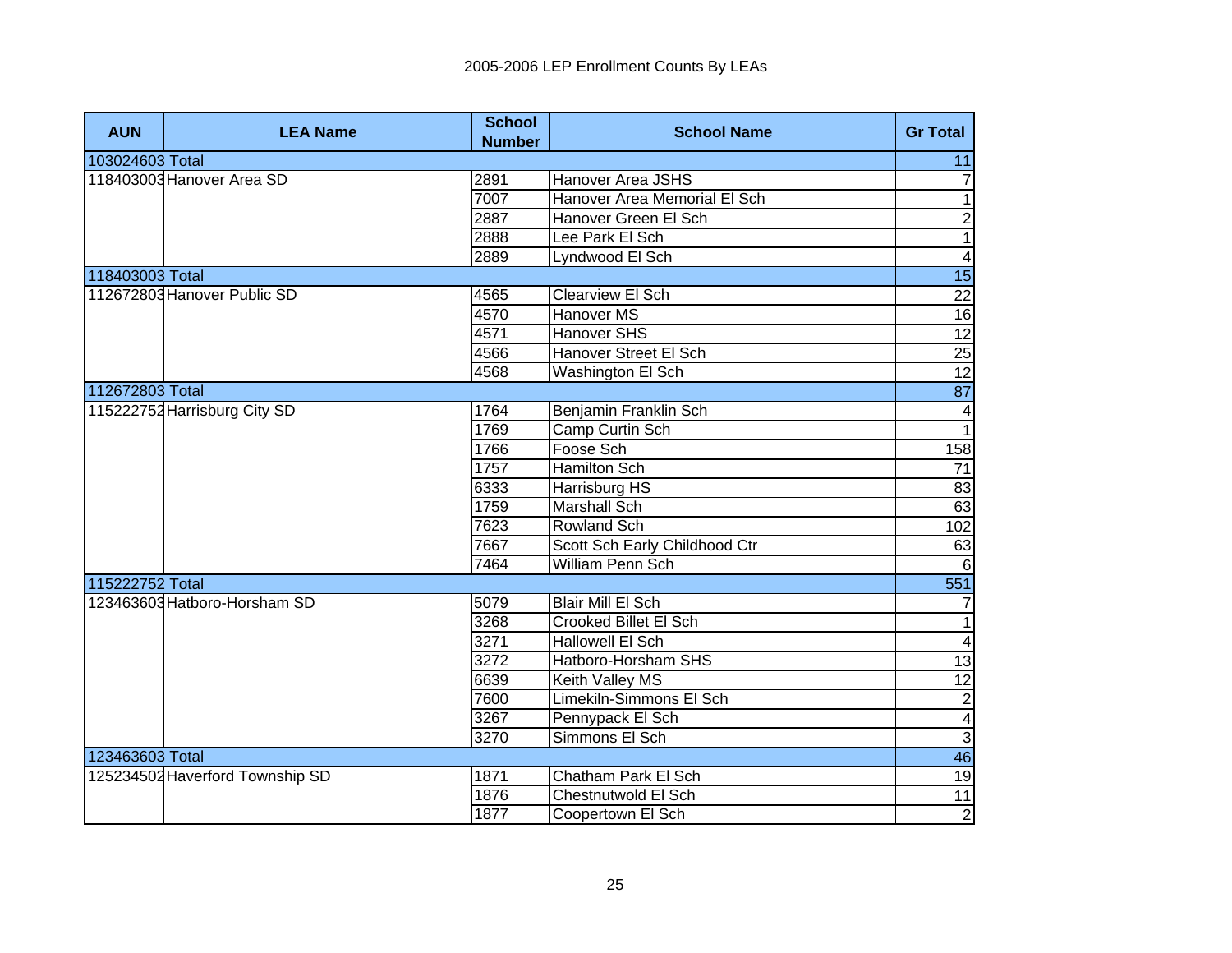| <b>AUN</b>      | <b>LEA Name</b>             | <b>School</b><br><b>Number</b> | <b>School Name</b>           | <b>Gr Total</b>  |
|-----------------|-----------------------------|--------------------------------|------------------------------|------------------|
|                 |                             | 1878                           | <b>Haverford MS</b>          | 16               |
|                 |                             | 1879                           | <b>Haverford SHS</b>         | 17               |
|                 |                             | 1874                           | Lynnewood El Sch             | 14               |
|                 |                             | 1875                           | Manoa El Sch                 | 22               |
| 125234502 Total |                             |                                |                              | 101              |
|                 | 118403302 Hazleton Area SD  | 7605                           | <b>Arthur Street El Sch</b>  | $77\,$           |
|                 |                             | 7661                           | Drums EI/MS                  | $\sqrt{5}$       |
|                 |                             | 6718                           | Freeland El/MS               | 20               |
|                 |                             | 4855                           | Hazle El Sch                 | 96               |
|                 |                             | 7348                           | <b>Hazleton Area HS</b>      | 170              |
|                 |                             | 6930                           | <b>Heights Terrace EI/MS</b> | 179              |
|                 |                             | 7004                           | McAdoo-Kelayres El Sch       | 6                |
|                 |                             | 7340                           | Valley El/MS                 | 13               |
|                 |                             | 7569                           | West Hazleton El/MS          | 143              |
| 118403302 Total |                             |                                |                              | 709              |
|                 | 113363103 Hempfield SD      | 5236                           | Centerville El Sch           | 32               |
|                 |                             | 5055                           | Centerville MS               | 39               |
|                 |                             | 2574                           | East Petersburg El Sch       | $\overline{20}$  |
|                 |                             | 2577                           | Farmdale El Sch              | $10$             |
|                 |                             | 2578                           | <b>Hempfield SHS</b>         | 49               |
|                 |                             | 6294                           | Landisville Intrmd Ctr       | 29               |
|                 |                             | 7421                           | Landisville MS               | $\overline{7}$   |
|                 |                             | 7442                           | Landisville Pri Ctr          | $\overline{27}$  |
|                 |                             | 2576                           | Mountville El Sch            | 21               |
|                 |                             | 2575                           | Rohrerstown El Sch           | $\overline{55}$  |
| 113363103 Total |                             |                                |                              | 289              |
|                 | 107653802 Hempfield Area SD | 7268                           | <b>Harrold MS</b>            | $\overline{7}$   |
|                 |                             | 4404                           | <b>Hempfield Area SHS</b>    | $\overline{8}$   |
|                 |                             | 4394                           | Maxwell El Sch               | $\overline{2}$   |
| 107653802 Total |                             |                                |                              | 17               |
|                 | 104433303 Hermitage SD      | 3146                           | Artman El Sch                | $\overline{7}$   |
|                 |                             | 5247                           | Delahunty MS                 | $\mathbf{1}$     |
|                 |                             | 3147                           | Hermitage El Sch             | $\overline{3}$   |
|                 |                             | 3149                           | Hermitage MS                 | $\boldsymbol{2}$ |
|                 |                             | 3150                           | <b>Hickory HS</b>            | $\overline{1}$   |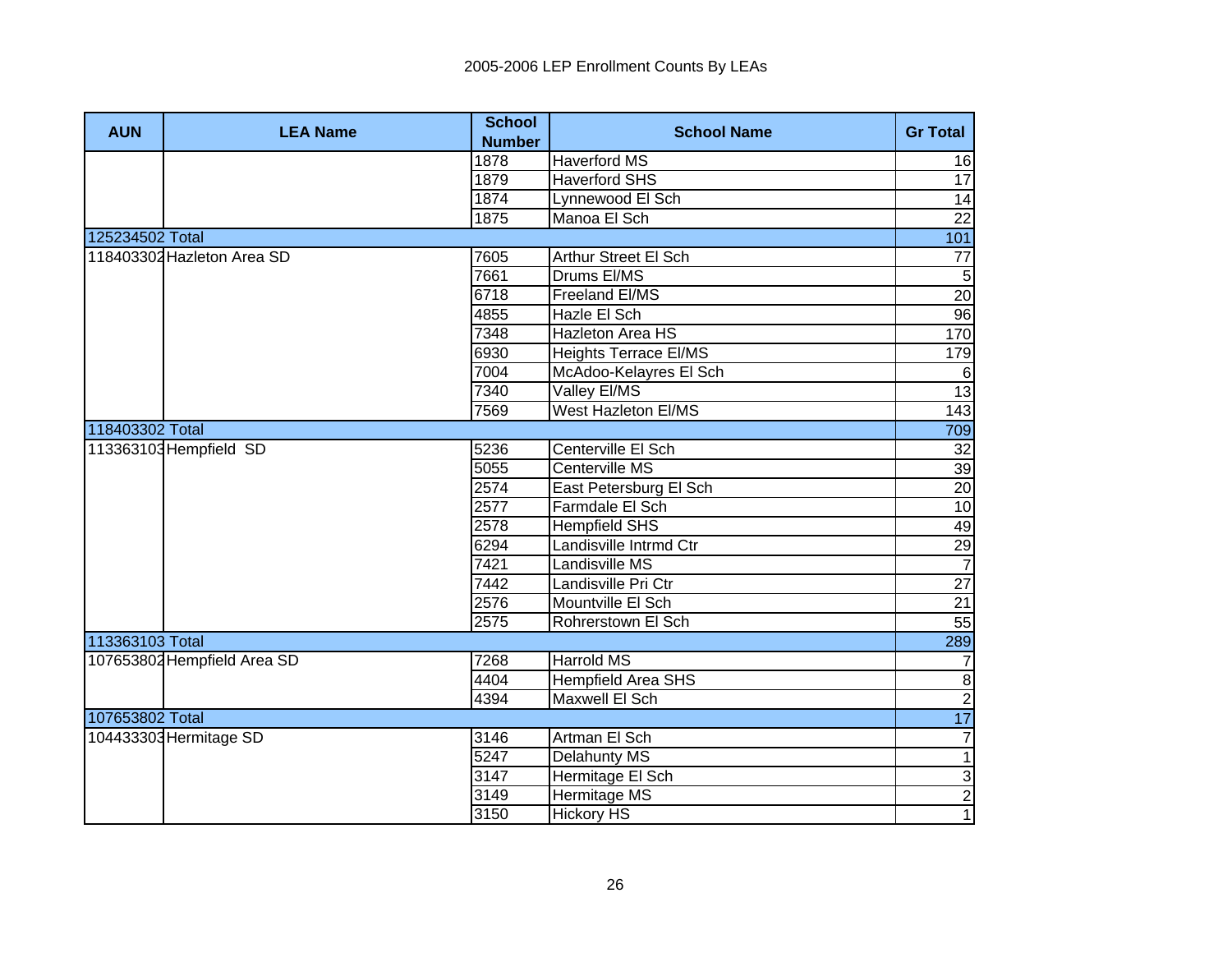| <b>AUN</b>      | <b>LEA Name</b>                 | <b>School</b><br><b>Number</b> | <b>School Name</b>         | <b>Gr Total</b> |
|-----------------|---------------------------------|--------------------------------|----------------------------|-----------------|
| 104433303 Total |                                 |                                |                            | 14              |
|                 | 103024753 Highlands SD          | 0182                           | Fairmount El Sch           |                 |
|                 |                                 | 0191                           | <b>Grandview El Sch</b>    | 6               |
|                 |                                 | 0190                           | <b>Heights El Sch</b>      | 5               |
|                 |                                 | 7202                           | <b>Highlands MS</b>        | 3               |
|                 |                                 | 5153                           | <b>Highlands SHS</b>       |                 |
| 103024753 Total |                                 |                                |                            | 17              |
|                 | 108073503 Hollidaysburg Area SD | 7381                           | Foot of Ten El Sch         |                 |
|                 |                                 | 6195                           | <b>Frankstown El Sch</b>   |                 |
|                 |                                 | 0927                           | Hollidaysburg Area JHS     | $\overline{2}$  |
|                 |                                 | 5207                           | Hollidaysburg Area SHS     |                 |
| 108073503 Total |                                 |                                |                            | $\overline{15}$ |
|                 | 127044103 Hopewell Area SD      | 0674                           | <b>Hopewell JHS</b>        |                 |
|                 |                                 | 0671                           | Independence El Sch        |                 |
|                 |                                 | 7280                           | Margaret Ross El Sch       |                 |
| 127044103 Total |                                 |                                |                            |                 |
|                 | 111312503 Huntingdon Area SD    | 2305                           | Huntingdon Area SHS        |                 |
|                 |                                 | 2303                           | Jackson-Miller El Sch      |                 |
|                 |                                 | 7620                           | Standing Stone El Sch      |                 |
| 111312503 Total |                                 |                                |                            |                 |
|                 | 126513510 Independence CS       | 7683                           | Independence CS            | $\overline{21}$ |
| 126513510 Total |                                 |                                |                            | $\overline{21}$ |
|                 | 128323703 Indiana Area SD       | 2314                           | <b>Ben Franklin El Sch</b> | 8               |
|                 |                                 | 4964                           | East Pike El Sch           | $\overline{2}$  |
|                 |                                 | 2321                           | Eisenhower El Sch          | 14              |
|                 |                                 | 2322                           | Horace Mann El Sch         | $\overline{2}$  |
|                 |                                 | 2324                           | <b>Indiana Area JHS</b>    | $\overline{5}$  |
|                 |                                 | 2325                           | <b>Indiana Area SHS</b>    | $\overline{6}$  |
| 128323703 Total |                                 |                                |                            | $\overline{37}$ |
|                 | 125235103 Interboro SD          | 1881                           | Glenolden Sch              | 6               |
|                 |                                 | 1885                           | <b>Interboro SHS</b>       | 9               |
|                 |                                 | 7643                           | Kindergarten Academy       | 5               |
|                 |                                 | 1883                           | Norwood Sch                | $\overline{2}$  |
|                 |                                 | 6508                           | Prospect Park Sch          | 5               |
| 125235103 Total |                                 |                                |                            | $\overline{27}$ |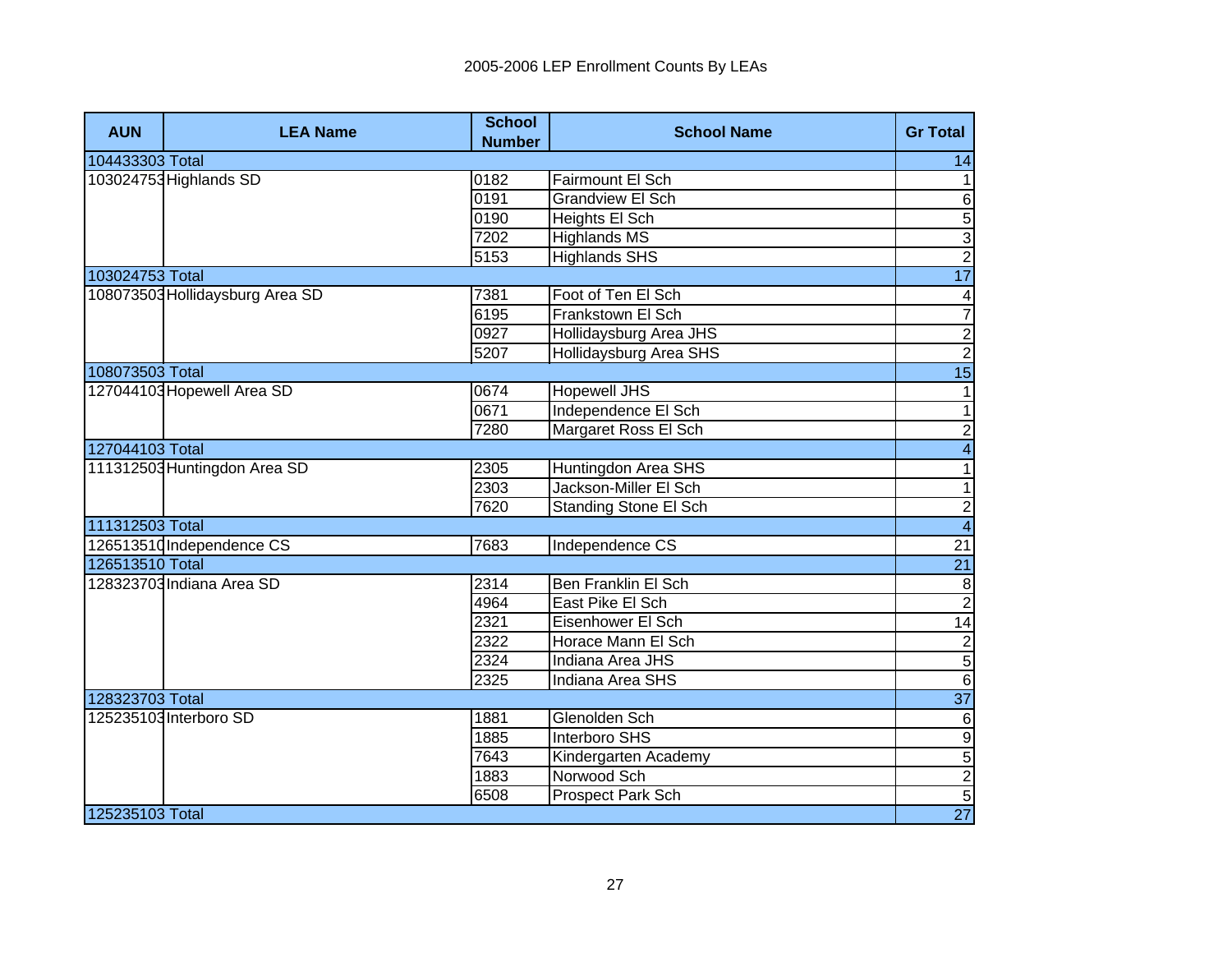| <b>AUN</b>      | <b>LEA Name</b>                   | <b>School</b><br><b>Number</b> | <b>School Name</b>            | <b>Gr Total</b> |
|-----------------|-----------------------------------|--------------------------------|-------------------------------|-----------------|
|                 | 105256553 Iroquois SD             | 4817                           | <b>Iroquois JSHS</b>          |                 |
|                 |                                   | 2051                           | Wesleyville El Sch            |                 |
| 105256553 Total |                                   |                                |                               |                 |
|                 | 101303503 Jefferson-Morgan SD     | 7029                           | Jefferson-Morgan El Sch       |                 |
| 101303503 Total |                                   |                                |                               |                 |
|                 | 123463803 Jenkintown SD           | 3276                           | Jenkintown El Sch             | 7               |
|                 |                                   | 3277                           | Jenkintown HS                 | 3               |
|                 |                                   | 7598                           | Jenkintown MS                 | $\overline{c}$  |
| 123463803 Total |                                   |                                |                               | $\overline{12}$ |
|                 | 117414003 Jersey Shore Area SD    | 3034                           | Jersey Shore Area SHS         | 2               |
|                 |                                   | 3033                           | <b>Jersey Shore MS</b>        | $\overline{2}$  |
| 117414003 Total |                                   |                                |                               |                 |
|                 | 121135003 Jim Thorpe Area SD      | 6965                           | L B Morris El Sch             | $\overline{c}$  |
|                 |                                   | 7785                           | Penn/Kidder Campus            |                 |
| 121135003 Total |                                   |                                |                               | 6               |
|                 | 109243503 Johnsonburg Area SD     | 6218                           | Johnsonburg Area HS           | $\overline{2}$  |
| 109243503 Total |                                   |                                |                               | $\overline{2}$  |
|                 | 111343603 Juniata County SD       | 2394                           | East Juniata JSHS             | $\overline{2}$  |
|                 | 4947                              | Fermanagh-Mifflintown El Sch   | 23                            |                 |
|                 | 6255                              | Juniata SHS                    | $\overline{17}$               |                 |
|                 |                                   | 7220                           | <b>Tuscarora MS</b>           | 13              |
| 111343603 Total |                                   |                                |                               | $\overline{55}$ |
|                 | 111312804 Juniata Valley SD       | 5230                           | Juniata Valley El Sch         |                 |
|                 |                                   | 2308                           | Juniata Valley JSHS           |                 |
| 111312804 Total |                                   |                                |                               |                 |
|                 | 109422303 Kane Area SD            | 5244                           | <b>Chestnut Street El Sch</b> |                 |
| 109422303 Total |                                   |                                |                               |                 |
|                 | 124154003 Kennett Consolidated SD | 1401                           | Greenwood El Sch              | 45              |
|                 |                                   | 6482                           | <b>Kennett HS</b>             | 96              |
|                 |                                   | 6834                           | <b>Kennett MS</b>             | 144             |
|                 |                                   | 6481                           | Mary D Lang El Sch            | 78              |
|                 |                                   | 1400                           | New Garden El Sch             | $\overline{92}$ |
| 124154003 Total |                                   |                                |                               | 455             |
|                 | 110183602 Keystone Central SD     | 7589                           | <b>Central Mountain HS</b>    |                 |
|                 |                                   | 7590                           | <b>Central Mountain MS</b>    | 3               |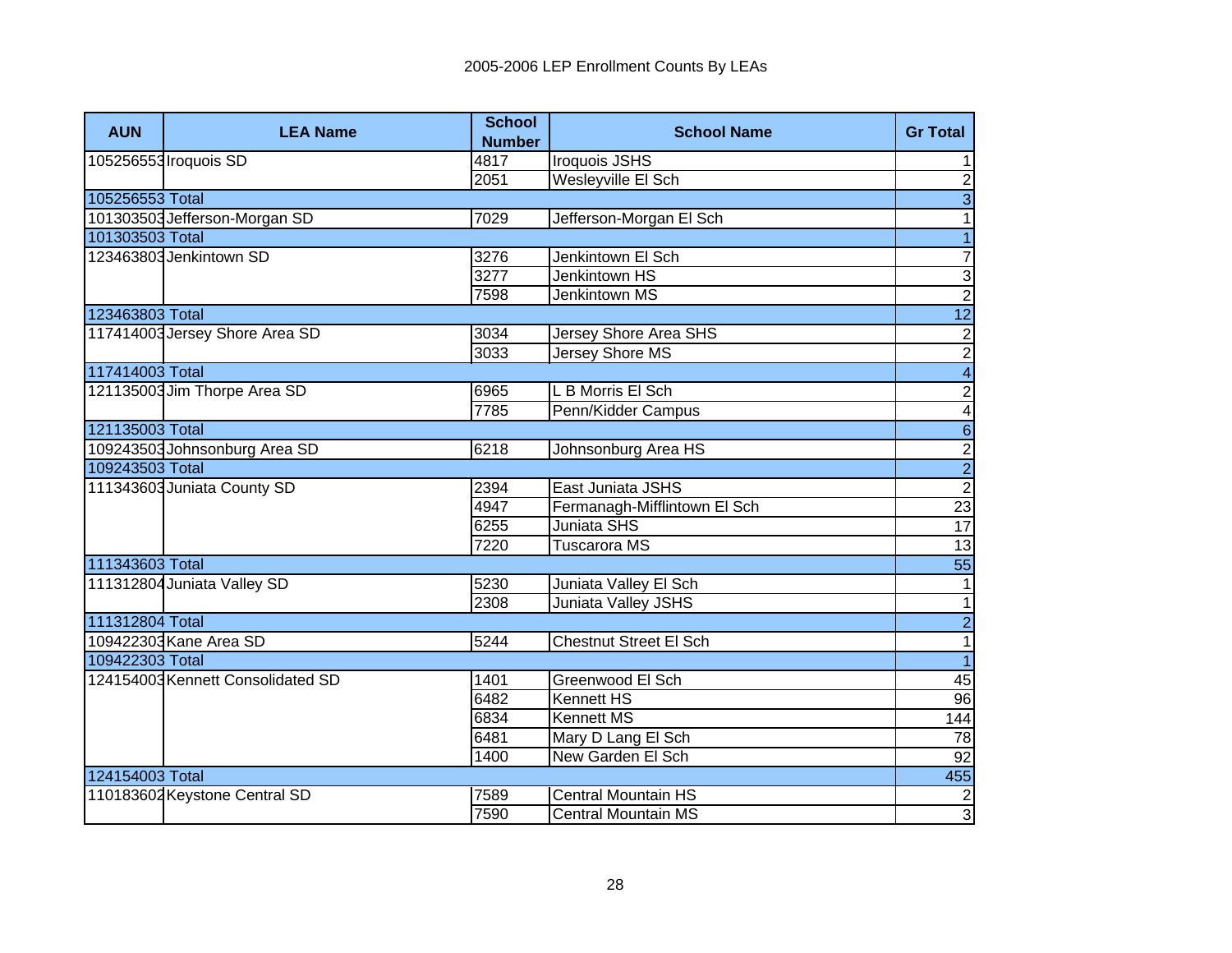| <b>AUN</b>      | <b>LEA Name</b>                      | <b>School</b><br><b>Number</b> | <b>School Name</b>                 | <b>Gr Total</b> |
|-----------------|--------------------------------------|--------------------------------|------------------------------------|-----------------|
|                 |                                      | 6245                           | Robb El Sch                        | $\overline{c}$  |
|                 |                                      | 1588                           | Woodward El Sch                    | $\overline{1}$  |
| 110183602 Total |                                      |                                |                                    | $\overline{8}$  |
|                 | 103025002 Keystone Oaks SD           | 7461                           | Dormont El Sch                     | $\overline{8}$  |
|                 |                                      | 0203                           | Fred L Aiken El Sch                | $\overline{3}$  |
|                 |                                      | 5112                           | Keystone Oaks HS                   | $\overline{3}$  |
|                 |                                      | 7462                           | <b>Keystone Oaks MS</b>            | $\overline{3}$  |
|                 |                                      | 0204                           | Myrtle Ave Sch                     | $\overline{3}$  |
| 103025002 Total |                                      |                                |                                    | $\overline{20}$ |
|                 | 126510013KIPP Academy Charter School | 7776                           | <b>KIPP Academy Charter School</b> | 6               |
| 126510013 Total |                                      |                                |                                    | $\overline{6}$  |
|                 | 107654403 Kiski Area SD              | 7190                           | Allegheny-Hyde Park El Sch         | $\overline{1}$  |
|                 |                                      | 4431                           | Kiski Area HS                      | $\overline{1}$  |
| 107654403 Total |                                      |                                |                                    | $\overline{2}$  |
|                 | 114064003 Kutztown Area SD           | 0810                           | Greenwich-Lenhartsville El Sch     |                 |
|                 |                                      | 6315                           | <b>Kutztown Area MS</b>            |                 |
|                 |                                      | 0816                           | <b>Kutztown Area SHS</b>           | $\frac{3}{3}$   |
|                 |                                      | 6316                           | Kutztown El Sch                    | $\overline{4}$  |
| 114064003 Total |                                      |                                |                                    | 13              |
|                 | 113362940 La Academia CS             | 7538                           | La Academia CS                     | 66              |
| 113362940 Total |                                      |                                |                                    | 66              |
|                 | 119354603 Lakeland SD                | 6403                           | Lakeland El Sch                    | 1               |
| 119354603 Total |                                      |                                |                                    | $\overline{1}$  |
|                 | 118403903 Lake-Lehman SD             | 2924                           | Lake-Lehman JSHS                   | $\overline{3}$  |
|                 |                                      | 2922                           | Lehman-Jackson El Sch              | $\overline{2}$  |
| 118403903 Total |                                      |                                |                                    | $\overline{5}$  |
|                 | 104433903 Lakeview SD                | 3155                           | Lakeview HS                        | $\overline{4}$  |
| 104433903 Total |                                      |                                |                                    | $\overline{4}$  |
|                 | 113363603Lampeter-Strasburg SD       | 2606                           | Hans Herr El Sch                   | 20              |
|                 |                                      | 2607                           | Lampeter-Strasburg SHS             | $\overline{2}$  |
|                 |                                      | 6297                           | Martin Meylin MS                   | $\overline{5}$  |
| 113363603 Total |                                      |                                |                                    | 27              |
|                 | 113364002Lancaster SD                | 7403                           | <b>Buehrle Alternative Ed Sch</b>  | 34              |
|                 |                                      | 2598                           | <b>Burrowes Sch</b>                | 147             |
|                 |                                      | 7182                           | Carter and MacRae El Sch           | 143             |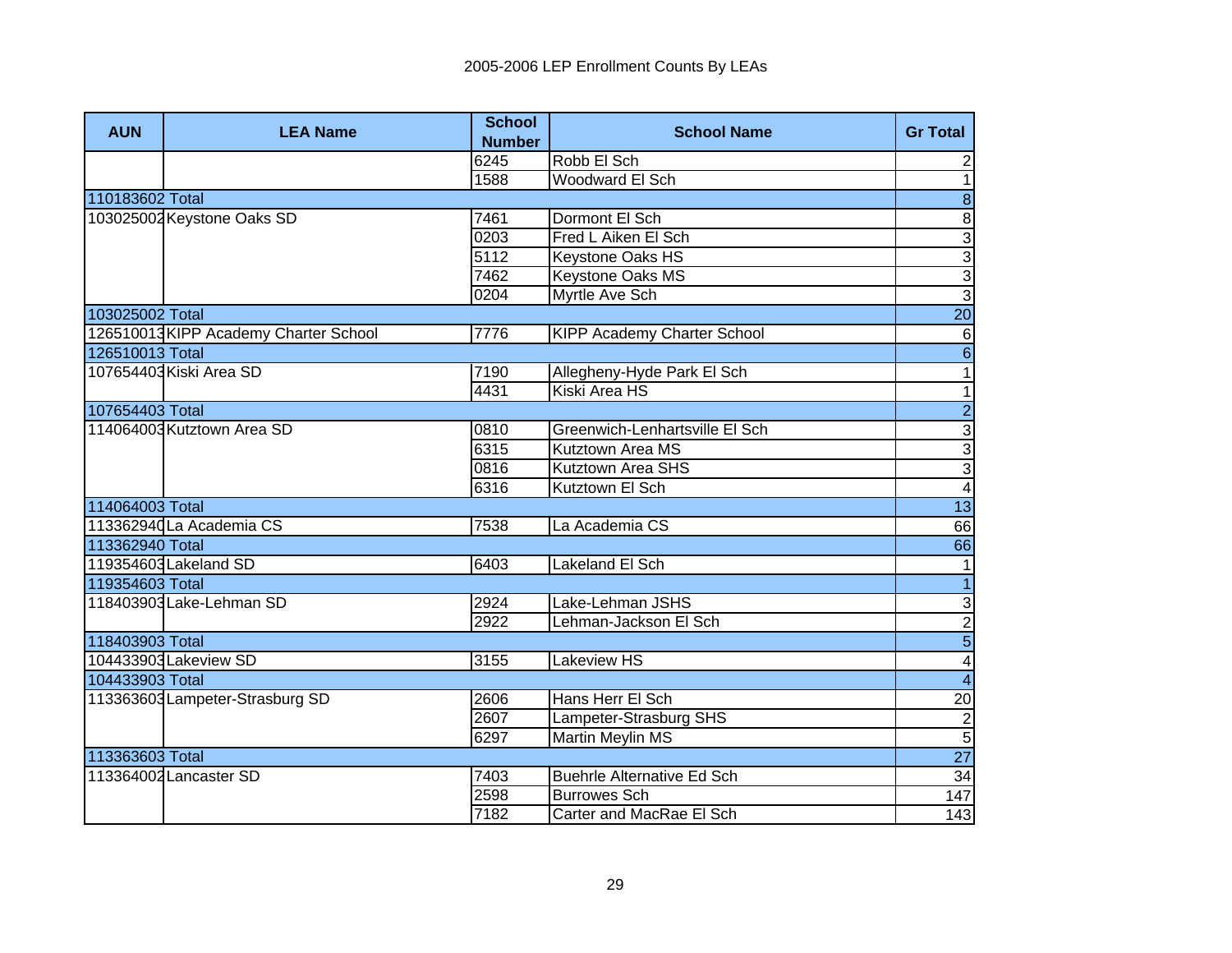| <b>AUN</b>      | <b>LEA Name</b>                           | <b>School</b> | <b>School Name</b>              | <b>Gr Total</b>  |
|-----------------|-------------------------------------------|---------------|---------------------------------|------------------|
|                 |                                           | <b>Number</b> |                                 |                  |
|                 |                                           | 2599          | Elizabeth R Martin El Sch       | 23               |
|                 |                                           | 2581          | Fulton El Sch                   | 92               |
|                 |                                           | 2589          | George Washington El Sch        | $\overline{219}$ |
|                 |                                           | 2592          | <b>Hamilton El Sch</b>          | 79               |
|                 |                                           | 2593          | <b>Hand MS</b>                  | 142              |
|                 |                                           | 2597          | James Buchanan El Sch           | 39               |
|                 |                                           | 5056          | King El Sch                     | 259              |
|                 |                                           | 2584          | Lafayette El Sch                | 72               |
|                 |                                           | 2595          | <b>Lincoln MS</b>               | 127              |
|                 |                                           | 2596          | McCaskey Campus                 | 454              |
|                 |                                           | 6762          | Price El Sch                    | 111              |
|                 |                                           | 2594          | Reynolds MS                     | 124              |
|                 |                                           | 2587          | Ross El Sch                     | 61               |
|                 |                                           | 2590          | Thomas Wharton El Sch           | 22               |
|                 |                                           | 2600          | <b>Wheatland MS</b>             | $\overline{85}$  |
|                 |                                           | 2591          | Wickersham El Sch               | 113              |
| 113364002 Total |                                           |               |                                 | 2,346            |
|                 | 104374003 Laurel SD                       | 7001          | Laurel El Sch                   | $\mathbf{1}$     |
| 104374003 Total |                                           |               |                                 | $\overline{1}$   |
|                 | 101264003 Laurel Highlands SD             | 5146          | Laurel Highlands MS             | $\mathbf{1}$     |
|                 |                                           | 6600          | Laurel Highlands SHS            |                  |
|                 |                                           | 4820          | Marshall El Sch                 | $\frac{3}{7}$    |
| 101264003 Total |                                           |               |                                 |                  |
|                 | 126513490 Leadership Learning Partners CS | 7674          | Leadership Learning Partners CS | $\mathbf{1}$     |
| 126513490 Total |                                           |               |                                 | $\overline{1}$   |
|                 | 113384603 Lebanon SD                      | 6616          | <b>Harding El Sch</b>           | 57               |
|                 |                                           | 5337          | Houck El Sch                    | $\overline{15}$  |
|                 |                                           | 2754          | Lebanon MS                      | 99               |
|                 |                                           | 5155          | Lebanon SHS                     | 74               |
|                 |                                           | 6894          | Northwest El Sch                | 138              |
|                 |                                           | 2746          | Southeast El Sch                | 33               |
|                 |                                           | 2743          | Southwest El Sch                | 25               |
| 113384603 Total |                                           |               |                                 | 441              |
|                 | 121135503 Lehighton Area SD               | 1313          | Franklin El Sch                 | $\boldsymbol{7}$ |
|                 |                                           | 1315          | Lehighton Area HS               | $\overline{2}$   |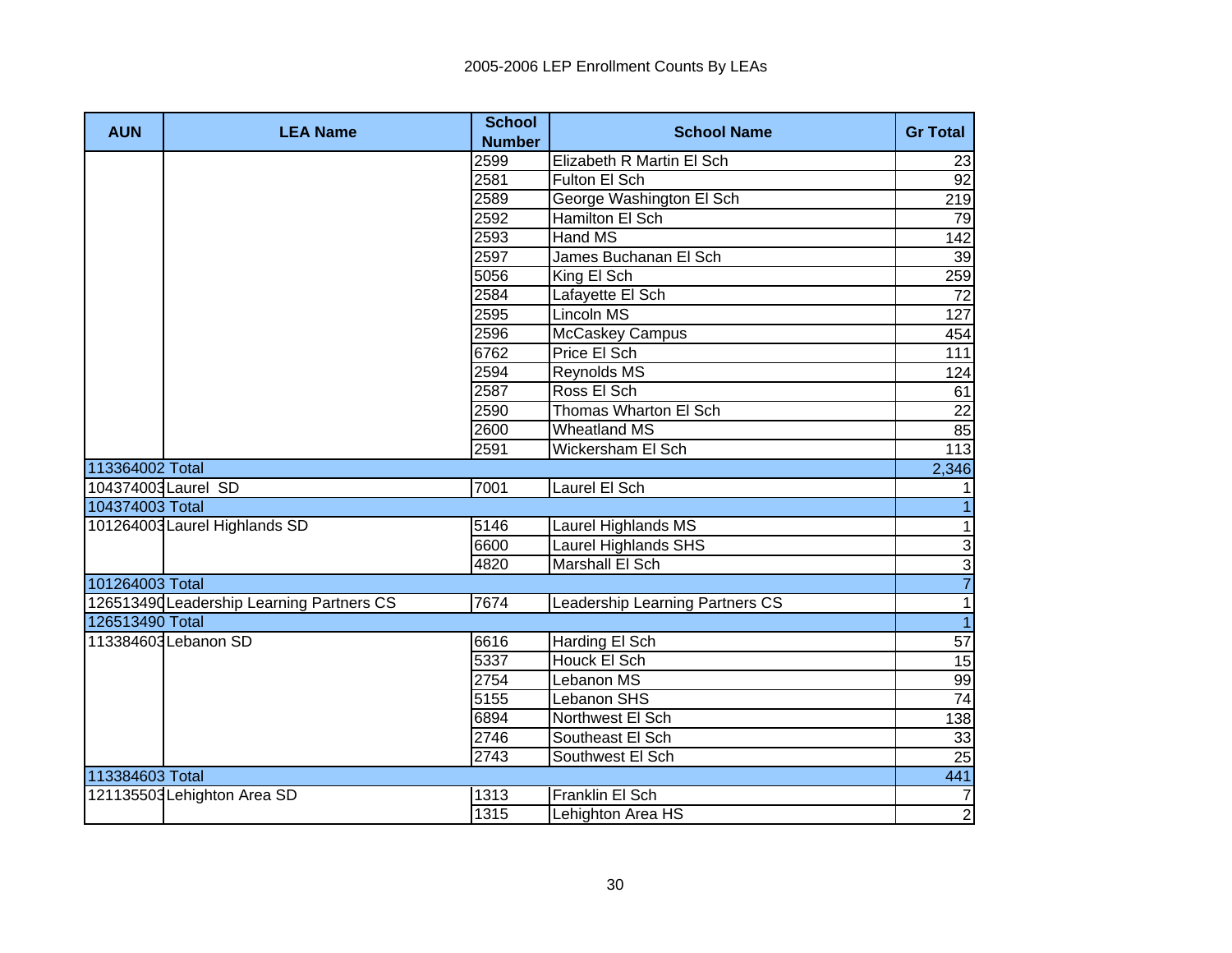| <b>AUN</b>      | <b>LEA Name</b>               | <b>School</b><br><b>Number</b> | <b>School Name</b>          | <b>Gr Total</b>     |
|-----------------|-------------------------------|--------------------------------|-----------------------------|---------------------|
|                 |                               | 1314                           | Lehighton Area MS           | $\,6$               |
|                 |                               | 1311                           | Mahoning El Sch             | $\overline{2}$      |
| 121135503 Total |                               |                                |                             | 17                  |
|                 | 128034607 Lenape Tech         | 4807                           | Lenape Tech                 | $\mathbf{1}$        |
| 128034607 Total |                               |                                |                             | $\overline{1}$      |
|                 | 116604003 Lewisburg Area SD   | 4665                           | Donald H Eichhorn MS        | $\overline{4}$      |
|                 |                               | 4084                           | Kelly El Sch                | 11                  |
|                 |                               | 4085                           | Lewisburg HS                | $\sqrt{3}$          |
|                 |                               | 4081                           | Linntown El Sch             | $\overline{8}$      |
| 116604003 Total |                               |                                |                             | $\overline{26}$     |
|                 | 107654903 Ligonier Valley SD  | 5361                           | Mellon El Sch               | $\mathbf{1}$        |
| 107654903 Total |                               |                                |                             | $\overline{1}$      |
|                 | 112673500 Lincoln CS          | 7675                           | Lincoln CS                  | 131                 |
| 112673500 Total |                               |                                |                             | 131                 |
|                 | 116493503 Line Mountain SD    | 3532                           | Line Mountain JSHS          | $\mathbf{1}$        |
| 116493503 Total |                               |                                |                             | $\overline{1}$      |
|                 | 112015203 Littlestown Area SD | 7784                           | Alloway Creek Intrmd Sch    | $\overline{1}$      |
|                 |                               | 0014                           | <b>Littlestown SHS</b>      | $\overline{5}$      |
|                 |                               | 0013                           | Maple Avenue MS             | $\overline{8}$      |
|                 |                               | 0012                           | Rolling Acres El Sch        | $\overline{6}$      |
| 112015203 Total |                               |                                |                             | $\overline{20}$     |
|                 | 115224003 Lower Dauphin SD    | 1752                           | East Hanover El Sch         | $\mathbf{1}$        |
|                 |                               | 1775                           | Londonderry El Sch          | $\,8\,$             |
|                 |                               | 1776                           | Lower Dauphin HS            | $\overline{4}$      |
|                 |                               | 7414                           | Lower Dauphin MS            | $\overline{5}$      |
|                 |                               | 1774                           | Nye El Sch                  | $\overline{1}$      |
|                 |                               | 1797                           | South Hanover El Sch        | $\overline{4}$      |
| 115224003 Total |                               |                                |                             | $\overline{23}$     |
|                 | 123464502 Lower Merion SD     | 3293                           | Bala-Cynwyd MS              | 10                  |
|                 |                               | 7597                           | <b>Belmont Hills El Sch</b> | $\overline{10}$     |
|                 |                               | 3286                           | Cynwyd Sch                  | 11                  |
|                 |                               | 3291                           | Gladwyne Sch                | $\overline{\omega}$ |
|                 |                               | 3296                           | <b>Harriton SHS</b>         | $\overline{4}$      |
|                 |                               | 3295                           | Lower Merion HS             | $\overline{9}$      |
|                 |                               | 3287                           | Merion El Sch               | 10                  |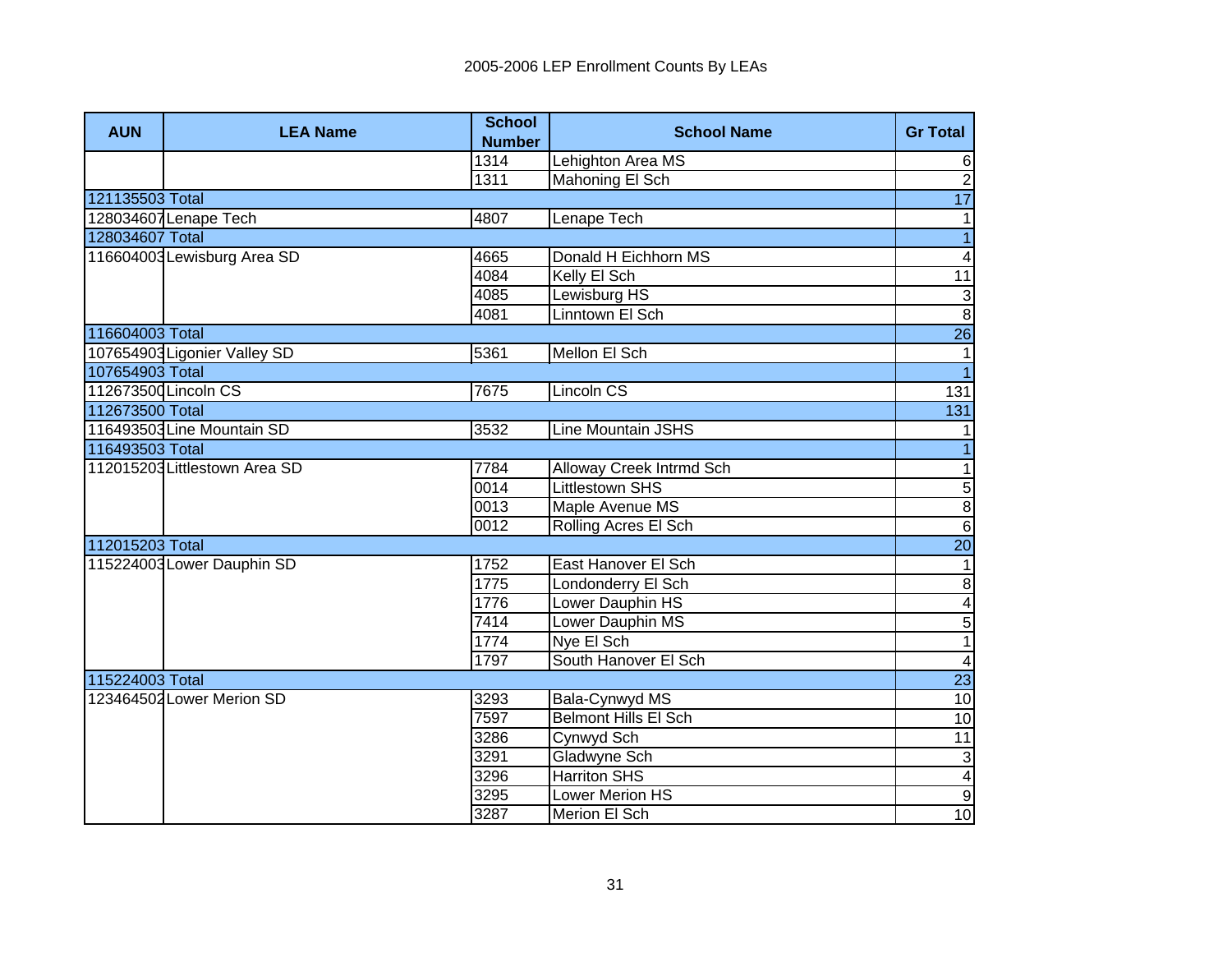| <b>AUN</b>      | <b>LEA Name</b>                           | <b>School</b><br><b>Number</b> | <b>School Name</b>          | <b>Gr Total</b>  |
|-----------------|-------------------------------------------|--------------------------------|-----------------------------|------------------|
|                 |                                           | 3288                           | Penn Valley Sch             | 13               |
|                 |                                           | 3289                           | Penn Wynne Sch              | 10               |
|                 |                                           | 3294                           | <b>Welsh Valley MS</b>      | 13               |
| 123464502 Total |                                           |                                |                             | 93               |
|                 | 123464603 Lower Moreland Township SD      | 4960                           | <b>Lower Moreland HS</b>    | 146              |
|                 |                                           | 7212                           | Murray Avenue Sch           | 167              |
|                 |                                           | 3297                           | Pine Road El Sch            | 129              |
| 123464603 Total |                                           |                                |                             | 442              |
|                 | 117414203 Loyalsock Township SD           | 3036                           | Donald E. Schick Sch        | $\boldsymbol{9}$ |
|                 |                                           | 3037                           | Loyalsock Twp MS            | $\overline{5}$   |
|                 |                                           | 4828                           | Loyalsock Twp SHS           | $\overline{7}$   |
| 117414203 Total |                                           |                                |                             | $\overline{21}$  |
|                 | 129544503 Mahanoy Area SD                 | 7223                           | Mahanoy Area El Sch         | $\overline{3}$   |
|                 |                                           | 7012                           | Mahanoy Area HS             | $\overline{2}$   |
|                 |                                           | 3902                           | Mahanoy Area MS             | $\overline{1}$   |
| 129544503 Total |                                           |                                |                             | $\overline{6}$   |
|                 | 113364403 Manheim Central SD              | 2611                           | <b>Burgard El Sch</b>       | $\overline{9}$   |
|                 |                                           | 7356                           | Doe Run El Sch              | 11               |
|                 |                                           | 2617                           | <b>Manheim Central MS</b>   | $\mathbf{1}$     |
|                 |                                           | 2618                           | <b>Manheim Central SHS</b>  | $\overline{4}$   |
| 113364403 Total |                                           |                                |                             | 25               |
|                 | 113364503 Manheim Township SD             | 2619                           | <b>Brecht Sch</b>           | $\overline{27}$  |
|                 |                                           | 6733                           | <b>Bucher Sch</b>           | 43               |
|                 |                                           | 2623                           | Manheim Twp HS              | 37               |
|                 |                                           | 5114                           | Manheim Twp MS              | $\overline{31}$  |
|                 |                                           | 7609                           | Neff <sub>6</sub>           | $\overline{27}$  |
|                 |                                           | 2621                           | <b>Neff Sch</b>             | $\overline{20}$  |
|                 |                                           | 4708                           | Nitrauer Sch                | 34               |
|                 |                                           | 7383                           | Reidenbaugh El Sch          | $\overline{29}$  |
|                 |                                           | 2620                           | Schaeffer Sch               | $\overline{22}$  |
| 113364503 Total |                                           |                                |                             | 270              |
|                 | 126513480 Mariana Bracetti Academy CS     | 7672                           | Mariana Bracetti Academy CS | 235              |
| 126513480 Total |                                           |                                |                             | 235              |
|                 | 126510014 Maritime Academy Charter School | 7777                           | Maritime Academy CS         | 14               |
| 126510014 Total |                                           |                                |                             | 14               |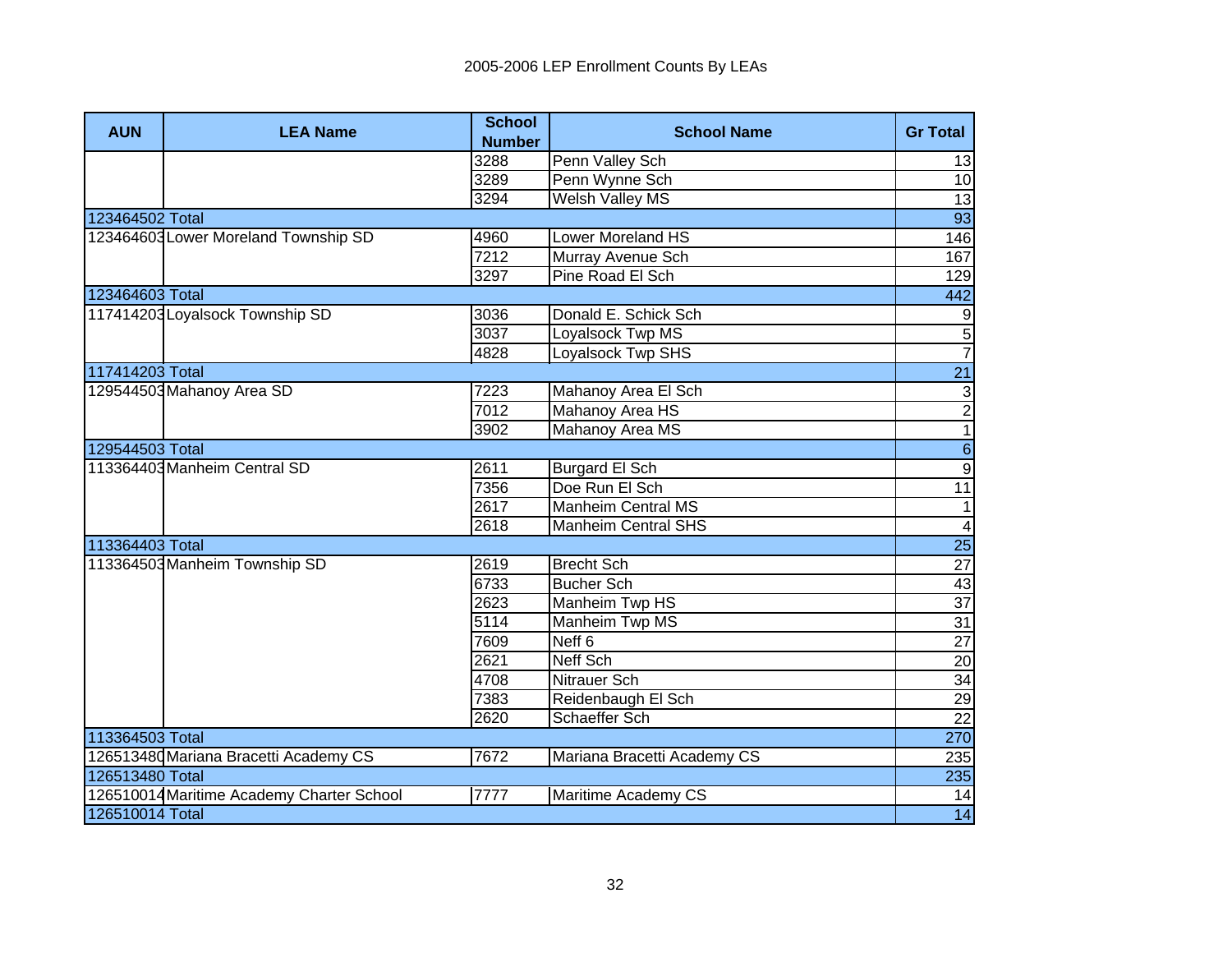| <b>AUN</b>      | <b>LEA Name</b>                 | <b>School</b><br><b>Number</b> | <b>School Name</b>       | <b>Gr Total</b>     |
|-----------------|---------------------------------|--------------------------------|--------------------------|---------------------|
|                 | 125235502 Marple Newtown SD     | 1898                           | <b>Culbertson El Sch</b> | $\mathbf{3}$        |
|                 |                                 | 1899                           | Loomis El Sch            | $\overline{14}$     |
|                 | 1902                            | <b>Marple Newtown SHS</b>      | 13                       |                     |
|                 |                                 | 1901                           | Paxon Hollow MS          | $\overline{11}$     |
|                 |                                 | 1894                           | <b>Russell El Sch</b>    | 10                  |
|                 |                                 | 1896                           | <b>Worrall El Sch</b>    | 11                  |
| 125235502 Total |                                 |                                |                          | 62                  |
|                 | 104105003 Mars Area SD          | 1155                           | Mars Area El Sch         | $\overline{2}$      |
|                 |                                 | 1158                           | Mars Area Primary Ctr    | $\overline{6}$      |
|                 |                                 | 1159                           | Mars Area SHS            | $\overline{2}$      |
| 104105003 Total |                                 |                                |                          | 10                  |
|                 | 101633903 McGuffey SD           | 4244                           | Joe Walker El Sch        | $\frac{2}{2}$       |
| 101633903 Total |                                 |                                |                          |                     |
|                 | 103026002 McKeesport Area SD    | 0498                           | White Oak El Sch         | $\overline{1}$      |
| 103026002 Total |                                 |                                |                          | $\overline{1}$      |
|                 | 115216503 Mechanicsburg Area SD | 7837                           | Elmwood El Sch           | 25                  |
|                 |                                 | 5098                           | Mechanicsburg Area SHS   | $\overline{24}$     |
|                 |                                 | 1715                           | Mechanicsburg MS         | $\overline{14}$     |
|                 |                                 | 5021                           | Northside El Sch         | $\overline{4}$      |
| 115216503 Total |                                 |                                |                          | 67                  |
|                 | 104435003 Mercer Area SD        | 3157                           | Mercer Area El Sch       | $\mathbf{1}$        |
| 104435003 Total |                                 |                                |                          | $\overline{1}$      |
|                 | 123465303 Methacton SD          | 6716                           | Arcola Intrmd Sch        | 19                  |
|                 |                                 | 6845                           | Arrowhead El Sch         | س                   |
|                 |                                 | 7433                           | Audubon El Sch           | 34                  |
|                 |                                 | 3303                           | Eagleville El Sch        | 23                  |
|                 |                                 | 3305                           | <b>Methacton HS</b>      | 15                  |
|                 |                                 | 5252                           | <b>Woodland El Sch</b>   | $\overline{8}$      |
|                 |                                 | 7573                           | Worcester El Sch         | $\overline{5}$      |
| 123465303 Total |                                 |                                |                          | 107                 |
|                 | 119355503 Mid Valley SD         | 2423                           | Mid Valley El Ctr        | $\,6$               |
|                 |                                 | 7065                           | Mid Valley Sec Ctr       | $\overline{\omega}$ |
| 119355503 Total |                                 |                                |                          | $\overline{9}$      |
|                 | 115226003 Middletown Area SD    | 1785                           | <b>Feaser MS</b>         | $\overline{6}$      |
|                 |                                 | 1790                           | Middletown Area HS       | $\overline{2}$      |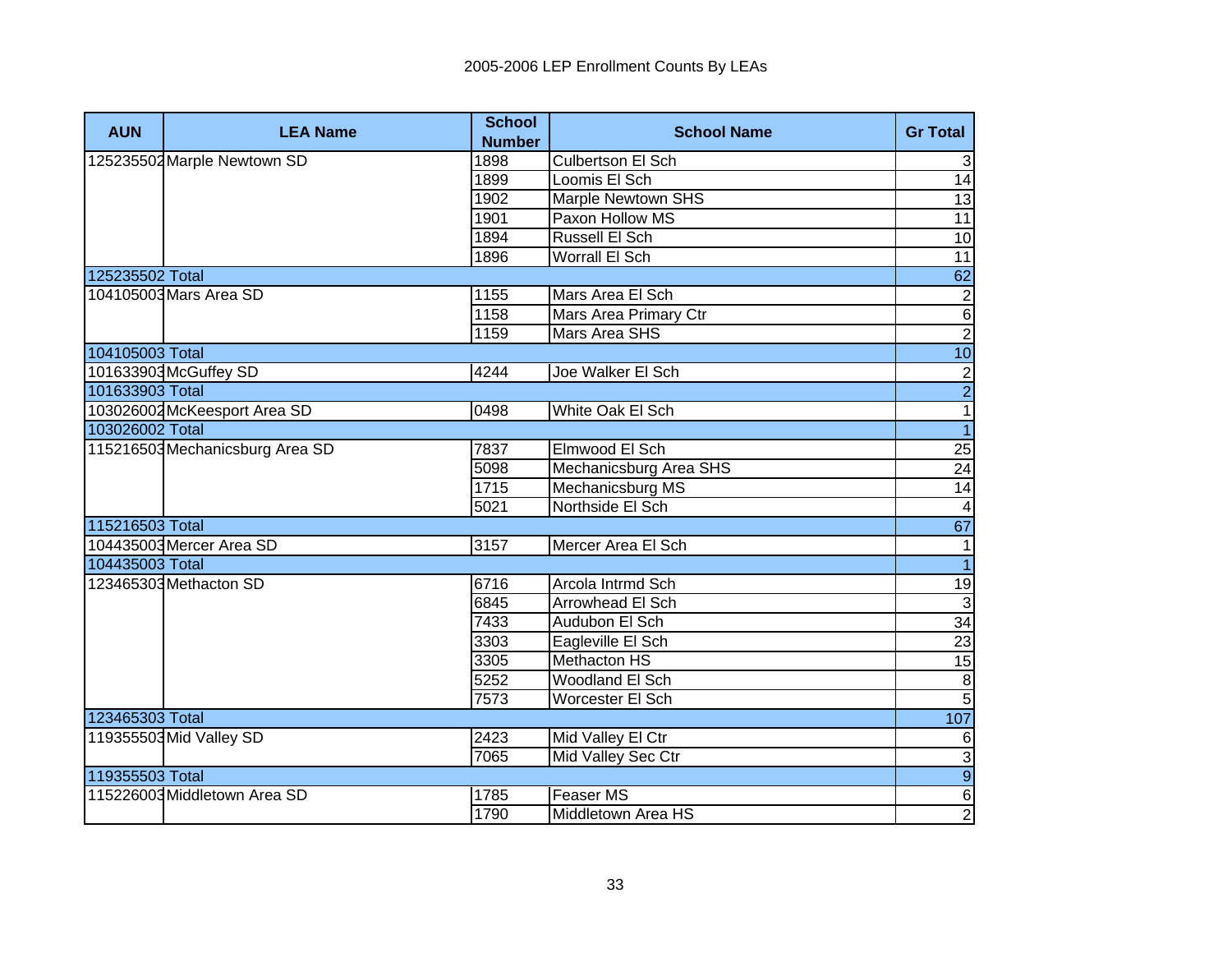| <b>AUN</b>                  | <b>LEA Name</b>                 | <b>School</b>        | <b>School Name</b>         | <b>Gr Total</b>         |
|-----------------------------|---------------------------------|----------------------|----------------------------|-------------------------|
|                             |                                 | <b>Number</b>        |                            |                         |
| 115226003 Total             |                                 | 7756                 | Robert Reid El Sch         | 5                       |
|                             |                                 |                      |                            | 13                      |
|                             | 116555003 Midd-West SD          | 7799                 | <b>Middleburg MS</b>       |                         |
| 116555003 Total             |                                 |                      |                            | $\mathbf{1}$            |
| 111444602 Mifflin County SD |                                 | 6258                 | <b>Buchanan El Sch</b>     | 10                      |
|                             |                                 | 6887                 | Lewistown Area SHS         | $\overline{10}$         |
|                             | 6950                            | <b>Lewistown MS</b>  | $\bf 8$                    |                         |
|                             |                                 | 3196                 | Strodes Mills El Sch       | $\mathbf{1}$            |
|                             |                                 | 6951                 | <b>Strodes Mills MS</b>    | $\overline{2}$          |
| 111444602 Total             |                                 |                      |                            | $\overline{31}$         |
|                             | 116605003 Mifflinburg Area SD   | 6809                 | Mifflinburg Area MS        | $\overline{7}$          |
|                             |                                 | 4091                 | Mifflinburg Area SHS       | $\overline{6}$          |
|                             |                                 | 6360                 | Mifflinburg El Sch         | 13                      |
| 116605003 Total             |                                 |                      |                            | 26                      |
|                             | 105257602 Millcreek Township SD | 2053                 | Asbury El Sch              | $\mathbf{1}$            |
|                             | 2054                            | Belle Valley El Sch  | $6\phantom{1}$             |                         |
|                             | 4724                            | Chestnut Hill El Sch | 23                         |                         |
|                             |                                 | 5329                 | <b>Grandview El Sch</b>    | $\overline{\mathbf{4}}$ |
|                             |                                 | 4954                 | James S Wilson MS          | $\overline{2}$          |
|                             |                                 | 6711                 | <b>McDowell IHS</b>        | $\overline{8}$          |
|                             |                                 | 2063                 | <b>McDowell SHS</b>        | $\overline{9}$          |
|                             |                                 | 2058                 | Ridgefield El Sch          | $\overline{\mathbf{4}}$ |
|                             |                                 | 2060                 | Vernondale El Sch          | $\overline{3}$          |
|                             |                                 | 7384                 | <b>Walnut Creek MS</b>     | $\overline{2}$          |
| 105257602 Total             |                                 |                      |                            | 62                      |
|                             | 116195004 Millville Area SD     | 7064                 | Millville Area El Sch      | 3                       |
|                             |                                 | 1623                 | <b>Millville Area JSHS</b> | $\overline{1}$          |
| 116195004 Total             |                                 |                      |                            | $\overline{\mathbf{A}}$ |
|                             | 116495003 Milton Area SD        | 5353                 | James F Baugher El Sch     | 40                      |
|                             |                                 | 6863                 | <b>Milton Area MS</b>      | 17                      |
|                             |                                 | 3541                 | <b>Milton HS</b>           | $\overline{20}$         |
|                             |                                 | 3537                 | White Deer El Sch          | 11                      |
| 116495003 Total             |                                 |                      |                            | 88                      |
|                             | 129544703 Minersville Area SD   | 6699                 | Minersville Area El Ctr    |                         |
| 129544703 Total             |                                 |                      |                            |                         |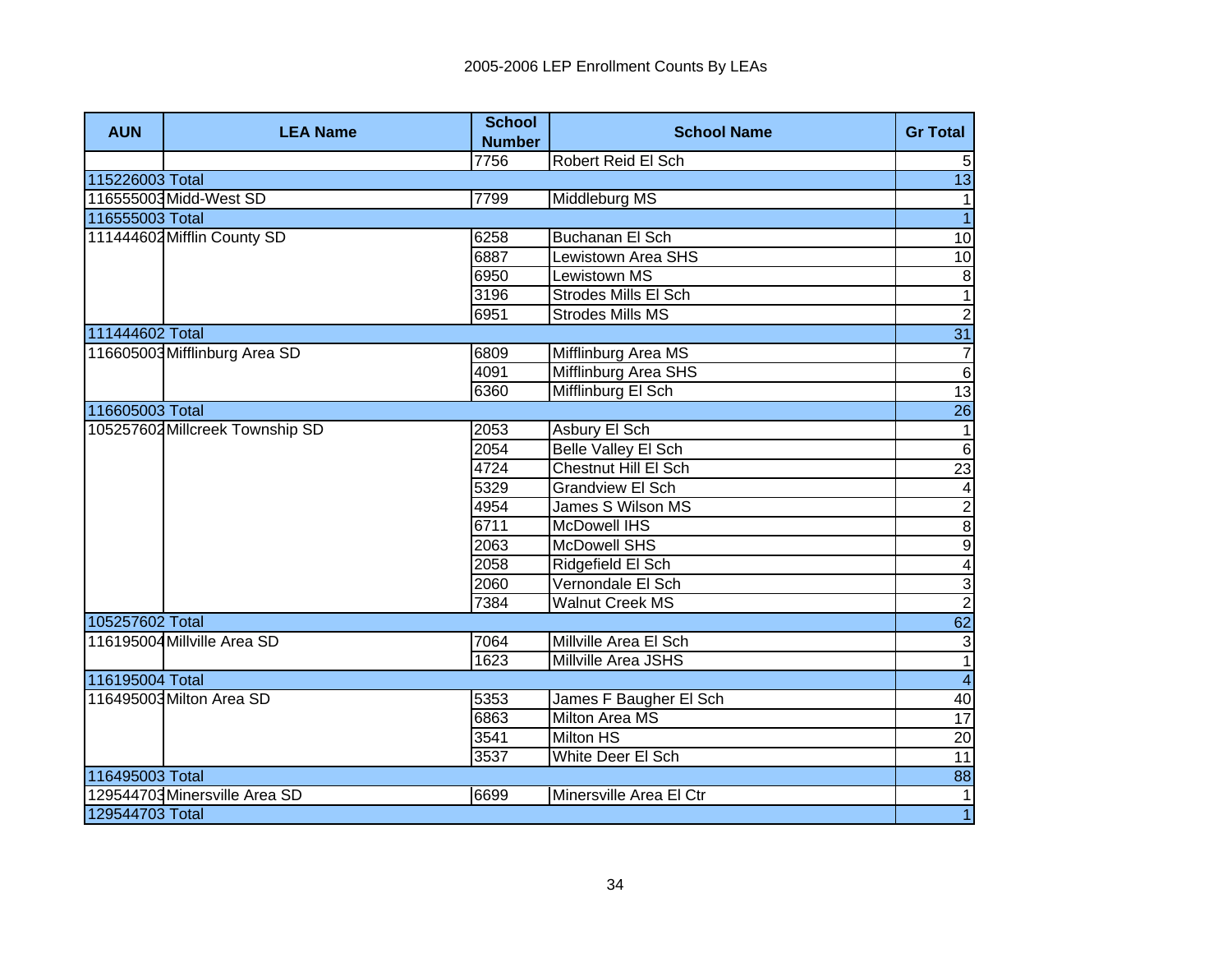| <b>Number</b><br>127045453 Monaca SD<br>6979<br>Mangin El Sch<br>127045453 Total<br>107655803 Monessen City SD<br>Monessen El Ctr<br>4444<br>7399<br>Monessen MS<br>6181<br>Monessen SHS<br>107655803 Total<br>117415004 Montgomery Area SD<br>7523<br>Montgomery MS<br><b>Montgomery SHS</b><br>3040<br>117415004 Total<br>103026303 Montour SD<br>David E Williams Lower MS<br>7840<br>4805<br>David E Williams Upper MS<br>6596<br><b>Forest Grove El Sch</b><br>0229<br>J W Burkett El Sch<br>5017<br>Montour HS<br>103026303 Total<br>117415103 Montoursville Area SD<br>C E McCall MS<br>5343<br>3042<br>Lyter El Sch<br>117415103 Total<br>119584503 Montrose Area SD<br>6421<br>Lathrop Street El Sch<br>119584503 Total<br>103026343 Moon Area SD<br><b>Allard El Sch</b><br>5127<br>0240<br>Bon Meade El Sch<br>5299<br>Hyde El Sch | 2<br>3                  |
|-----------------------------------------------------------------------------------------------------------------------------------------------------------------------------------------------------------------------------------------------------------------------------------------------------------------------------------------------------------------------------------------------------------------------------------------------------------------------------------------------------------------------------------------------------------------------------------------------------------------------------------------------------------------------------------------------------------------------------------------------------------------------------------------------------------------------------------------------|-------------------------|
|                                                                                                                                                                                                                                                                                                                                                                                                                                                                                                                                                                                                                                                                                                                                                                                                                                               |                         |
|                                                                                                                                                                                                                                                                                                                                                                                                                                                                                                                                                                                                                                                                                                                                                                                                                                               |                         |
|                                                                                                                                                                                                                                                                                                                                                                                                                                                                                                                                                                                                                                                                                                                                                                                                                                               |                         |
|                                                                                                                                                                                                                                                                                                                                                                                                                                                                                                                                                                                                                                                                                                                                                                                                                                               |                         |
|                                                                                                                                                                                                                                                                                                                                                                                                                                                                                                                                                                                                                                                                                                                                                                                                                                               | 3                       |
|                                                                                                                                                                                                                                                                                                                                                                                                                                                                                                                                                                                                                                                                                                                                                                                                                                               |                         |
|                                                                                                                                                                                                                                                                                                                                                                                                                                                                                                                                                                                                                                                                                                                                                                                                                                               |                         |
|                                                                                                                                                                                                                                                                                                                                                                                                                                                                                                                                                                                                                                                                                                                                                                                                                                               |                         |
|                                                                                                                                                                                                                                                                                                                                                                                                                                                                                                                                                                                                                                                                                                                                                                                                                                               |                         |
|                                                                                                                                                                                                                                                                                                                                                                                                                                                                                                                                                                                                                                                                                                                                                                                                                                               | 8                       |
|                                                                                                                                                                                                                                                                                                                                                                                                                                                                                                                                                                                                                                                                                                                                                                                                                                               | $\overline{5}$          |
|                                                                                                                                                                                                                                                                                                                                                                                                                                                                                                                                                                                                                                                                                                                                                                                                                                               | $\overline{3}$          |
|                                                                                                                                                                                                                                                                                                                                                                                                                                                                                                                                                                                                                                                                                                                                                                                                                                               | $\overline{11}$         |
|                                                                                                                                                                                                                                                                                                                                                                                                                                                                                                                                                                                                                                                                                                                                                                                                                                               | 6                       |
|                                                                                                                                                                                                                                                                                                                                                                                                                                                                                                                                                                                                                                                                                                                                                                                                                                               | 33                      |
|                                                                                                                                                                                                                                                                                                                                                                                                                                                                                                                                                                                                                                                                                                                                                                                                                                               | $\overline{2}$          |
|                                                                                                                                                                                                                                                                                                                                                                                                                                                                                                                                                                                                                                                                                                                                                                                                                                               |                         |
|                                                                                                                                                                                                                                                                                                                                                                                                                                                                                                                                                                                                                                                                                                                                                                                                                                               |                         |
|                                                                                                                                                                                                                                                                                                                                                                                                                                                                                                                                                                                                                                                                                                                                                                                                                                               |                         |
|                                                                                                                                                                                                                                                                                                                                                                                                                                                                                                                                                                                                                                                                                                                                                                                                                                               |                         |
|                                                                                                                                                                                                                                                                                                                                                                                                                                                                                                                                                                                                                                                                                                                                                                                                                                               | 3                       |
|                                                                                                                                                                                                                                                                                                                                                                                                                                                                                                                                                                                                                                                                                                                                                                                                                                               | $\overline{3}$          |
|                                                                                                                                                                                                                                                                                                                                                                                                                                                                                                                                                                                                                                                                                                                                                                                                                                               | $\overline{6}$          |
| 7441<br>J H Brooks Sch                                                                                                                                                                                                                                                                                                                                                                                                                                                                                                                                                                                                                                                                                                                                                                                                                        |                         |
| Moon MS<br>7205                                                                                                                                                                                                                                                                                                                                                                                                                                                                                                                                                                                                                                                                                                                                                                                                                               |                         |
| Moon SHS<br>4951                                                                                                                                                                                                                                                                                                                                                                                                                                                                                                                                                                                                                                                                                                                                                                                                                              | 6                       |
| 103026343 Total                                                                                                                                                                                                                                                                                                                                                                                                                                                                                                                                                                                                                                                                                                                                                                                                                               | $\overline{21}$         |
| 122097203 Morrisville Borough SD<br><b>Grandview El Sch</b><br>1058                                                                                                                                                                                                                                                                                                                                                                                                                                                                                                                                                                                                                                                                                                                                                                           | $\overline{14}$         |
| 1061<br>M R Reiter El Sch                                                                                                                                                                                                                                                                                                                                                                                                                                                                                                                                                                                                                                                                                                                                                                                                                     | 18                      |
| 1062<br>Morrisville Boro MS/HS                                                                                                                                                                                                                                                                                                                                                                                                                                                                                                                                                                                                                                                                                                                                                                                                                | 16                      |
| 122097203 Total                                                                                                                                                                                                                                                                                                                                                                                                                                                                                                                                                                                                                                                                                                                                                                                                                               | 48                      |
| 116495103 Mount Carmel Area SD<br>Mount Carmel Area El Sch<br>7498                                                                                                                                                                                                                                                                                                                                                                                                                                                                                                                                                                                                                                                                                                                                                                            |                         |
| 6936<br>Mount Carmel Area JSHS                                                                                                                                                                                                                                                                                                                                                                                                                                                                                                                                                                                                                                                                                                                                                                                                                | $\overline{\mathbf{c}}$ |
| 116495103 Total                                                                                                                                                                                                                                                                                                                                                                                                                                                                                                                                                                                                                                                                                                                                                                                                                               | $\overline{3}$          |
| 107655903 Mount Pleasant Area SD<br>4458<br>Mount Pleasant Area HS                                                                                                                                                                                                                                                                                                                                                                                                                                                                                                                                                                                                                                                                                                                                                                            | 3                       |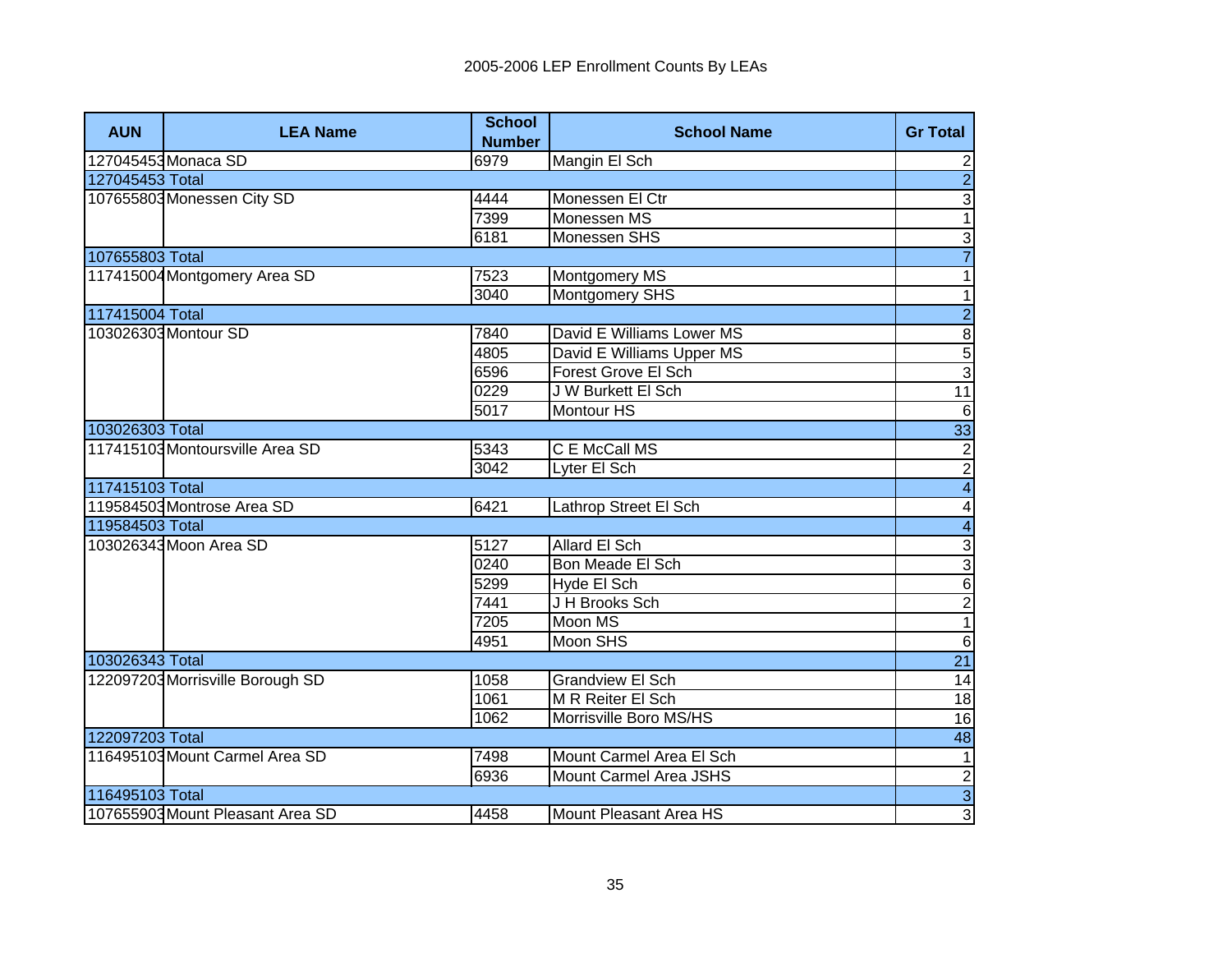| <b>AUN</b>      | <b>LEA Name</b>               | <b>School</b><br><b>Number</b> | <b>School Name</b>           | <b>Gr Total</b>  |
|-----------------|-------------------------------|--------------------------------|------------------------------|------------------|
|                 |                               | 7791                           | Mount Pleasant Area JHS      | $\mathbf{1}$     |
|                 |                               | 4455                           | Norvelt El Sch               | $\mathbf{1}$     |
|                 |                               | 4457                           | Ramsay El Sch                | $\overline{1}$   |
| 107655903 Total |                               |                                |                              | $\overline{6}$   |
|                 | 111316003 Mount Union Area SD | 2297                           | <b>Mount Union Area JSHS</b> | $\overline{3}$   |
| 111316003 Total |                               |                                |                              | $\overline{3}$   |
|                 | 103026402 Mt Lebanon SD       | 0249                           | Foster El Sch                | $\overline{5}$   |
|                 |                               | 0251                           | Hoover El Sch                | $\overline{3}$   |
|                 |                               | 0248                           | Howe El Sch                  | $\overline{4}$   |
|                 |                               | 0250                           | Jefferson El Sch             | $\overline{3}$   |
|                 |                               | 7535                           | Jefferson MS                 | 15               |
|                 |                               | 0246                           | Lincoln El Sch               | $\bf{8}$         |
|                 |                               | 0247                           | Markham El Sch               | $\overline{1}$   |
|                 |                               | 7534                           | <b>Mellon MS</b>             | $\overline{7}$   |
|                 |                               | 0254                           | Mt Lebanon SHS               | $\overline{26}$  |
|                 |                               | 0245                           | Washington El Sch            | 11               |
| 103026402 Total |                               |                                |                              | 83               |
|                 | 114065503 Muhlenberg SD       | 4919                           | Muhlenberg El Ctr            | 94               |
|                 |                               | 6610                           | <b>Muhlenberg HS</b>         | 39               |
|                 |                               | 0827                           | Muhlenberg MS                | 42               |
| 114065503 Total |                               |                                |                              | $\overline{175}$ |
|                 | 117415303 Muncy SD            | 3048                           | Muncy JSHS                   | $\mathbf{1}$     |
|                 |                               | 3047                           | Ward L Myers El Sch          | $\mathbf{1}$     |
| 117415303 Total |                               |                                |                              | $\overline{2}$   |
|                 | 120484803 Nazareth Area SD    | 3488                           | <b>Bushkill El Sch</b>       | $\mathbf{1}$     |
|                 |                               | 6717                           | Lower Nazareth El Sch        | $\infty$         |
|                 |                               | 3495                           | Nazareth Area HS             | $\overline{6}$   |
|                 |                               | 3494                           | Nazareth Area MS             | $\overline{4}$   |
|                 |                               | 3493                           | Shafer El Sch                | $\overline{2}$   |
| 120484803 Total |                               |                                |                              | $\overline{21}$  |
|                 | 122097502 Neshaminy SD        | 5154                           | <b>Buck El Sch</b>           | $\overline{5}$   |
|                 |                               | 1070                           | Everitt El Sch               | 21               |
|                 |                               | 4948                           | Heckman El Sch               | $\mathbf{1}$     |
|                 |                               | 7128                           | Hoover El Sch                | $\sqrt{5}$       |
|                 |                               | 1069                           | Joseph E Ferderbar El Sch    | 20               |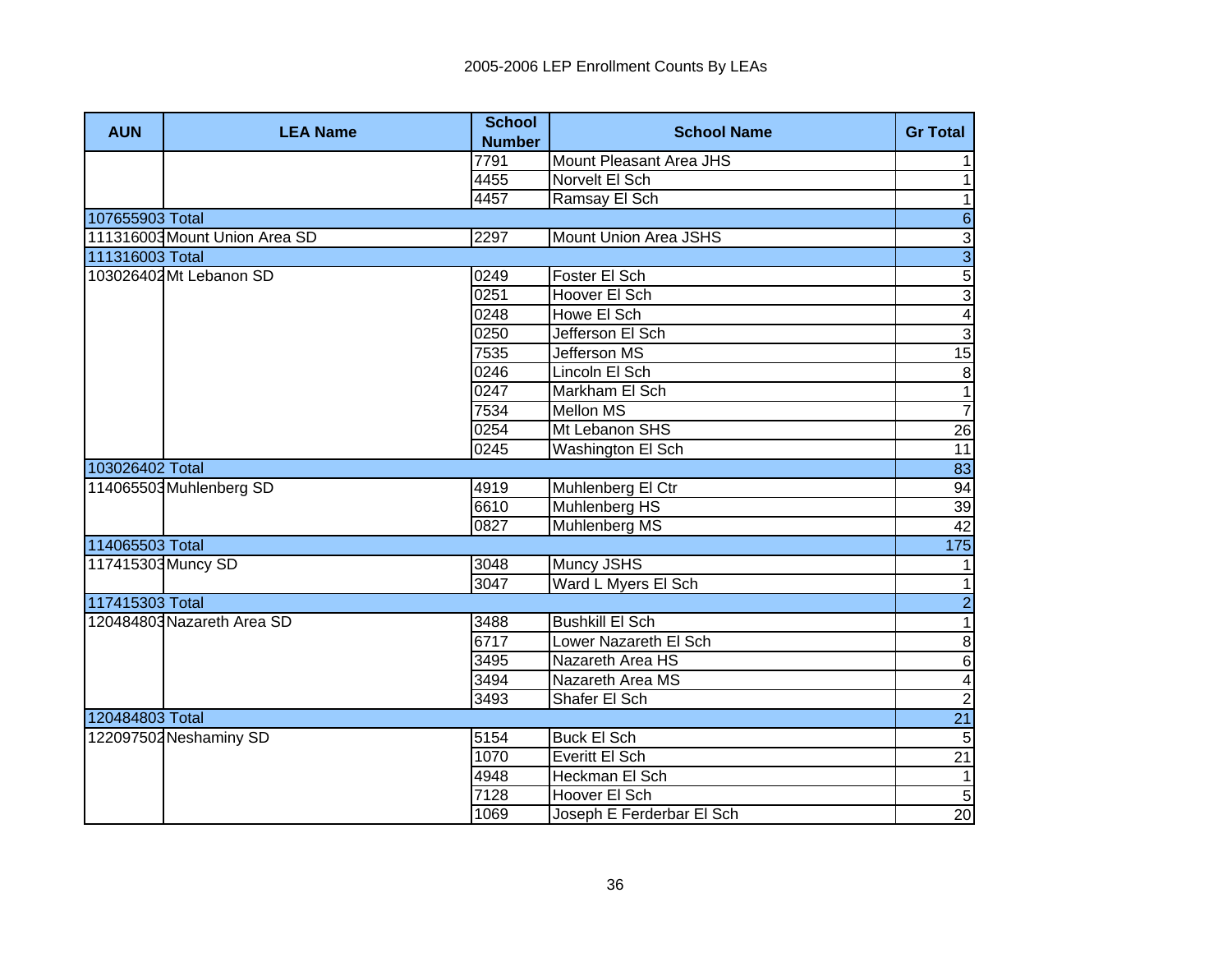| <b>AUN</b>      | <b>LEA Name</b>                    | <b>School</b><br><b>Number</b> | <b>School Name</b>             | <b>Gr Total</b>         |
|-----------------|------------------------------------|--------------------------------|--------------------------------|-------------------------|
|                 |                                    | 1065                           | Lower Southampton El Sch       | $\overline{7}$          |
|                 |                                    | 7380                           | <b>Maple Point MS</b>          | 13                      |
|                 |                                    | 1071                           | Miller El Sch                  | $\overline{5}$          |
|                 |                                    | 6455                           | <b>Neshaminy HS</b>            | $\overline{26}$         |
|                 |                                    | 4679                           | <b>Neshaminy MS</b>            | $\overline{\omega}$     |
|                 |                                    | 1077                           | Poquessing MS                  | $\overline{11}$         |
|                 |                                    | 1076                           | Sandburg MS                    | $\sqrt{3}$              |
|                 |                                    | 1072                           | Schweitzer El Sch              | 13                      |
| 122097502 Total |                                    |                                |                                | $\overline{133}$        |
|                 | 104375203 Neshannock Township SD   | 2689                           | Neshannock JSHS                | $\mathbf{1}$            |
|                 |                                    | 2688                           | Neshannock Memorial El Sch     | $\overline{3}$          |
| 104375203 Total |                                    |                                |                                | $\overline{4}$          |
|                 | 127045653 New Brighton Area SD     | 6720                           | New Brighton Area El Sch       | $\mathbf{1}$            |
|                 |                                    | 0695                           | New Brighton Area HS           | $\overline{1}$          |
| 127045653 Total |                                    |                                |                                | $\frac{2}{3}$           |
|                 | 104375302 New Castle Area SD       | 2699                           | John F Kennedy Sch             |                         |
|                 |                                    | 2704                           | <b>New Castle JSHS</b>         | $\overline{5}$          |
|                 |                                    | 7164                           | Washington Intrmd Sch          | $\overline{1}$          |
| 104375302 Total |                                    |                                |                                | $\overline{9}$          |
|                 | 126513420 New Foundations CS       | 7649                           | <b>New Foundations CS</b>      | $\overline{\mathbf{4}}$ |
| 126513420 Total |                                    |                                |                                | $\overline{4}$          |
|                 | 122097604 New Hope-Solebury SD     | 1084                           | New Hope-Solebury HS           | 3                       |
|                 |                                    | 7561                           | New Hope-Solebury MS           | $\overline{2}$          |
|                 |                                    | 7830                           | New Hope-Solebury Upper El Sch | $\overline{11}$         |
| 122097604 Total |                                    |                                |                                | 16                      |
|                 | 107656303 New Kensington-Arnold SD | 4462                           | <b>Greenwald Memorial Sch</b>  | $\overline{2}$          |
|                 |                                    | 4466                           | <b>Martin Sch</b>              | $\overline{1}$          |
| 107656303 Total |                                    |                                |                                | $\overline{3}$          |
|                 | 115504003 Newport SD               | 3583                           | <b>Newport JSHS</b>            | $\overline{3}$          |
| 115504003 Total |                                    |                                |                                | $\overline{3}$          |
|                 | 123465602 Norristown Area SD       | 3263                           | Cole Manor El Sch              | 54                      |
|                 |                                    | 3265                           | <b>East Norriton MS</b>        | 19                      |
|                 |                                    | 3321                           | Eisenhower MS                  | $\overline{70}$         |
|                 |                                    | 5080                           | Gotwals El Sch                 | 67                      |
|                 |                                    | 3318                           | Hancock El Sch                 | $\overline{45}$         |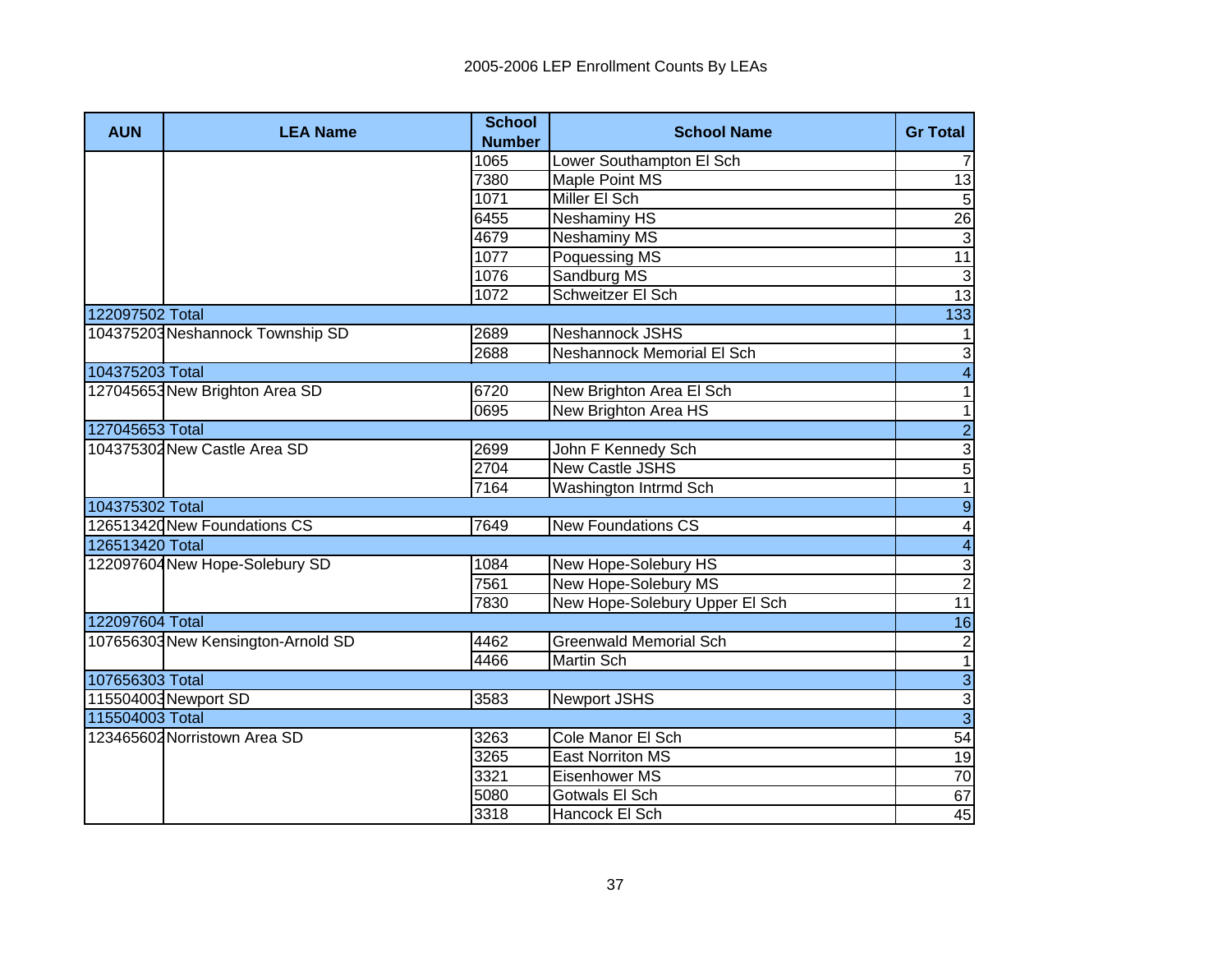| <b>AUN</b>      | <b>LEA Name</b>              | <b>School</b><br><b>Number</b> | <b>School Name</b>            | <b>Gr Total</b>  |
|-----------------|------------------------------|--------------------------------|-------------------------------|------------------|
|                 |                              | 3408                           | <b>Marshall Street El Sch</b> | 63               |
|                 |                              | 6729                           | Norristown Area HS            | 110              |
|                 |                              | 5253                           | Paul V Fly El Sch             | 36               |
|                 |                              | 6998                           | Roosevelt Altern Sch          |                  |
|                 |                              | 3320                           | <b>Stewart MS</b>             | 66               |
|                 |                              | 7364                           | <b>Whitehall El Sch</b>       | $\overline{77}$  |
| 123465602 Total |                              |                                |                               | 608              |
|                 | 103026852 North Allegheny SD | 0263                           | <b>Bradford Woods El Sch</b>  | $\overline{2}$   |
|                 |                              | 5108                           | Carson MS                     | 10               |
|                 |                              | 0265                           | Franklin El Sch               | 5                |
|                 |                              | 6603                           | Hosack El Sch                 | $\overline{17}$  |
|                 |                              | 7346                           | Marshall El Sch               | 4                |
|                 |                              | 7379                           | <b>Marshall MS</b>            | $\overline{6}$   |
|                 |                              | 0268                           | McKnight El Sch               | 10               |
|                 |                              | 0271                           | North Allegheny IHS           | 4                |
|                 |                              | 6793                           | North Allegheny SHS           | $\boldsymbol{2}$ |
|                 |                              | 0269                           | Peebles El Sch                | $\overline{4}$   |
| 103026852 Total |                              |                                |                               | 64               |
|                 | 105258303 North East SD      | 4946                           | Earle C Davis Primary         | $\overline{2}$   |
|                 |                              | 6145                           | North East HS                 | $\overline{2}$   |
|                 |                              | 6144                           | North East Intrmd El          | $\overline{2}$   |
| 105258303 Total |                              |                                |                               | $\overline{6}$   |
|                 | 103026902 North Hills SD     | 4869                           | McIntyre El Sch               | $\overline{1}$   |
|                 |                              | 6106                           | North Hills JHS               | $\overline{10}$  |
|                 |                              | 7101                           | North Hills SHS               | 12               |
|                 |                              | 0287                           | Northway El Sch               | 24               |
|                 |                              | 0282                           | Perrysville El Sch            | $\overline{2}$   |
|                 |                              | 0291                           | Ross El Sch                   | 10               |
|                 |                              | 0285                           | Seville El Sch                | $\mathbf{1}$     |
|                 |                              | 0290                           | West View El Sch              | $\overline{3}$   |
| 103026902 Total |                              |                                |                               | 63               |
|                 | 123465702 North Penn SD      | 7406                           | <b>Bridle Path El Sch</b>     | $\overline{10}$  |
|                 |                              | 6907                           | General Nash El Sch           | $\,6\,$          |
|                 |                              | 7314                           | Gwynedd Square El Sch         | 15               |
|                 |                              | 4831                           | Gwyn-Nor El Sch               | 28               |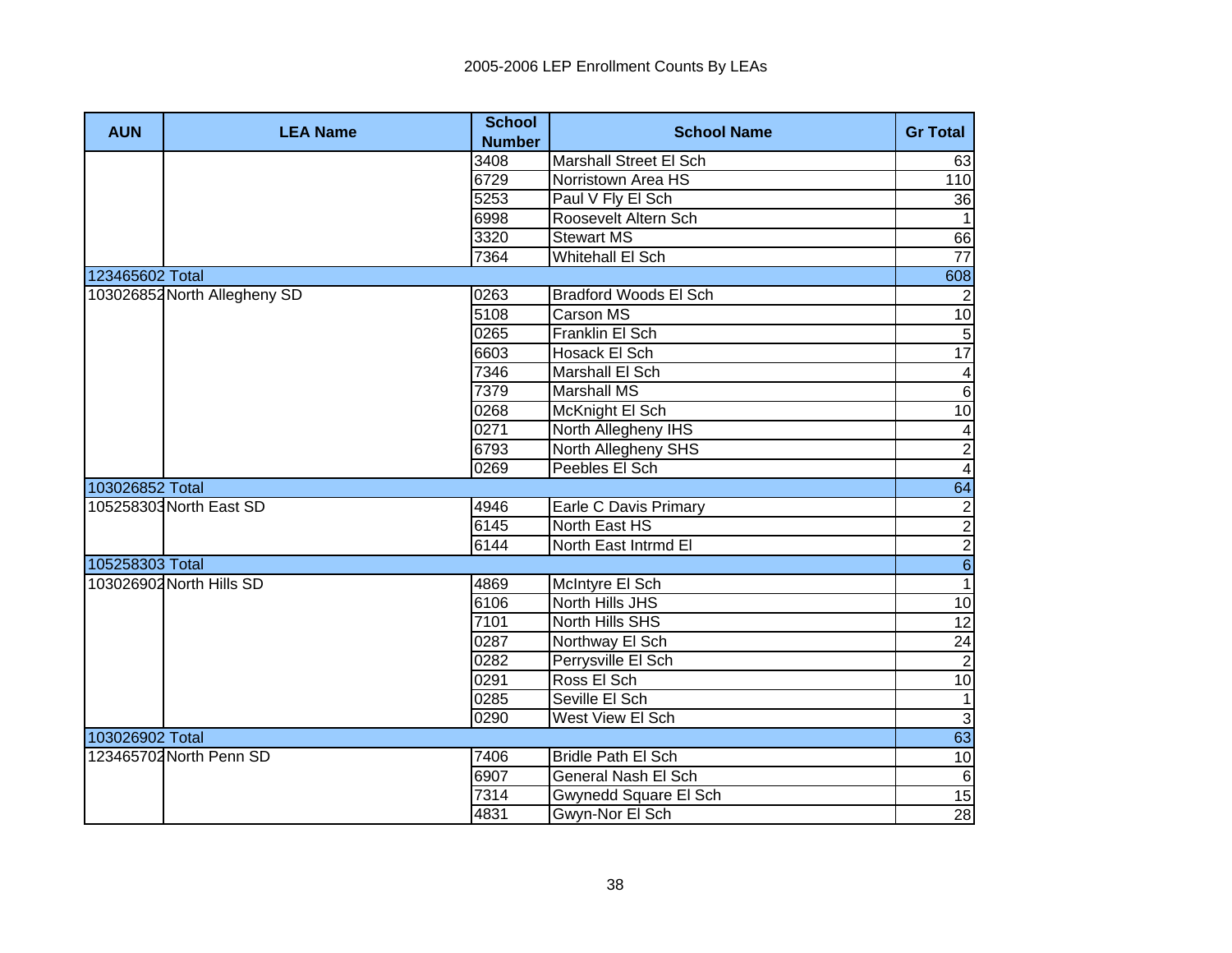| <b>AUN</b>      | <b>LEA Name</b>                 | <b>School</b> | <b>School Name</b>        | <b>Gr Total</b>         |
|-----------------|---------------------------------|---------------|---------------------------|-------------------------|
|                 |                                 | <b>Number</b> |                           |                         |
|                 |                                 | 5344          | <b>Hatfield El Sch</b>    | 59                      |
|                 |                                 | 3379          | Inglewood El Sch          | 38                      |
|                 |                                 | 3309          | Knapp El Sch              | 42                      |
|                 |                                 | 3275          | Kulp El Sch               | 20                      |
|                 |                                 | 4830          | Montgomery El Sch         | 16                      |
|                 |                                 | 5345          | North Penn SHS            | 78                      |
|                 |                                 | 3325          | North Wales El Sch        | $\mathbf{3}$            |
|                 |                                 | 3280          | Oak Park El Sch           | 46                      |
|                 |                                 | 3322          | Pennbrook MS              | $\overline{7}$          |
|                 |                                 | 3324          | Penndale MS               | 31                      |
|                 |                                 | 3323          | Pennfield MS              | $\overline{20}$         |
|                 |                                 | 7407          | Walton Farm El Sch        | 12                      |
|                 |                                 | 3278          | York Avenue El Sch        | 18                      |
| 123465702 Total |                                 |               |                           | 449                     |
|                 | 119356503 North Pocono SD       | 7409          | Moscow El Ctr             | $\overline{2}$          |
|                 |                                 | 5233          | North Pocono MS           | $\mathbf{1}$            |
| 119356503 Total |                                 |               |                           | $\frac{a}{3}$           |
|                 | 129545003 North Schuylkill SD   | 6973          | Frackville Area El Sch    |                         |
|                 |                                 | 3883          | North Schuylkill JSHS     | $\overline{\mathbf{4}}$ |
| 129545003 Total |                                 |               |                           | $\overline{7}$          |
|                 | 108565503 North Star SD         | 4837          | North Star Central El Sch |                         |
| 108565503 Total |                                 |               |                           | $\frac{2}{2}$           |
|                 | 120484903 Northampton Area SD   | 5062          | George Wolf El Sch        | $\overline{6}$          |
|                 |                                 | 3499          | Lehigh Twp El Sch         | $\overline{\mathbf{A}}$ |
|                 |                                 | 3500          | Moore Twp El Sch          | $\overline{\mathbf{4}}$ |
|                 |                                 | 3505          | Northampton Area HS       | $\overline{8}$          |
|                 |                                 | 7430          | Northampton Borough El    | 13                      |
|                 |                                 | 5258          | Northampton MS            | 6                       |
| 120484903 Total |                                 |               |                           | $\overline{41}$         |
|                 | 117083004 Northeast Bradford SD | 5209          | Northeast Bradford El Sch | 1                       |
| 117083004 Total |                                 |               |                           | $\overline{1}$          |
|                 | 112674403 Northeastern York SD  | 4572          | Conewago El Sch           | 14                      |
|                 |                                 | 7375          | Mt Wolf Early Lc          | $\overline{7}$          |
|                 |                                 | 4578          | Northeastern MS           | $\overline{5}$          |
|                 |                                 | 4577          | Northeastern SHS          | $\overline{6}$          |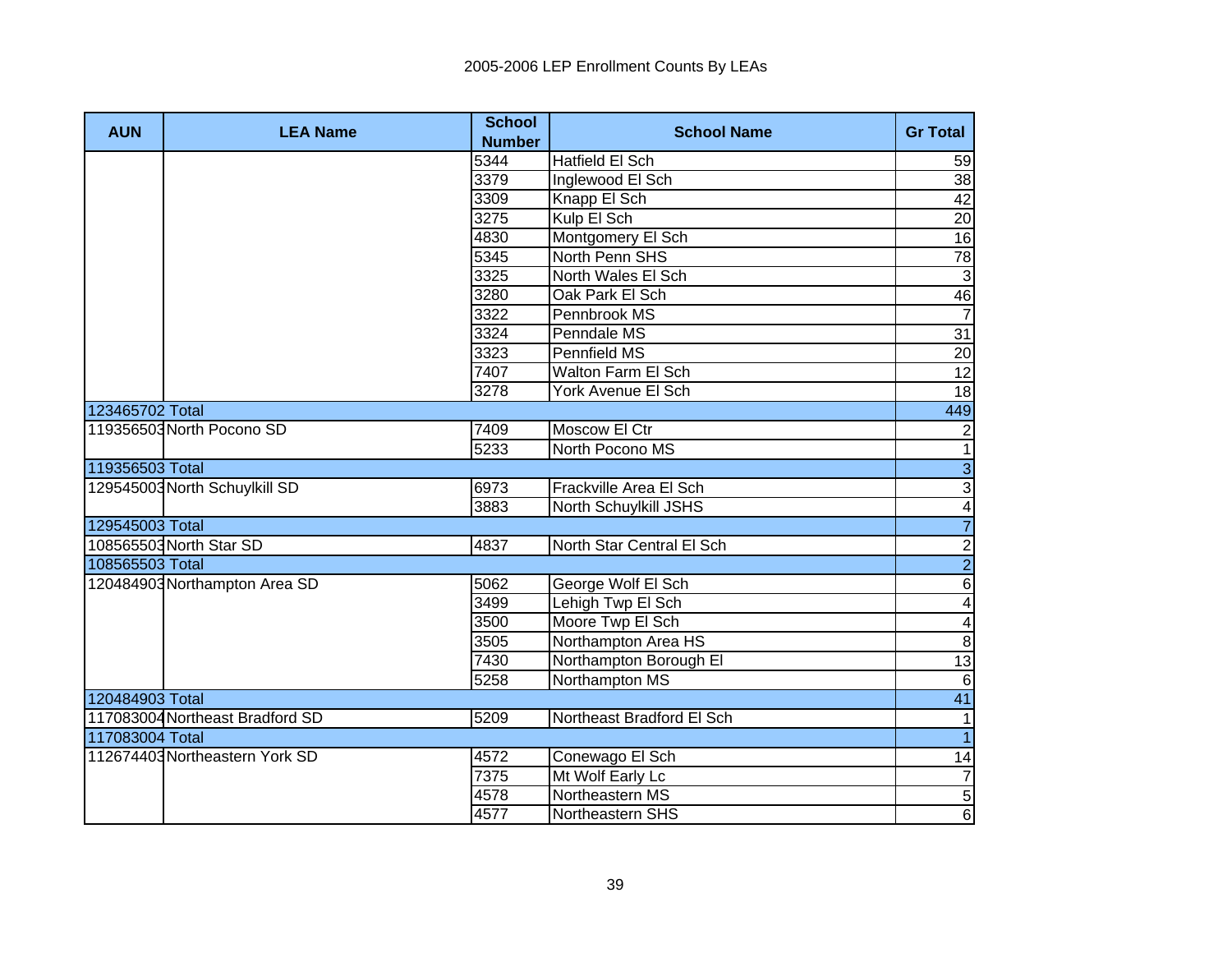| <b>AUN</b>      | <b>LEA Name</b>                      | <b>School</b><br><b>Number</b> | <b>School Name</b>           | <b>Gr Total</b>         |
|-----------------|--------------------------------------|--------------------------------|------------------------------|-------------------------|
|                 |                                      | 5272                           | Orendorf El Sch              | $\sqrt{3}$              |
|                 |                                      | 7644                           | Spring Forge Intrd Sch       | $\overline{3}$          |
| 112674403 Total |                                      |                                |                              | 38                      |
|                 | 108056004 Northern Bedford County SD | 7167                           | Northern Bedford Co El Sch   | $\overline{2}$          |
|                 |                                      | 0747                           | Northern Bedford Co MS/SHS   | $\overline{2}$          |
| 108056004 Total |                                      |                                |                              | $\overline{4}$          |
|                 | 108114503 Northern Cambria SD        | 6860                           | Northern Cambria MS          | $\overline{1}$          |
| 108114503 Total |                                      |                                |                              | $\overline{1}$          |
|                 | 113385003 Northern Lebanon SD        | 2758                           | East Hanover El Sch          | $16\,$                  |
|                 |                                      | 2755                           | Fredericksburg El Sch        | $\overline{7}$          |
|                 |                                      | 2757                           | Jonestown El Sch             | 14                      |
|                 |                                      | 2756                           | Lickdale El Sch              | 24                      |
|                 |                                      | 7392                           | Northern Lebanon MS          | 13                      |
|                 |                                      | 2760                           | Northern Lebanon SHS         | $\overline{18}$         |
| 113385003 Total |                                      |                                |                              | $\overline{92}$         |
|                 | 121394503 Northern Lehigh SD         | 6829                           | Northern Lehigh MS           | $\,6\,$                 |
|                 |                                      | 2818                           | Northern Lehigh SHS          | $\overline{1}$          |
|                 |                                      | 2813                           | Peters El Sch                |                         |
|                 |                                      | 6727                           | Slatington El Sch            | $\frac{8}{8}$           |
| 121394503 Total |                                      |                                |                              | 23                      |
|                 | 117596003 Northern Tioga SD          | 6373                           | <b>Williamson SHS</b>        | $\overline{4}$          |
| 117596003 Total |                                      |                                |                              | $\overline{4}$          |
|                 | 115674603 Northern York County SD    | 7572                           | South Mountain El Sch        | $\overline{4}$          |
|                 |                                      | 4580                           | <b>Wellsville Campus</b>     | $\overline{2}$          |
| 115674603 Total |                                      |                                |                              | $\overline{6}$          |
|                 | 103026873 Northgate SD               | 0030                           | Avalon El Sch                | $\overline{1}$          |
|                 |                                      | 6977                           | <b>Bellevue El Sch</b>       | 5                       |
| 103026873 Total |                                      |                                |                              | $\overline{6}$          |
|                 | 118406003 Northwest Area SD          | 2957                           | <b>Garrison Memorial Sch</b> | $\overline{2}$          |
|                 |                                      | 2955                           | <b>Hunlock Creek Sch</b>     | $\overline{1}$          |
| 118406003 Total |                                      |                                |                              | $\mathbf{3}$            |
|                 | 105258503 Northwestern SD            | 6146                           | Northwestern MS              | $\mathbf{1}$            |
| 105258503 Total |                                      |                                |                              | $\overline{1}$          |
|                 | 121394603 Northwestern Lehigh SD     | 6449                           | Northwestern Lehigh El Sch   | $\overline{\mathbf{4}}$ |
|                 |                                      | 2821                           | Northwestern Lehigh HS       | $\overline{1}$          |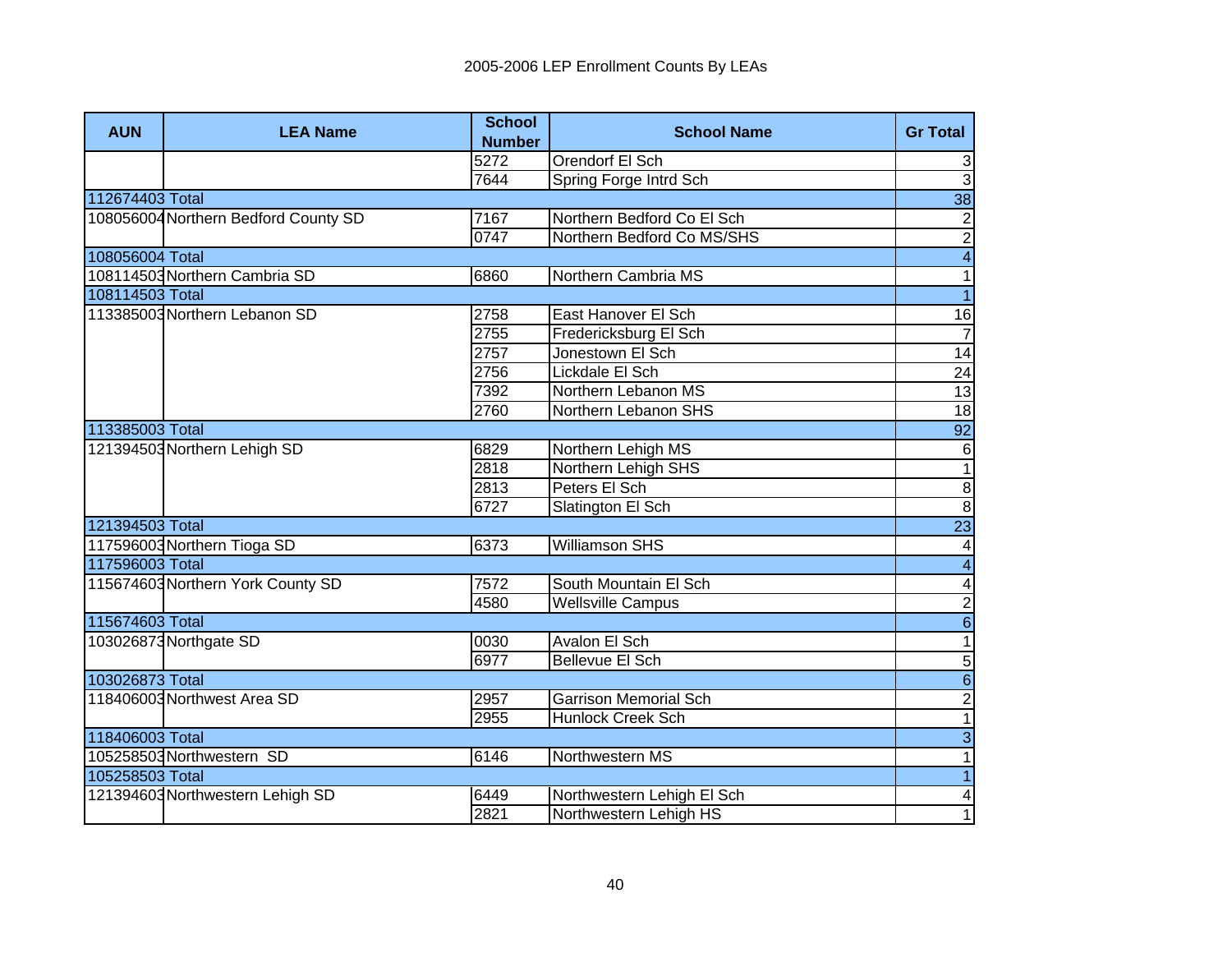| 7353<br>Northwestern Lehigh MS<br>2819<br>Weisenberg El Sch<br>121394603 Total<br>126510019 Northwood Academy CS<br>Northwood Academy CS<br>7856<br>126510019 Total<br>107656502 Norwin SD<br>Hillcrest Intermediate Sch<br>7758<br>4482<br><b>Norwin MS</b><br>4717<br><b>Norwin SHS</b><br>7716<br>Sunset Valley El Sch<br>107656502 Total<br>126513440 Nueva Esperanza Academy CS<br>7665<br>Nueva Esperanza Academy CS<br>126513440 Total<br>124156503 Octorara Area SD<br>1414<br>Octorara Area HS<br>1413<br>Octorara El Sch<br>6484<br>Octorara MS<br>7656<br>Octorara Primary LC<br>124156503 Total<br>106616203 Oil City Area SD<br>4115<br>Hasson Heights Sch<br>106616203 Total<br>119356603 Old Forge SD<br>2448<br>Old Forge El Sch<br>2449<br>Old Forge JSHS<br>119356603 Total<br>114066503 Oley Valley SD<br>7378<br>Oley Valley El Sch<br>6319<br>Oley Valley MS<br>Oley Valley SHS<br>6318<br>114066503 Total<br>124156603 Owen J Roberts SD<br>7304<br>East Coventry El Sch<br>North Coventry El Sch<br>6487<br>Owen J Roberts HS<br>1406<br>5010<br>Owen J Roberts MS<br>7198<br>Vincent El Sch<br>124156603 Total<br>124156703 Oxford Area SD<br>7358<br>Elk Ridge School<br>6624<br>Jordan Bank Sch<br>6623<br>Nottingham Sch | <b>AUN</b> | <b>LEA Name</b> | <b>School</b><br><b>Number</b> | <b>School Name</b> | <b>Gr Total</b> |
|-----------------------------------------------------------------------------------------------------------------------------------------------------------------------------------------------------------------------------------------------------------------------------------------------------------------------------------------------------------------------------------------------------------------------------------------------------------------------------------------------------------------------------------------------------------------------------------------------------------------------------------------------------------------------------------------------------------------------------------------------------------------------------------------------------------------------------------------------------------------------------------------------------------------------------------------------------------------------------------------------------------------------------------------------------------------------------------------------------------------------------------------------------------------------------------------------------------------------------------------------------|------------|-----------------|--------------------------------|--------------------|-----------------|
|                                                                                                                                                                                                                                                                                                                                                                                                                                                                                                                                                                                                                                                                                                                                                                                                                                                                                                                                                                                                                                                                                                                                                                                                                                                     |            |                 |                                |                    | $\,$ 5 $\,$     |
|                                                                                                                                                                                                                                                                                                                                                                                                                                                                                                                                                                                                                                                                                                                                                                                                                                                                                                                                                                                                                                                                                                                                                                                                                                                     |            |                 |                                |                    | $\overline{1}$  |
|                                                                                                                                                                                                                                                                                                                                                                                                                                                                                                                                                                                                                                                                                                                                                                                                                                                                                                                                                                                                                                                                                                                                                                                                                                                     |            |                 |                                |                    | 11              |
|                                                                                                                                                                                                                                                                                                                                                                                                                                                                                                                                                                                                                                                                                                                                                                                                                                                                                                                                                                                                                                                                                                                                                                                                                                                     |            |                 |                                |                    | $\mathbf{1}$    |
|                                                                                                                                                                                                                                                                                                                                                                                                                                                                                                                                                                                                                                                                                                                                                                                                                                                                                                                                                                                                                                                                                                                                                                                                                                                     |            |                 |                                |                    | $\overline{1}$  |
|                                                                                                                                                                                                                                                                                                                                                                                                                                                                                                                                                                                                                                                                                                                                                                                                                                                                                                                                                                                                                                                                                                                                                                                                                                                     |            |                 |                                |                    | $\overline{1}$  |
|                                                                                                                                                                                                                                                                                                                                                                                                                                                                                                                                                                                                                                                                                                                                                                                                                                                                                                                                                                                                                                                                                                                                                                                                                                                     |            |                 |                                |                    | $\overline{1}$  |
|                                                                                                                                                                                                                                                                                                                                                                                                                                                                                                                                                                                                                                                                                                                                                                                                                                                                                                                                                                                                                                                                                                                                                                                                                                                     |            |                 |                                |                    | $\overline{5}$  |
|                                                                                                                                                                                                                                                                                                                                                                                                                                                                                                                                                                                                                                                                                                                                                                                                                                                                                                                                                                                                                                                                                                                                                                                                                                                     |            |                 |                                |                    | $\overline{1}$  |
|                                                                                                                                                                                                                                                                                                                                                                                                                                                                                                                                                                                                                                                                                                                                                                                                                                                                                                                                                                                                                                                                                                                                                                                                                                                     |            |                 |                                |                    | $\overline{8}$  |
|                                                                                                                                                                                                                                                                                                                                                                                                                                                                                                                                                                                                                                                                                                                                                                                                                                                                                                                                                                                                                                                                                                                                                                                                                                                     |            |                 |                                |                    | 83              |
|                                                                                                                                                                                                                                                                                                                                                                                                                                                                                                                                                                                                                                                                                                                                                                                                                                                                                                                                                                                                                                                                                                                                                                                                                                                     |            |                 |                                |                    | 83              |
|                                                                                                                                                                                                                                                                                                                                                                                                                                                                                                                                                                                                                                                                                                                                                                                                                                                                                                                                                                                                                                                                                                                                                                                                                                                     |            |                 |                                |                    | 18              |
|                                                                                                                                                                                                                                                                                                                                                                                                                                                                                                                                                                                                                                                                                                                                                                                                                                                                                                                                                                                                                                                                                                                                                                                                                                                     |            |                 |                                |                    | $\overline{17}$ |
|                                                                                                                                                                                                                                                                                                                                                                                                                                                                                                                                                                                                                                                                                                                                                                                                                                                                                                                                                                                                                                                                                                                                                                                                                                                     |            |                 |                                |                    | 16              |
|                                                                                                                                                                                                                                                                                                                                                                                                                                                                                                                                                                                                                                                                                                                                                                                                                                                                                                                                                                                                                                                                                                                                                                                                                                                     |            |                 |                                |                    | 33              |
|                                                                                                                                                                                                                                                                                                                                                                                                                                                                                                                                                                                                                                                                                                                                                                                                                                                                                                                                                                                                                                                                                                                                                                                                                                                     |            |                 |                                |                    | 84              |
|                                                                                                                                                                                                                                                                                                                                                                                                                                                                                                                                                                                                                                                                                                                                                                                                                                                                                                                                                                                                                                                                                                                                                                                                                                                     |            |                 |                                |                    | $\mathbf{1}$    |
|                                                                                                                                                                                                                                                                                                                                                                                                                                                                                                                                                                                                                                                                                                                                                                                                                                                                                                                                                                                                                                                                                                                                                                                                                                                     |            |                 |                                |                    | $\overline{1}$  |
|                                                                                                                                                                                                                                                                                                                                                                                                                                                                                                                                                                                                                                                                                                                                                                                                                                                                                                                                                                                                                                                                                                                                                                                                                                                     |            |                 |                                |                    | $\overline{6}$  |
|                                                                                                                                                                                                                                                                                                                                                                                                                                                                                                                                                                                                                                                                                                                                                                                                                                                                                                                                                                                                                                                                                                                                                                                                                                                     |            |                 |                                |                    | $\overline{9}$  |
|                                                                                                                                                                                                                                                                                                                                                                                                                                                                                                                                                                                                                                                                                                                                                                                                                                                                                                                                                                                                                                                                                                                                                                                                                                                     |            |                 |                                |                    | 15              |
|                                                                                                                                                                                                                                                                                                                                                                                                                                                                                                                                                                                                                                                                                                                                                                                                                                                                                                                                                                                                                                                                                                                                                                                                                                                     |            |                 |                                |                    | $\overline{4}$  |
|                                                                                                                                                                                                                                                                                                                                                                                                                                                                                                                                                                                                                                                                                                                                                                                                                                                                                                                                                                                                                                                                                                                                                                                                                                                     |            |                 |                                |                    | $\overline{2}$  |
|                                                                                                                                                                                                                                                                                                                                                                                                                                                                                                                                                                                                                                                                                                                                                                                                                                                                                                                                                                                                                                                                                                                                                                                                                                                     |            |                 |                                |                    | $\overline{1}$  |
|                                                                                                                                                                                                                                                                                                                                                                                                                                                                                                                                                                                                                                                                                                                                                                                                                                                                                                                                                                                                                                                                                                                                                                                                                                                     |            |                 |                                |                    | $\overline{7}$  |
|                                                                                                                                                                                                                                                                                                                                                                                                                                                                                                                                                                                                                                                                                                                                                                                                                                                                                                                                                                                                                                                                                                                                                                                                                                                     |            |                 |                                |                    | $\overline{7}$  |
|                                                                                                                                                                                                                                                                                                                                                                                                                                                                                                                                                                                                                                                                                                                                                                                                                                                                                                                                                                                                                                                                                                                                                                                                                                                     |            |                 |                                |                    | $\overline{11}$ |
|                                                                                                                                                                                                                                                                                                                                                                                                                                                                                                                                                                                                                                                                                                                                                                                                                                                                                                                                                                                                                                                                                                                                                                                                                                                     |            |                 |                                |                    | $\overline{2}$  |
|                                                                                                                                                                                                                                                                                                                                                                                                                                                                                                                                                                                                                                                                                                                                                                                                                                                                                                                                                                                                                                                                                                                                                                                                                                                     |            |                 |                                |                    | $\overline{1}$  |
|                                                                                                                                                                                                                                                                                                                                                                                                                                                                                                                                                                                                                                                                                                                                                                                                                                                                                                                                                                                                                                                                                                                                                                                                                                                     |            |                 |                                |                    | $\overline{2}$  |
|                                                                                                                                                                                                                                                                                                                                                                                                                                                                                                                                                                                                                                                                                                                                                                                                                                                                                                                                                                                                                                                                                                                                                                                                                                                     |            |                 |                                |                    | $\overline{23}$ |
|                                                                                                                                                                                                                                                                                                                                                                                                                                                                                                                                                                                                                                                                                                                                                                                                                                                                                                                                                                                                                                                                                                                                                                                                                                                     |            |                 |                                |                    | $\overline{58}$ |
|                                                                                                                                                                                                                                                                                                                                                                                                                                                                                                                                                                                                                                                                                                                                                                                                                                                                                                                                                                                                                                                                                                                                                                                                                                                     |            |                 |                                |                    | 103             |
|                                                                                                                                                                                                                                                                                                                                                                                                                                                                                                                                                                                                                                                                                                                                                                                                                                                                                                                                                                                                                                                                                                                                                                                                                                                     |            |                 |                                |                    | 122             |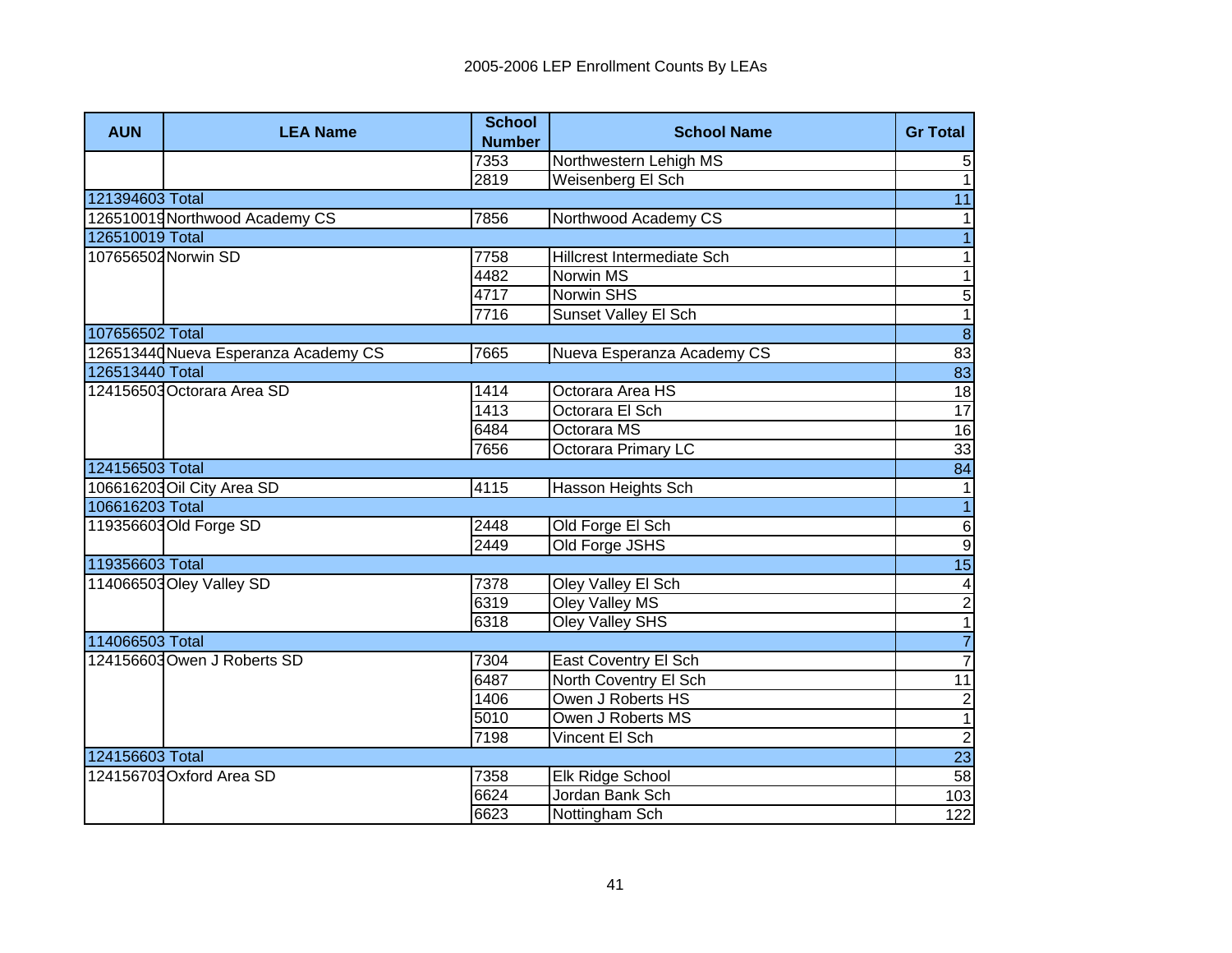| <b>AUN</b>      | <b>LEA Name</b>             | <b>School</b> | <b>School Name</b>    | <b>Gr Total</b>         |
|-----------------|-----------------------------|---------------|-----------------------|-------------------------|
|                 |                             | <b>Number</b> |                       |                         |
|                 |                             | 1420          | Oxford Area HS        | 52                      |
|                 |                             | 1418          | Penn's Grove Sch      | $\overline{33}$         |
| 124156703 Total |                             |               |                       | 368                     |
|                 | 122098003 Palisades SD      | 1091          | Springfield El Sch    | 1                       |
|                 |                             | 6456          | <b>Tinicum El Sch</b> | $\overline{\mathbf{c}}$ |
| 122098003 Total |                             |               |                       | $\overline{3}$          |
|                 | 121136503 Palmerton Area SD | 4734          | Palmerton Area HS     | $\overline{3}$          |
|                 |                             | 7140          | Palmerton Area JHS    | $\overline{1}$          |
|                 |                             | 7172          | S S Palmer El Sch     | $\overline{6}$          |
| 121136503 Total |                             |               |                       | 10                      |
|                 | 113385303 Palmyra Area SD   | 2761          | Forge Road El Sch     | $\sqrt{3}$              |
|                 |                             | 2765          | Palmyra Area MS       | $\overline{3}$          |
|                 |                             | 2766          | Palmyra Area SHS      | $\overline{6}$          |
|                 |                             | 2764          | Pine Street El Sch    | $\overline{11}$         |
| 113385303 Total |                             |               |                       | 23                      |
|                 | 121136603 Panther Valley SD | 1322          | Panther Valley El Sch |                         |
|                 |                             | 1323          | Panther Valley MS     | $\frac{5}{2}$           |
| 121136603 Total |                             |               |                       |                         |
|                 | 121395103 Parkland SD       | 2824          | Cetronia Sch          | $\overline{16}$         |
|                 |                             | 4672          | Fogelsville Sch       | $\overline{7}$          |
|                 |                             | 2823          | Ironton Sch           | $\overline{7}$          |
|                 |                             | 6801          | <b>Kernsville Sch</b> | $\overline{7}$          |
|                 |                             | 2827          | Kratzer Sch           | 20                      |
|                 |                             | 7604          | Orefield MS           | $\infty$                |
|                 |                             | 2829          | <b>Parkland SHS</b>   | 24                      |
|                 |                             | 2826          | Parkway Manor Sch     | $\frac{1}{8}$           |
|                 |                             | 2825          | Schnecksville Sch     | دى                      |
|                 |                             | 7603          | Springhouse MS        | 14                      |
| 121395103 Total |                             |               |                       | 124                     |
|                 | 120485603 Pen Argyl Area SD | 6439          | Pen Argyl Area HS     | $\overline{2}$          |
|                 |                             | 3511          | Plainfield El Sch     | $\bf 8$                 |
|                 |                             | 5351          | Wind Gap MS           | $\,8\,$                 |
| 120485603 Total |                             |               |                       | 18                      |
|                 | 103027352 Penn Hills SD     | 5171          | Dible El Sch          | $\overline{3}$          |
|                 |                             | 0305          | Forbes El Sch         | $\overline{1}$          |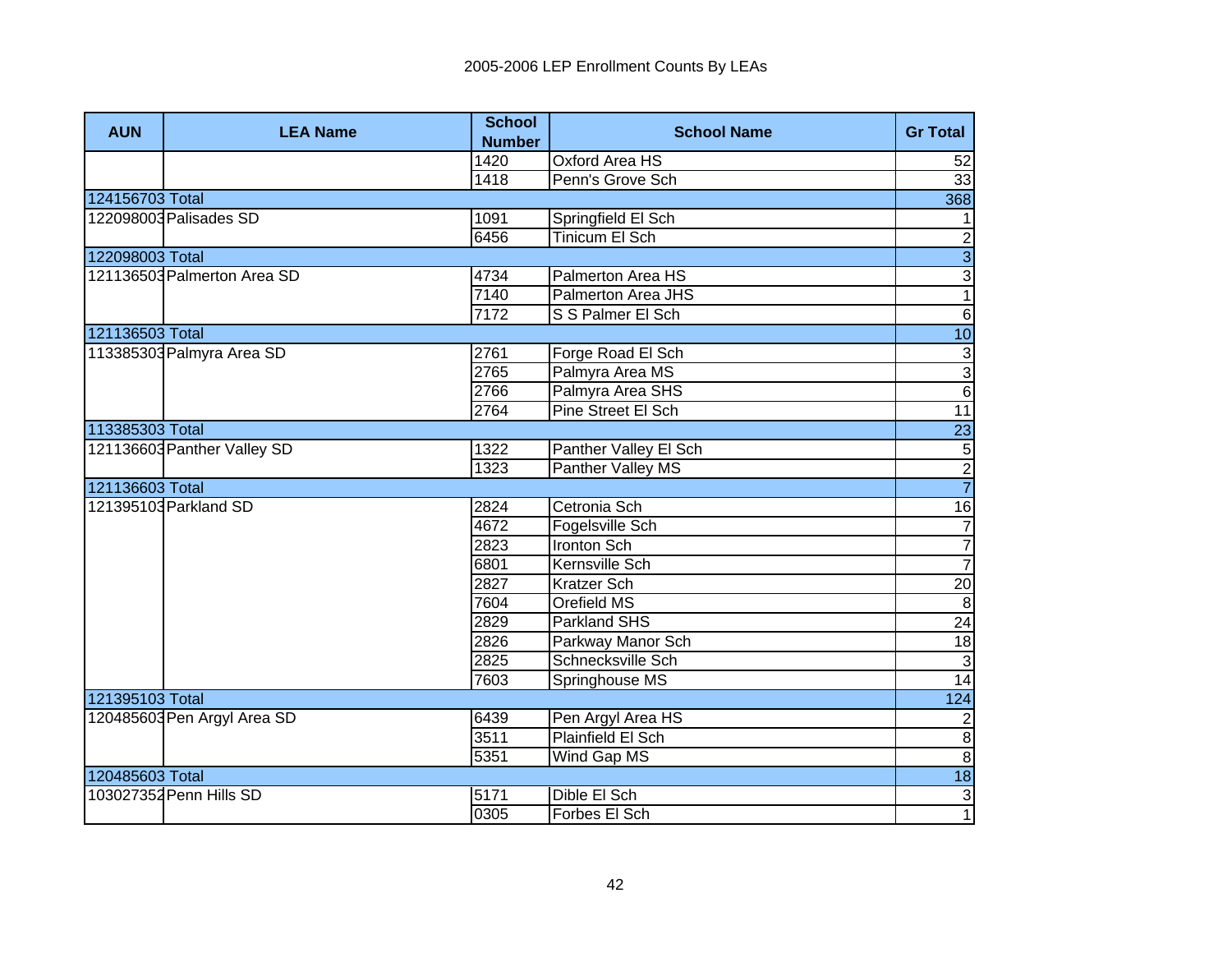| <b>AUN</b>      | <b>LEA Name</b>         | <b>School</b> | <b>School Name</b>         | <b>Gr Total</b>         |
|-----------------|-------------------------|---------------|----------------------------|-------------------------|
|                 |                         | <b>Number</b> |                            |                         |
|                 |                         | 5019          | <b>Linton MS</b>           | 6                       |
|                 |                         | 0297          | Penn Hebron El Academy     | $\mathbf 1$             |
|                 |                         | 0309          | Penn Hills SHS             | $\overline{5}$          |
|                 |                         | 4663          | Shenandoah El Sch          | $\overline{3}$          |
|                 |                         | 0306          | <b>Washington El Sch</b>   | $\overline{3}$          |
| 103027352 Total |                         |               |                            | $\overline{22}$         |
|                 | 113365203 Penn Manor SD | 7141          | Central Manor El Sch       | $10$                    |
|                 |                         | 2516          | Conestoga El Sch           | $\overline{\mathbf{c}}$ |
|                 |                         | 2629          | Eshleman El Sch            | $\overline{4}$          |
|                 |                         | 2626          | Hambright El Sch           | 11                      |
|                 |                         | 2627          | Letort El Sch              | $\overline{3}$          |
|                 |                         | 7410          | <b>Manor Middle School</b> | $\overline{7}$          |
|                 |                         | 2628          | Martic El Sch              | $\overline{2}$          |
|                 |                         | 2633          | Penn Manor HS              | $\overline{5}$          |
|                 |                         | 2634          | Pequea El Sch              | $\overline{c}$          |
| 113365203 Total |                         |               |                            | 46                      |
|                 | 105204703 Penncrest SD  | 7278          | Saegertown El Sch          | $\overline{2}$          |
|                 |                         | 6136          | Saegertown JSHS            | $\overline{1}$          |
| 105204703 Total |                         |               |                            | $\overline{3}$          |
|                 | 125236903 Penn-Delco SD | 1911          | Aston El Sch               | $\overline{3}$          |
|                 |                         | 1910          | Coebourn El Sch            | $\overline{4}$          |
|                 |                         | 5143          | Northley MS                | $\overline{3}$          |
|                 |                         | 1912          | Parkside El Sch            | $\overline{7}$          |
|                 |                         | 5223          | Pennell El Sch             | $\overline{3}$          |
|                 |                         | 1915          | Sun Valley HS              | $\overline{2}$          |
| 125236903 Total |                         |               |                            | $\overline{22}$         |
|                 | 122098103 Pennridge SD  | 1053          | <b>Bedminster El Sch</b>   | 33                      |
|                 |                         | 1054          | Deibler El Sch             | سام م                   |
|                 |                         | 1055          | <b>Grasse El Sch</b>       |                         |
|                 |                         | 1097          | Patricia A Guth El Sch     |                         |
|                 |                         | 4681          | Pennridge Central MS       | $\overline{13}$         |
|                 |                         | 1100          | Pennridge HS               | 30                      |
|                 |                         | 1099          | Pennridge South MS         | ا دە<br>ا               |
|                 |                         | 1098          | Sellersville El Sch        |                         |
|                 |                         | 1052          | Seylar El Sch              | $\overline{1}$          |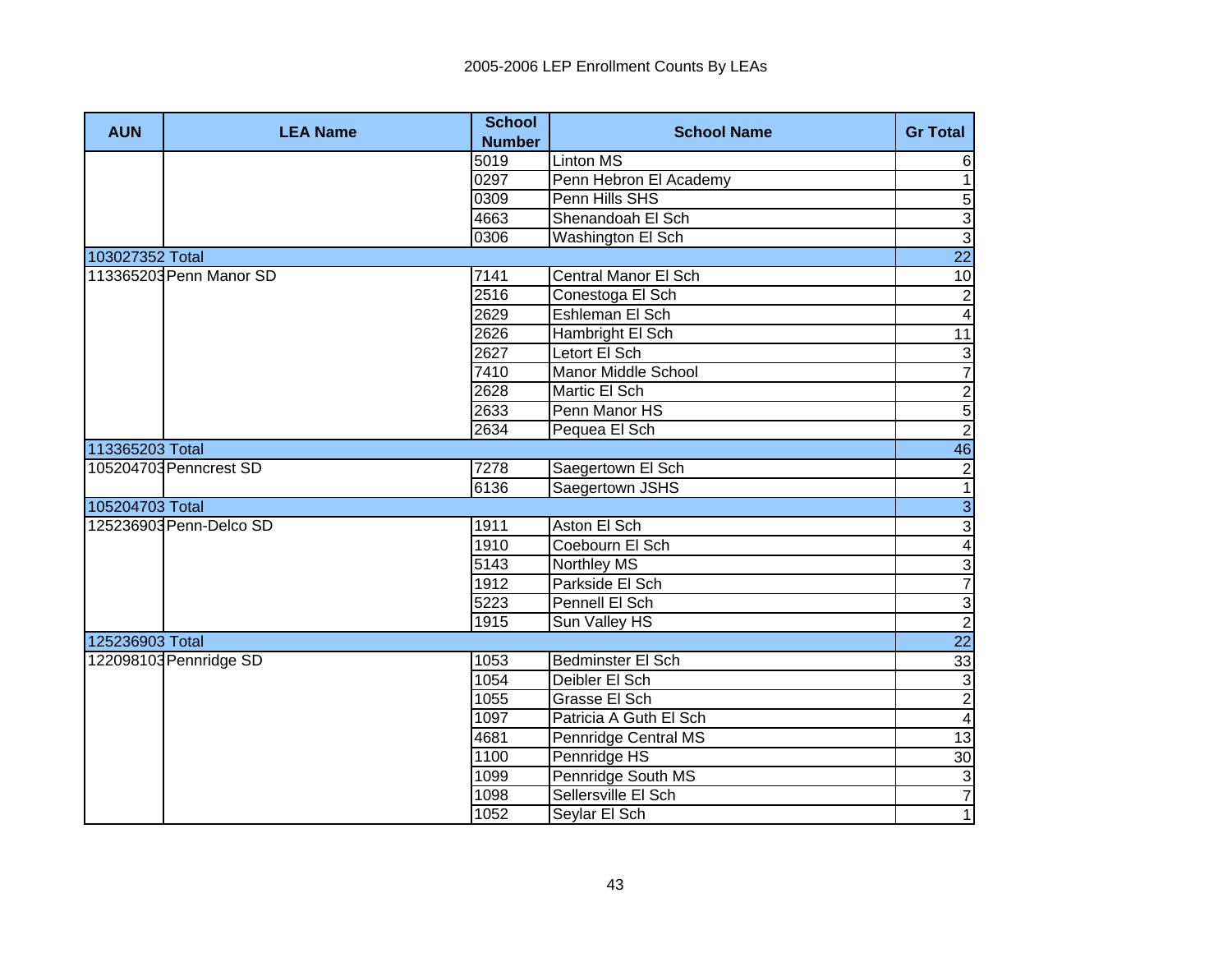| <b>AUN</b>      | <b>LEA Name</b>                                  | <b>School</b><br><b>Number</b> | <b>School Name</b>                  | <b>Gr Total</b>      |
|-----------------|--------------------------------------------------|--------------------------------|-------------------------------------|----------------------|
|                 |                                                  | 7260                           | <b>West Rockhill El Sch</b>         | $\mathbf{1}$         |
| 122098103 Total |                                                  |                                |                                     | 97                   |
|                 | 110147003 Penns Valley Area SD                   | 1348                           | <b>Gregg Township El Sch</b>        | $\mathbf{1}$         |
|                 |                                                  | 1346                           | <b>Miles Township El Sch</b>        | $\overline{3}$       |
|                 |                                                  | 6847                           | Penns Valley Area El and Intrmd Sch | $\overline{3}$       |
|                 |                                                  | 6231                           | Penns Valley Area JSHS              | $\overline{4}$       |
| 110147003 Total |                                                  |                                |                                     | 11                   |
|                 | 122098202 Pennsbury SD                           | 7519                           | Afton El Sch                        | $\,6\,$              |
|                 |                                                  | 7308                           | Charles H Boehm MS                  | $\overline{7}$       |
|                 |                                                  | 4853                           | Edgewood El Sch                     | 24                   |
|                 |                                                  | 1111                           | Eleanor Roosevelt El Sch            | 10                   |
|                 |                                                  | 7465                           | Fallsington El Sch                  |                      |
|                 |                                                  | 1109                           | Makefield El Sch                    | $\rightarrow \infty$ |
|                 |                                                  | 1107                           | Manor El Sch                        | 11                   |
|                 |                                                  | 1106                           | <b>Oxford Valley El Sch</b>         | 12                   |
|                 |                                                  | 1101                           | Penn Valley El Sch                  | $\,6$                |
|                 |                                                  | 4682                           | Pennsbury HS                        | $\overline{19}$      |
|                 |                                                  | 1116                           | Pennwood MS                         | $\overline{9}$       |
|                 |                                                  | 1102                           | Quarry Hill El Sch                  | $\sigma$             |
|                 |                                                  | 1104                           | Village Park El Sch                 | 18                   |
|                 |                                                  | 1112                           | <b>Walt Disney El Sch</b>           | $\overline{25}$      |
|                 |                                                  | 1113                           | William Penn MS                     | 8                    |
| 122098202 Total |                                                  |                                |                                     | 165                  |
|                 | 127043430 Pennsylvania Cyber CS                  | 7650                           | Pennsylvania Cyber CS               | $\mathbf{1}$         |
| 127043430 Total |                                                  |                                |                                     | $\overline{1}$       |
|                 | 124150004 Pennsylvania Leadership Charter School | 7819                           | Pennsylvania Leadership CS          | 13                   |
| 124150004 Total |                                                  |                                |                                     | 13                   |
|                 | 123460001 Pennsylvania Virtual CS                | 7687                           | Pennsylvania Virtual CS             | 15                   |
| 123460001 Total |                                                  |                                |                                     | 15                   |
|                 | 107657103 Penn-Trafford SD                       | 6185                           | Harrison Park El Sch                | $\overline{1}$       |
|                 |                                                  | 6186                           | Level Green El Sch                  | $\overline{1}$       |
|                 |                                                  | 4490                           | McCullough El Sch                   | $\sigma$             |
|                 |                                                  | 4492                           | Penn MS                             | $\overline{1}$       |
|                 |                                                  | 6648                           | Penn Trafford HS                    | $\mathbf{1}$         |
|                 |                                                  | 6187                           | Sunrise El Sch                      | $\mathbf{1}$         |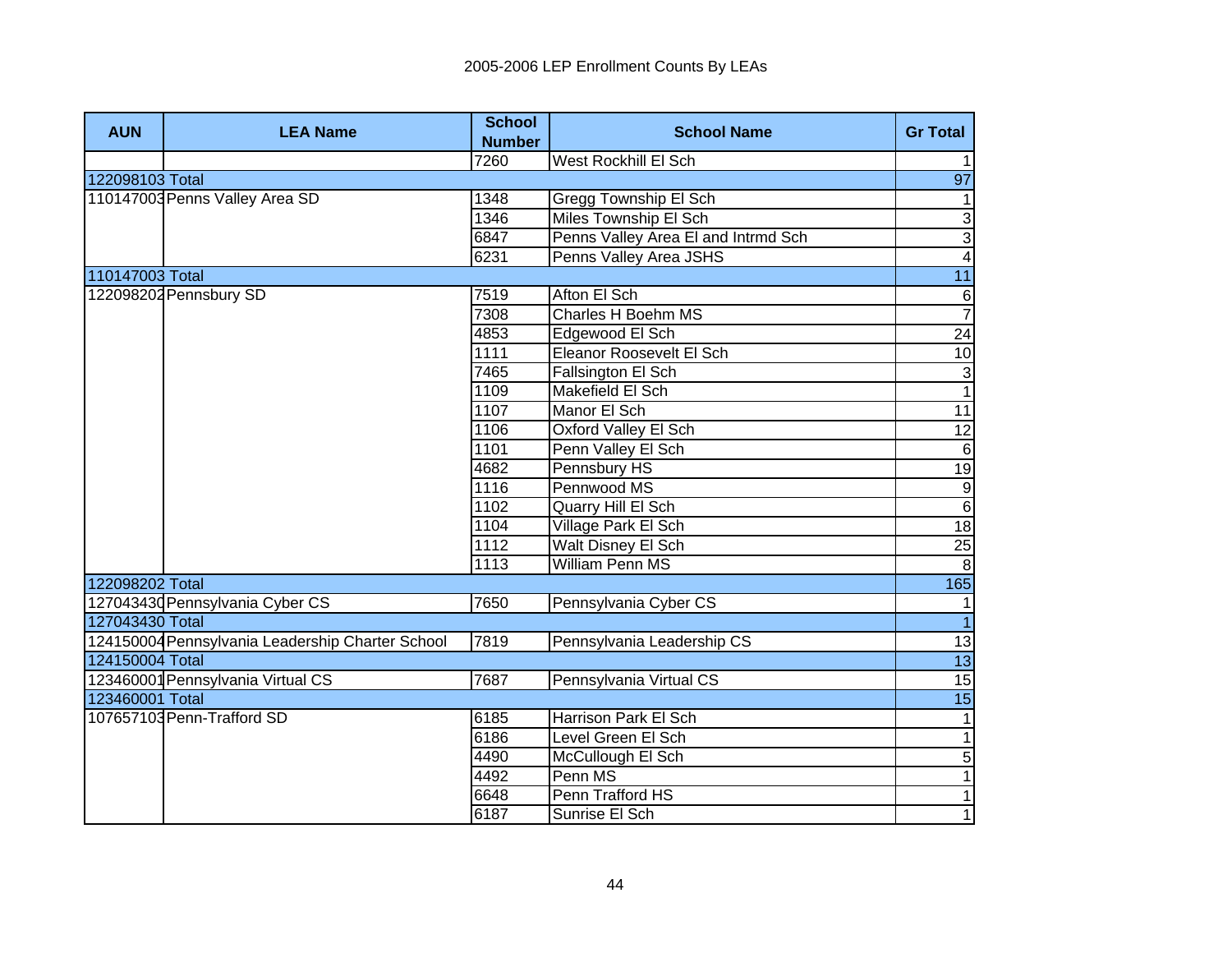| <b>AUN</b>      | <b>LEA Name</b>                | <b>School</b><br><b>Number</b> | <b>School Name</b>                     | <b>Gr Total</b>         |
|-----------------|--------------------------------|--------------------------------|----------------------------------------|-------------------------|
| 107657103 Total |                                |                                |                                        | 10                      |
|                 | 113365303 Pequea Valley SD     | 2635                           | Leacock El Sch                         | $\mathbf{1}$            |
|                 |                                | 2647                           | Paradise El Sch                        | $\overline{3}$          |
|                 | 2649                           | Pequea Valley HS               | $\overline{\mathbf{4}}$                |                         |
|                 |                                | 2648                           | Salisbury El Sch                       | $\overline{4}$          |
| 113365303 Total |                                |                                |                                        | $\overline{12}$         |
|                 | 123466103 Perkiomen Valley SD  | 7459                           | Evergreen El Sch                       | $\overline{\mathbf{4}}$ |
|                 |                                | 3328                           | Perkiomen Valley HS                    | $\overline{7}$          |
|                 |                                | 3326                           | Perkiomen Valley MS-East               | $\overline{3}$          |
|                 |                                | 7794                           | Perkiomen Valley MS-West               | $\overline{2}$          |
|                 |                                | 7766                           | Schwenksville El Sch                   | $\overline{7}$          |
|                 |                                | 7554                           | Skippack El Sch                        | $\frac{8}{5}$           |
|                 |                                | 3327                           | South El Sch                           |                         |
| 123466103 Total |                                |                                |                                        | 36                      |
|                 | 101636503 Peters Township SD   | 7594                           | Bower Hill El Sch                      |                         |
|                 |                                | 7393                           | McMurray El Sch                        | $\frac{5}{2}$           |
|                 |                                | 5083                           | Peters Twp HS                          |                         |
|                 |                                | 4256                           | Peters Twp MS                          | $\overline{1}$          |
|                 |                                | 4255                           | Pleasant Valley El Sch                 | $\overline{1}$          |
| 101636503 Total |                                |                                |                                        | 14                      |
|                 | 126515001 Philadelphia City SD | 7256                           | Adaire Alexander Sch                   | 23                      |
|                 |                                | 3617                           | Alcorn James Sch                       | $\overline{a}$          |
|                 |                                | 3758                           | Allen Ethan Sch                        | $\overline{73}$         |
|                 |                                | 3804                           | Anderson Add B Sch                     | $\mathbf{1}$            |
|                 |                                | 3618                           | Bache-Martin Sch                       | 18                      |
|                 |                                | 6824                           | Baldi C C A MS                         | 170                     |
|                 |                                | 7237                           | <b>Barratt Norris S MS</b>             | $\frac{1}{8}$           |
|                 |                                | 3732                           | <b>Barton Clara Sch</b>                | $\overline{78}$         |
|                 |                                | 3847                           | Bartram John - Main                    | 128                     |
|                 |                                | 7238                           | <b>Beeber Dimner MS</b>                | 6                       |
|                 |                                | 5183                           | Bethune Mary McLeod Sch                | 66                      |
|                 |                                | 3733                           | Birney Gen Davis B Sch                 | 41                      |
|                 |                                | 3792                           | <b>Bluford Guion El Sch</b>            | $\boldsymbol{9}$        |
|                 |                                | 7070                           | Bodine William W HS                    | 14                      |
|                 |                                | 3840                           | <b>Bok Edw W Technical High School</b> | 43                      |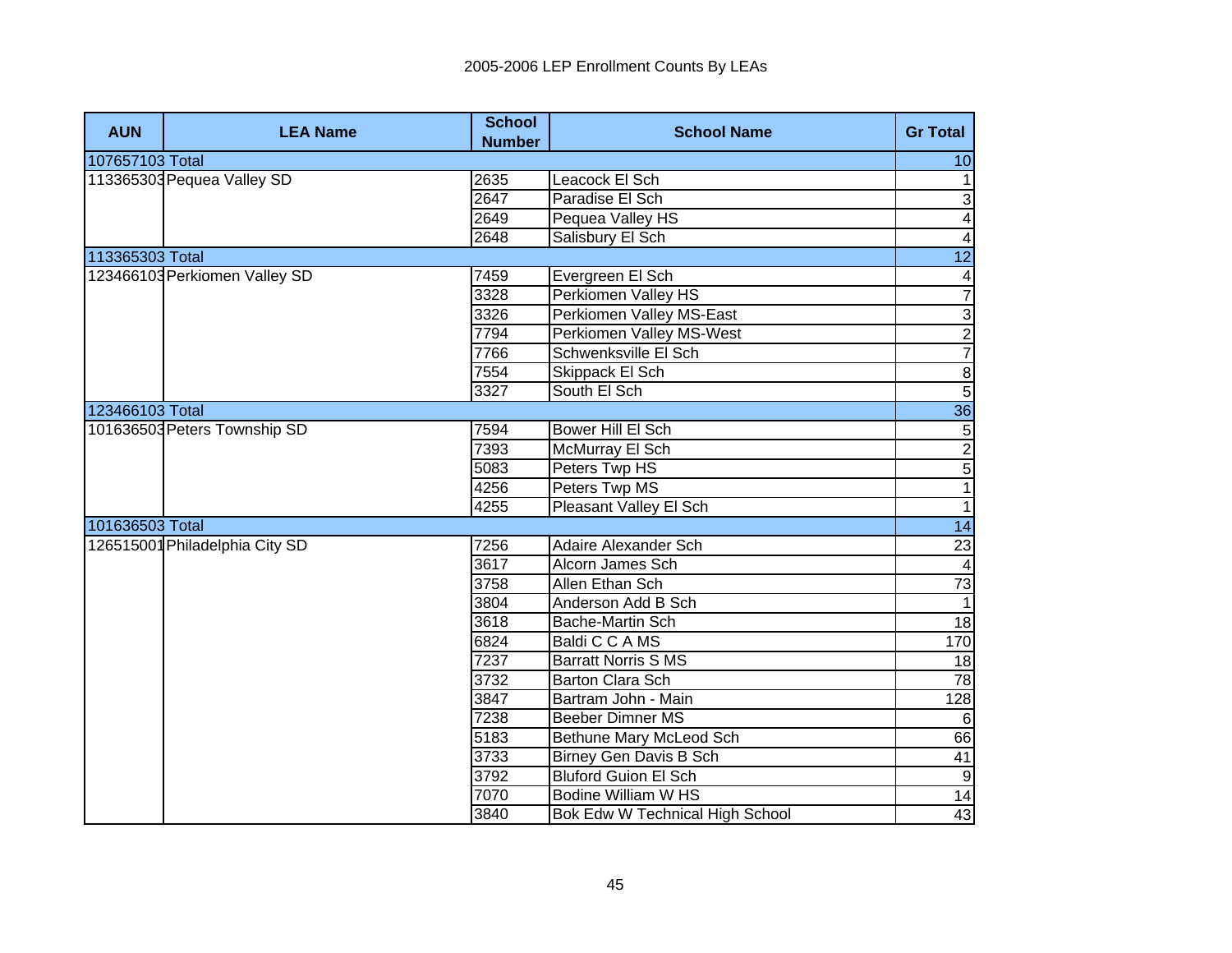| <b>AUN</b> | <b>LEA Name</b> | <b>School</b> | <b>School Name</b>                  | <b>Gr Total</b> |
|------------|-----------------|---------------|-------------------------------------|-----------------|
|            |                 | <b>Number</b> |                                     |                 |
|            |                 | 3638          | <b>Boone Daniel Sch</b>             | 52              |
|            |                 | 3620          | Bregy F Amedee Sch                  | $\overline{2}$  |
|            |                 | 3684          | Brown Henry A Sch                   | 121             |
|            |                 | 6529          | Brown Joseph H Sch                  | 33              |
|            |                 | 3751          | <b>Carnell Annex</b>                | 59              |
|            |                 | 7230          | Carnell Laura H Sch                 | 112             |
|            |                 | 4728          | <b>Carroll Charles Sch</b>          | 14              |
|            |                 | 7023          | Carver HS                           | 14              |
|            |                 | 3602          | Catharine Joseph Sch                | 101             |
|            |                 | 7404          | Cayuga School                       | 80              |
|            |                 | 7368          | <b>Central East MS</b>              | 69              |
|            |                 | 3848          | Central HS                          | 57              |
|            |                 | 7783          | CEP/Allegheny                       | $\overline{4}$  |
|            |                 | 7676          | <b>CEP/Hunting Park</b>             | 69              |
|            |                 | 3622          | Childs George W Sch                 | 62              |
|            |                 | 6767          | Clemente Roberto MS                 | 286             |
|            |                 | 4733          | Clymer George Sch                   | 24              |
|            |                 | 3760          | Comly Watson Sch                    | $\overline{5}$  |
|            |                 | 7781          | <b>Communications Technology HS</b> | 12              |
|            |                 | 6525          | <b>Conwell Russell MS</b>           | 58              |
|            |                 | 7239          | Cooke Jay MS                        | 50              |
|            |                 | 5123          | Cramp William Sch                   | 263             |
|            |                 | 6996          | <b>Creative and Performing Arts</b> | $\overline{15}$ |
|            |                 | 3736          | Creighton Thomas Sch                | 103             |
|            |                 | 3762          | Crossan Kennedy C Sch               | $\overline{7}$  |
|            |                 | 6763          | Daroff Samuel Sch                   | $\overline{3}$  |
|            |                 | 7175          | DeBurgos Bilingual Magnet MS        | 222             |
|            |                 | 4727          | Decatur Stephen Sch                 | 106             |
|            |                 | 3763          | <b>Disston Hamilton Sch</b>         | 43              |
|            |                 | 3787          | Douglas Stephen A Sch               | 12              |
|            |                 | 3624          | Douglass Frederick Sch              | $\mathbf{3}$    |
|            |                 | 3604          | Drew Charles R Sch                  | $\overline{29}$ |
|            |                 | 3849          | Edison HS/Fareira Skills            | 534             |
|            |                 | 3737          | Edmunds Henry R Sch                 | $\overline{81}$ |
|            |                 | 3688          | <b>Elkin Lewis Sch</b>              | 348             |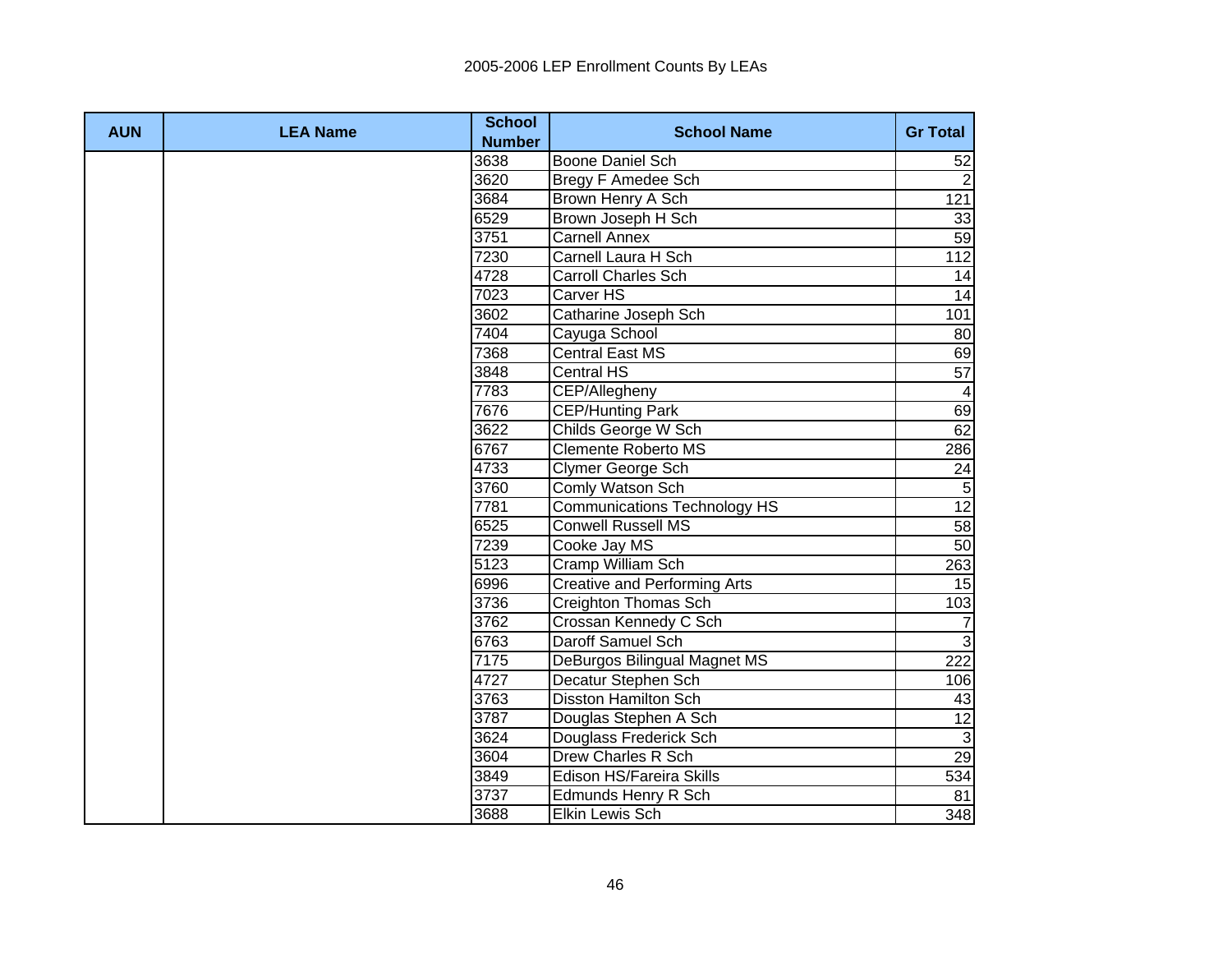| <b>AUN</b> | <b>LEA Name</b> | <b>School</b> | <b>School Name</b>             | <b>Gr Total</b> |
|------------|-----------------|---------------|--------------------------------|-----------------|
|            |                 | <b>Number</b> |                                |                 |
|            |                 | 3709          | Emlen Eleanor C Sch            | 6               |
|            |                 | 5039          | <b>Fairhill Sch</b>            | 115             |
|            |                 | 7235          | Farrell Louis H Sch            | 170             |
|            |                 | 7226          | Fell D Newlin Sch              | 48              |
|            |                 | 3816          | <b>Fels Samuel HS</b>          | 142             |
|            |                 | 3690          | Ferguson Joseph C Sch          | 56              |
|            |                 | 3739          | <b>Finletter Thomas K Sch</b>  | $\overline{27}$ |
|            |                 | 3781          | Fitzpatrick Aloysius L Sch     | 88              |
|            |                 | 7240          | <b>Fitzsimons Thomas HS</b>    | $\overline{1}$  |
|            |                 | 3764          | Forrest Edwin Sch              | 44              |
|            |                 | 3765          | Fox Chase Sch                  | 36              |
|            |                 | 3803          | Frank Anne Sch                 | 93              |
|            |                 | 3850          | Frankford HS                   | 101             |
|            |                 | 3851          | Franklin Benjamin HS           | 31              |
|            |                 | 7231          | Franklin Benjamin Sch          | 195             |
|            |                 | 6822          | Franklin LC                    | $\frac{1}{8}$   |
|            |                 | 3791          | <b>Fulton Robert Sch</b>       | $\overline{2}$  |
|            |                 | 3818          | <b>Furness Horace HS</b>       | 156             |
|            |                 | 3852          | Germantown HS                  | $\overline{2}$  |
|            |                 | 7241          | Gillespie Eliz D MS            | $\overline{2}$  |
|            |                 | 3776          | Girard Stephen Sch             | 122             |
|            |                 | 3843          | Girls HS                       | 24              |
|            |                 | 3668          | <b>Gompers Samuel Sch</b>      | $\overline{7}$  |
|            |                 | 4726          | Greenberg Joseph Sch           | $\overline{36}$ |
|            |                 | 5186          | <b>Greenfield Albert M Sch</b> | $\overline{14}$ |
|            |                 | 5120          | <b>Hackett Horatio B Sch</b>   | $\overline{11}$ |
|            |                 | 7242          | <b>Harding Warren G MS</b>     | 55              |
|            |                 | 3608          | <b>Harrity William F Sch</b>   | $\overline{2}$  |
|            |                 | 5125          | Hartranft John F Sch           | 54              |
|            |                 | 3712          | <b>Henry Charles W Sch</b>     | $\mathbf{1}$    |
|            |                 | 5187          | <b>Heston Edward Sch</b>       | $\overline{2}$  |
|            |                 | 3766          | Holme Thomas Sch               | 49              |
|            |                 | 3742          | <b>Hopkinson Francis Sch</b>   | 179             |
|            |                 | 3713          | Houston Henry E Sch            |                 |
|            |                 | 3743          | Howe Julia Ward Sch            | $\overline{2}$  |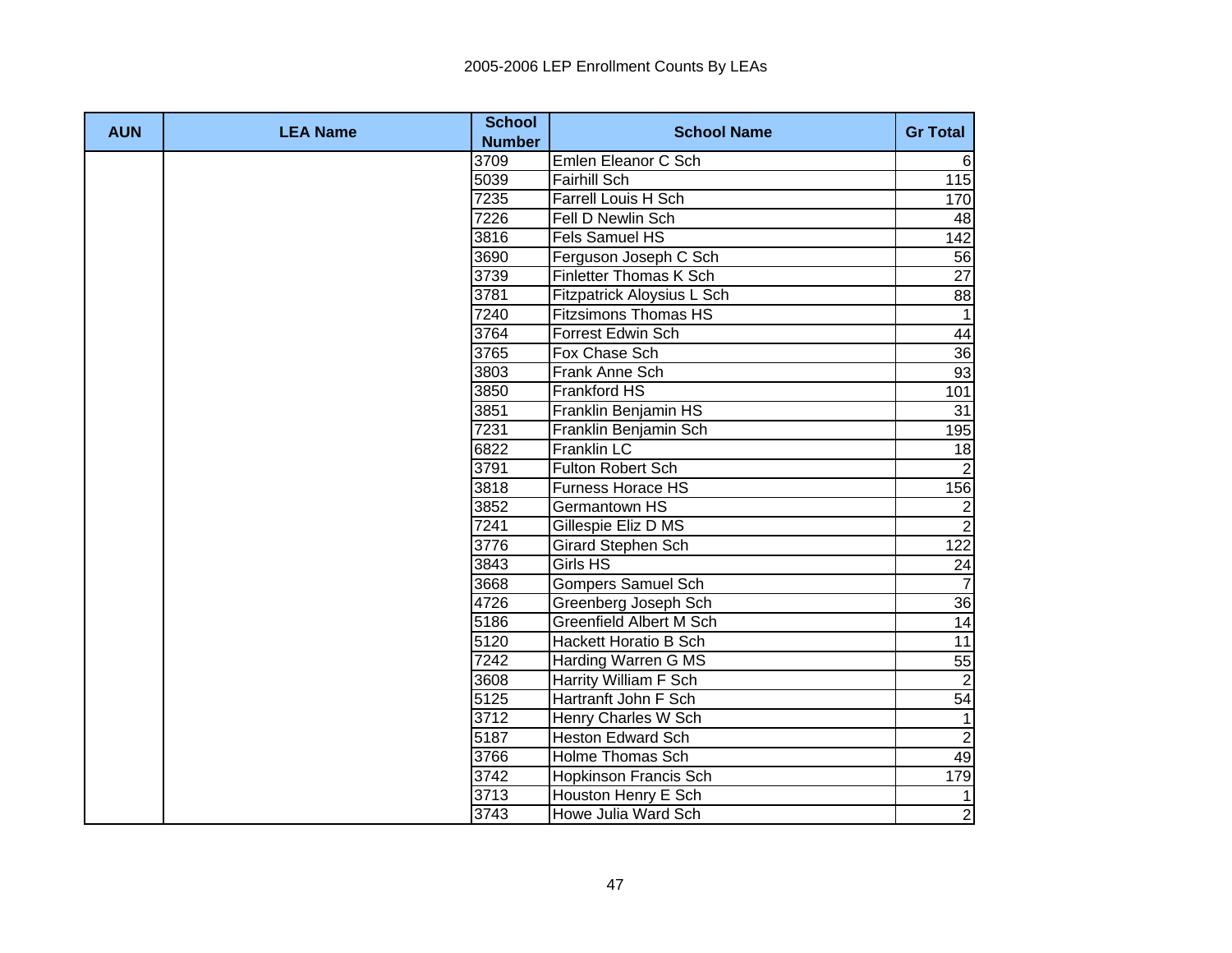| <b>AUN</b> | <b>LEA Name</b> | <b>School</b> | <b>School Name</b>                           | <b>Gr Total</b>   |
|------------|-----------------|---------------|----------------------------------------------|-------------------|
|            |                 | <b>Number</b> |                                              |                   |
|            |                 | 3807          | Huey Samuel B Sch                            | 3                 |
|            |                 | 3693          | Hunter William H Sch                         | 147               |
|            |                 | 3642          | Jackson Andrew Sch                           | 46                |
|            |                 | 7227          | Jenks Abram Sch                              | $\overline{2}$    |
|            |                 | 3714          | Jenks John S Sch                             | 13                |
|            |                 | 7243          | Jones John Paul MS                           | 116               |
|            |                 | 3626          | Kelley William D Sch                         | $\overline{2}$    |
|            |                 | 5294          | Kelly John B Sch                             | $\overline{1}$    |
|            |                 | 7852          | Kensington Creative & Performing Arts HS     | 39                |
|            |                 | 7855          | Kensington Culinary Arts                     | $\overline{9}$    |
|            |                 | 7851          | Kensington Intern Business, Finance & Entrep | 60                |
|            |                 | 7228          | Key Francis Scott Sch                        | 151               |
|            |                 | 6675          | King Martin Luther HS                        | 23                |
|            |                 | 3715          | Kinsey John L Sch                            | $\overline{2}$    |
|            |                 | 3647          | Kirkbride Eliza B Sch                        | 184               |
|            |                 | 3670          | Lamberton Robert E Sch                       | 25                |
|            |                 | 7810          | Lamberton Robert HS                          | 15                |
|            |                 | 3744          | Lawton Henry W Sch                           | 43                |
|            |                 | 6530          | Lea Henry C Sch                              | $\overline{55}$   |
|            |                 | 3671          | Leidy Joseph Sch                             | $\overline{2}$    |
|            |                 | 3716          | Levering William Sch                         | $\overline{27}$   |
|            |                 | 3845          | Lincoln HS                                   | $\overline{48}$   |
|            |                 | 4961          | Loesche William H Sch                        | 246               |
|            |                 | 3718          | Logan James Sch                              | $\overline{20}$   |
|            |                 | 6533          | Longstreth William C Sch                     | $\overline{2}$    |
|            |                 | 7232          | Lowell James R Sch                           | 271               |
|            |                 | 3694          | <b>Ludlow James R Sch</b>                    | $\overline{29}$   |
|            |                 | 3672          | Mann William B Sch                           | $\overline{4}$    |
|            |                 | 3797          | Marshall John Sch                            | 13                |
|            |                 | 7521          | Marshall Thurgood                            | 55                |
|            |                 | 3842          | Mastbaum Jules E AVTS                        | 19                |
|            |                 | 3808          | Masterman Julia R Sec Sch                    | $\mathbf{3}$      |
|            |                 | 3769          | Mayfair Sch                                  | $\frac{114}{114}$ |
|            |                 | 3648          | McCall Gen George A Sch                      | 96                |
|            |                 | 6534          | McClure Alexander K Sch                      | 165               |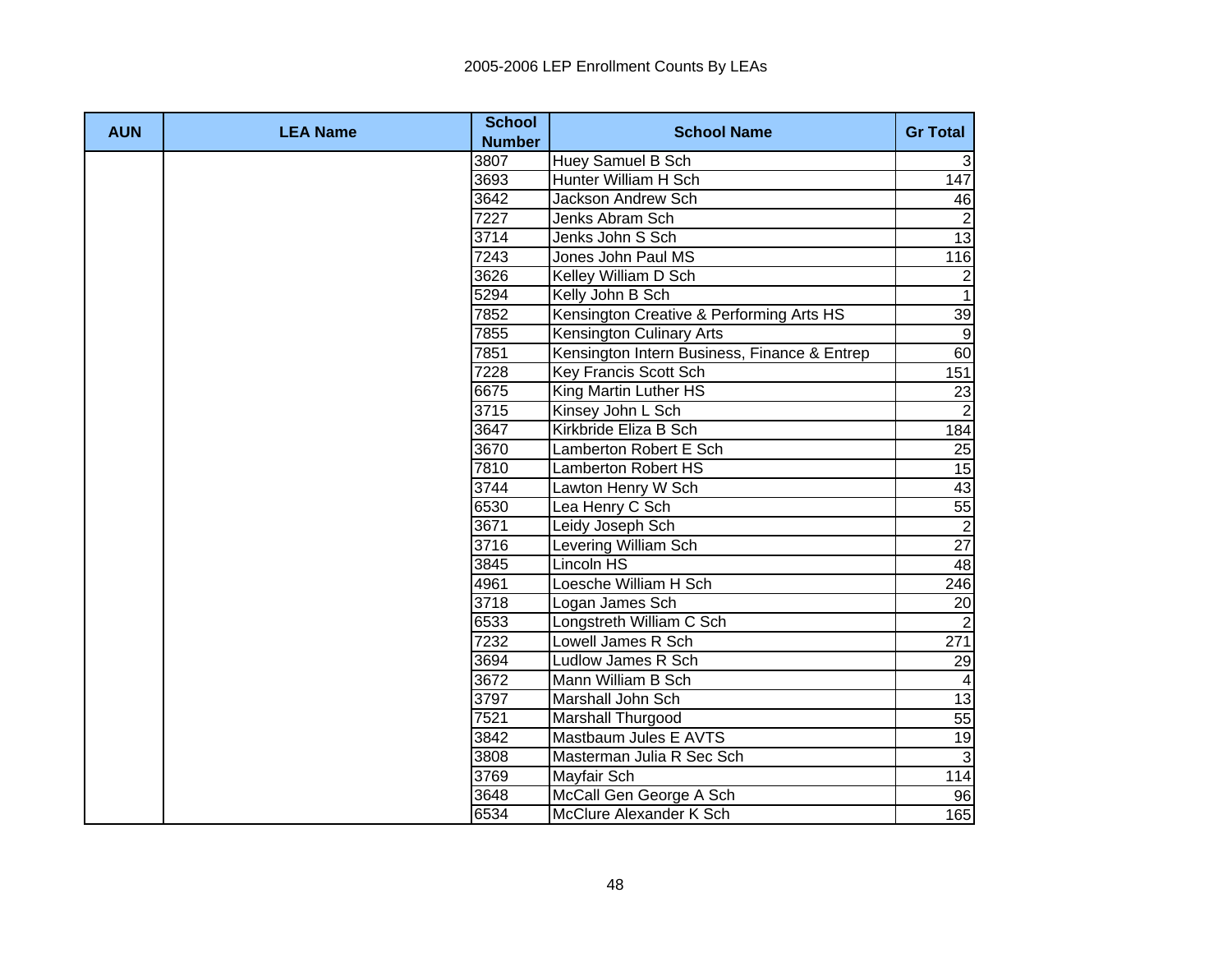| <b>AUN</b> | <b>LEA Name</b> | <b>School</b><br><b>Number</b> | <b>School Name</b>                  | <b>Gr Total</b> |
|------------|-----------------|--------------------------------|-------------------------------------|-----------------|
|            |                 | 3629                           | McDaniel Delaplaine Sch             | 3               |
|            |                 | 5293                           | <b>McKinley William Sch</b>         | 51              |
|            |                 | 3630                           | Meade Gen George C Sch              |                 |
|            |                 | 6768                           | <b>Meehan Austin MS</b>             | $\overline{31}$ |
|            |                 | 7022                           | Middle Years Alternative            |                 |
|            |                 | 3809                           | Miller E S Sch                      | $\overline{12}$ |
|            |                 | 3798                           | Mitchell El Sch                     | $\mathbf{3}$    |
|            |                 | 3697                           | Moffet John Sch                     | $\overline{88}$ |
|            |                 | 3770                           | Moore J Hampton Sch                 | 134             |
|            |                 | 4868                           | Morris Robert Sch                   | $\overline{2}$  |
|            |                 | 3749                           | Morrison Andrew J Sch               | 83              |
|            |                 | 6535                           | Morton Thomas G Sch                 | 69              |
|            |                 | 7815                           | <b>Motivation HS</b>                | 4               |
|            |                 | 7522                           | Munoz-Marin Luis                    | 264             |
|            |                 | 3650                           | Nebinger George W Sch               | 37              |
|            |                 | 3855                           | Northeast HS                        | 377             |
|            |                 | 3750                           | Olney El Sch                        | 152             |
|            |                 | 7853                           | Olney HS East                       | 6               |
|            |                 | 7854                           | Olney HS West                       | 177             |
|            |                 | 6960                           | Overbrook Edu Ctr                   | 17              |
|            |                 | 3857                           | Overbrook HS                        | 11              |
|            |                 | 7808                           | Parkway West                        |                 |
|            |                 | 7782                           | Parkway-Center City                 | 4               |
|            |                 | 3721                           | Pastorius Francis P Sch             |                 |
|            |                 | 3613                           | Patterson John M Sch                | 119             |
|            |                 | 7780                           | Paul Robeson HS for Human Services  | 5               |
|            |                 | 3675                           | Peirce Thomas M Sch                 | 1               |
|            |                 | 7706                           | Penn Alexander Sch                  | $\overline{38}$ |
|            |                 | 7244                           | Penn Treaty MS                      | 99              |
|            |                 | 3722                           | Pennell Joseph Sch                  |                 |
|            |                 | 3616                           | Penrose Sch                         | 12              |
|            |                 | 6821                           | Pepper George MS                    | 82              |
|            |                 | 7814                           | Philadelphia HS for Business & Tech |                 |
|            |                 | 3801                           | Pollock Robert B Sch                | 105             |
|            |                 | 5121                           | Potter-Thomas Sch                   | 165             |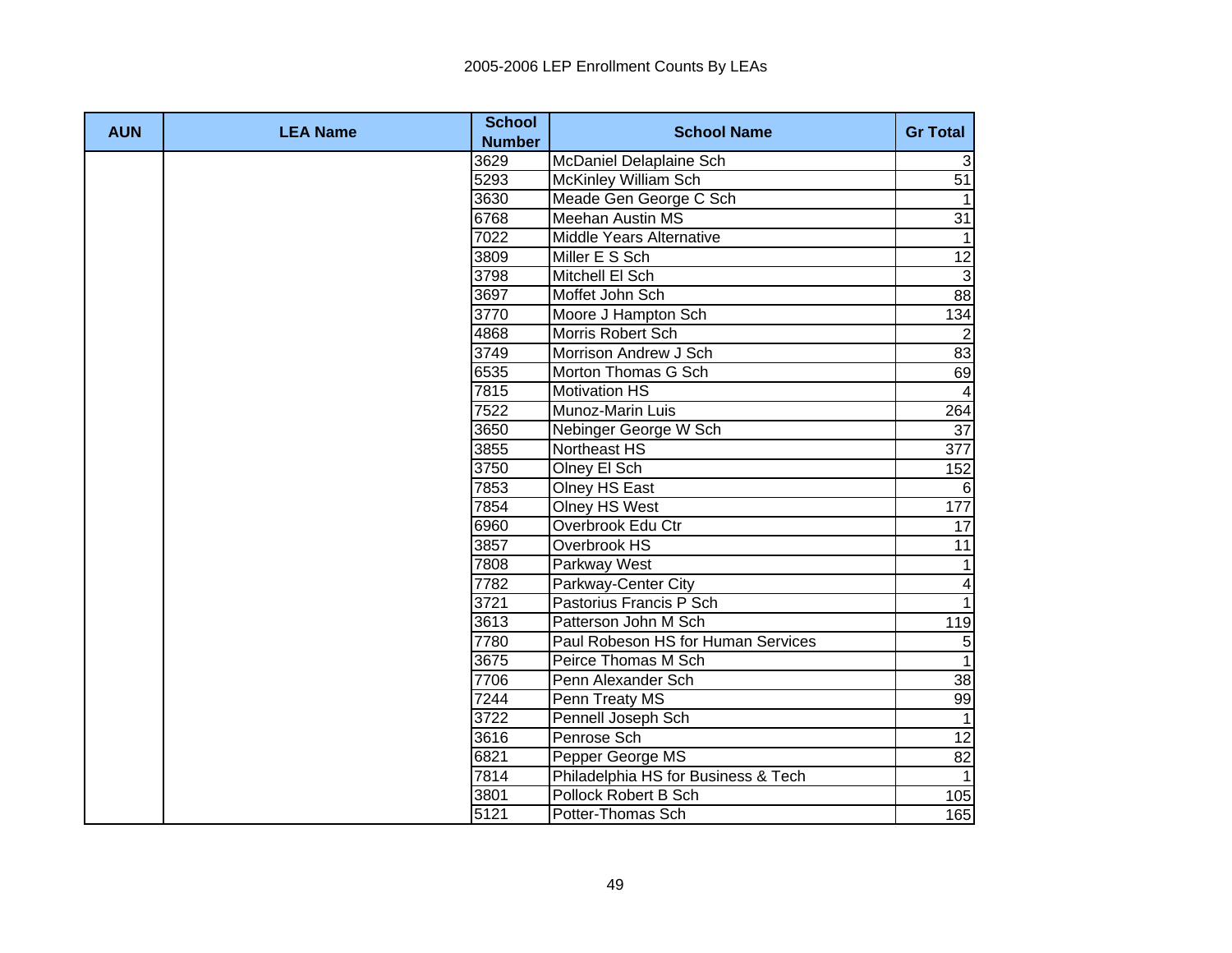| <b>AUN</b> | <b>LEA Name</b> | <b>School</b> | <b>School Name</b>           | <b>Gr Total</b>      |
|------------|-----------------|---------------|------------------------------|----------------------|
|            |                 | <b>Number</b> |                              |                      |
|            |                 | 3771          | <b>Rhawnhurst Sch</b>        | 139                  |
|            |                 | 3701          | <b>Richmond Sch</b>          | 60                   |
|            |                 | 3724          | Rowen William Sch            | $\overline{2}$       |
|            |                 | 3844          | Roxborough HS                | $\overline{18}$      |
|            |                 | 5042          | Rush Benjamin MS             | 76                   |
|            |                 | 7245          | Sayre William L MS           | $\overline{3}$       |
|            |                 | 3653          | Sharswood George Sch         | $\overline{17}$      |
|            |                 | 7246          | Shaw Anna H MS               | $\overline{3}$       |
|            |                 | 3725          | Shawmont Sch                 | $\overline{1}$       |
|            |                 | 3702          | Sheppard Isaac Sch           | 143                  |
|            |                 | 3800          | Sheridan Sch                 | 161                  |
|            |                 | 7809          | Sheridan West                | 21                   |
|            |                 | 7247          | Shoemaker Wm H MS            | $\overline{1}$       |
|            |                 | 3752          | Smedley Franklin Sch         | $\overline{24}$      |
|            |                 | 3634          | Smith Walter G Sch           | $\blacktriangleleft$ |
|            |                 | 3773          | Solis-Cohen Solomon Sch      | 227                  |
|            |                 | 3859          | South Philadelphia HS        | $\overline{223}$     |
|            |                 | 3654          | Southwark Sch                | 158                  |
|            |                 | 7234          | <b>Spruance Gilbert Sch</b>  | 162                  |
|            |                 | 3635          | Stanton Edwin M Sch          |                      |
|            |                 | 4963          | Stearne Allen M Sch          | 46                   |
|            |                 | 3727          | Steel Edward Sch             |                      |
|            |                 | 7248          | Stetson John B MS            | 237                  |
|            |                 | 3753          | Sullivan James J Sch         | 39                   |
|            |                 | 7249          | <b>Sulzberger Mayer MS</b>   | $\overline{4}$       |
|            |                 | 7072          | Swenson Arts & Technology HS | 14                   |
|            |                 | 3657          | Taggart John H Sch           | 123                  |
|            |                 | 3755          | <b>Taylor Bayard Sch</b>     | 139                  |
|            |                 | 3832          | <b>Tilden William T MS</b>   | 81                   |
|            |                 | 6521          | Turner John P MS             |                      |
|            |                 | 6523          | University City HS           | $\overline{34}$      |
|            |                 | 3658          | Vare Abigail Sch             | $\overline{52}$      |
|            |                 | 7251          | Vare Edwin H MS              | $\overline{36}$      |
|            |                 | 3835          | Wagner Gen Louis MS          | $\overline{7}$       |
|            |                 | 7225          | Waring Laura W Sch           | 30 <sup>1</sup>      |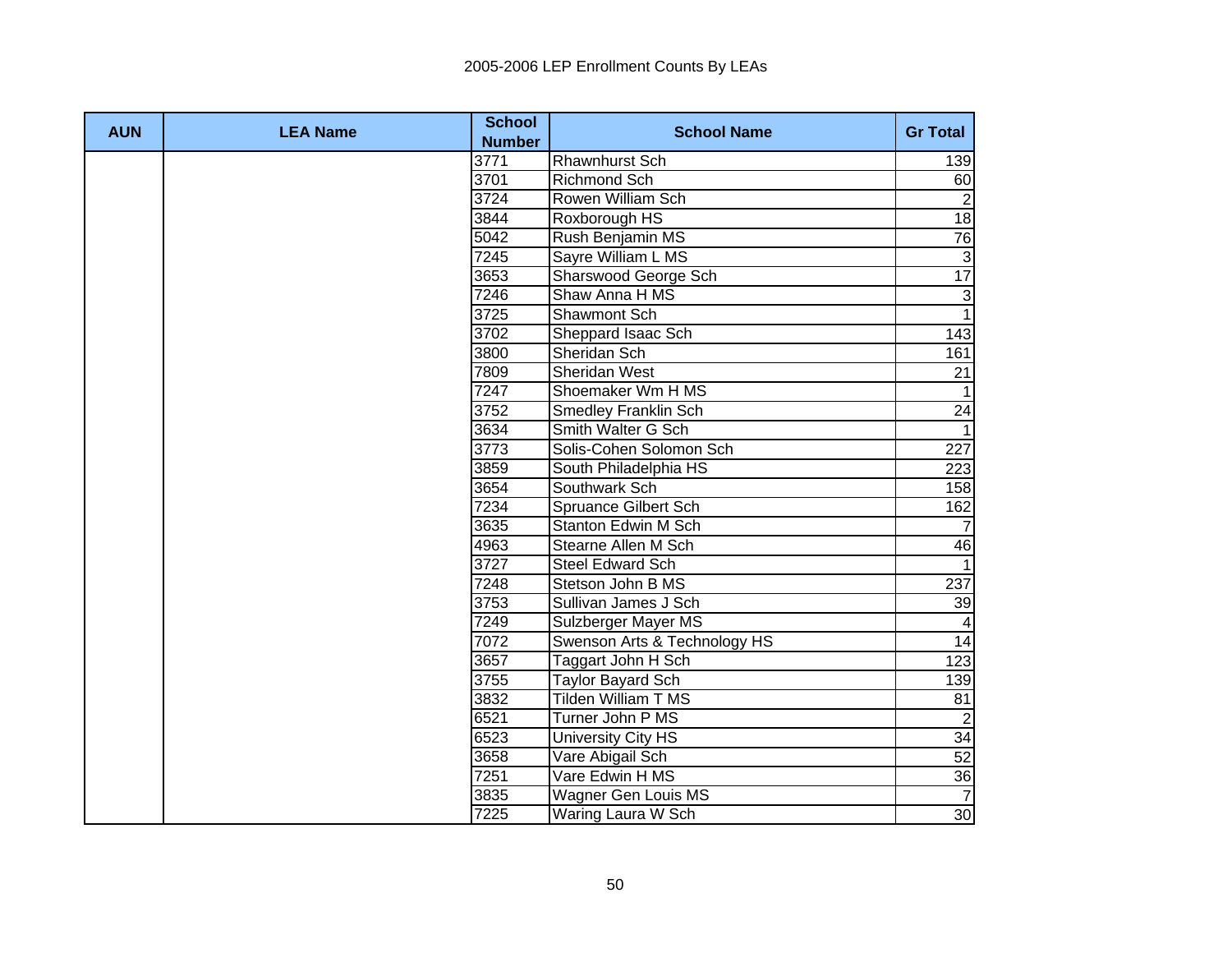| <b>AUN</b>      | <b>LEA Name</b>                       | <b>School</b><br><b>Number</b> | <b>School Name</b>           | <b>Gr Total</b> |
|-----------------|---------------------------------------|--------------------------------|------------------------------|-----------------|
|                 |                                       | 6527                           | <b>Washington George HS</b>  | 203             |
|                 |                                       | 3659                           | <b>Washington George Sch</b> | 68              |
|                 |                                       | 7663                           | Washington Grover Jr Sch     | 117             |
|                 |                                       | 3615                           | <b>Washington Martha Sch</b> | $\mathbf{1}$    |
|                 |                                       | 5124                           | <b>Webster Sch</b>           | 84              |
|                 |                                       | 3703                           | Welsh John Sch               | 65              |
|                 |                                       | 3860                           | West Philadelphia HS         | 20              |
|                 |                                       | 3728                           | <b>Widener Memorial Sch</b>  | $\overline{4}$  |
|                 |                                       | 6544                           | Willard Frances E Sch        | 159             |
|                 |                                       | 3775                           | <b>Wilson Alexander Sch</b>  | 21              |
|                 |                                       | 7253                           | Wilson Woodrow MS            | 132             |
|                 |                                       | 7233                           | Ziegler William H Sch        | 60              |
| 126515001 Total |                                       |                                |                              | 13,070          |
|                 | 110177003 Philipsburg-Osceola Area SD | 6239                           | Osceola Mills El Sch         | $\overline{5}$  |
|                 |                                       | 1555                           | Philipsburg El Sch           | $\mathbf{1}$    |
|                 |                                       | 1560                           | Philipsburg-Osceola Area HS  | $\mathbf{1}$    |
| 110177003 Total |                                       |                                |                              | $\overline{7}$  |
|                 | 124157203 Phoenixville Area SD        | 1430                           | <b>Barkley El Sch</b>        | 27              |
|                 |                                       | 1396                           | East Pikeland El Sch         | س               |
|                 |                                       | 1426                           | Phoenixville Area HS         | $\overline{12}$ |
|                 |                                       | 1425                           | Phoenixville Area MS         | $\overline{6}$  |
|                 |                                       | 4841                           | Schuylkill El Sch            | $\bf 8$         |
| 124157203 Total |                                       |                                |                              | 66              |
|                 | 103021003 Pine-Richland SD            | 0312                           | Hance El Sch                 | $\mathsf 3$     |
|                 |                                       | 0315                           | Pine-Richland HS             | $\overline{2}$  |
|                 |                                       | 0314                           | Pine-Richland MS             | $\overline{3}$  |
|                 |                                       | 7416                           | <b>Richland El Sch</b>       | $\overline{2}$  |
|                 |                                       | 0313                           | <b>Wexford El Sch</b>        | $\overline{2}$  |
| 103021003 Total |                                       |                                |                              | 12              |
|                 | 102027451 Pittsburgh SD               | 0409                           | <b>Allderdice HS</b>         | $\overline{12}$ |
|                 |                                       | 7615                           | Allegheny Trad El Acad       | $\overline{2}$  |
|                 |                                       | 6015                           | <b>Arsenal MS</b>            | $\mathbf{1}$    |
|                 |                                       | 7501                           | <b>Banksville El Sch</b>     | $\,6$           |
|                 |                                       | 6019                           | Beechwood El Sch             | 15              |
|                 |                                       | 6915                           | <b>Brashear HS</b>           | $\overline{10}$ |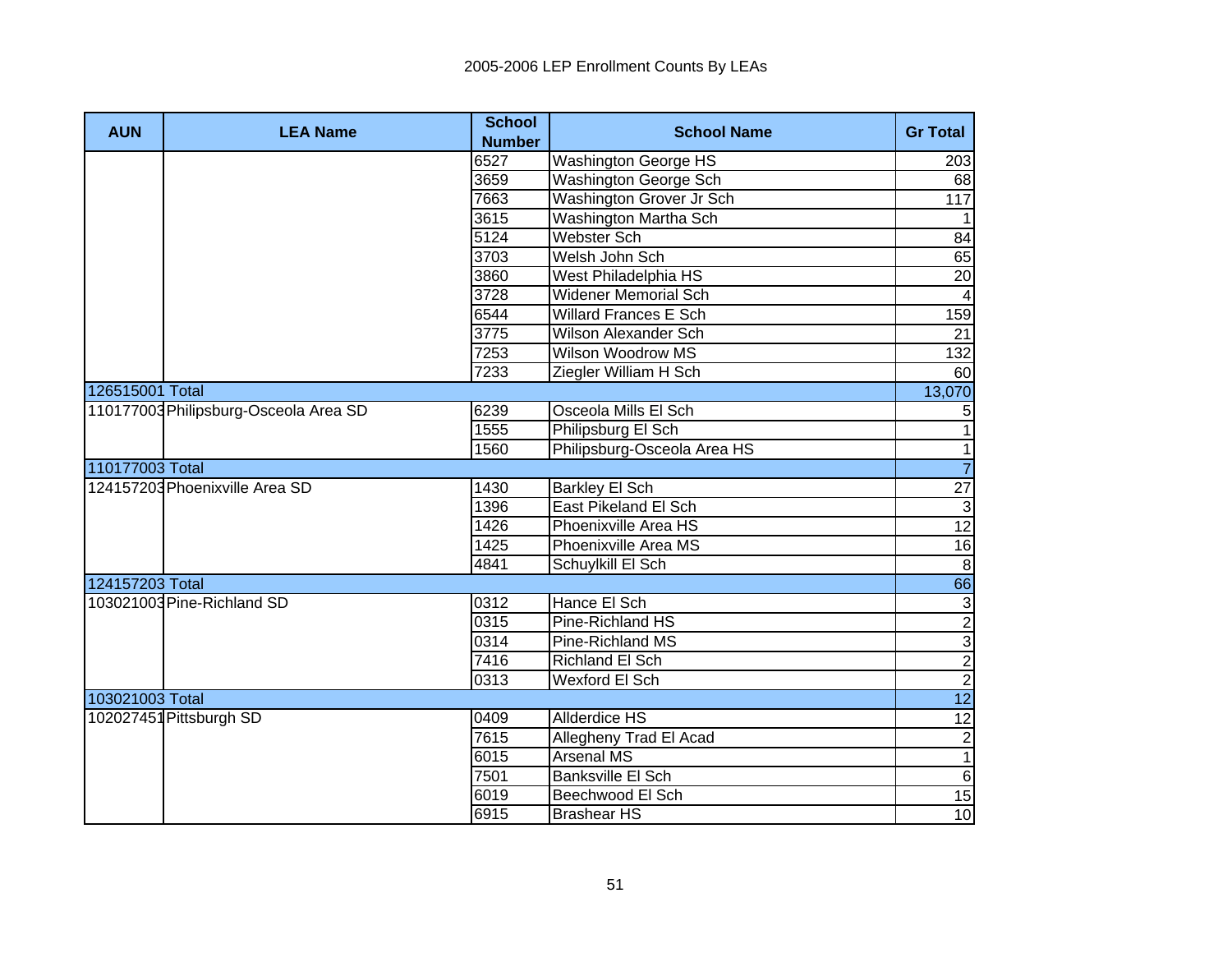| <b>AUN</b>      | <b>LEA Name</b>              | <b>School</b><br><b>Number</b> | <b>School Name</b>                  | <b>Gr Total</b>         |
|-----------------|------------------------------|--------------------------------|-------------------------------------|-------------------------|
|                 |                              | 6022                           | <b>Colfax El Sch</b>                | 40                      |
|                 |                              | 6024                           | <b>Dilworth Traditional Academy</b> |                         |
|                 |                              | 6030                           | <b>Frick Intl Studies Academy</b>   | $\overline{22}$         |
|                 |                              | 6028                           | <b>Greenfield El Sch</b>            | 61                      |
|                 |                              | 6742                           | King M L El Sch                     | 15                      |
|                 |                              | 0415                           | Langley HS                          | $\overline{3}$          |
|                 |                              | 6042                           | Liberty El Sch                      | 15                      |
|                 |                              | 6044                           | Linden El Sch                       |                         |
|                 |                              | 0402                           | Manchester El Sch                   |                         |
|                 |                              | 7361                           | McCleary El Sch                     | $\frac{3}{3}$           |
|                 |                              | 0362                           | Miller El Sch                       | 28                      |
|                 |                              | 0363                           | Minadeo El Sch                      | $\overline{24}$         |
|                 |                              | 0395                           | Phillips El Sch                     | $\,6$                   |
|                 |                              | 7742                           | Roosevelt El Sch                    |                         |
|                 |                              | 0425                           | Schenley HS                         | 45                      |
|                 |                              | 0396                           | Sheraden El Sch                     |                         |
|                 |                              | 7455                           | South Hills MS                      | $\overline{14}$         |
|                 |                              | 6072                           | Stevens El Sch                      | $\overline{5}$          |
|                 |                              | 7694                           | West Liberty El Sch                 | 11                      |
|                 |                              | 0389                           | Westwood El Sch                     | $\overline{2}$          |
|                 |                              | 7502                           | Woolslair El Sch                    | 19                      |
| 102027451 Total |                              |                                |                                     | $\frac{1}{372}$         |
|                 | 118406602 Pittston Area SD   | 6385                           | Pittston Area MS                    |                         |
|                 |                              | 7730                           | Pittston Area Pri Ctr               |                         |
|                 |                              | 5058                           | <b>Pittston Area SHS</b>            |                         |
|                 |                              | 6622                           | Pittston City Intrmd Ctr            | $\overline{\mathbf{c}}$ |
| 118406602 Total |                              |                                |                                     |                         |
|                 | 120455203 Pleasant Valley SD | 3208                           | <b>Chestnuthill El Sch</b>          | $\overline{5}$          |
|                 |                              | 3207                           | <b>Eldred El Sch</b>                | $\overline{5}$          |
|                 |                              | 7434                           | Pleasant Valley El Sch              | 44                      |
|                 |                              | 3210                           | Pleasant Valley HS                  | $\overline{5}$          |
|                 |                              | 7660                           | Pleasant Valley Intrmd Sch          | 23                      |
|                 |                              | 7183                           | Pleasant Valley MS                  | $\overline{\mathbf{4}}$ |
|                 |                              | 3209                           | Polk El Sch                         | 12                      |
| 120455203 Total |                              |                                |                                     | $\overline{98}$         |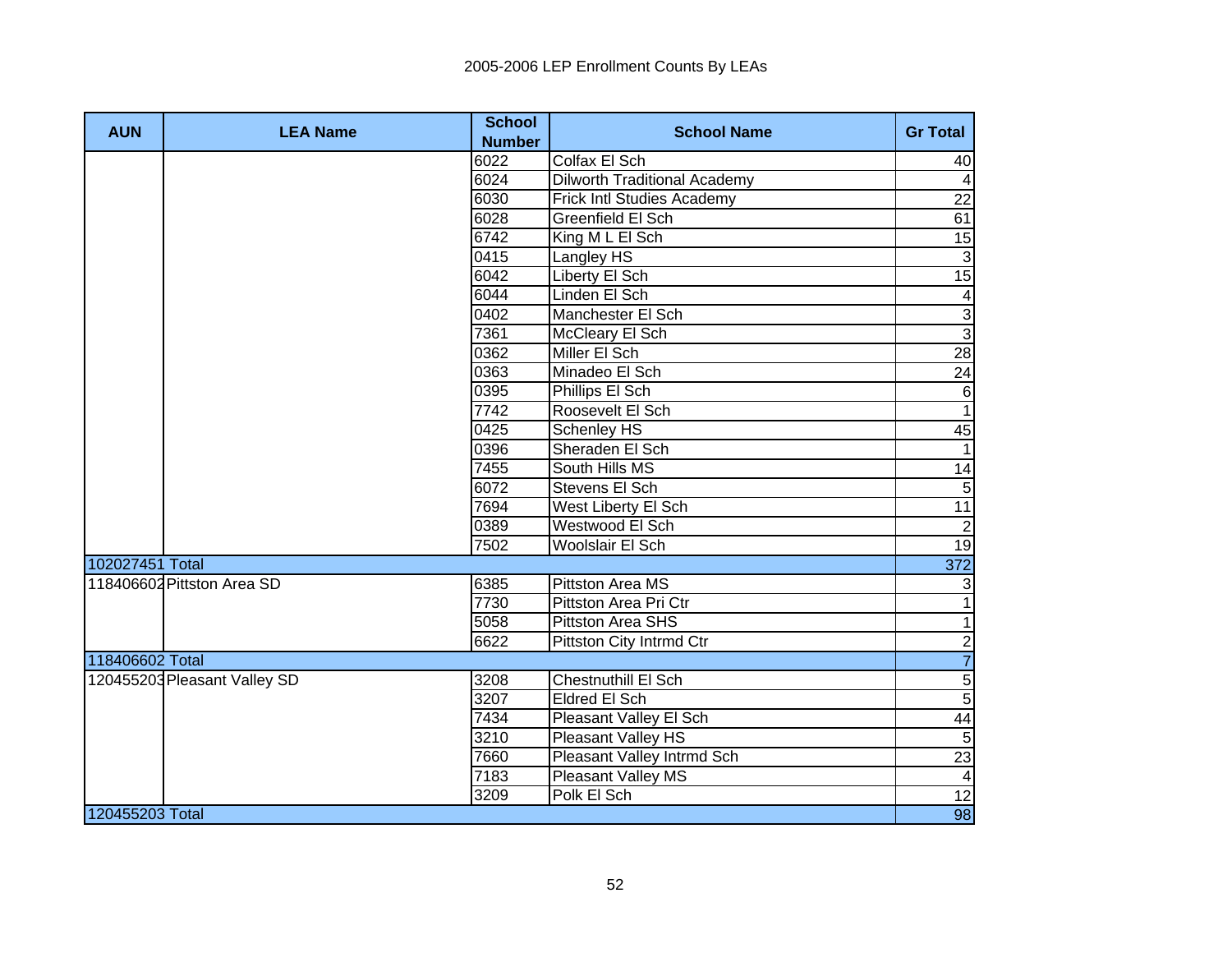| <b>AUN</b>                | <b>LEA Name</b>              | <b>School</b><br><b>Number</b> | <b>School Name</b>              | <b>Gr Total</b> |
|---------------------------|------------------------------|--------------------------------|---------------------------------|-----------------|
| 103027503 Plum Borough SD |                              | 0427                           | Center El Sch                   |                 |
|                           | 0432                         | <b>Holiday Park El Sch</b>     |                                 |                 |
|                           |                              | 5105                           | <b>Oblock JHS</b>               |                 |
|                           |                              | 7193                           | Pivik El Sch                    |                 |
|                           |                              | 0435                           | Plum SHS                        |                 |
|                           |                              | 0433                           | Regency Park El Sch             |                 |
| 103027503 Total           |                              |                                |                                 | 10              |
|                           | 120455403 Pocono Mountain SD | 3212                           | <b>Barrett El Ctr</b>           | $\overline{32}$ |
|                           |                              | 7482                           | Clear Run El Ctr                | 130             |
|                           |                              | 7483                           | Clear Run Intrmd Sch            | 111             |
|                           |                              | 3213                           | Coolbaugh El Ctr                | 136             |
|                           |                              | 7318                           | Coolbaugh LC                    | 61              |
|                           |                              | 6432                           | Pocono El Ctr                   | 92              |
|                           |                              | 3216                           | Pocono Mountain East HS/Academy | 30              |
|                           |                              | 7738                           | Pocono Mountain West HS         | 33              |
|                           |                              | 7739                           | Swiftwater El Ctr               | 139             |
|                           |                              | 7740                           | Swiftwater Interm Sch           | 38              |
|                           |                              | 3214                           | Tobyhanna El Ctr                | 76              |
| 120455403 Total           |                              |                                |                                 | 878             |
|                           | 123466303 Pottsgrove SD      | 3334                           | Lower Pottsgrove El Sch         | 24              |
|                           |                              | 6746                           | Pottsgrove MS                   | 3               |
|                           |                              | 3338                           | Pottsgrove SHS                  | 4               |
|                           |                              | 3337                           | Ringing Rocks El Sch            |                 |
| 123466303 Total           |                              |                                |                                 | $\overline{32}$ |
|                           | 123466403 Pottstown SD       | 3345                           | <b>Barth El Sch</b>             | 8               |
|                           |                              | 5110                           | Edgewood El Sch                 | 10              |
|                           |                              | 3339                           | Franklin El Sch                 | $\overline{2}$  |
|                           |                              | 3341                           | Lincoln El Sch                  | 4               |
|                           |                              | 3346                           | <b>Pottstown MS</b>             | 19              |
|                           |                              | 3348                           | Pottstown SHS                   | 6               |
|                           |                              | 3342                           | Rupert El Sch                   |                 |
| 123466403 Total           |                              |                                |                                 | 53              |
|                           | 129546103 Pottsville Area SD | 3915                           | Clarke El Ctr                   | 4               |
|                           |                              | 5265                           | Lengel MS                       | 5               |
|                           |                              | 3924                           | Pottsville Area HS              | $\overline{c}$  |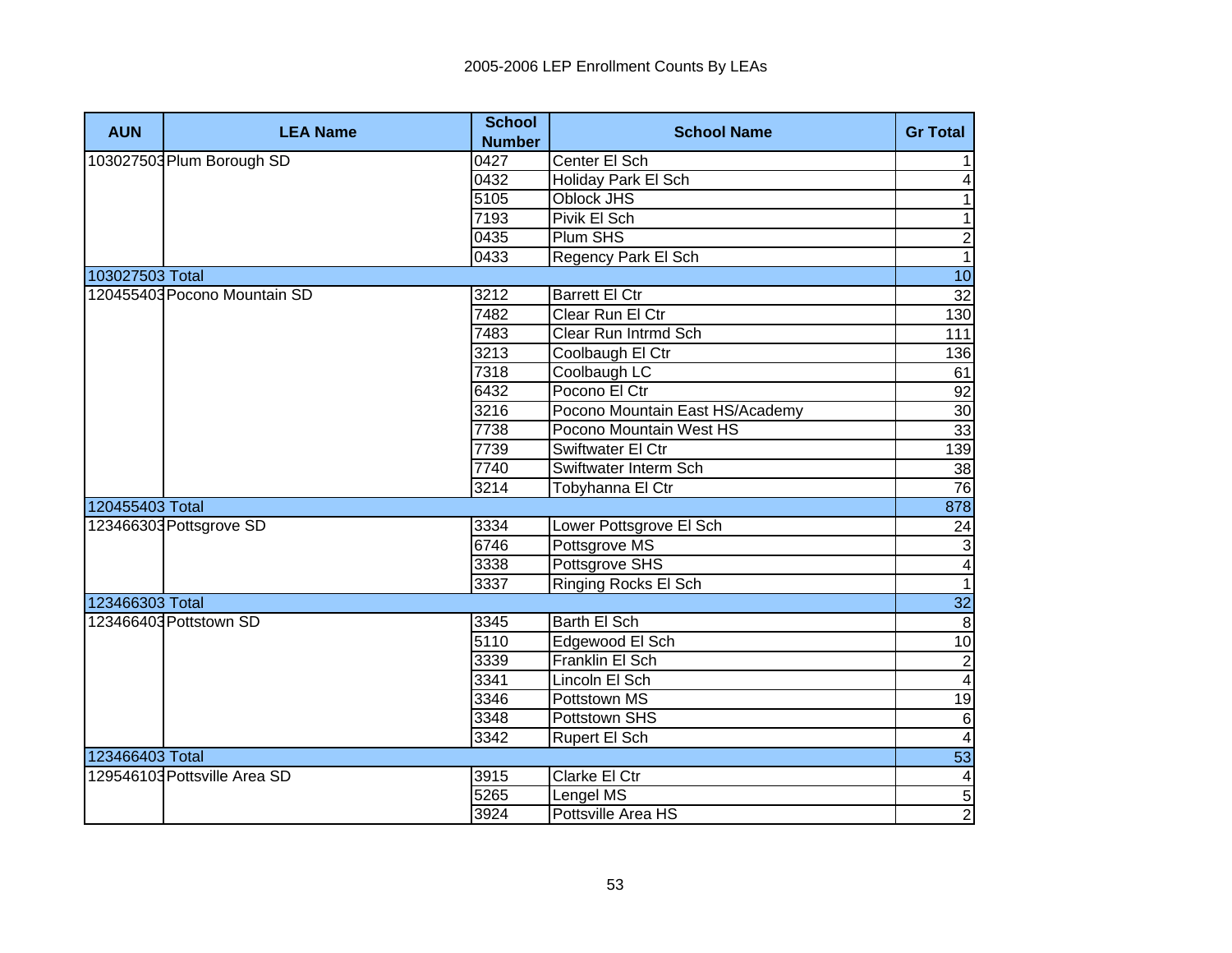| <b>AUN</b>      | <b>LEA Name</b>                   | <b>School</b><br><b>Number</b> | <b>School Name</b>                | <b>Gr Total</b>         |
|-----------------|-----------------------------------|--------------------------------|-----------------------------------|-------------------------|
| 129546103 Total |                                   |                                |                                   | 11                      |
|                 | 126512960 Preparatory CS          | 7540                           | <b>Preparatory CS</b>             | 1                       |
| 126512960 Total |                                   |                                |                                   | $\overline{1}$          |
|                 | 106338003 Punxsutawney Area SD    | 2373                           | Jenks Hill El Sch                 | $\overline{\mathbf{c}}$ |
|                 |                                   | 6165                           | Punxsutawney Area HS              | $\mathbf{1}$            |
| 106338003 Total |                                   |                                |                                   | $\overline{3}$          |
|                 | 128327303 Purchase Line SD        | 2350                           | Purchase Line JSHS                | $\mathbf{1}$            |
| 128327303 Total |                                   |                                |                                   | $\overline{1}$          |
|                 | 103027753 Quaker Valley SD        | 6108                           | Edgeworth El Sch                  | $\overline{2}$          |
|                 |                                   | 6852                           | Osborne El Sch                    | $\bf 8$                 |
|                 |                                   | 0448                           | Quaker Valley HS                  | $\overline{4}$          |
|                 |                                   | 0447                           | Quaker Valley MS                  | $\overline{2}$          |
| 103027753 Total |                                   |                                |                                   | 16                      |
|                 | 122098403 Quakertown Community SD | 7836                           | Pfaff El Sch                      | $\mathbf{1}$            |
|                 |                                   | 7835                           | Quakertown Community Freshmen Ctr | $\overline{\mathbf{4}}$ |
|                 |                                   | 1128                           | <b>Quakertown Community SHS</b>   | $\overline{8}$          |
|                 |                                   | 5132                           | <b>Quakertown El Sch</b>          | 28                      |
|                 |                                   | 1121                           | <b>Richland El Sch</b>            | $\overline{2}$          |
|                 |                                   | 4965                           | <b>Strayer MS</b>                 | 11                      |
|                 |                                   | 7630                           | Trumbauersville El Sch            | $\overline{2}$          |
| 122098403 Total |                                   |                                |                                   | 56                      |
|                 | 125237603 Radnor Township SD      | 6510                           | Ithan El Sch                      | 63                      |
|                 |                                   | 7697                           | Radnor El Sch                     | $\overline{4}$          |
|                 |                                   | 6511                           | Radnor MS                         | 17                      |
|                 |                                   | 1921                           | Radnor SHS                        | 11                      |
|                 |                                   | 6512                           | Wayne El Sch                      | 13                      |
| 125237603 Total |                                   |                                |                                   | 108                     |
|                 | 114067002 Reading SD              | 0840                           | Amanda E Stout El Sch             | 124                     |
|                 |                                   | 0844                           | Glenside El Sch                   | 58                      |
|                 |                                   | 0852                           | Lauers Park El Sch                | 148                     |
|                 |                                   | 0851                           | Millmont El Sch                   | $\overline{2}$          |
|                 |                                   | 0858                           | Northeast MS                      | 135                     |
|                 |                                   | 5206                           | Northwest El Sch                  | 137                     |
|                 |                                   | 0856                           | Northwest MS                      | 115                     |
|                 |                                   | 0859                           | <b>Reading SHS</b>                | 428                     |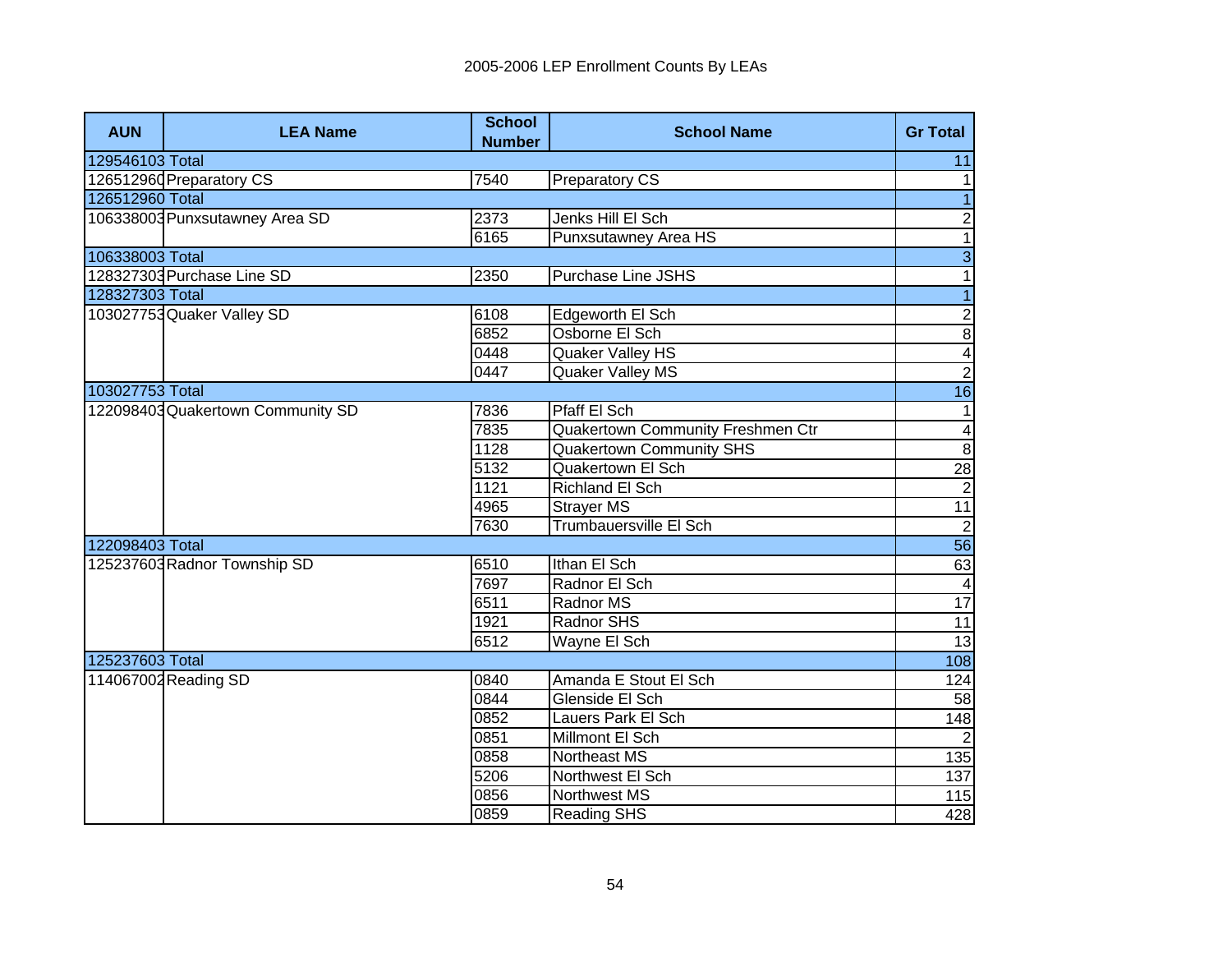| <b>AUN</b>          | <b>LEA Name</b>                         | <b>School</b> | <b>School Name</b>            | <b>Gr Total</b> |
|---------------------|-----------------------------------------|---------------|-------------------------------|-----------------|
|                     |                                         | <b>Number</b> |                               |                 |
|                     |                                         | 0845          | Riverside El Sch              | 108             |
|                     |                                         | 5028          | Sixteenth & Haak El Sch       | 32              |
|                     |                                         | 0855          | Southern MS                   | 124             |
|                     |                                         | 0857          | Southwest MS                  | 89              |
|                     |                                         | 5026          | Tenth & Green El Sch          | 209             |
|                     |                                         | 7484          | Tenth & Penn El Sch           | 125             |
|                     |                                         | 5027          | Thirteenth & Green El Sch     | 70              |
|                     |                                         | 0832          | Thirteenth & Union El Sch     | 109             |
|                     |                                         | 0833          | Thomas H Ford El Sch          | 69              |
|                     |                                         | 5025          | Twelfth & Marion El Sch       | $\overline{76}$ |
|                     |                                         | 0831          | Tyson-Schoener El Sch         | 137             |
| 114067002 Total     |                                         |               |                               | 2,295           |
|                     | 112675503 Red Lion Area SD              | 6837          | <b>Clearview El Sch</b>       |                 |
|                     |                                         | 4593          | Locust Grove El Sch           | 12              |
|                     |                                         | 4595          | Mazie Gable El Sch            | 10              |
|                     |                                         | 5362          | Pleasant View El Sch          | 3               |
|                     |                                         | 4597          | Red Lion Area JHS             |                 |
|                     |                                         | 4598          | <b>Red Lion Area SHS</b>      |                 |
| 112675503 Total     |                                         |               |                               | 29              |
|                     | 124153350 Renaissance Academy-Edison CS | 7636          | Renaissance Academy-Edison CS | $\overline{2}$  |
| 124153350 Total     |                                         |               |                               |                 |
|                     | 108116503 Richland SD                   | 1278          | <b>Richland El Sch</b>        | 2               |
|                     |                                         | 1279          | <b>Richland MS</b>            |                 |
|                     |                                         | 5214          | <b>Richland SHS</b>           |                 |
| 108116503 Total     |                                         |               |                               |                 |
|                     | 109246003 Ridgway Area SD               | 1989          | Ridgway Area HS               |                 |
| 109246003 Total     |                                         |               |                               |                 |
| 125237702 Ridley SD |                                         | 1925          | Amosland El Sch               |                 |
|                     |                                         | 5043          | Eddystone El Sch              |                 |
|                     |                                         | 1926          | Edgewood El Sch               |                 |
|                     |                                         | 4705          | Lakeview El Sch               |                 |
|                     |                                         | 1934          | <b>Ridley HS</b>              | 3               |
|                     |                                         | 7218          | <b>Ridley MS</b>              | 4               |
|                     |                                         | 1932          | Woodlyn El Sch                | 3               |
| 125237702 Total     |                                         |               |                               | 16              |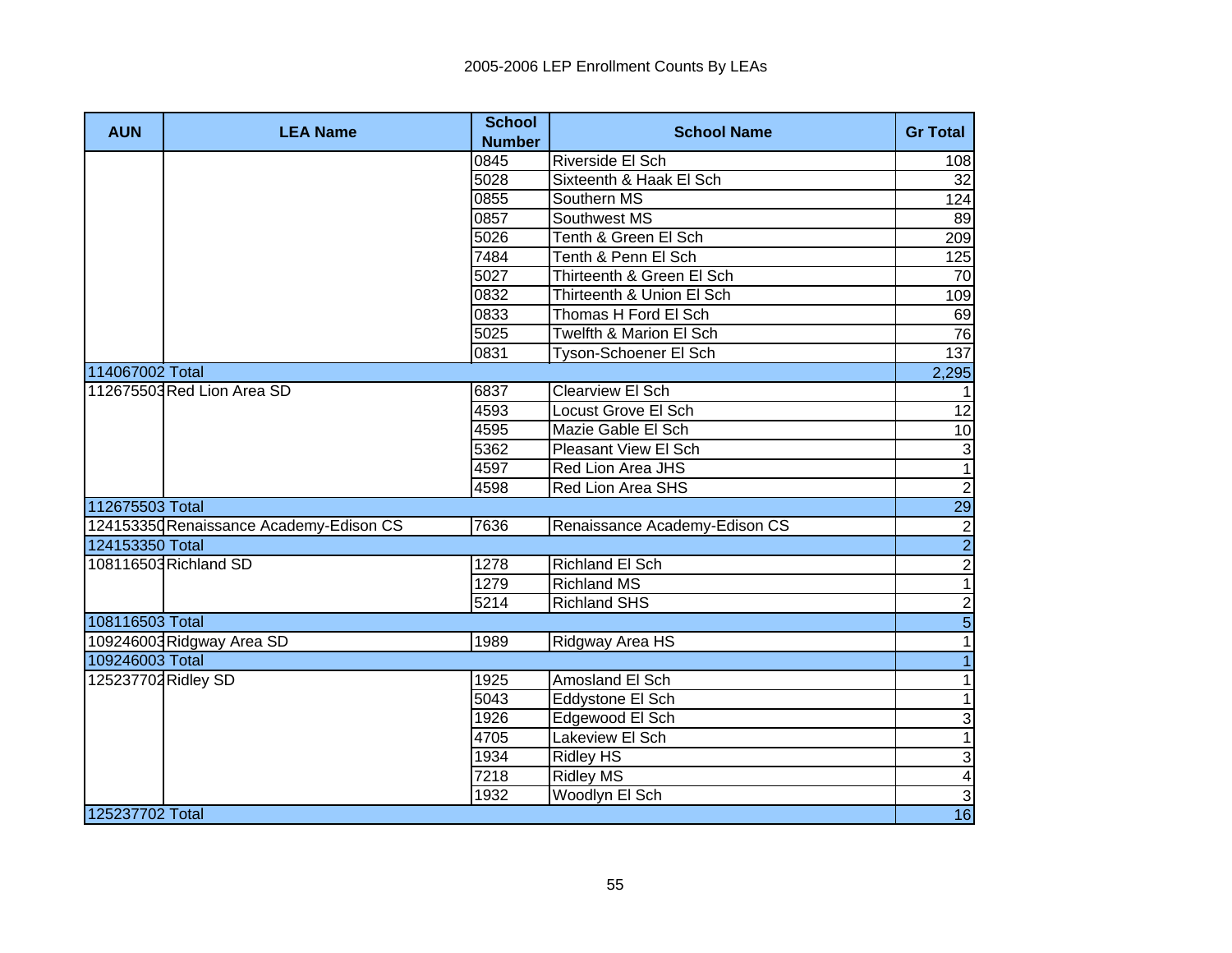| <b>AUN</b>      | <b>LEA Name</b>                      | <b>School</b><br><b>Number</b> | <b>School Name</b>           | <b>Gr Total</b>         |
|-----------------|--------------------------------------|--------------------------------|------------------------------|-------------------------|
|                 | 101637002 Ringgold SD                | 4270                           | <b>Carroll MS</b>            | 1                       |
|                 |                                      | 4271                           | <b>Finley MS</b>             | $\overline{5}$          |
|                 |                                      | 4268                           | Gastonville El Ctr           | $\overline{2}$          |
|                 |                                      | 7017                           | Monongahela El Ctr           | $\overline{4}$          |
|                 |                                      | 7019                           | Ringgold SHS                 | $\overline{2}$          |
| 101637002 Total |                                      |                                |                              | 14                      |
|                 | 119357003 Riverside SD               | 5093                           | Riverside El Sch East        | 1                       |
|                 |                                      | 6748                           | <b>Riverside El Sch West</b> | $\overline{9}$          |
|                 |                                      | 2496                           | Riverside JSHS               | $\overline{8}$          |
| 119357003 Total |                                      |                                |                              | 18                      |
|                 | 127045853 Riverside Beaver County SD | 0698                           | Riverside Primary Ctr        | $\mathbf{1}$            |
| 127045853 Total |                                      |                                |                              | $\overline{1}$          |
|                 | 103028203 Riverview SD               | 6928                           | <b>Riverview HS</b>          | $\overline{4}$          |
|                 |                                      | 0295                           | <b>Tenth Street El Sch</b>   | $\overline{1}$          |
| 103028203 Total |                                      |                                |                              | $\overline{5}$          |
|                 | 121393330 Roberto Clemente CS        | 7629                           | Roberto Clemente CS          | 38                      |
| 121393330 Total |                                      |                                |                              | 38                      |
|                 | 127046903 Rochester Area SD          | 7333                           | Rochester Area El Sch        | $\mathbf{3}$            |
|                 |                                      | 0712                           | Rochester Area HS            | $\overline{1}$          |
| 127046903 Total |                                      |                                |                              | $\overline{\mathbf{4}}$ |
|                 | 115223360 Ronald H Brown CS          | 7637                           | Ronald H Brown CS            |                         |
| 115223360 Total |                                      |                                |                              | س <mark> </mark> س      |
|                 | 125237903 Rose Tree Media SD         | 1940                           | Glenwood El Sch              | 10                      |
|                 |                                      | 7365                           | Indian Lane El Sch           | 8                       |
|                 |                                      | 6514                           | Media El Sch                 | $\overline{6}$          |
|                 |                                      | 1942                           | Penncrest HS                 | 17                      |
|                 |                                      | 1937                           | Rose Tree El Sch             | 6                       |
|                 |                                      | 6625                           | Springton Lake MS            | 10                      |
| 125237903 Total |                                      |                                |                              | 67                      |
|                 | 129546803 Saint Clair Area SD        | 3930                           | Saint Clair Area El/MS       | 4                       |
| 129546803 Total |                                      |                                |                              | $\overline{\mathbf{A}}$ |
|                 | 109248003 Saint Marys Area SD        | 1991                           | Fox Twp El Sch               | $\mathbf{1}$            |
|                 |                                      | 6697                           | South St Marys Street El Sch | نن                      |
|                 |                                      | 1992                           | St Marys Area MS             | $\overline{3}$          |
|                 |                                      | 5169                           | St Marys Area SHS            | $\overline{1}$          |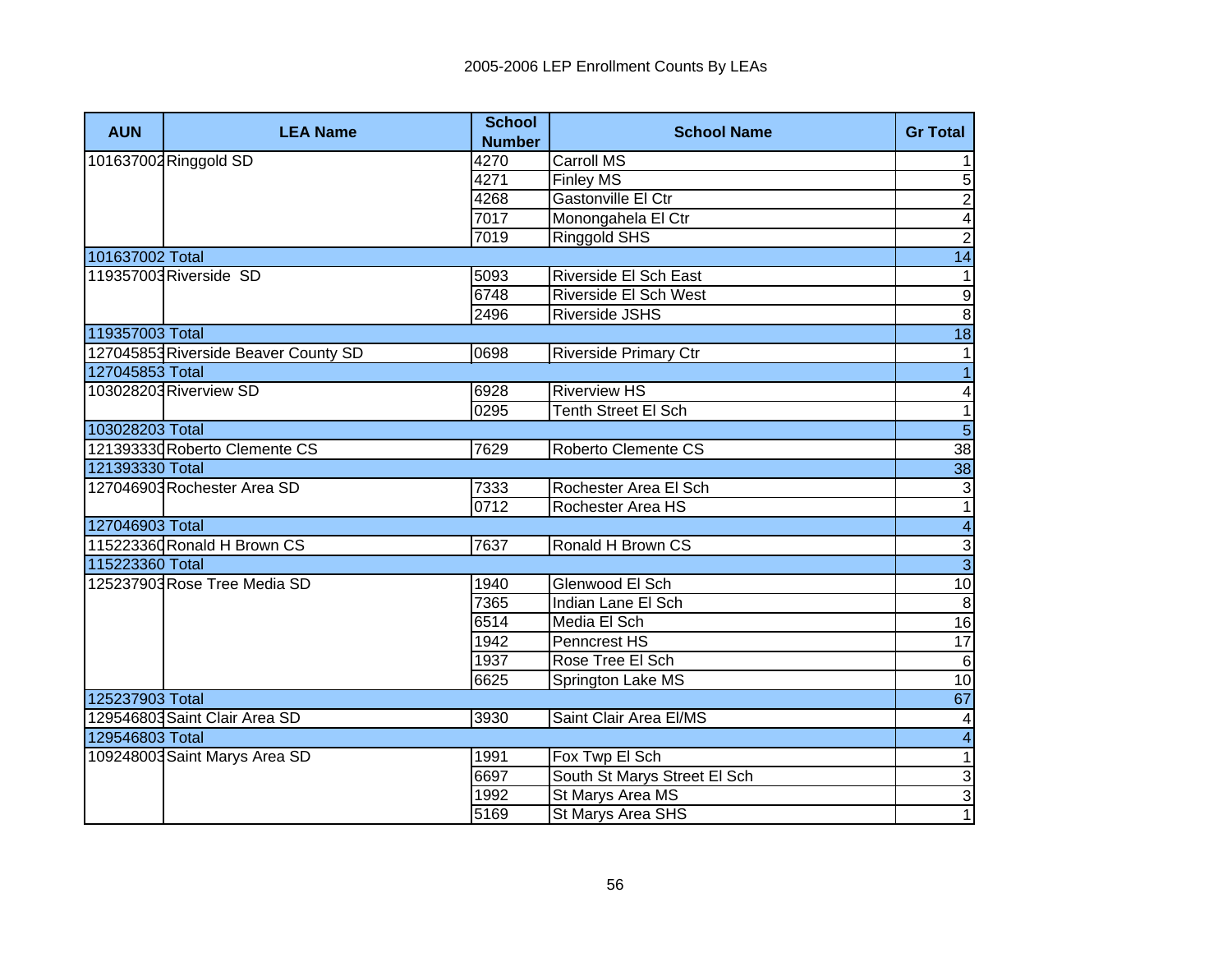| <b>AUN</b>      | <b>LEA Name</b>                    | <b>School</b><br><b>Number</b> | <b>School Name</b>           | <b>Gr Total</b>         |
|-----------------|------------------------------------|--------------------------------|------------------------------|-------------------------|
| 109248003 Total |                                    |                                |                              | 8                       |
|                 | 121395603 Salisbury Township SD    | 6864                           | Harry S Truman El Sch        | 54                      |
|                 |                                    | 5365                           | Salisbury MS                 | $\overline{26}$         |
|                 |                                    | 2833                           | <b>Salisbury SHS</b>         | دی                      |
|                 |                                    | 2832                           | Western Salisbury El Sch     | 19                      |
| 121395603 Total |                                    |                                |                              | 102                     |
|                 | 120486003 Saucon Valley SD         | 3485                           | Saucon Valley El Sch         | $\overline{7}$          |
|                 |                                    | 7210                           | Saucon Valley MS             | $\overline{2}$          |
|                 |                                    | 5352                           | Saucon Valley SHS            | $\mathbf{1}$            |
| 120486003 Total |                                    |                                |                              | 10                      |
|                 | 122093140 School Lane CS           | 7568                           | School Lane CS               | 45                      |
| 122093140 Total |                                    |                                |                              | 45                      |
|                 | 129547303 Schuylkill Haven Area SD | 7331                           | Schuylkill Haven El Ctr      |                         |
|                 |                                    | 5264                           | Schuylkill Haven SHS         | $\frac{3}{5}$           |
| 129547303 Total |                                    |                                |                              |                         |
|                 | 114067503 Schuylkill Valley SD     | 7429                           | Schuylkill Valley El Sch     | 12                      |
|                 |                                    | 0864                           | Schuylkill Valley HS         | $\,6$                   |
|                 |                                    | 6888                           | Schuylkill Valley Middle Sch | $\overline{2}$          |
| 114067503 Total |                                    |                                |                              | 20                      |
|                 | 119357402 Scranton SD              | 5149                           | <b>Charles Sumner #18</b>    | 10                      |
|                 |                                    | 2474                           | Frances Willard #32          | $\overline{20}$         |
|                 |                                    | 2476                           | George Bancroft #34          | 26                      |
|                 |                                    | 2455                           | John Adams #4                | 45                      |
|                 |                                    | 4736                           | John F. Kennedy #7           | 31                      |
|                 |                                    | 4858                           | John G Whittier #2           | $\frac{1}{8}$           |
|                 |                                    | 2482                           | John J. Audubon #42          | 33                      |
|                 |                                    | 2481                           | John Marshall #41            | $\,6$                   |
|                 |                                    | 6971                           | Lincoln-Jackson #14          | 12                      |
|                 |                                    | 6970                           | <b>McNichols Plaza</b>       | $72\,$                  |
|                 |                                    | 5232                           | Neil Armstrong #40           | $\overline{18}$         |
|                 |                                    | 7700                           | Northeast Intrmd Sch         | 57                      |
|                 |                                    | 4952                           | Robert Morris #27            | $\overline{\mathbf{4}}$ |
|                 |                                    | 6413                           | <b>Scranton HS</b>           | 89                      |
|                 |                                    | 2487                           | South Scranton Intrmd Sch    | $\overline{20}$         |
|                 |                                    | 2489                           | <b>West Scranton HS</b>      | $\overline{14}$         |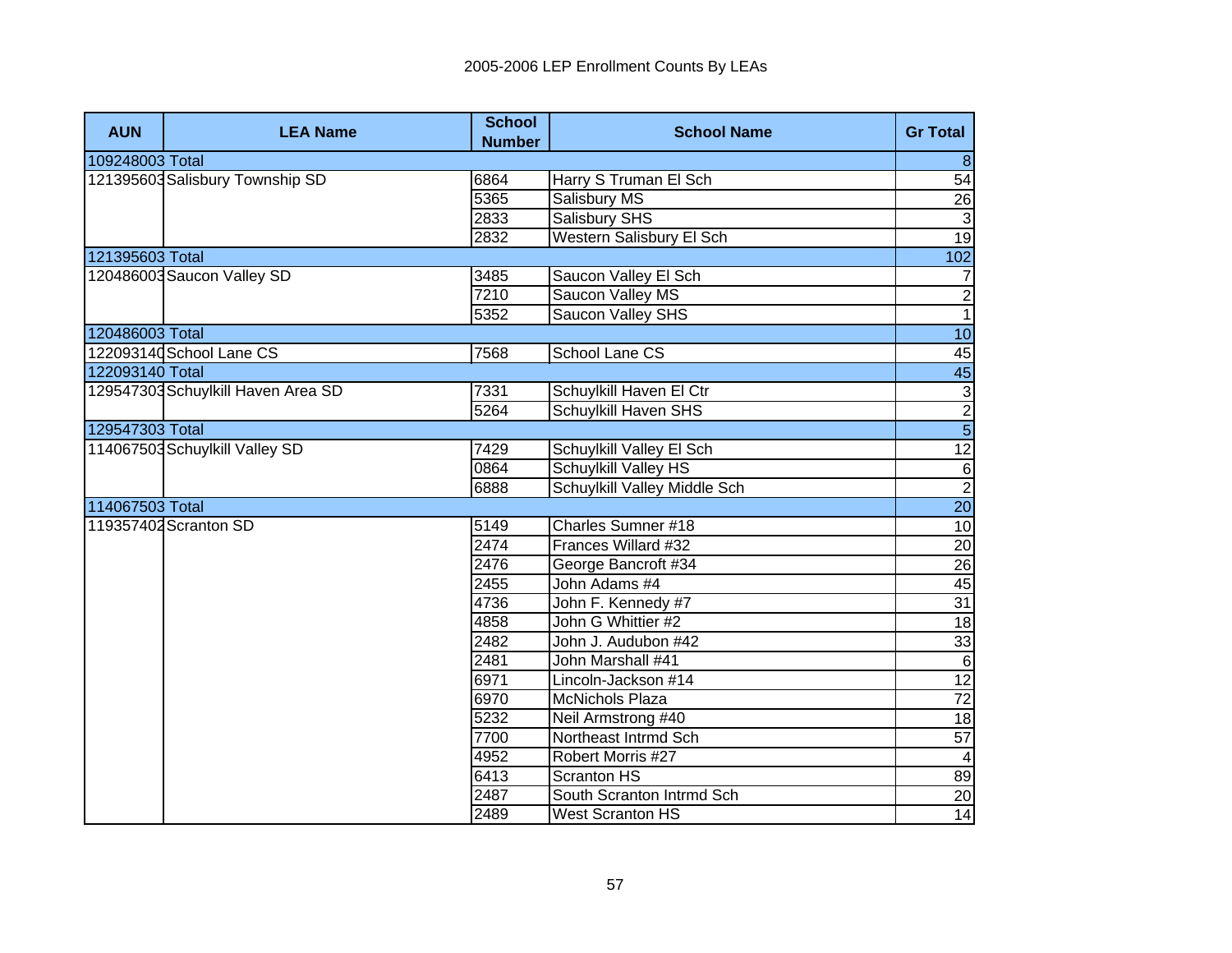| <b>AUN</b>      | <b>LEA Name</b>                 | <b>School</b><br><b>Number</b> | <b>School Name</b>              | <b>Gr Total</b>          |
|-----------------|---------------------------------|--------------------------------|---------------------------------|--------------------------|
|                 |                                 | 6791                           | <b>West Scranton Intrmd Sch</b> | 15                       |
|                 |                                 | 4857                           | William Prescott #38            | 27                       |
| 119357402 Total |                                 |                                |                                 | 517                      |
|                 | 116557103 Selinsgrove Area SD   | 3965                           | Jackson-Penn El Sch             | $\mathbf{1}$             |
|                 |                                 | 3969                           | Selinsgrove Area HS             | 11                       |
|                 |                                 | 6817                           | Selinsgrove Area MS             | $\overline{3}$           |
|                 |                                 | 3968                           | Selinsgrove El Sch              | $\overline{11}$          |
|                 |                                 | 7507                           | Selinsgrove Intrmd Sch          | $10$                     |
| 116557103 Total |                                 |                                |                                 | $\overline{36}$          |
|                 | 104107903 Seneca Valley SD      | 1178                           | Connoquenessing Valley El Sch   | $\overline{\mathcal{A}}$ |
|                 |                                 | 1180                           | Evans City El Sch               | $\overline{2}$           |
|                 |                                 | 4907                           | Haine El Sch                    | $\overline{4}$           |
|                 |                                 | 7489                           | Haine MS                        | $\overline{2}$           |
|                 |                                 | 1179                           | Rowan El Sch                    | $\overline{8}$           |
|                 | 7412                            | Seneca Valley IHS              | $\overline{1}$                  |                          |
|                 |                                 | 1183                           | Seneca Valley SHS               | $\overline{2}$           |
| 104107903 Total |                                 |                                |                                 | $\overline{23}$          |
|                 | 108567204 Shade-Central City SD | 6594                           | Cairnbrook El Sch               | $\mathbf{1}$             |
| 108567204 Total |                                 |                                |                                 | $\overline{1}$           |
|                 | 103028302 Shaler Area SD        | 4843                           | Reserve El Sch                  | $\mathbf{1}$             |
|                 |                                 | 0458                           | Rogers El Sch                   | $\frac{2}{3}$            |
|                 |                                 | 0460                           | Shaler Area HS                  |                          |
|                 |                                 | 7558                           | Shaler Area Imtrmd Sch          | $\overline{1}$           |
|                 |                                 | 7002                           | Shaler Area MS                  | $\overline{3}$           |
| 103028302 Total |                                 |                                |                                 | 10                       |
|                 | 116496503 Shamokin Area SD      | 7009                           | Shamokin Area El Sch            | $\overline{9}$           |
|                 |                                 | 6354                           | <b>Shamokin Area JSHS</b>       | $\overline{7}$           |
| 116496503 Total |                                 |                                |                                 | 16                       |
|                 | 104435603 Sharon City SD        | 3173                           | Case Avenue El Sch              | $\sqrt{5}$               |
|                 |                                 | 3170                           | Musser El Sch                   | $\overline{3}$           |
|                 |                                 | 5246                           | Sharon MS/HS                    | $\overline{9}$           |
|                 |                                 | 3171                           | West Hill El Sch                | $\overline{5}$           |
| 104435603 Total |                                 |                                |                                 | 22                       |
|                 | 129547203 Shenandoah Valley SD  | 3938                           | Shenandoah Valley El Sch        | 27                       |
|                 |                                 | 3940                           | Shenandoah Valley JSHS          | 20                       |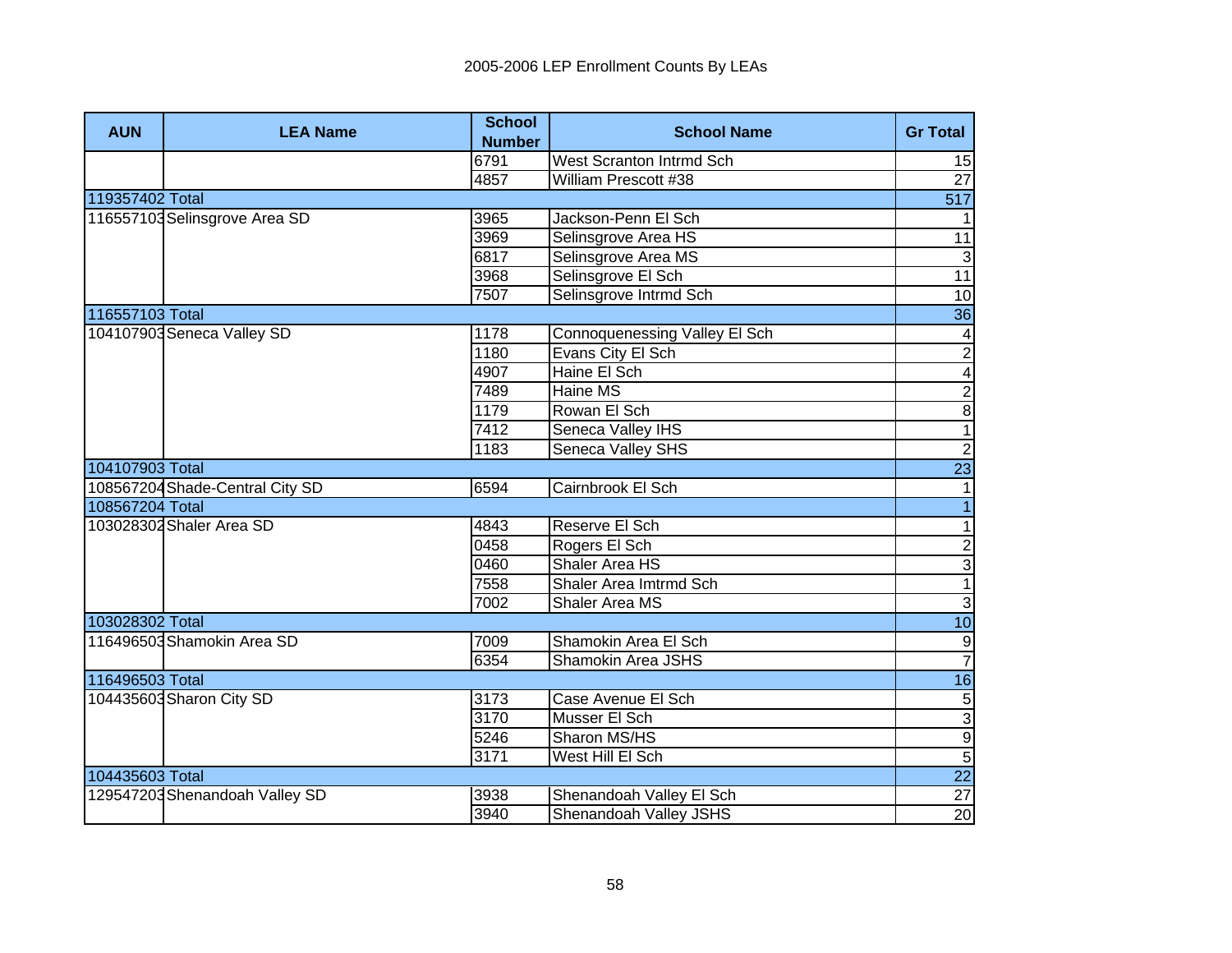| <b>AUN</b>      | <b>LEA Name</b>                 | <b>School</b><br><b>Number</b> | <b>School Name</b>           | <b>Gr Total</b>          |
|-----------------|---------------------------------|--------------------------------|------------------------------|--------------------------|
| 129547203 Total |                                 |                                |                              | 47                       |
|                 | 104376203 Shenango Area SD      | 2706                           | Shenango El Sch              | 4                        |
|                 |                                 | 2708                           | Shenango HS                  | $\overline{1}$           |
| 104376203 Total |                                 |                                |                              | $\overline{5}$           |
|                 | 116496603 Shikellamy SD         | 7741                           | <b>Chief Shikellamy Sch</b>  | $\overline{8}$           |
|                 |                                 | 6357                           | <b>Grace S Beck Sch</b>      | $\overline{1}$           |
|                 |                                 | 3552                           | <b>Rice MS</b>               | $\overline{3}$           |
|                 |                                 | 3569                           | Shikellamy HS                | $10$                     |
|                 |                                 | 3568                           | Sunbury MS                   | $\sqrt{5}$               |
| 116496603 Total |                                 |                                |                              | $\overline{27}$          |
|                 | 115218003 Shippensburg Area SD  | 1726                           | James Burd El Sch            |                          |
|                 |                                 | 1725                           | Nancy Grayson El Sch         | $\frac{2}{2}$            |
|                 |                                 | 1729                           | Shippensburg Area MS         |                          |
|                 |                                 | 5221                           | Shippensburg Area SHS        | $\frac{3}{8}$            |
| 115218003 Total |                                 |                                |                              |                          |
|                 | 104107503 Slippery Rock Area SD | 1171                           | Slippery Rock Area El Sch    |                          |
|                 |                                 | 1172                           | <b>Slippery Rock Area HS</b> | $\frac{2}{3}$            |
| 104107503 Total |                                 |                                |                              |                          |
|                 | 113367003 Solanco SD            | 2656                           | <b>Bart-Colerain El Sch</b>  | $\overline{1}$           |
|                 |                                 | 7354                           | <b>Clermont El Sch</b>       | $\overline{7}$           |
|                 |                                 | 2654                           | Providence El Sch            | $\overline{3}$           |
|                 |                                 | 2655                           | Quarryville El Sch           | $\overline{3}$           |
|                 |                                 | 2657                           | Smith MS                     | $\overline{\mathcal{A}}$ |
|                 |                                 | 2658                           | Solanco HS                   | $\overline{7}$           |
|                 |                                 | 5054                           | <b>Swift MS</b>              | $\overline{2}$           |
| 113367003 Total |                                 |                                |                              | $\overline{27}$          |
|                 | 108567703 Somerset Area SD      | 7481                           | Eagle View El Sch            | $\mathbf{1}$             |
|                 |                                 | 4009                           | Maple Ridge El Sch           | $\overline{4}$           |
|                 |                                 | 4014                           | Somerset Area JHS            | $\overline{1}$           |
| 108567703 Total |                                 |                                |                              | $\overline{6}$           |
|                 | 123467103 Souderton Area SD     | 3357                           | E M Crouthamel El Sch        | 31                       |
|                 |                                 | 3266                           | Franconia El Sch             | 35                       |
|                 |                                 | 4721                           | <b>Indian Crest JHS</b>      | 11                       |
|                 |                                 | 4722                           | Indian Valley MS             | 25                       |
|                 |                                 | 3306                           | Lower Salford El Sch         | $\overline{16}$          |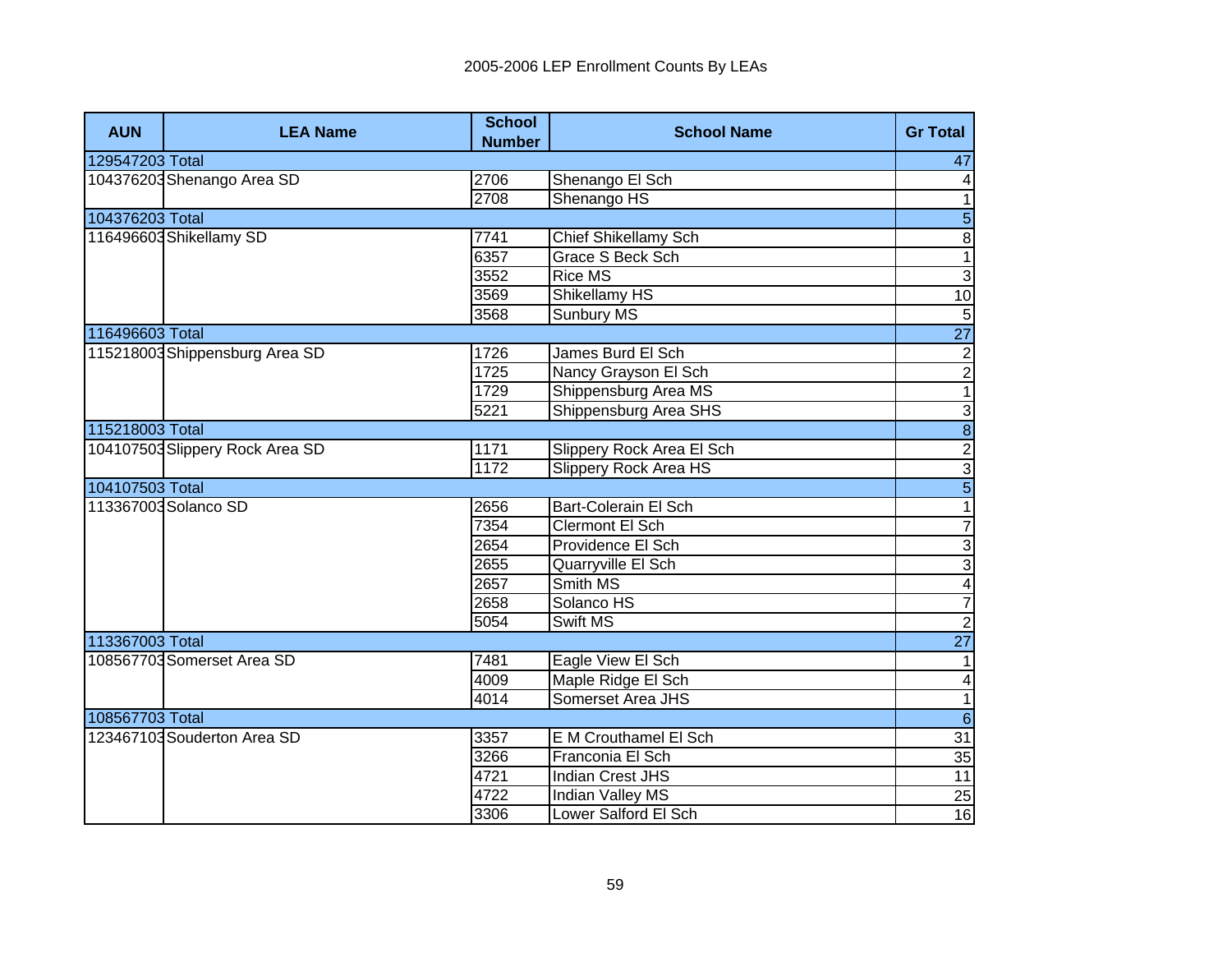| <b>AUN</b>      | <b>LEA Name</b>                     | <b>School</b><br><b>Number</b> | <b>School Name</b>        | <b>Gr Total</b>         |
|-----------------|-------------------------------------|--------------------------------|---------------------------|-------------------------|
|                 |                                     | 7262                           | Oak Ridge El Sch          | 14                      |
|                 |                                     | 3350                           | Salford Hills El Sch      | 6                       |
|                 |                                     | 3354                           | <b>Souderton Area SHS</b> | $\overline{25}$         |
|                 |                                     | 7752                           | Vernfield El Sch          | $\overline{9}$          |
|                 |                                     | 4900                           | West Broad Street El Sch  | 30                      |
| 123467103 Total |                                     |                                |                           | 202                     |
|                 | 103028653 South Allegheny SD        | 7751                           | South Allegheny El Sch    | $\sqrt{2}$              |
|                 |                                     | 0440                           | South Allegheny MS/HS     | 5                       |
| 103028653 Total |                                     |                                |                           | $\overline{7}$          |
|                 | 104107803 South Butler County SD    | 1177                           | Knoch HS                  | $\mathbf{1}$            |
|                 |                                     | 7460                           | Knoch MS                  | $\overline{0}$          |
| 104107803 Total |                                     |                                |                           | $\overline{1}$          |
|                 | 112676203 South Eastern SD          | 4599                           | Delta-Peach Bottom El Sch | 4                       |
|                 |                                     | 4601                           | Fawn Area El Sch          | $\mathbf{1}$            |
|                 |                                     | 6832                           | South Eastern MS West     | $\mathbf{1}$            |
|                 |                                     | 7699                           | South Eastern MS-East     | $\mathbf{1}$            |
|                 |                                     | 4600                           | Stewartstown El Sch       |                         |
| 112676203 Total |                                     |                                |                           |                         |
|                 | 103028703 South Fayette Township SD | 7490                           | South Fayette MS          | <u>ی مام</u>            |
|                 |                                     | 0468                           | South Fayette Twp El Sch  |                         |
|                 |                                     | 0470                           | South Fayette Twp HS      | $\overline{\mathbf{4}}$ |
| 103028703 Total |                                     |                                |                           | 14                      |
|                 | 115218303 South Middleton SD        | 6328                           | <b>Boiling Springs HS</b> | 10                      |
|                 |                                     | 6853                           | Iron Forge Educnl Ctr     | $\overline{4}$          |
|                 |                                     | 1730                           | W.G. Rice El Sch          | $\overline{6}$          |
|                 |                                     | 7611                           | <b>Yellow Breeches MS</b> | $\overline{8}$          |
| 115218303 Total |                                     |                                |                           | 28                      |
|                 | 103028753 South Park SD             | 7682                           | South Park Elem Center    | $\mathbf{3}$            |
|                 |                                     | 6906                           | South Park MS             | $\overline{5}$          |
|                 |                                     | 0467                           | South Park SHS            | $\overline{2}$          |
| 103028753 Total |                                     |                                |                           | 10                      |
|                 | 112676403 South Western SD          | 4603                           | <b>Baresville El Sch</b>  | $\overline{7}$          |
|                 |                                     | 6641                           | Markle Intrmd Sch         | 13                      |
|                 |                                     | 4606                           | Park Hills El Sch         | $\overline{7}$          |
|                 |                                     | 4608                           | South Western SHS         | $\overline{4}$          |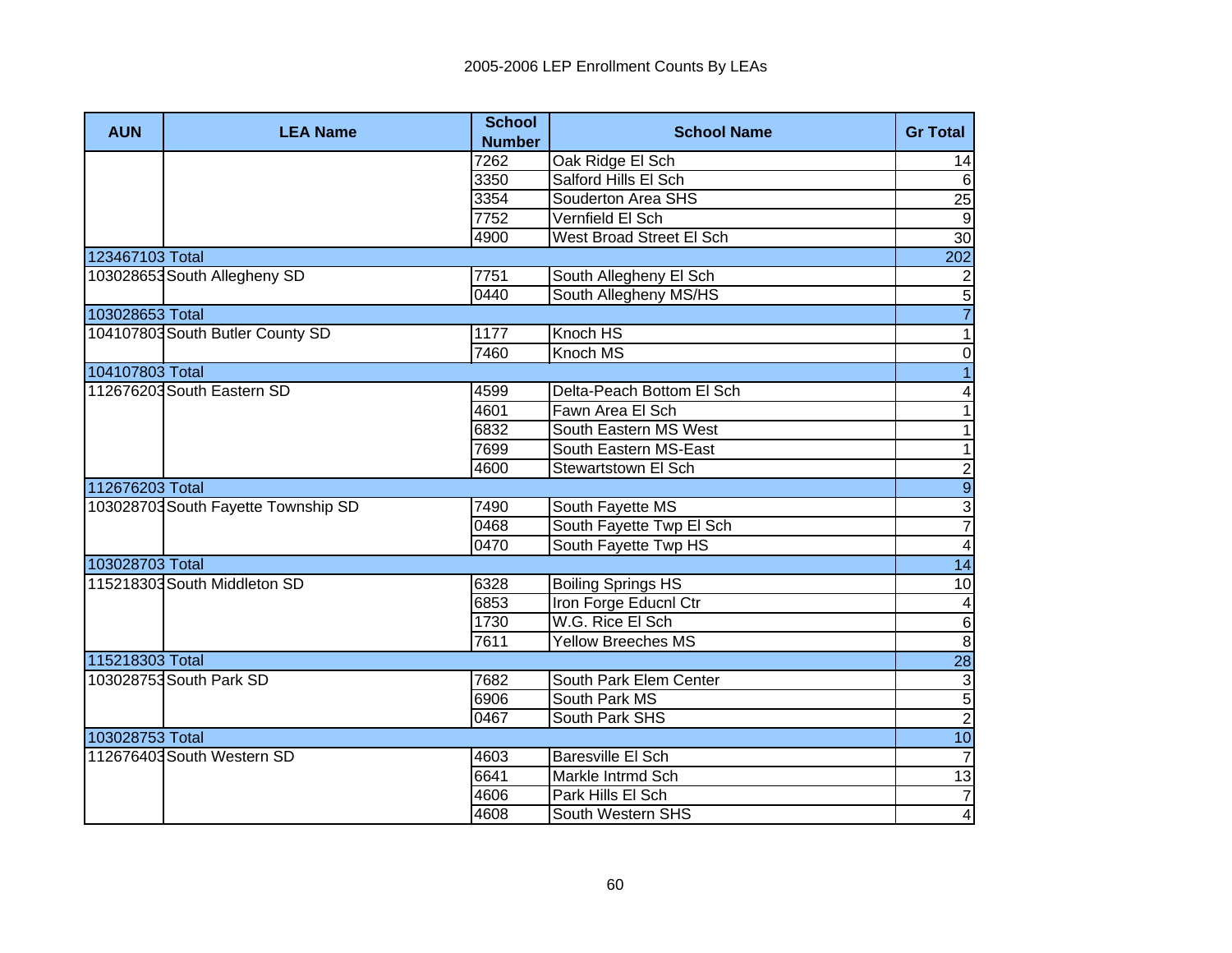| <b>AUN</b>      | <b>LEA Name</b>                      | <b>School</b> | <b>School Name</b>           | <b>Gr Total</b> |
|-----------------|--------------------------------------|---------------|------------------------------|-----------------|
|                 |                                      | <b>Number</b> | West Manheim El Sch          |                 |
|                 |                                      | 4607          |                              |                 |
| 112676403 Total |                                      |               |                              | $\overline{32}$ |
|                 | 117416103 South Williamsport Area SD | 3054          | <b>Central El Sch</b>        |                 |
|                 |                                      | 7719          | Rommelt El Sch               |                 |
|                 |                                      | 3056          | South Williamsport Area JSHS |                 |
| 117416103 Total |                                      |               |                              |                 |
|                 | 125238402 Southeast Delco SD         | 6516          | Academy Park HS              | 16              |
|                 |                                      | 1861          | Darby Twp Sch                |                 |
|                 |                                      | 6505          | <b>Delcroft Sch</b>          | $\overline{18}$ |
|                 |                                      | 6501          | Harris Sch                   | 16              |
|                 |                                      | 1943          | Sharon Hill Sch              | $\overline{15}$ |
| 125238402 Total |                                      |               |                              | 67              |
|                 | 116197503 Southern Columbia Area SD  | 1627          | Southern Columbia HS         |                 |
|                 |                                      | 7668          | Southern Columbia MS         |                 |
| 116197503 Total |                                      |               |                              |                 |
|                 | 111297504 Southern Fulton SD         | 7391          | Southern Fulton El Sch       |                 |
| 111297504 Total |                                      |               |                              |                 |
|                 | 121395703 Southern Lehigh SD         | 5240          | Hopewell El Sch              |                 |
|                 |                                      | 2838          | Liberty Bell El Sch          | 5               |
|                 |                                      | 4808          | Southern Lehigh MS           |                 |
| 121395703 Total |                                      |               |                              | 8               |
|                 | 117597003 Southern Tioga SD          | 4062          | Liberty El Sch               |                 |
|                 |                                      | 4068          | <b>Mansfield JSHS</b>        |                 |
|                 |                                      | 4839          | Warren L Miller El Sch       | $\overline{2}$  |
| 117597003 Total |                                      |               |                              | $\,6\,$         |
|                 | 112676503 Southern York County SD    | 4613          | Friendship El Sch            | $\overline{5}$  |
|                 |                                      | 7556          | Shrewsbury El Sch            | $\overline{3}$  |
|                 |                                      | 6692          | Southern El Sch              | 10              |
|                 |                                      | 6286          | Southern MS                  | $\overline{9}$  |
|                 |                                      | 4614          | Susquehannock HS             | $\overline{20}$ |
| 112676503 Total |                                      |               |                              | $\overline{47}$ |
|                 | 107657503 Southmoreland SD           | 4496          | Ruffsdale El Sch             | 2               |
|                 |                                      | 6932          | Scottdale El Sch             | 6               |
|                 |                                      | 4502          | Southmoreland JHS            |                 |
| 107657503 Total |                                      |               |                              | 10              |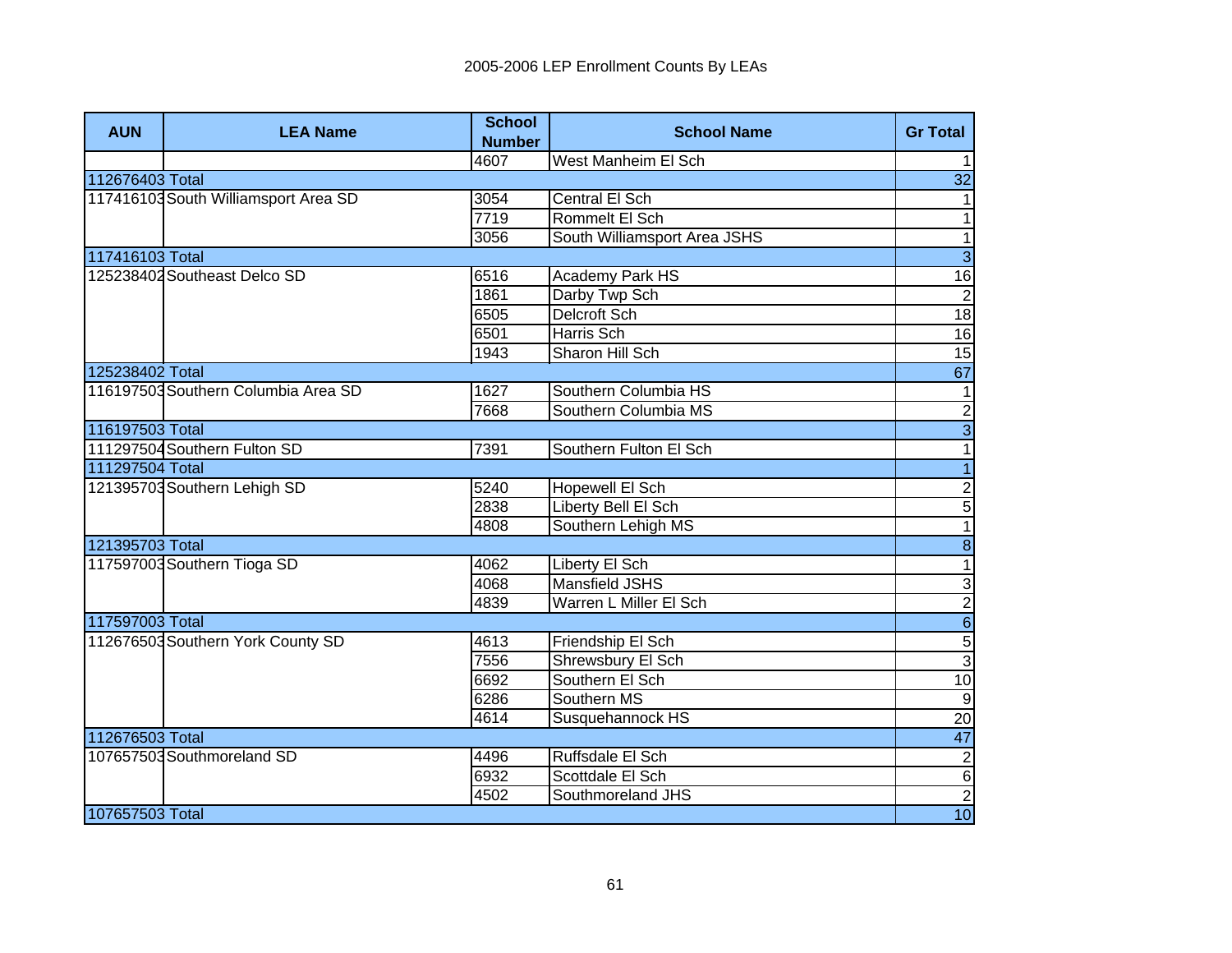| <b>AUN</b>                     | <b>LEA Name</b>                   | <b>School</b><br><b>Number</b> | <b>School Name</b>             | <b>Gr Total</b>         |
|--------------------------------|-----------------------------------|--------------------------------|--------------------------------|-------------------------|
|                                | 108077503 Spring Cove SD          | 0936                           | Martinsburg El Sch             | $\sqrt{2}$              |
|                                |                                   | 5130                           | <b>Spring Cove MS</b>          | $\mathbf{1}$            |
| 108077503 Total                |                                   |                                |                                | $\overline{3}$          |
| 112676703 Spring Grove Area SD | 4622                              | Spring Grove Area Intrmd Sch   | $\overline{4}$                 |                         |
|                                |                                   | 6725                           | <b>Spring Grove Area MS</b>    | $\overline{1}$          |
|                                | 4623                              | <b>Spring Grove Area SHS</b>   | $\overline{5}$                 |                         |
|                                |                                   | 4618                           | Spring Grove El Sch            | 15                      |
| 112676703 Total                |                                   |                                |                                | 25                      |
|                                | 125238502 Springfield SD          | 1949                           | <b>Richardson MS</b>           | 9                       |
|                                |                                   | 6518                           | Sabold El Sch                  | 15                      |
|                                |                                   | 6519                           | Scenic Hills El Sch            | $\boldsymbol{9}$        |
|                                |                                   | 1950                           | Springfield HS                 | $\overline{3}$          |
| 125238502 Total                |                                   |                                |                                | $\overline{36}$         |
|                                | 123467203 Springfield Township SD | 3368                           | Springfield Twp El Sch-Enfield | $\overline{8}$          |
|                                |                                   | 3370                           | Springfield Twp El Sch-Erdenhm | $\,6\,$                 |
|                                |                                   | 3376                           | Springfield Twp HS             | 15                      |
|                                |                                   | 3375                           | Springfield Twp MS             | $\overline{9}$          |
| 123467203 Total                |                                   |                                |                                | $\overline{38}$         |
|                                | 123467303 Spring-Ford Area SD     | 7321                           | <b>Brooke El Sch</b>           | $\overline{7}$          |
|                                |                                   | 4809                           | Oaks El Sch                    | 10                      |
|                                |                                   | 3364                           | Royersford El Sch              | $\mathbf{1}$            |
|                                |                                   | 7458                           | Spring City El Sch             | $\overline{4}$          |
|                                |                                   | 3365                           | Spring-Ford Intrmd Sch 5th/6th | $\boldsymbol{2}$        |
|                                |                                   | 7817                           | Spring-Ford MS 7th Grade Ctr   | $\overline{1}$          |
|                                |                                   | 7818                           | Spring-Ford MS 8th Grade Ctr   | $\overline{\omega}$     |
|                                |                                   | 3367                           | Spring-Ford SHS 10-12 Gr Ctr   | $\overline{\mathbf{4}}$ |
|                                |                                   | 7599                           | Spring-Ford SHS 9th Grade Ctr  | $\overline{1}$          |
|                                |                                   | 7763                           | <b>Upper Providence El Sch</b> | $\mathbf{1}$            |
| 123467303 Total                |                                   |                                |                                | 34                      |
|                                | 110148002 State College Area SD   | 1358                           | Boalsburg/Panorama Village El  | $\overline{15}$         |
|                                |                                   | 1354                           | Corl Street El Sch             | 10                      |
|                                |                                   | 1356                           | Easterly Parkway El Sch        | 26                      |
|                                |                                   | 1350                           | Ferguson Twp El Sch            | $\overline{3}$          |
|                                |                                   | 7735                           | Gray's Woods El Sch            | $\overline{5}$          |
|                                |                                   | 1357                           | Houserville/Lemont El Sch      | $\overline{3}$          |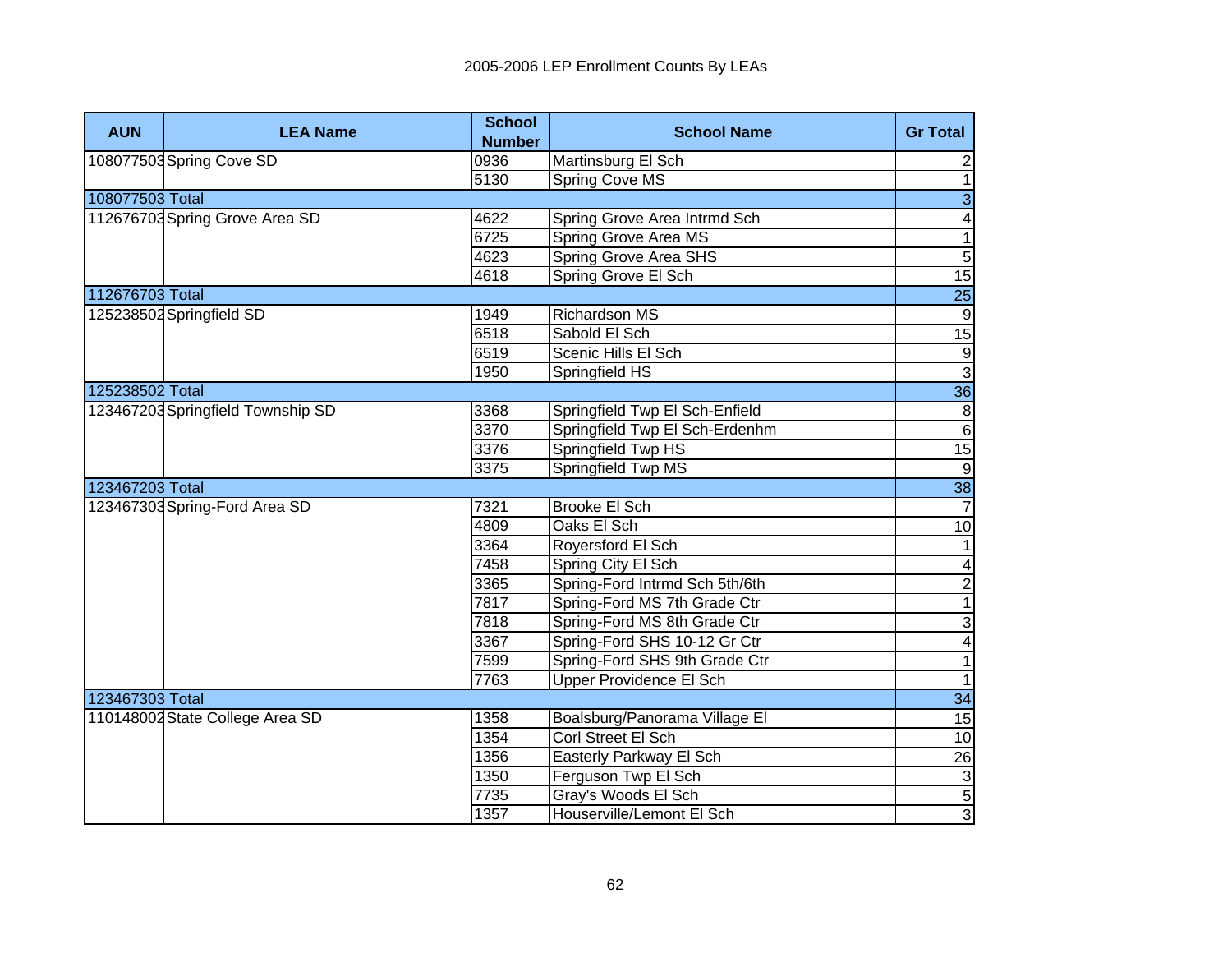| <b>AUN</b>      | <b>LEA Name</b>                    | <b>School</b> | <b>School Name</b>                | <b>Gr Total</b>           |
|-----------------|------------------------------------|---------------|-----------------------------------|---------------------------|
|                 |                                    | <b>Number</b> |                                   |                           |
|                 |                                    | 7426          | <b>Mount Nittany MS</b>           | 19                        |
|                 |                                    | 6233          | Park Forest El Sch                | $\boldsymbol{9}$          |
|                 |                                    | 6234          | Park Forest MS                    | $\overline{18}$           |
|                 |                                    | 1359          | Radio Park El Sch                 | 33                        |
|                 |                                    | 1364          | State College Area HS             | 40                        |
| 110148002 Total |                                    |               |                                   | 181                       |
|                 | 103028833 Steel Valley SD          | 0193          | Barrett El Sch                    | $\,6$                     |
|                 |                                    | 0259          | Park El Sch                       | $\mathbf{1}$              |
|                 |                                    | 0260          | <b>Steel Valley MS</b>            | $\overline{5}$            |
|                 |                                    | 0196          | <b>Steel Valley SHS</b>           | $\overline{3}$            |
| 103028833 Total |                                    |               |                                   | 15                        |
|                 | 115228003 Steelton-Highspire SD    | 1799          | Steelton-Highspire El Sch         | 11                        |
|                 |                                    | 1801          | Steelton-Highspire HS             | $\overline{5}$            |
| 115228003 Total |                                    |               |                                   | 16                        |
|                 | 103028853 Sto-Rox SD               | 7505          | Sto-Rox El Sch                    | $\mathbf{1}$              |
| 103028853 Total |                                    |               |                                   | $\overline{1}$            |
|                 | 120456003 Stroudsburg Area SD      | 7123          | Arlington Heights El Sch          | $\overline{27}$           |
|                 |                                    | 3221          | <b>B F Morey El Sch</b>           | $\overline{23}$           |
|                 |                                    | 3219          | <b>Clearview El Sch</b>           | $\overline{14}$           |
|                 |                                    | 3223          | Hamilton Twp El Sch               | $\infty$                  |
|                 |                                    | 3224          | Stroudsburg HS                    | 25                        |
|                 |                                    | 6683          | Stroudsburg Intrmd El Sch         | 40                        |
|                 |                                    | 7593          | Stroudsburg JHS                   | $\overline{9}$            |
|                 |                                    | 7839          | <b>Stroudsburg MS</b>             | 29                        |
|                 |                                    | 3222          | W H Ramsey El Sch                 | 10                        |
| 120456003 Total |                                    |               |                                   | 185                       |
|                 | 119586503 Susquehanna Community SD | 4054          | <b>Susquehanna Community JSHS</b> | $\mathbf{1}$              |
| 119586503 Total |                                    |               |                                   | $\overline{1}$            |
|                 | 115228303 Susquehanna Township SD  | 1803          | Anna L Carter Kdg Ctr             | $\ensuremath{\mathsf{3}}$ |
|                 |                                    | 4945          | Sara Lindemuth El Sch             | $\overline{8}$            |
|                 |                                    | 1806          | Susquehanna Twp HS                | $\, 8$                    |
|                 |                                    | 1805          | Susquehanna Twp MS                | $\boldsymbol{9}$          |
|                 |                                    | 1802          | Thomas W Holtzman Jr El Sch       | $\, 8$                    |
| 115228303 Total |                                    |               |                                   | 36                        |
|                 | 115506003 Susquenita SD            | 6608          | Susquenita El Sch                 | $\overline{\mathbf{4}}$   |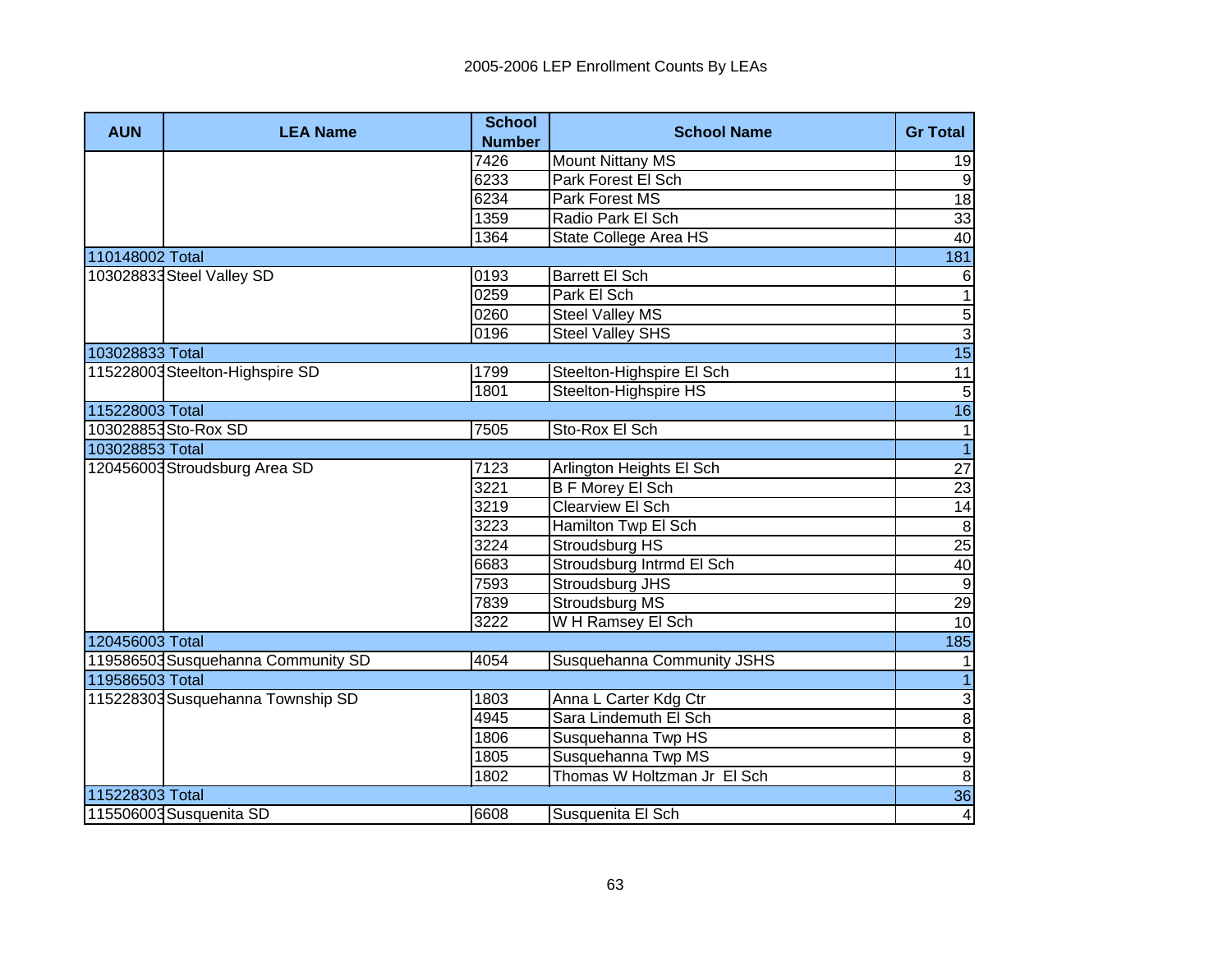| <b>AUN</b>      | <b>LEA Name</b>                     | <b>School</b><br><b>Number</b> | <b>School Name</b>            | <b>Gr Total</b> |
|-----------------|-------------------------------------|--------------------------------|-------------------------------|-----------------|
|                 |                                     | 3589                           | Susquenita HS                 | $\overline{2}$  |
|                 |                                     | 7367                           | Susquenita MS                 | $\mathbf 1$     |
| 115506003 Total |                                     |                                |                               | $\overline{7}$  |
|                 | 115223050 Sylvan Heights Science CS | 7551                           | Sylvan Heights Science CS     | $\overline{5}$  |
| 115223050 Total |                                     |                                |                               | $\overline{5}$  |
|                 | 129547603 Tamaqua Area SD           | 7662                           | Tamaqua Area MS               | $\overline{2}$  |
|                 |                                     | 5070                           | Tamaqua Area SHS              | $\overline{3}$  |
| 129547603 Total |                                     |                                |                               | $\overline{5}$  |
|                 | 106617203 Titusville Area SD        | 7601                           | <b>Titusville MS</b>          | $\mathbf 1$     |
| 106617203 Total |                                     |                                |                               | $\overline{1}$  |
|                 | 117086503 Towanda Area SD           | 4811                           | Morrow El Sch                 | $\overline{3}$  |
|                 |                                     | 5208                           | <b>Towanda Area JSHS</b>      | $\overline{3}$  |
| 117086503 Total |                                     |                                |                               | $\overline{6}$  |
|                 | 124157802 Tredyffrin-Easttown SD    | 4690                           | <b>Beaumont El Sch</b>        | $\overline{7}$  |
|                 |                                     | 1423                           | Conestoga SHS                 | $\overline{18}$ |
|                 |                                     | 1434                           | Devon El Sch                  | $\overline{25}$ |
|                 |                                     | 1439                           | Hillside El Sch               | $\overline{11}$ |
|                 |                                     | 1440                           | New Eagle El Sch              | $\overline{9}$  |
|                 |                                     | 1421                           | <b>Tredyffrin-Easttown MS</b> | 12              |
|                 |                                     | 1438                           | Valley Forge El Sch           | 15              |
|                 |                                     | 4689                           | <b>Valley Forge MS</b>        | $\overline{8}$  |
| 124157802 Total |                                     |                                |                               | 105             |
|                 | 101638003 Trinity Area SD           | 4276                           | Trinity East El Sch           | $\frac{2}{2}$   |
| 101638003 Total |                                     |                                |                               |                 |
|                 | 114068003 Tulpehocken Area SD       | 6321                           | <b>Bethel El Sch</b>          | 24              |
|                 |                                     | 6322                           | Penn Bernville El Sch         | 12              |
|                 |                                     | 4670                           | Tulpehocken JSHS              | 10              |
| 114068003 Total |                                     |                                |                               | 46              |
|                 | 118667503 Tunkhannock Area SD       | 6396                           | Roslund El Sch                |                 |
|                 |                                     | 5271                           | Tunkhannock HS                | ပာ လ            |
|                 |                                     | 4536                           | Tunkhannock MS                |                 |
| 118667503 Total |                                     |                                |                               | 10              |
|                 | 112286003 Tuscarora SD              | 6280                           | James Buchanan HS             |                 |
|                 |                                     | 6281                           | James Buchanan MS             | $\frac{1}{5}$   |
|                 |                                     | 6282                           | Mercersburg El Sch            | $\overline{4}$  |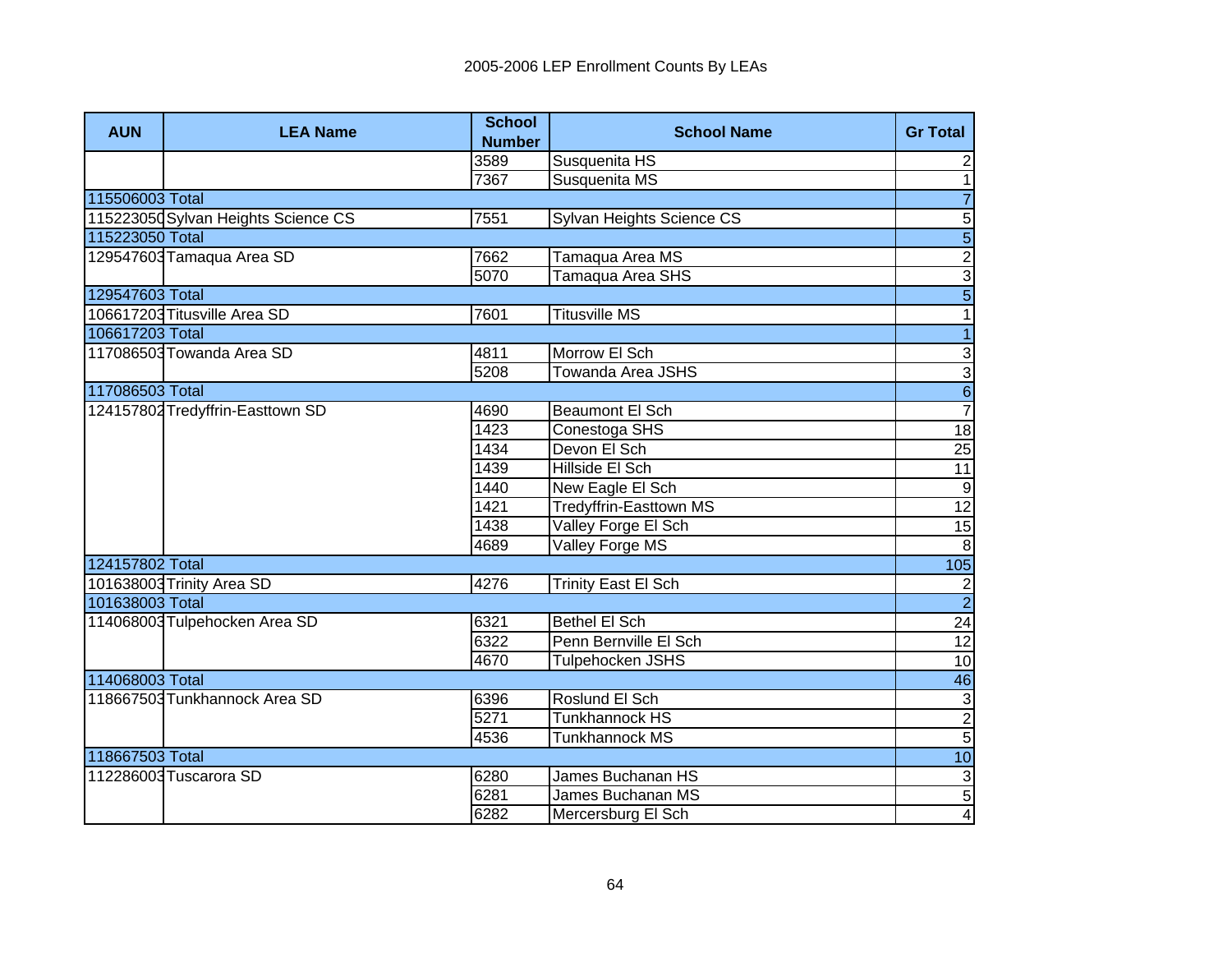| <b>AUN</b>      | <b>LEA Name</b>                     | <b>School</b><br><b>Number</b> | <b>School Name</b>            | <b>Gr Total</b>         |
|-----------------|-------------------------------------|--------------------------------|-------------------------------|-------------------------|
|                 |                                     | 2226                           | St Thomas El Sch              | $\mathbf{2}$            |
| 112286003 Total |                                     |                                |                               | 14                      |
|                 | 108058003 Tussey Mountain SD        | 0752                           | Saxton-Liberty Gr Sch         | $\frac{1}{2}$           |
| 108058003 Total |                                     |                                |                               |                         |
|                 | 114068103 Twin Valley SD            | 0872                           | Honey Brook El Ctr            | $\overline{9}$          |
|                 |                                     | 5029                           | Twin Valley El Ctr            | $\overline{1}$          |
|                 |                                     | 0873                           | <b>Twin Valley HS</b>         | $\overline{\mathbf{4}}$ |
|                 |                                     | 7328                           | <b>Twin Valley MS</b>         | $\overline{1}$          |
| 114068103 Total |                                     |                                |                               | 15                      |
|                 | 104377003 Union Area SD             | 2709                           | <b>Union Memorial El Sch</b>  |                         |
| 104377003 Total |                                     |                                |                               | $\frac{1}{2}$           |
|                 | 105259103 Union City Area SD        | 6795                           | Union City El Sch             | $\frac{2}{2}$           |
|                 |                                     | 7289                           | <b>Union City MS</b>          |                         |
| 105259103 Total |                                     |                                |                               | $\overline{4}$          |
|                 | 101268003 Uniontown Area SD         | 2182                           | <b>Ben Franklin Sch</b>       | $\overline{1}$          |
|                 |                                     | 2139                           | Menallen Sch                  | $\overline{2}$          |
|                 |                                     | 2184                           | <b>Uniontown Area SHS</b>     | $\overline{1}$          |
| 101268003 Total |                                     |                                |                               | $\overline{4}$          |
|                 | 124158503 Unionville-Chadds Ford SD | 1441                           | Chadds Ford El Sch            | $\overline{2}$          |
|                 |                                     | 6719                           | <b>Charles F Patton MS</b>    | $\overline{7}$          |
|                 |                                     | 7214                           | Hillendale El Sch             | $\overline{1}$          |
|                 |                                     | 7736                           | Pocopson El Sch               | $\overline{1}$          |
|                 |                                     | 1442                           | Unionville El Sch             | 6                       |
|                 |                                     | 1443                           | <b>Unionville HS</b>          | $\overline{5}$          |
| 124158503 Total |                                     |                                |                               | $\overline{22}$         |
|                 | 126513210 Universal Institute CS    | 7580                           | <b>Universal Institute CS</b> | $\,0\,$                 |
| 126513210 Total |                                     |                                |                               | $\overline{0}$          |
|                 | 112018523 Upper Adams SD            | 0018                           | Arendtsville El Sch           | 17                      |
|                 |                                     | 0019                           | <b>Bendersville El Sch</b>    | 52                      |
|                 |                                     | 0020                           | <b>Biglerville El Sch</b>     | 55                      |
|                 |                                     | 0021                           | <b>Biglerville HS</b>         | 41                      |
|                 |                                     | 7437                           | <b>Upper Adams MS</b>         | 21                      |
| 112018523 Total |                                     |                                |                               | 186                     |
|                 | 125239452 Upper Darby SD            | 1959                           | Aronimink El Sch              | 10                      |
|                 |                                     | 1970                           | <b>Beverly Hills MS</b>       | 113                     |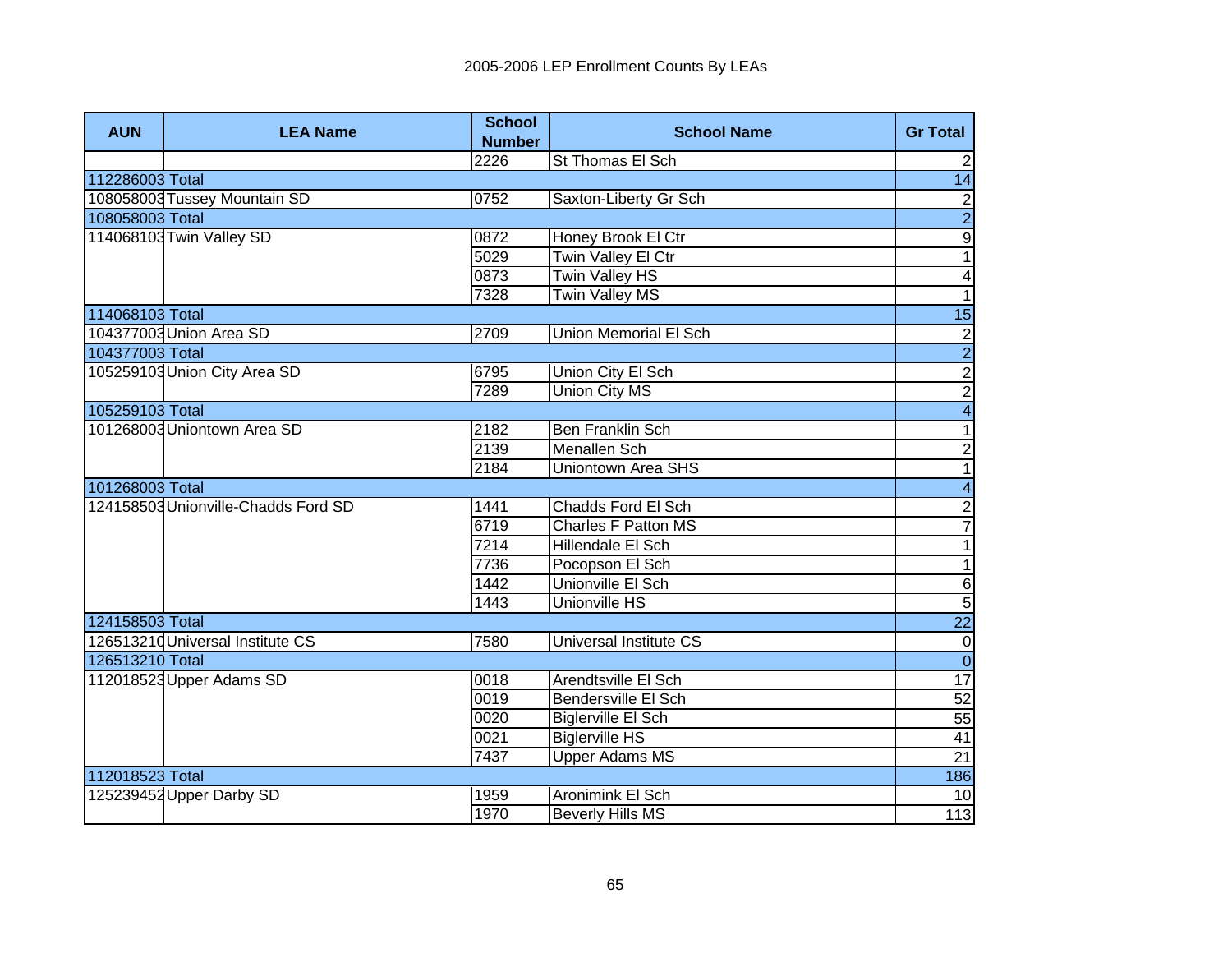| <b>AUN</b>      | <b>LEA Name</b>                      | <b>School</b><br><b>Number</b> | <b>School Name</b>                     | <b>Gr Total</b>         |
|-----------------|--------------------------------------|--------------------------------|----------------------------------------|-------------------------|
|                 |                                      | 1960                           | Bywood El Sch                          | 88                      |
|                 |                                      | 1971                           | <b>Drexel Hill MS</b>                  | $\overline{ }$          |
|                 |                                      | 1964                           | <b>Garrettford El Sch</b>              | 16                      |
|                 |                                      | 1965                           | <b>Highland Park El Sch</b>            | 93                      |
|                 |                                      | 1966                           | <b>Hillcrest El Sch</b>                | $\infty$                |
|                 |                                      | 7359                           | Primos El Sch                          | $\overline{7}$          |
|                 |                                      | 1968                           | Stonehurst Hills El Sch                | 26                      |
|                 |                                      | 1972                           | <b>Upper Darby SHS</b>                 | 131                     |
|                 |                                      | 7845                           | Walter M Senkow El Sch                 | 52                      |
|                 |                                      | 1969                           | <b>Westbrook Park El Sch</b>           | $\overline{9}$          |
| 125239452 Total |                                      |                                |                                        | 560                     |
|                 | 115229003 Upper Dauphin Area SD      | 7263                           | Upper Dauphin Area El Sch              | $\overline{\mathbf{4}}$ |
| 115229003 Total |                                      |                                |                                        | $\overline{4}$          |
|                 | 123468303 Upper Dublin SD            | 3385                           | Fitzwater El Sch                       | 17                      |
|                 |                                      | 5251                           | Fort Washington El Sch                 | $\,6\,$                 |
|                 |                                      | 3382                           | Jarrettown El Sch                      | $\overline{4}$          |
|                 |                                      | 7652                           | Maple Glen El Sch                      | 16                      |
|                 |                                      | 4943                           | Sandy Run MS                           | $\overline{6}$          |
|                 |                                      | 5078                           | <b>Upper Dublin HS</b>                 | $\overline{14}$         |
| 123468303 Total |                                      |                                |                                        | 73                      |
|                 | 123468402 Upper Merion Area SD       | 6468                           | <b>Bridgeport El Sch</b>               | 13                      |
|                 |                                      | 4832                           | Caley El Sch                           | 11                      |
|                 |                                      | 3389                           | Candlebrook El Sch                     | $\boldsymbol{9}$        |
|                 |                                      | 3391                           | Roberts El Sch                         | $\overline{2}$          |
|                 |                                      | 3395                           | <b>Upper Merion HS</b>                 | 33                      |
|                 |                                      | 3394                           | <b>Upper Merion MS</b>                 | 19                      |
| 123468402 Total |                                      |                                |                                        | 87                      |
|                 | 123468503 Upper Moreland Township SD | 3401                           | <b>Upper Moreland HS</b>               | 29                      |
|                 |                                      | 7798                           | <b>Upper Moreland Intermediate Sch</b> | 12                      |
|                 |                                      | 5249                           | <b>Upper Moreland MS</b>               | $\overline{9}$          |
|                 |                                      | 7797                           | <b>Upper Moreland Primary Sch</b>      | $\overline{21}$         |
| 123468503 Total |                                      |                                |                                        | $\overline{71}$         |
|                 | 123468603 Upper Perkiomen SD         | 7073                           | Hereford El Sch                        |                         |
|                 |                                      | 7264                           | Marlborough El Sch                     | $\rightarrow$ 5         |
|                 |                                      | 5081                           | <b>Upper Perkiomen HS</b>              | $\overline{3}$          |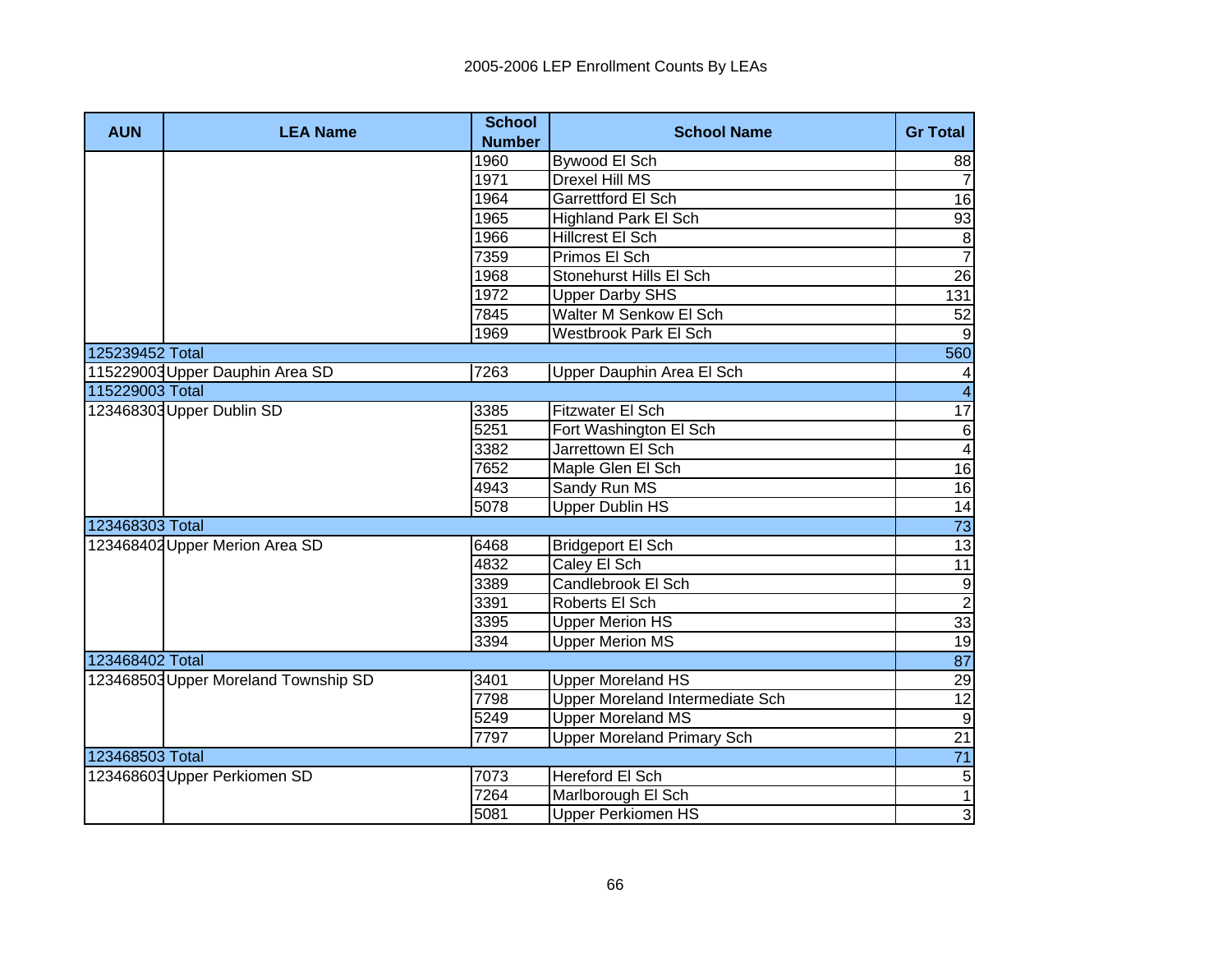| <b>AUN</b>      | <b>LEA Name</b>                        | <b>School</b><br><b>Number</b> | <b>School Name</b>               | <b>Gr Total</b> |
|-----------------|----------------------------------------|--------------------------------|----------------------------------|-----------------|
|                 |                                        | 3406                           | <b>Upper Perkiomen MS</b>        |                 |
| 123468603 Total |                                        |                                |                                  | $\overline{16}$ |
|                 | 103029203 Upper Saint Clair SD         | 5195                           | <b>Baker El Sch</b>              | 8               |
|                 |                                        | 5196                           | <b>Boyce MS</b>                  | 5               |
|                 |                                        | 0490                           | Eisenhower El Sch                | 6               |
|                 |                                        | 0491                           | Fort Couch MS                    | 6               |
|                 |                                        | 4859                           | <b>Streams El Sch</b>            | 9               |
|                 |                                        | 0492                           | <b>Upper Saint Clair HS</b>      | 11              |
| 103029203 Total |                                        |                                |                                  | 45              |
|                 | 106618603 Valley Grove SD              | 4125                           | Rocky Grove El Sch               |                 |
| 106618603 Total |                                        |                                |                                  |                 |
|                 | 119358403 Valley View SD               | 6775                           | Valley View HS                   |                 |
| 119358403 Total |                                        |                                |                                  |                 |
|                 | 125232900 Village CS of Chester-Upland | 7530                           | Village CS of Chester-Upland     |                 |
| 125232900 Total |                                        |                                |                                  |                 |
|                 | 120480001 Vitalistic Therapeutic CS    | 7679                           | <b>Vitalistic Therapeutic CS</b> | 41              |
| 120480001 Total |                                        |                                |                                  | $\overline{41}$ |
|                 | 119648303 Wallenpaupack Area SD        | 4310                           | Wallenpaupack Area HS            | 3               |
|                 |                                        | 6956                           | <b>Wallenpaupack Area MS</b>     |                 |
|                 |                                        | 7169                           | Wallenpaupack North Intrmd Sch   | 3               |
|                 |                                        | 7417                           | Wallenpaupack Pri Sch            | 6               |
|                 |                                        | 4305                           | Wallenpaupack South El Sch       | 6               |
| 119648303 Total |                                        |                                |                                  | $\overline{19}$ |
|                 | 125239603 Wallingford-Swarthmore SD    | 1951                           | Kid's Place the                  |                 |
|                 |                                        | 1905                           | Nether Providence El Sch         |                 |
|                 |                                        | 1908                           | <b>Strath Haven MS</b>           |                 |
|                 |                                        | 1952                           | Swarthmore-Rutledge Sch          | $\overline{10}$ |
|                 |                                        | 1906                           | Wallingford El Sch               | 3               |
| 125239603 Total |                                        |                                |                                  | $\overline{22}$ |
|                 | 105628302 Warren County SD             | 4148                           | <b>Beaty-Warren MS</b>           |                 |
|                 |                                        | 4143                           | Eisenhower M/HS                  |                 |
|                 |                                        | 4149                           | Warren Area HS                   |                 |
| 105628302 Total |                                        |                                |                                  |                 |
|                 | 116498003 Warrior Run SD               | 3575                           | <b>Warrior Run MS</b>            |                 |
|                 |                                        | 3574                           | Watsontown El Sch                |                 |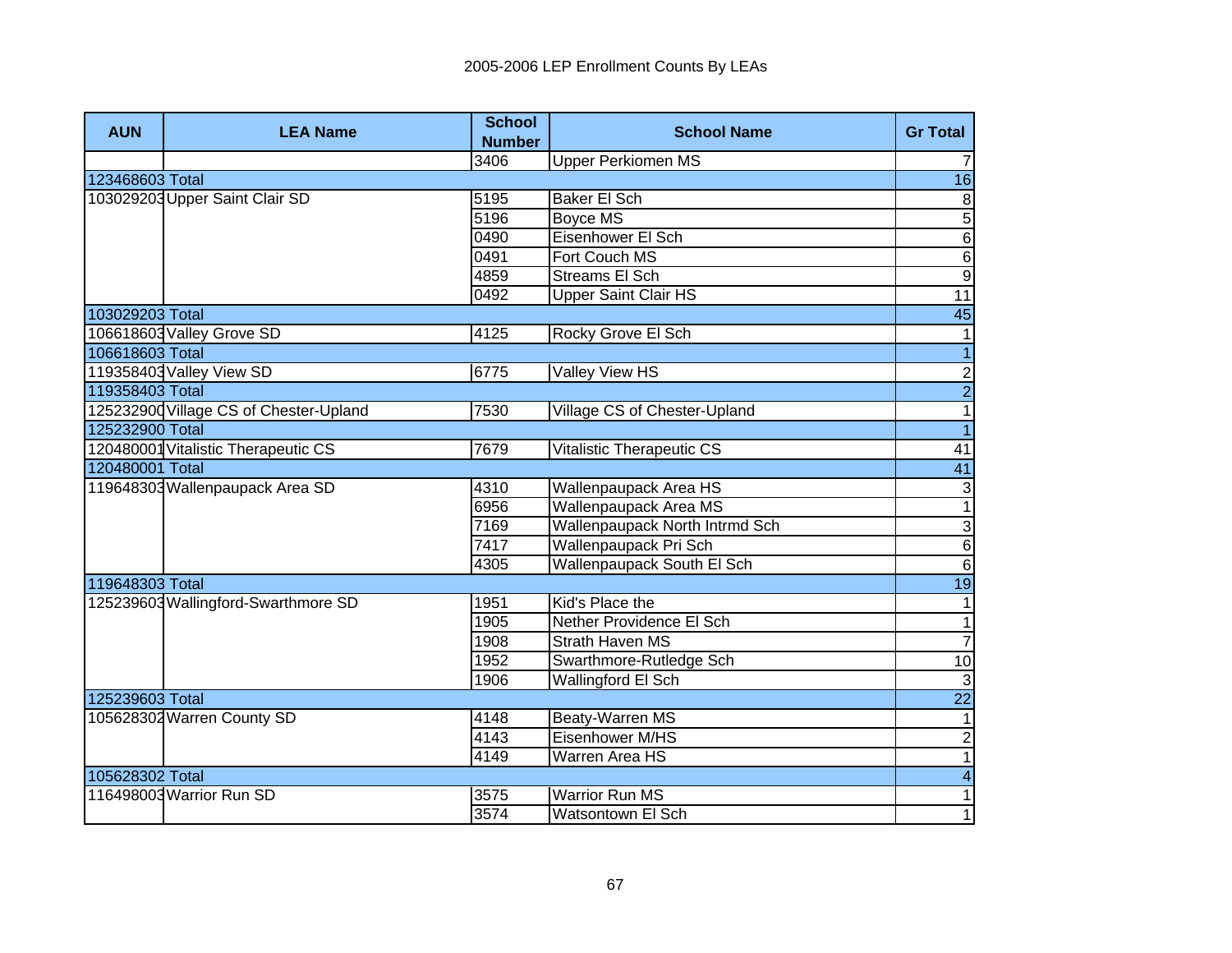| <b>AUN</b>      | <b>LEA Name</b>              | <b>School</b><br><b>Number</b> | <b>School Name</b>         | <b>Gr Total</b> |
|-----------------|------------------------------|--------------------------------|----------------------------|-----------------|
| 116498003 Total |                              |                                |                            |                 |
|                 | 113369003 Warwick SD         | 2661                           | John Beck El Sch           | 9               |
|                 |                              | 7420                           | John R Bonfield El Sch     | 15              |
|                 |                              | 4823                           | Kissel Hill El Sch         | 10              |
|                 |                              | 2660                           | Lititz El Sch              | 8               |
|                 |                              | 5336                           | <b>Warwick MS</b>          | 3               |
|                 |                              | 2663                           | <b>Warwick SHS</b>         | 9               |
| 113369003 Total |                              |                                |                            | 54              |
|                 | 101638803 Washington SD      | 4286                           | Washington HS              |                 |
|                 |                              | 7456                           | Washington Park El Sch     | 5               |
| 101638803 Total |                              |                                |                            |                 |
|                 | 105259703 Wattsburg Area SD  | 6148                           | Seneca HS                  |                 |
| 105259703 Total |                              |                                |                            |                 |
|                 | 119648703 Wayne Highlands SD | 4295                           | Honesdale HS               |                 |
|                 |                              | 7446                           | Lakeside Elementary School |                 |
|                 |                              | 4291                           | Stourbridge Primary Ctr    |                 |
|                 |                              | 6865                           | <b>Wayne Highlands MS</b>  |                 |
| 119648703 Total |                              |                                |                            |                 |
|                 | 112289003 Waynesboro Area SD | 5330                           | Summitview El Sch          | 13              |
|                 |                              | 5331                           | Waynesboro Area MS         | 6               |
|                 |                              | 2243                           | Waynesboro Area SHS        | 3               |
| 112289003 Total |                              |                                |                            | $\overline{22}$ |
|                 | 121139004 Weatherly Area SD  | 6446                           | Weatherly Area El Sch      |                 |
|                 |                              | 6838                           | <b>Weatherly Area MS</b>   |                 |
|                 |                              | 1327                           | <b>Weatherly Area SHS</b>  |                 |
| 121139004 Total |                              |                                |                            |                 |
|                 | 117598503 Wellsboro Area SD  | 5095                           | Don Gill El Sch            |                 |
|                 |                              | 4079                           | Rock L Butler MS           |                 |
|                 |                              | 4080                           | <b>Wellsboro Area HS</b>   |                 |
| 117598503 Total |                              |                                |                            | 3               |
|                 | 103029403 West Allegheny SD  | 7760                           | Donaldson Elem Sch         |                 |
|                 |                              | 5366                           | McKee El Sch               | 3               |
|                 |                              | 6895                           | West Allegheny MS          | 3               |
|                 |                              | 0509                           | West Allegheny SHS         | 3               |
| 103029403 Total |                              |                                |                            | 16              |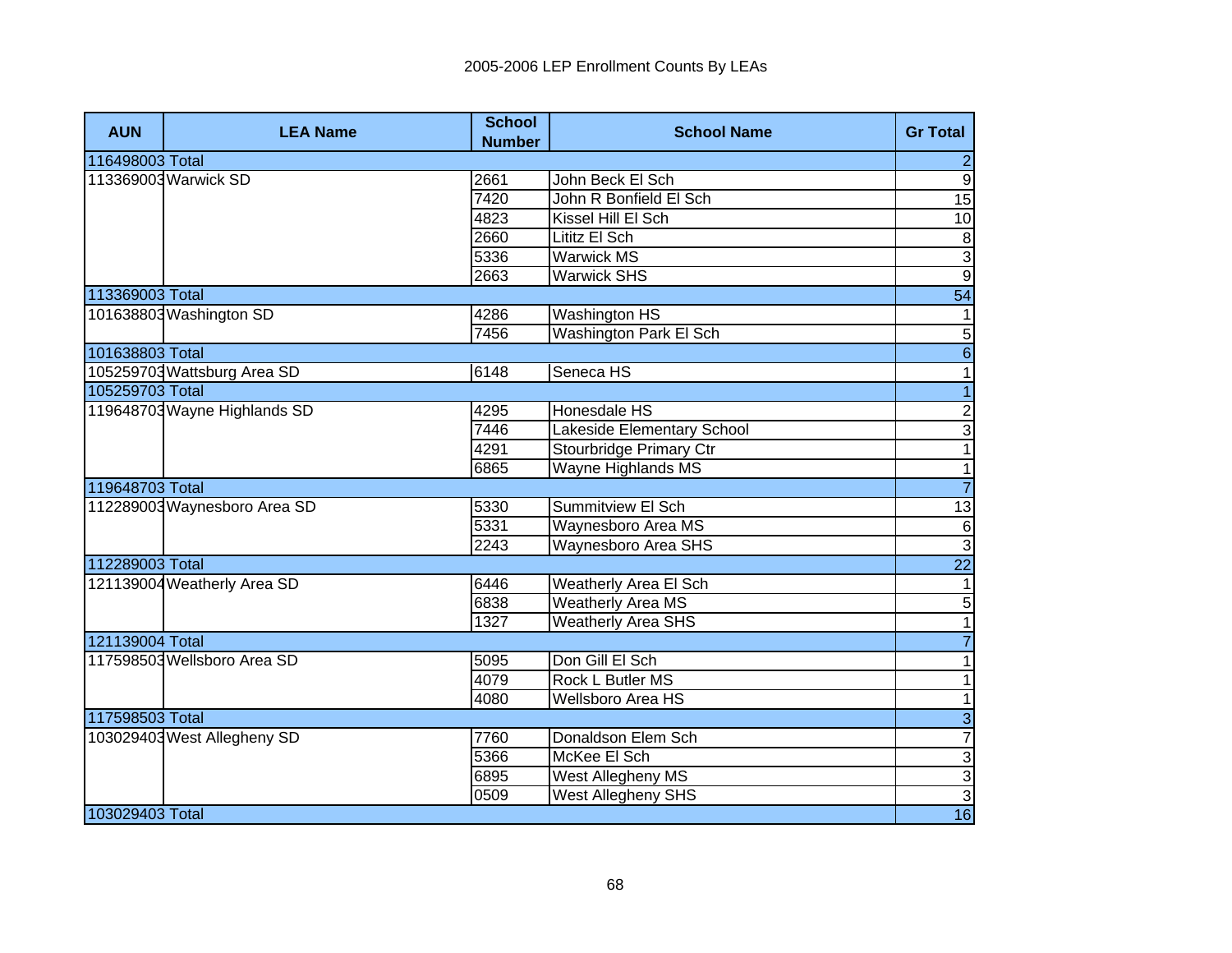| <b>AUN</b>      | <b>LEA Name</b>                   | <b>School</b><br><b>Number</b> | <b>School Name</b>          | <b>Gr Total</b>         |
|-----------------|-----------------------------------|--------------------------------|-----------------------------|-------------------------|
|                 | 124159002 West Chester Area SD    | 1452                           | E N Peirce MS               | 10                      |
|                 |                                   | 1392                           | East Bradford El Sch        | 18                      |
|                 |                                   | 1395                           | East Goshen El Sch          | $\overline{17}$         |
|                 |                                   | 1456                           | Exton El Sch                | 16                      |
|                 |                                   | 1454                           | Fern Hill El Sch            | 31                      |
|                 |                                   | 4812                           | Glen Acres El Sch           | $\overline{27}$         |
|                 |                                   | 6910                           | Hillsdale El Sch            | 32                      |
|                 |                                   | 5137                           | J R Fugett MS               | $\overline{27}$         |
|                 |                                   | 1457                           | Mary C Howse El Sch         | 23                      |
|                 |                                   | 4813                           | Penn Wood El Sch            | $\overline{22}$         |
|                 |                                   | 7324                           | Sarah W Starkweather El Sch | 19                      |
|                 |                                   | 1451                           | <b>Stetson MS</b>           | 26                      |
|                 |                                   | 6734                           | <b>West Chester East HS</b> | 38                      |
|                 |                                   | 1453                           | West Chester Henderson HS   | 35                      |
|                 |                                   | 1458                           | Westtown-Thornbury El Sch   | 16                      |
| 124159002 Total |                                   |                                |                             | 357                     |
|                 | 103029553 West Jefferson Hills SD | 0516                           | Gill Hall El Sch            | $\mathbf{1}$            |
|                 |                                   | 0519                           | McClellan El Sch            | $\overline{3}$          |
|                 |                                   | 4867                           | <b>Pleasant Hills MS</b>    | $\frac{2}{6}$           |
| 103029553 Total |                                   |                                |                             |                         |
|                 | 103029603 West Mifflin Area SD    | 0532                           | Homeville El Sch            | 1                       |
|                 |                                   | 0526                           | New Emerson El Sch          | $\mathbf{1}$            |
|                 |                                   | 0536                           | West Mifflin Area HS        | $\mathbf{1}$            |
|                 |                                   | 0535                           | West Mifflin Area MS        | $\overline{1}$          |
| 103029603 Total |                                   |                                |                             | $\overline{\mathbf{4}}$ |
|                 | 115508003 West Perry SD           | 3594                           | Carroll El Sch              | $\overline{\mathbf{A}}$ |
|                 |                                   | 3597                           | <b>West Perry MS</b>        | $\overline{c}$          |
| 115508003 Total |                                   |                                |                             | $\overline{6}$          |
|                 | 115219002 West Shore SD           | 1741                           | <b>Allen MS</b>             | $\overline{2}$          |
|                 |                                   | 1732                           | Cedar Cliff HS              | 41                      |
|                 |                                   | 7395                           | Crossroads MS               | $\overline{2}$          |
|                 |                                   | 4588                           | Fairview El Sch             | $\overline{\mathbf{4}}$ |
|                 |                                   | 4583                           | Fishing Creek El Sch        | $\overline{5}$          |
|                 |                                   | 1736                           | <b>Highland El Sch</b>      | $\overline{8}$          |
|                 |                                   | 1716                           | Hillside El Sch             | $\overline{7}$          |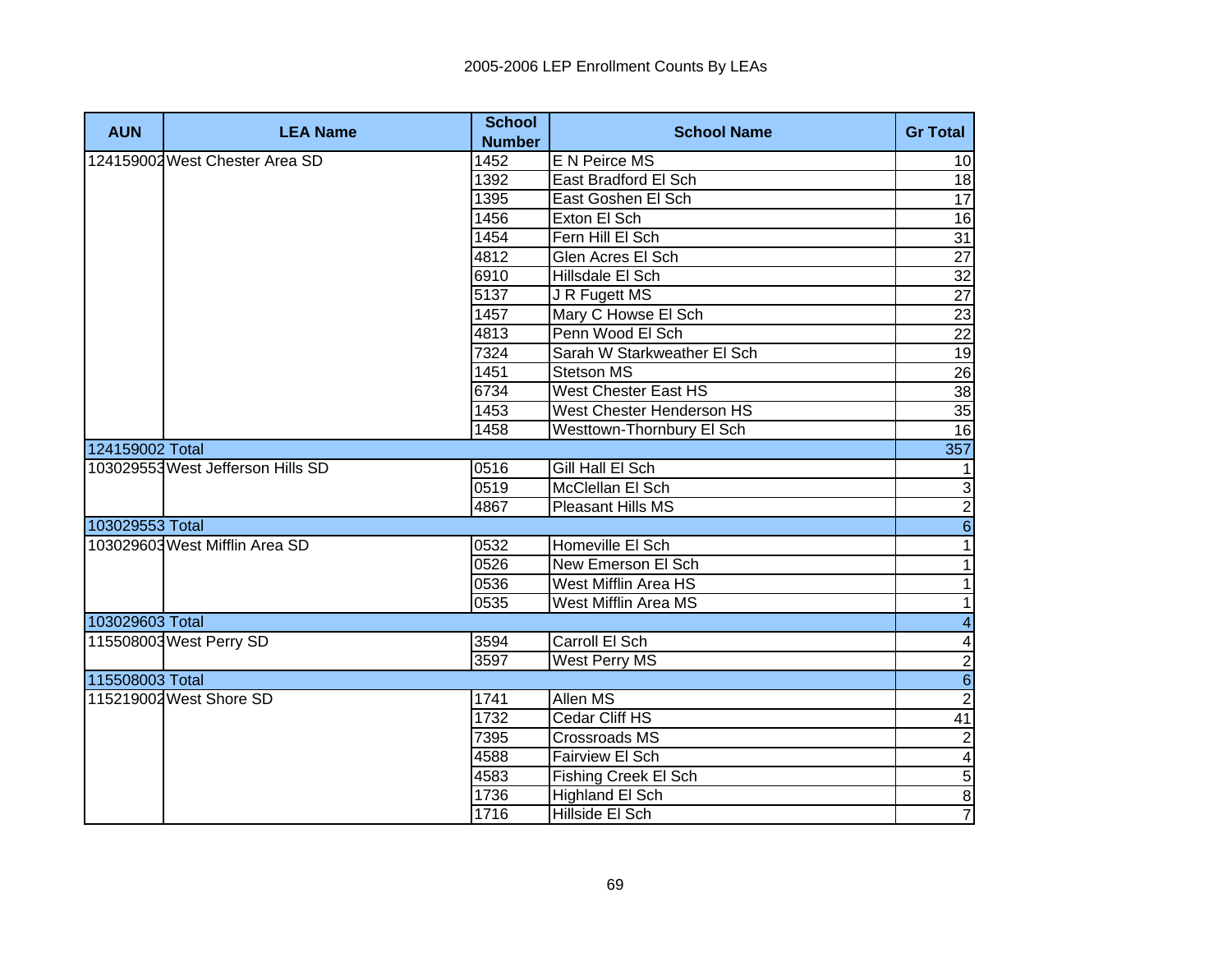| <b>AUN</b>      | <b>LEA Name</b>                    | <b>School</b> | <b>School Name</b>         | <b>Gr Total</b>          |
|-----------------|------------------------------------|---------------|----------------------------|--------------------------|
|                 |                                    | <b>Number</b> |                            |                          |
|                 |                                    | 1740          | Lemoyne MS                 | 25                       |
|                 |                                    | 1735          | Lower Allen El Sch         | $\sqrt{3}$               |
|                 |                                    | 4584          | Mt Zion El Sch             | $\overline{5}$           |
|                 |                                    | 1718          | <b>New Cumberland MS</b>   | 4                        |
|                 |                                    | 4585          | <b>Newberry El Sch</b>     | $\overline{3}$           |
|                 |                                    | 7332          | Red Mill El Sch            | $\overline{3}$           |
|                 |                                    | 1738          | Rossmoyne El Sch           | $\overline{2}$           |
|                 |                                    | 1734          | Washington Heights El Sch  | $\overline{37}$          |
| 115219002 Total |                                    |               |                            | 151                      |
|                 | 112678503 West York Area SD        | 4625          | Lincolnway El Sch          | 10                       |
|                 |                                    | 4627          | Loucks El Sch              | $\overline{\mathcal{A}}$ |
|                 |                                    | 4629          | Trimmer El Sch             |                          |
|                 |                                    | 6705          | West York Area HS          | $\frac{5}{6}$            |
|                 |                                    | 7286          | <b>West York Area MS</b>   |                          |
| 112678503 Total |                                    |               |                            | 30                       |
|                 | 127049303 Western Beaver County SD | 0718          | Snyder El Sch              | $\mathbf{1}$             |
| 127049303 Total |                                    |               |                            | $\overline{1}$           |
|                 | 119648903 Western Wayne SD         | 6426          | Hamlin El Ctr              | $\mathbf{1}$             |
|                 |                                    | 6703          | Lake Ariel El Sch          | $\overline{c}$           |
|                 |                                    | 6704          | Western Wayne HS           | $\overline{1}$           |
|                 |                                    | 7341          | Western Wayne MS           | $\overline{5}$           |
|                 |                                    | 4311          | Wilson El Sch              | $\overline{1}$           |
| 119648903 Total |                                    |               |                            | $\overline{10}$          |
|                 | 108118503 Westmont Hilltop SD      | 1290          | Westmont Hilltop El Sch    | دن                       |
|                 |                                    | 1293          | <b>Westmont Hilltop HS</b> | $\mathbf{1}$             |
| 108118503 Total |                                    |               |                            | $\overline{4}$           |
|                 | 121397803 Whitehall-Coplay SD      | 6983          | Clarence M Gockley El Sch  | $\overline{58}$          |
|                 |                                    | 6841          | George D Steckel El Sch    | $\overline{58}$          |
|                 |                                    | 2848          | <b>Whitehall HS</b>        | $\overline{22}$          |
|                 |                                    | 5241          | Whitehall-Coplay MS        | 24                       |
| 121397803 Total |                                    |               |                            | 162                      |
|                 | 118408852 Wilkes-Barre Area SD     | 5152          | Daniel J Flood El Sch      | 35                       |
|                 |                                    | 2995          | Dodson El Sch              | 30                       |
|                 |                                    | 6924          | Dr David W Kistler El Sch  | 59                       |
|                 |                                    | 3009          | <b>Elmer L Meyers JSHS</b> | $\overline{31}$          |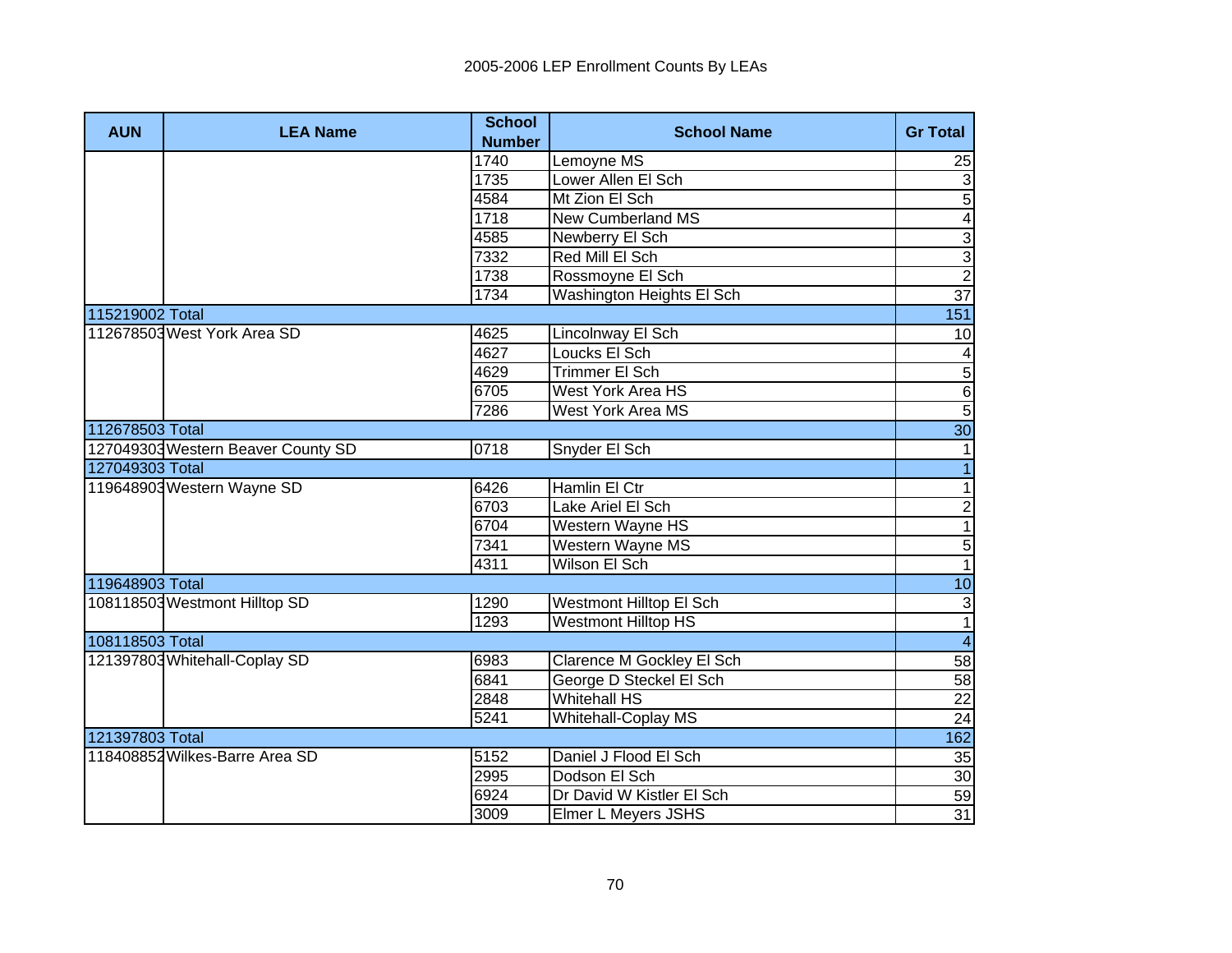| <b>AUN</b>      | <b>LEA Name</b>                  | <b>School</b><br><b>Number</b> | <b>School Name</b>             | <b>Gr Total</b>     |
|-----------------|----------------------------------|--------------------------------|--------------------------------|---------------------|
|                 |                                  | 3008                           | <b>G A R Memorial JSHS</b>     | 22                  |
|                 |                                  | 6923                           | <b>Heights/Murray El Sch</b>   | 39                  |
|                 |                                  | 3007                           | James M Coughlin JSHS          | 19                  |
|                 |                                  | 7492                           | Solomon/Plains El Sch          | $\overline{\omega}$ |
|                 |                                  | 7497                           | Solomon/Plains JHS             | 12                  |
| 118408852 Total |                                  |                                |                                | 250                 |
|                 | 103029803 Wilkinsburg Borough SD | 0555                           | <b>Wilkinsburg SHS</b>         | $\overline{2}$      |
| 103029803 Total |                                  |                                |                                | $\overline{2}$      |
|                 | 125239652 William Penn SD        | 1887                           | Ardmore Avenue Sch             | 53                  |
|                 |                                  | 7385                           | <b>Bell Avenue School</b>      | $\mathbf{1}$        |
|                 |                                  | 1856                           | Colwyn El Sch                  | $\frac{2}{7}$       |
|                 |                                  | 7020                           | Park Lane El Sch               |                     |
|                 |                                  | 1975                           | Penn Wood 9th Grade Academy    | $\overline{3}$      |
|                 |                                  | 1859                           | Penn Wood MS                   | 40                  |
|                 |                                  | 1892                           | Penn Wood SHS                  | 43                  |
|                 |                                  | 1857                           | <b>Walnut Street Sch</b>       | 42                  |
| 125239652 Total |                                  |                                |                                | 191                 |
|                 | 129548803 Williams Valley SD     | 7357                           | Williams Valley El Sch         | $\overline{\omega}$ |
|                 |                                  | 3914                           | <b>Williams Valley JSHS</b>    | $\overline{1}$      |
| 129548803 Total |                                  |                                |                                | $\overline{4}$      |
|                 | 117417202 Williamsport Area SD   | 3057                           | Cochran El Sch                 | $\overline{7}$      |
|                 |                                  | 3073                           | <b>Curtin MS</b>               | $\overline{1}$      |
|                 |                                  | 6861                           | <b>Lycoming Valley MS</b>      | $\overline{2}$      |
|                 |                                  | 6368                           | <b>Williamsport Area SHS</b>   | $\overline{7}$      |
| 117417202 Total |                                  |                                |                                | 17                  |
|                 | 104378003 Wilmington Area SD     | 7352                           | Wilmington Area MS             | $\overline{3}$      |
| 104378003 Total |                                  |                                |                                | $\overline{3}$      |
|                 | 114069103 Wilson SD              | 6773                           | <b>Cornwall Terrace El Sch</b> | $\overline{42}$     |
|                 |                                  | 0880                           | Lincoln Park El Sch            | $\overline{9}$      |
|                 |                                  | 0877                           | Lower Heidelberg El Sch        | $\overline{8}$      |
|                 |                                  | 7659                           | Shiloh Hills El Sch            | 24                  |
|                 |                                  | 7436                           | Spring Ridge El Sch            | 20                  |
|                 |                                  | 0882                           | West Wyomissing El Sch         | $\overline{12}$     |
|                 |                                  | 0883                           | <b>Whitfield El Sch</b>        | 25                  |
|                 |                                  | 6981                           | Wilson Central JHS             | 12                  |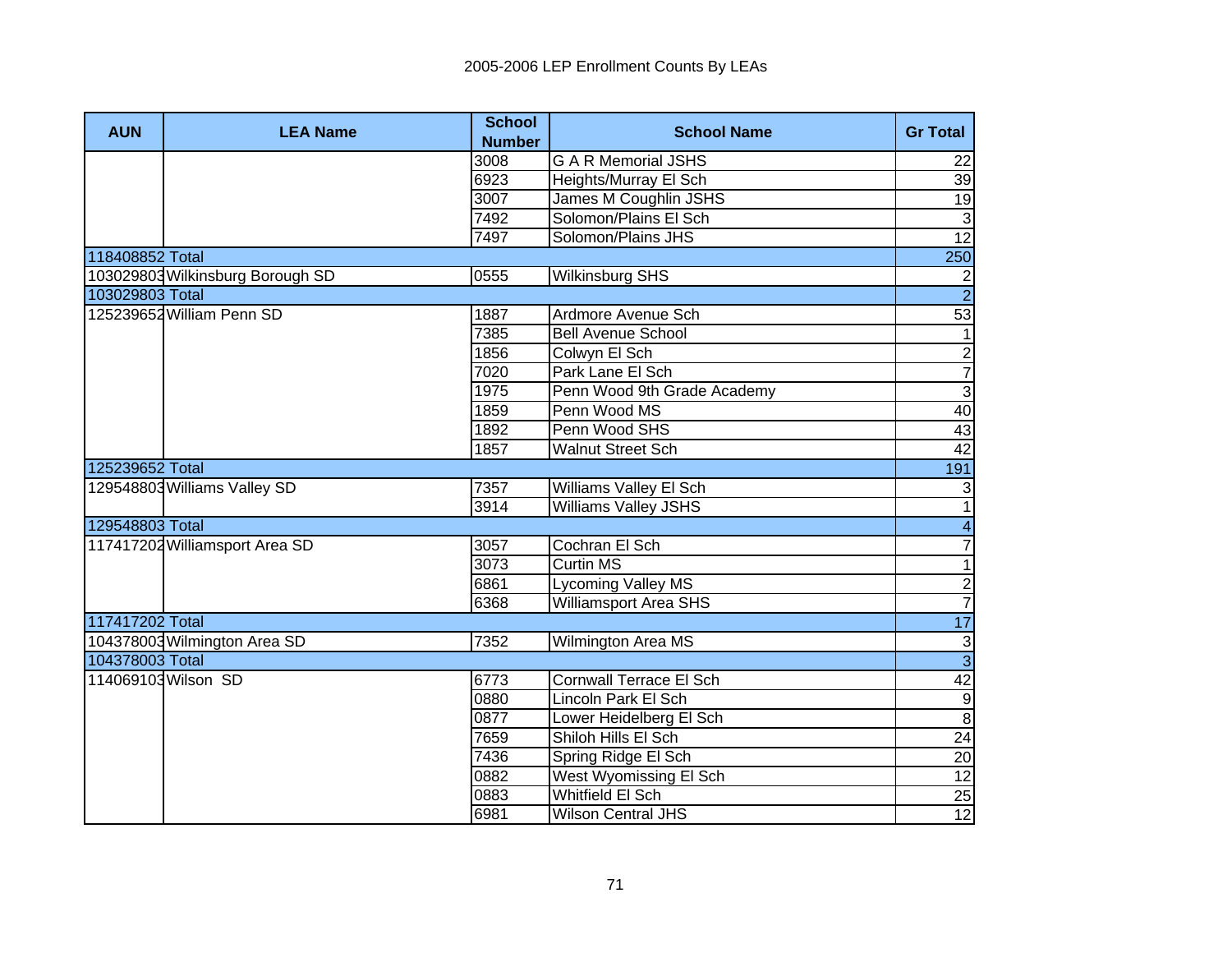| <b>AUN</b>      | <b>LEA Name</b>             | <b>School</b><br><b>Number</b> | <b>School Name</b>             | <b>Gr Total</b>         |
|-----------------|-----------------------------|--------------------------------|--------------------------------|-------------------------|
|                 |                             | 6980                           | <b>Wilson HS</b>               | 18                      |
|                 |                             | 6982                           | <b>Wilson Southern JHS</b>     | $\overline{22}$         |
| 114069103 Total |                             |                                |                                | 192                     |
|                 | 120488603 Wilson Area SD    | 3516                           | Avona El Sch                   | 24                      |
|                 |                             | 6785                           | Philip F Lauer MS              | $\overline{7}$          |
|                 |                             | 3522                           | <b>Wilson Area HS</b>          | $\overline{9}$          |
| 120488603 Total |                             |                                |                                | 40                      |
|                 | 108569103 Windber Area SD   | 7145                           | Windber Area MS                | $\sqrt{2}$              |
| 108569103 Total |                             |                                |                                | $\overline{2}$          |
|                 | 126510007 Wissahickon CS    | 7724                           | Wissahickon CS                 | $\overline{2}$          |
| 126510007 Total |                             |                                |                                | $\overline{2}$          |
|                 | 123469303 Wissahickon SD    | 6470                           | <b>Blue Bell El Sch</b>        | 24                      |
|                 |                             | 7491                           | Lower Gwynedd El Sch           | 11                      |
|                 |                             | 4914                           | Mattison Avenue El Sch         | 24                      |
|                 |                             | 6835                           | Shady Grove El Sch             | 13                      |
|                 |                             | 3414                           | Stony Creek El Sch             | $\overline{32}$         |
|                 |                             | 3245                           | Wissahickon MS                 | 31                      |
|                 |                             | 3247                           | <b>Wissahickon SHS</b>         | 40                      |
| 123469303 Total |                             |                                |                                | $\overline{175}$        |
|                 | 110143310 Wonderland CS     | 7626                           | <b>Wonderland CS</b>           | $\boldsymbol{9}$        |
| 110143310 Total |                             |                                |                                | $\overline{9}$          |
|                 | 103029902 Woodland Hills SD | 6969                           | Dickson Intrmd Sch             | $\overline{2}$          |
|                 |                             | 0132                           | <b>Edgewood Primary Sch</b>    | $\overline{4}$          |
|                 |                             | 0274                           | Fairless Intrmd Sch            | $\overline{3}$          |
|                 |                             | 0106                           | <b>Wilkins Primary Sch</b>     | $\mathbf{1}$            |
|                 |                             | 0483                           | <b>Woodland Hills JHS-West</b> | $\overline{1}$          |
|                 |                             | 0107                           | <b>Woodland Hills SHS</b>      | $\overline{4}$          |
| 103029902 Total |                             |                                |                                | 15                      |
|                 | 117089003 Wyalusing Area SD | 1003                           | <b>Wyalusing El Sch</b>        | $\overline{3}$          |
|                 |                             | 1005                           | <b>Wyalusing Valley JSHS</b>   | $\frac{2}{5}$           |
| 117089003 Total |                             |                                |                                |                         |
|                 | 118409203 Wyoming Area SD   | 7273                           | Montgomery Avenue El Sch       | $\overline{\mathbf{4}}$ |
|                 |                             | 6388                           | Sara J Dymond El Sch           | $\overline{2}$          |
|                 |                             | 2874                           | Tenth Street El Sch            | $\mathbf{1}$            |
|                 |                             | 6390                           | Wyoming Area Sec Ctr           | $\overline{5}$          |